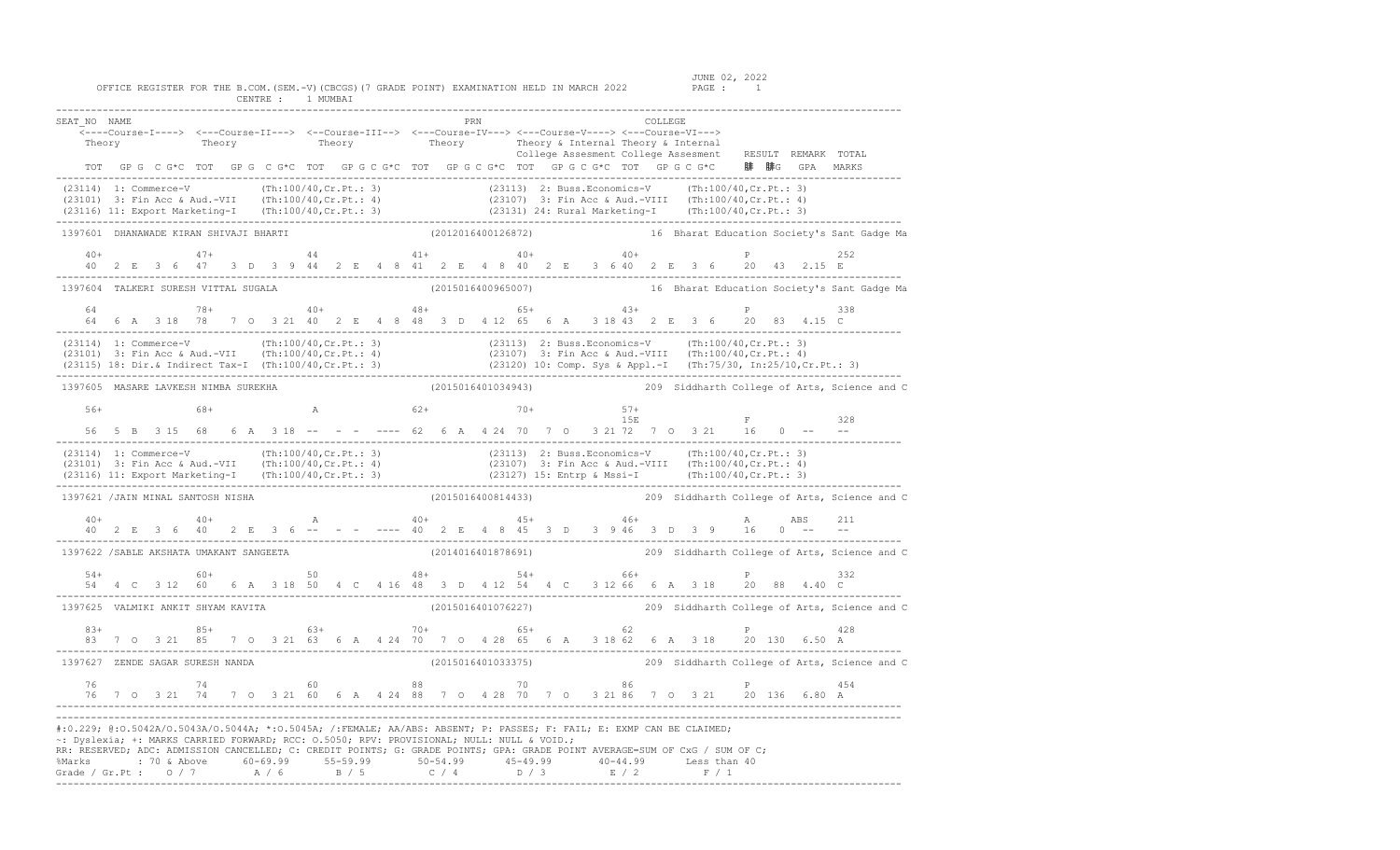| SEAT NO NAME<br><----Course-I----> <---Course-II---> <--Course-III--> <---Course-IV---> <---Course-V----> <---Course-VI--->                                                                                                                                                                                                                                                                                             |  |  |                |  |  | Theory Theory Theory Theory Theory Theory Theory & Internal Theory & Internal                                  |           |  |  | PRN |       |  |  |              | COLLEGE |  |       |  | College Assesment College Assesment RESULT REMARK TOTAL<br>TOT GPG CG*C TOT GPG CG*C TOT GPG CG*C TOT GPG CG*C TOT GPG CG*C TOT GPG CG*C 腓腓G GPA MARKS                                                                                                                                       |                                            |
|-------------------------------------------------------------------------------------------------------------------------------------------------------------------------------------------------------------------------------------------------------------------------------------------------------------------------------------------------------------------------------------------------------------------------|--|--|----------------|--|--|----------------------------------------------------------------------------------------------------------------|-----------|--|--|-----|-------|--|--|--------------|---------|--|-------|--|----------------------------------------------------------------------------------------------------------------------------------------------------------------------------------------------------------------------------------------------------------------------------------------------|--------------------------------------------|
| (23114) 1: Commerce-V (Th:100/40, Cr. Pt.: 3) (23113) 2: Buss.Economics-V (Th:100/40, Cr. Pt.: 3)<br>(23101) 3: Fin Acc & Aud.-VII (Th:100/40, Cr. Pt.: 4) (23107) 3: Fin Acc & Aud.-VIII (Th:100/40, Cr. Pt.: 4)<br>(23115) 18: Dir. & Indirect Tax-I (Th:100/40, Cr. Pt.: 3) (23120) 10: Comp. Sys & Appl.-I (Th:75/30, In:25/10, Cr. Pt.: 3)                                                                         |  |  |                |  |  |                                                                                                                |           |  |  |     |       |  |  |              |         |  |       |  |                                                                                                                                                                                                                                                                                              |                                            |
| 1397637 / SAMAL BHAGYASHREE SHRINIWAS SARASWATI (2014016400556525)                                                                                                                                                                                                                                                                                                                                                      |  |  |                |  |  |                                                                                                                |           |  |  |     |       |  |  |              |         |  |       |  |                                                                                                                                                                                                                                                                                              | 3 Akbar Peerbhoy College of Commerce and E |
| $\mathbb{A}$                                                                                                                                                                                                                                                                                                                                                                                                            |  |  | 48E            |  |  | $40E$ $48E$                                                                                                    |           |  |  |     | $42+$ |  |  | A            |         |  | $20+$ |  | 198<br>3 D 3 9 40 2 E 4 8 48 3 D 4 12 42 2 E 3 6 -- - - - -- - 14 0 -- --                                                                                                                                                                                                                    |                                            |
| 1397641 SIDDIQUI ZUBER MOHD ABDULLA FAKHRUNNISA (2011016400420146)                                                                                                                                                                                                                                                                                                                                                      |  |  |                |  |  |                                                                                                                |           |  |  |     |       |  |  |              |         |  |       |  |                                                                                                                                                                                                                                                                                              | 3 Akbar Peerbhoy College of Commerce and E |
| $40+$                                                                                                                                                                                                                                                                                                                                                                                                                   |  |  | $40+$          |  |  | 40E                                                                                                            | $40+$ 40E |  |  |     |       |  |  | 21F<br>$20+$ |         |  |       |  | $F$ 241<br>40 2 E 3 6 40 2 E 3 6 40 2 E 4 8 40 2 E 4 8 40 2 E 3 6 -- - - - - - - 17 0 -- --                                                                                                                                                                                                  |                                            |
| (23114) 1: Commerce-V (Th:100/40, Cr. Pt.: 3) (23113) 2: Buss. Economics-V (Th:100/40, Cr. Pt.: 3)<br>(23101) 3: Fin Acc & Aud.-VII (Th:100/40, Cr. Pt.: 4) (23107) 3: Fin Acc & Aud.-VIII (Th:100/40, Cr. Pt.: 4)<br>(23115) 18: Dir. & Indirect Tax-I (Th:100/40, Cr. Pt.: 3) (23116) 11: Export Marketing-I (Th:100/40, Cr. Pt.: 3)                                                                                  |  |  |                |  |  |                                                                                                                |           |  |  |     |       |  |  |              |         |  |       |  |                                                                                                                                                                                                                                                                                              |                                            |
| 1397649 KHAN SALMAAN MAULANA BURHANUDDIN RAHIMBI (2015016400633896) 3 Akbar Peerbhoy College of Commerce and E                                                                                                                                                                                                                                                                                                          |  |  |                |  |  |                                                                                                                |           |  |  |     |       |  |  |              |         |  |       |  |                                                                                                                                                                                                                                                                                              |                                            |
| 72                                                                                                                                                                                                                                                                                                                                                                                                                      |  |  | 72 7 0 3 21 44 |  |  |                                                                                                                |           |  |  |     |       |  |  |              |         |  |       |  | $44+$<br>$40+$<br>$40+$<br>$40+$<br>$40+$<br>$49+$<br>$49+$<br>$40+$<br>$49+$<br>$49+$<br>$49+$<br>$49+$<br>$49+$<br>$49+$<br>$49+$<br>$49+$<br>$49+$<br>$49+$<br>$49+$<br>$49+$<br>$49+$<br>$49+$<br>$49+$<br>$49+$<br>$49+$<br>$49+$<br>$49+$<br>$49+$<br>$49+$<br>$49+$<br>$49+$<br>$49+$ |                                            |
| #:0.229; @:0.5042A/0.5043A/0.5044A; *:0.5045A; /:FEMALE; AA/ABS: ABSENT; P: PASSES; F: FAIL; E: EXMP CAN BE CLAIMED;<br>~: Dyslexia; +: MARKS CARRIED FORWARD; RCC: 0.5050; RPV: PROVISIONAL; NULL: NULL & VOID.;<br>RR: RESERVED; ADC: ADMISSION CANCELLED; C: CREDIT POINTS; G: GRADE POINTS; GPA: GRADE POINT AVERAGE=SUM OF CxG / SUM OF C;<br>%Marks<br>Grade / Gr. Pt : $0/7$ $A/6$ $B/5$ $C/4$ $D/3$ $E/2$ $F/1$ |  |  |                |  |  | : 70 & Above        60-69.99        55-59.99        50-54.99        45-49.99        40-44.99      Less than 40 |           |  |  |     |       |  |  |              |         |  |       |  |                                                                                                                                                                                                                                                                                              |                                            |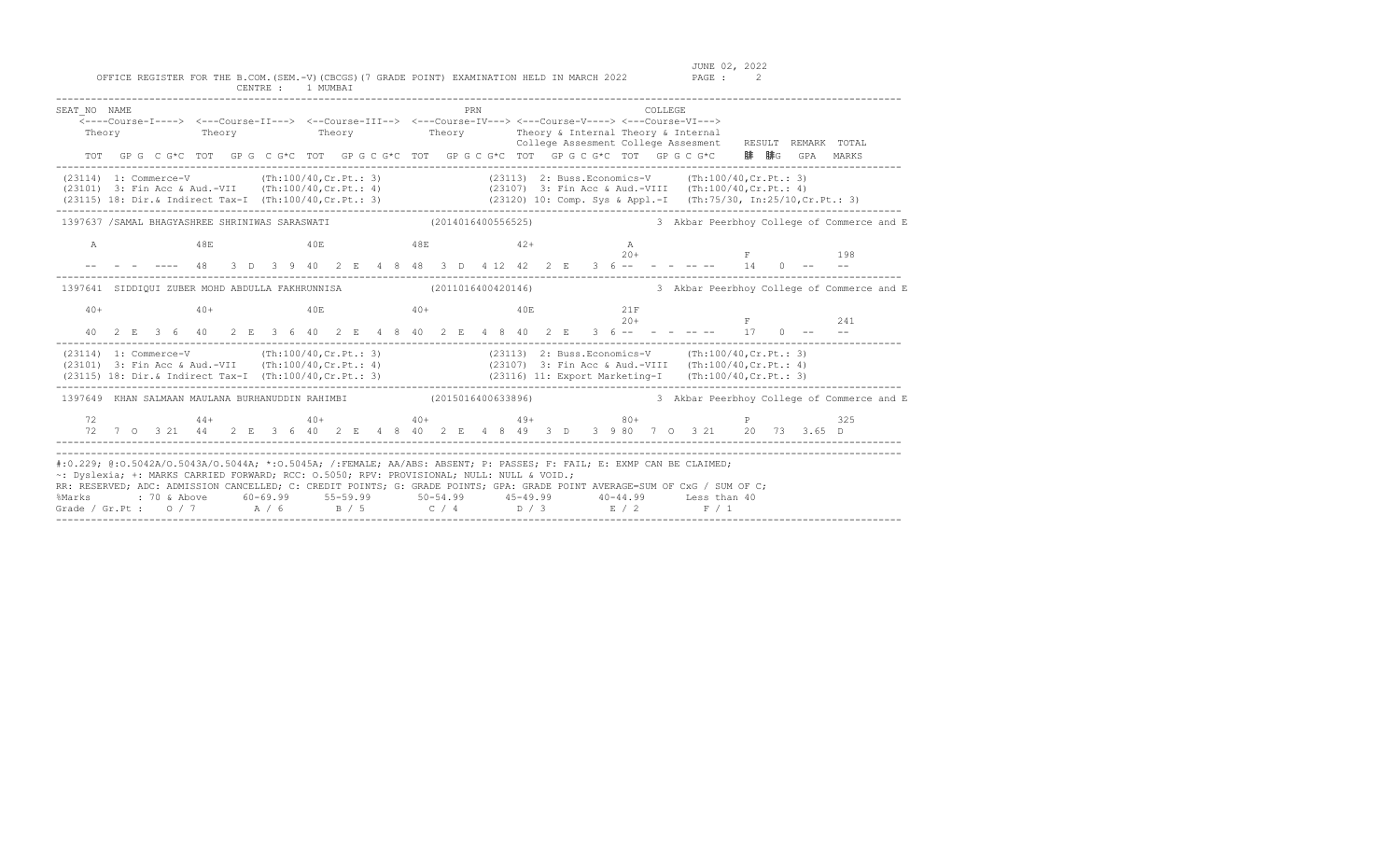| SEAT NO NAME                                                                                                                                                                                                                                                                                                                                                                                                                                                                                  |  |  |  | <----Course-I----> <---Course-II---> <--Course-III--> <---Course-IV---> <---Course-V----> <---Course-VI--->                                        |  |  |  | PRN |  |  |  |    | COLLEGE |  |  |              |  | -----Course-i-----> ----Course ii > - Course ii > ------ -<br>Theory Theory Theory Theory Theory Theory Sullege Assessment College Assessment RESULT REMARK TOTAL                                                                    |
|-----------------------------------------------------------------------------------------------------------------------------------------------------------------------------------------------------------------------------------------------------------------------------------------------------------------------------------------------------------------------------------------------------------------------------------------------------------------------------------------------|--|--|--|----------------------------------------------------------------------------------------------------------------------------------------------------|--|--|--|-----|--|--|--|----|---------|--|--|--------------|--|--------------------------------------------------------------------------------------------------------------------------------------------------------------------------------------------------------------------------------------|
|                                                                                                                                                                                                                                                                                                                                                                                                                                                                                               |  |  |  |                                                                                                                                                    |  |  |  |     |  |  |  |    |         |  |  |              |  | (23114) 1: Commerce-V (Th:100/40,Cr.Pt.: 3) (23113) 2: Buss.Economics-V (Th:100/40,Cr.Pt.: 3)<br>(23101) 3: Fin Acc & Aud.-VII (Th:100/40,Cr.Pt.: 4) (23107) 3: Fin Acc & Aud.-VIII (Th:100/40,Cr.Pt.: 4)<br>(23115) 18: Dir.& Indi  |
| 1397659 /JASUD AMRUTA MADHUKAR BHARATI                                                                                                                                                                                                                                                                                                                                                                                                                                                        |  |  |  |                                                                                                                                                    |  |  |  |     |  |  |  |    |         |  |  |              |  | (2014016402650696) (2014016402650696) (2014016402650696) (2014016402650696)                                                                                                                                                          |
| $56+$                                                                                                                                                                                                                                                                                                                                                                                                                                                                                         |  |  |  | $52+$ $40$ $40+$ $46+$ $42+$ $42+$ $21+$                                                                                                           |  |  |  |     |  |  |  |    |         |  |  |              |  |                                                                                                                                                                                                                                      |
|                                                                                                                                                                                                                                                                                                                                                                                                                                                                                               |  |  |  | 56 5 B 3 15 52 4 C 3 12 40 2 E 4 8 40 2 E 4 8 46 3 D 3 9 63 6 A 3 18 20 70 3.50 D                                                                  |  |  |  |     |  |  |  |    |         |  |  | $21+$ P 297  |  |                                                                                                                                                                                                                                      |
| 1397665 /PEDNEKAR SAYALI PRADIP PRIYANKA                                                                                                                                                                                                                                                                                                                                                                                                                                                      |  |  |  |                                                                                                                                                    |  |  |  |     |  |  |  |    |         |  |  |              |  | (2015016400279023) 104 D. E. Society's Kirti M. Doongursee Coll                                                                                                                                                                      |
|                                                                                                                                                                                                                                                                                                                                                                                                                                                                                               |  |  |  |                                                                                                                                                    |  |  |  |     |  |  |  |    |         |  |  |              |  |                                                                                                                                                                                                                                      |
|                                                                                                                                                                                                                                                                                                                                                                                                                                                                                               |  |  |  |                                                                                                                                                    |  |  |  |     |  |  |  |    |         |  |  |              |  | 299                                                                                                                                                                                                                                  |
| (23114) 1: Commerce-V (Th:100/40,Cr.Pt.: 3) (23113) 2: Buss.Economics-V (Th:100/40,Cr.Pt.: 3)<br>(23101) 3: Fin Acc & Aud.-VII (Th:100/40,Cr.Pt.: 4) (23107) 3: Fin Acc & Aud.-VIII (Th:100/40,Cr.Pt.: 4)<br>(23115) 18: Dir.& Indi                                                                                                                                                                                                                                                           |  |  |  |                                                                                                                                                    |  |  |  |     |  |  |  |    |         |  |  |              |  |                                                                                                                                                                                                                                      |
|                                                                                                                                                                                                                                                                                                                                                                                                                                                                                               |  |  |  |                                                                                                                                                    |  |  |  |     |  |  |  |    |         |  |  |              |  | 1397669 /CHOWKIDAR SANWADI SUBHODH SUBODH (2015016400282837) 104 D. E. Society's Kirti M. Doongursee Coll                                                                                                                            |
| 60.                                                                                                                                                                                                                                                                                                                                                                                                                                                                                           |  |  |  | $52$ 46 40 + 50 + 50 + 40 +<br>60  6  A  3  18  52  4  C  3  12  46  3  D  4  12  40  2  E  4  8  50  4  C  3  12  40  2  E  3  6  20  68  3.40  D |  |  |  |     |  |  |  |    |         |  |  | $\mathbf{P}$ |  | 288                                                                                                                                                                                                                                  |
| 1397674 /JADHAV SHRUNKHALA SURENDRA SHRADDHA                                                                                                                                                                                                                                                                                                                                                                                                                                                  |  |  |  |                                                                                                                                                    |  |  |  |     |  |  |  |    |         |  |  |              |  |                                                                                                                                                                                                                                      |
| 66                                                                                                                                                                                                                                                                                                                                                                                                                                                                                            |  |  |  | $40+$ $40+$ $40+$ $40+$ $41+$<br>66 6 A 318 40 2 E 3 6 40 2 E 4 8 40 2 E 4 8 40 2 E 3 6 41 2 E 3 6 20 52 2.60 E                                    |  |  |  |     |  |  |  |    |         |  |  | P 267        |  |                                                                                                                                                                                                                                      |
| 1397677 /KHALE AASAWARI VILAS NAINA                                                                                                                                                                                                                                                                                                                                                                                                                                                           |  |  |  |                                                                                                                                                    |  |  |  |     |  |  |  |    |         |  |  |              |  | (2015016400279127) 104 D. E. Society's Kirti M. Doongursee Coll                                                                                                                                                                      |
|                                                                                                                                                                                                                                                                                                                                                                                                                                                                                               |  |  |  | $41+$ 50 50 44+ 45+ 53+ 54 54 P 287<br>41 2 E 3 6 50 4 C 3 12 44 2 E 4 8 45 3 D 4 12 53 4 C 3 12 54 4 C 3 12 20 62 3.10 D                          |  |  |  |     |  |  |  |    |         |  |  |              |  |                                                                                                                                                                                                                                      |
|                                                                                                                                                                                                                                                                                                                                                                                                                                                                                               |  |  |  |                                                                                                                                                    |  |  |  |     |  |  |  |    |         |  |  |              |  | (23114) 1: Commerce-V (Th:100/40,Cr.Pt.: 3) (23113) 2: Buss.Economics-V (Th:100/40,Cr.Pt.: 3)<br>(23101) 3: Fin Acc & Aud.-VII (Th:100/40,Cr.Pt.: 4) (23107) 3: Fin Acc & Aud.-VIII (Th:100/40,Cr.Pt.: 4)<br>(23115) 18: Dir.& Indir |
|                                                                                                                                                                                                                                                                                                                                                                                                                                                                                               |  |  |  |                                                                                                                                                    |  |  |  |     |  |  |  |    |         |  |  |              |  | 1397688 PARDESHI VISHAL NANDKISHOR KIRAN (2014016402420277) 120 Maharshi Dayanand College of Arts, Scien                                                                                                                             |
|                                                                                                                                                                                                                                                                                                                                                                                                                                                                                               |  |  |  | $43+$ $41+$ $40+$ $62+$ $43+$ $54+$                                                                                                                |  |  |  |     |  |  |  | 15 |         |  |  | $\mathbf{P}$ |  | 298                                                                                                                                                                                                                                  |
|                                                                                                                                                                                                                                                                                                                                                                                                                                                                                               |  |  |  | 43 2 E 3 6 41 2 E 3 6 40 2 E 4 8 62 6 A 4 24 43 2 E 3 6 69 6 A 3 18 20 68 3.40 D                                                                   |  |  |  |     |  |  |  |    |         |  |  |              |  |                                                                                                                                                                                                                                      |
| #:0.229; @:0.5042A/0.5043A/0.5044A; *:0.5045A; /:FEMALE; AA/ABS: ABSENT; P: PASSES; F: FAIL; E: EXMP CAN BE CLAIMED;<br>~: Dyslexia; +: MARKS CARRIED FORWARD; RCC: 0.5050; RPV: PROVISIONAL; NULL: NULL & VOID.;<br>RR: RESERVED; ADC: ADMISSION CANCELLED; C: CREDIT POINTS; G: GRADE POINTS; GPA: GRADE POINT AVERAGE=SUM OF CxG / SUM OF C;<br>%Marks : 70 & Above 60-69.99 55-59.99 50-54.99 45-49.99 40-44.99 Less than 40<br>Grade / Gr.Pt : 0 / 7 A / 6 B / 5 C / 4 D / 3 E / 2 F / 1 |  |  |  |                                                                                                                                                    |  |  |  |     |  |  |  |    |         |  |  |              |  |                                                                                                                                                                                                                                      |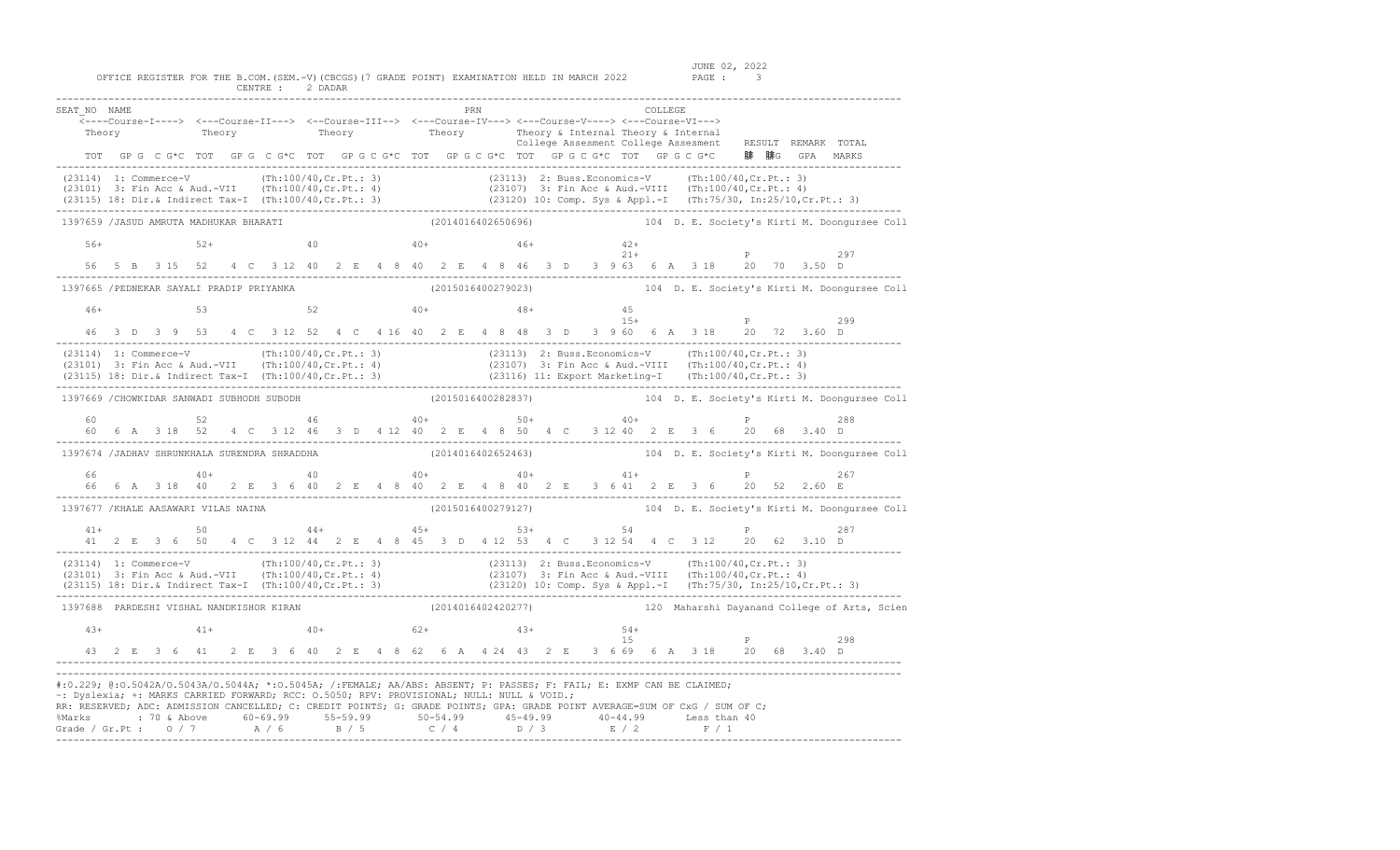| SEAT NO NAME                                                                                                                                                                                                                                                                                                                                                                                                                                                                                   |  |  |  |    |  |  |  |  |  |                                                            |  | PRN |                    |  |  |  |       | COLLEGE | <---Course-I----> <---Course-II---> <--Course-III--> <---Course-IV---> <---Course-V----> <---Course-VI---> |  |  | Theory (Theory of Theory Theory Theory & Internal Theory & Internal Theory (Theory Theory Theory Theory Theory<br>Theory Theory Theory Theory (College Assesment College Assesment RESULT REMARK TOTAL          |  |
|------------------------------------------------------------------------------------------------------------------------------------------------------------------------------------------------------------------------------------------------------------------------------------------------------------------------------------------------------------------------------------------------------------------------------------------------------------------------------------------------|--|--|--|----|--|--|--|--|--|------------------------------------------------------------|--|-----|--------------------|--|--|--|-------|---------|------------------------------------------------------------------------------------------------------------|--|--|-----------------------------------------------------------------------------------------------------------------------------------------------------------------------------------------------------------------|--|
|                                                                                                                                                                                                                                                                                                                                                                                                                                                                                                |  |  |  |    |  |  |  |  |  |                                                            |  |     |                    |  |  |  |       |         | TOT GPG CG*C TOT GPG CG*C TOT GPG CG*C TOT GPG CG*C TOT GPG CG*C TOT GPG CG*C 腓 腓G GPA MARKS               |  |  |                                                                                                                                                                                                                 |  |
| (23114) 1: Commerce-V (Th:100/40,Cr.Pt.: 3) (23113) 2: Buss.Economics-V (Th:100/40,Cr.Pt.: 3)<br>(23101) 3: Fin Acc & Aud.-VII (Th:100/40,Cr.Pt.: 4) (23107) 3: Fin Acc & Aud.-VIII (Th:100/40,Cr.Pt.: 4)<br>(23115) 18: Dir.& Indir                                                                                                                                                                                                                                                           |  |  |  |    |  |  |  |  |  |                                                            |  |     |                    |  |  |  |       |         |                                                                                                            |  |  |                                                                                                                                                                                                                 |  |
| 1397698 /GUPTA KHUSHABU RAKESH GEETA (2015016401224421) 120 Maharshi Dayanand College of Arts, Scien                                                                                                                                                                                                                                                                                                                                                                                           |  |  |  |    |  |  |  |  |  |                                                            |  |     |                    |  |  |  |       |         |                                                                                                            |  |  |                                                                                                                                                                                                                 |  |
| $40+$                                                                                                                                                                                                                                                                                                                                                                                                                                                                                          |  |  |  |    |  |  |  |  |  | $40+$ $42+$ $42+$ $40$<br>-------------------------------- |  |     |                    |  |  |  | $40+$ |         | 40 2 E 3 6 40 2 E 3 6 40 2 E 4 8 42 2 E 4 8 40 2 E 3 6 40 2 E 3 6 20 40 2.00 E                             |  |  | 2.42                                                                                                                                                                                                            |  |
| 1397708 PARAB ABHISHEK SAKHARAM SNEHA                                                                                                                                                                                                                                                                                                                                                                                                                                                          |  |  |  |    |  |  |  |  |  |                                                            |  |     | (2015016402226934) |  |  |  |       |         |                                                                                                            |  |  | 120 Maharshi Dayanand College of Arts, Scien                                                                                                                                                                    |  |
| $52+$                                                                                                                                                                                                                                                                                                                                                                                                                                                                                          |  |  |  |    |  |  |  |  |  |                                                            |  |     |                    |  |  |  |       |         |                                                                                                            |  |  | 368                                                                                                                                                                                                             |  |
| 1397712 / RAVLE SIDDHI BALWANT NEHA                                                                                                                                                                                                                                                                                                                                                                                                                                                            |  |  |  |    |  |  |  |  |  |                                                            |  |     | (2015016401226377) |  |  |  |       |         |                                                                                                            |  |  | 120 Maharshi Dayanand College of Arts, Scien                                                                                                                                                                    |  |
| 58                                                                                                                                                                                                                                                                                                                                                                                                                                                                                             |  |  |  | 64 |  |  |  |  |  | $80+$ 53+                                                  |  |     |                    |  |  |  |       |         | $73+$ $73+$<br>58 5 B 3 15 64 6 A 3 18 80 7 0 4 28 53 4 C 4 16 73 7 0 3 21 73 7 0 3 21 20 119 5.95 B       |  |  | 401                                                                                                                                                                                                             |  |
| (23114) 1: Commerce-V (Th:100/40,Cr.Pt.: 3) (23113) 2: Buss.Economics-V (Th:100/40,Cr.Pt.: 3)<br>(23101) 3: Fin Acc & Aud.-VII (Th:100/40,Cr.Pt.: 4) (23107) 3: Fin Acc & Aud.-VIII (Th:100/40,Cr.Pt.: 4)<br>(23115) 18: Dir.& Indi                                                                                                                                                                                                                                                            |  |  |  |    |  |  |  |  |  |                                                            |  |     |                    |  |  |  |       |         |                                                                                                            |  |  |                                                                                                                                                                                                                 |  |
| 1397794 / PARKAR SHRADDHA CHANDRAKANT SWATI                                                                                                                                                                                                                                                                                                                                                                                                                                                    |  |  |  |    |  |  |  |  |  |                                                            |  |     |                    |  |  |  |       |         |                                                                                                            |  |  | (2015016402012514) 32 Chetana's Hazarimal Somani College of Co                                                                                                                                                  |  |
|                                                                                                                                                                                                                                                                                                                                                                                                                                                                                                |  |  |  |    |  |  |  |  |  |                                                            |  |     |                    |  |  |  |       |         | 96+<br>96 7 0 3 21 100 7 0 3 21 98 7 0 4 28 98 7 0 4 28 72 7 0 3 21 84 7 0 3 21 20 140 7.00 0              |  |  | 548                                                                                                                                                                                                             |  |
| (23114) 1: Commerce-V (Th:100/40,Cr.Pt.: 3) (23113) 2: Buss.Economics-V (Th:100/40,Cr.Pt.: 3)<br>(23101) 3: Fin Acc & Aud.-VII (Th:100/40,Cr.Pt.: 4) (23107) 3: Fin Acc & Aud.-VIII (Th:100/40,Cr.Pt.: 4)<br>(23116) 11: Export Mark                                                                                                                                                                                                                                                           |  |  |  |    |  |  |  |  |  |                                                            |  |     |                    |  |  |  |       |         |                                                                                                            |  |  |                                                                                                                                                                                                                 |  |
| 1397797 / KALE ROHINI SANJAY NIRMALA                                                                                                                                                                                                                                                                                                                                                                                                                                                           |  |  |  |    |  |  |  |  |  |                                                            |  |     |                    |  |  |  |       |         |                                                                                                            |  |  |                                                                                                                                                                                                                 |  |
|                                                                                                                                                                                                                                                                                                                                                                                                                                                                                                |  |  |  |    |  |  |  |  |  |                                                            |  |     |                    |  |  |  |       |         | ____________________________________                                                                       |  |  | 1797 / KALE ROHINI SANJAY NIRMALA (2015016402011492)<br>98 32 2 2 3 6 98 7 0 3 21 --- ----- 40 2 6 4 8 94 7 0 3 21 58 5 8 3 15 16 0 -----<br>98 7 0 3 21 --- ---- 40 2 6 4 8 94 7 0 3 21 58 5 8 3 15 16 0 ----- |  |
| $(23114) 1: Commerce-V (Th:100/40, Cr.Pt.: 3) (23113) 2: Buss.Economics-V (Th:100/40, Cr.Pt.: 3) (23101) 3: Fin Acc & Aud.-VII (Th:100/40, Cr.Pt.: 4) (23107) 3: Fin Acc & Aud.-VIII (Th:100/40, Cr.Pt.: 4) (23115) 18: Dir.S. Indirect Tax-I (Th:100/40, Cr.Pt.: 3) (23116) 11: Expert Marketing-I (Th:100/40, Cr.Pt.: 3) (23117) (Th:100/40, Cr.P$                                                                                                                                           |  |  |  |    |  |  |  |  |  |                                                            |  |     |                    |  |  |  |       |         |                                                                                                            |  |  |                                                                                                                                                                                                                 |  |
| 1397814 LOKHANDE SUBODH SANDIP SANJIVANI                                                                                                                                                                                                                                                                                                                                                                                                                                                       |  |  |  |    |  |  |  |  |  |                                                            |  |     |                    |  |  |  |       |         |                                                                                                            |  |  | (2015016400057787) 38 D. G. Ruparel College of Arts, Science a                                                                                                                                                  |  |
|                                                                                                                                                                                                                                                                                                                                                                                                                                                                                                |  |  |  |    |  |  |  |  |  |                                                            |  |     |                    |  |  |  |       |         |                                                                                                            |  |  | 289                                                                                                                                                                                                             |  |
| #:0.229; @:0.5042A/0.5043A/0.5044A; *:0.5045A; /:FEMALE; AA/ABS: ABSENT; P: PASSES; F: FAIL; E: EXMP CAN BE CLAIMED;<br>~: Dyslexia; +: MARKS CARRIED FORWARD; RCC: 0.5050; RPV: PROVISIONAL; NULL: NULL & VOID.;<br>RR: RESERVED; ADC: ADMISSION CANCELLED; C: CREDIT POINTS; G: GRADE POINTS; GPA: GRADE POINT AVERAGE=SUM OF CxG / SUM OF C;<br>% Marks : 70 & Above 60-69.99 55-59.99 50-54.99 45-49.99 40-44.99 Less than 40<br>Grade / Gr.Pt : 0 / 7 A / 6 B / 5 C / 4 D / 3 E / 2 F / 1 |  |  |  |    |  |  |  |  |  |                                                            |  |     |                    |  |  |  |       |         |                                                                                                            |  |  |                                                                                                                                                                                                                 |  |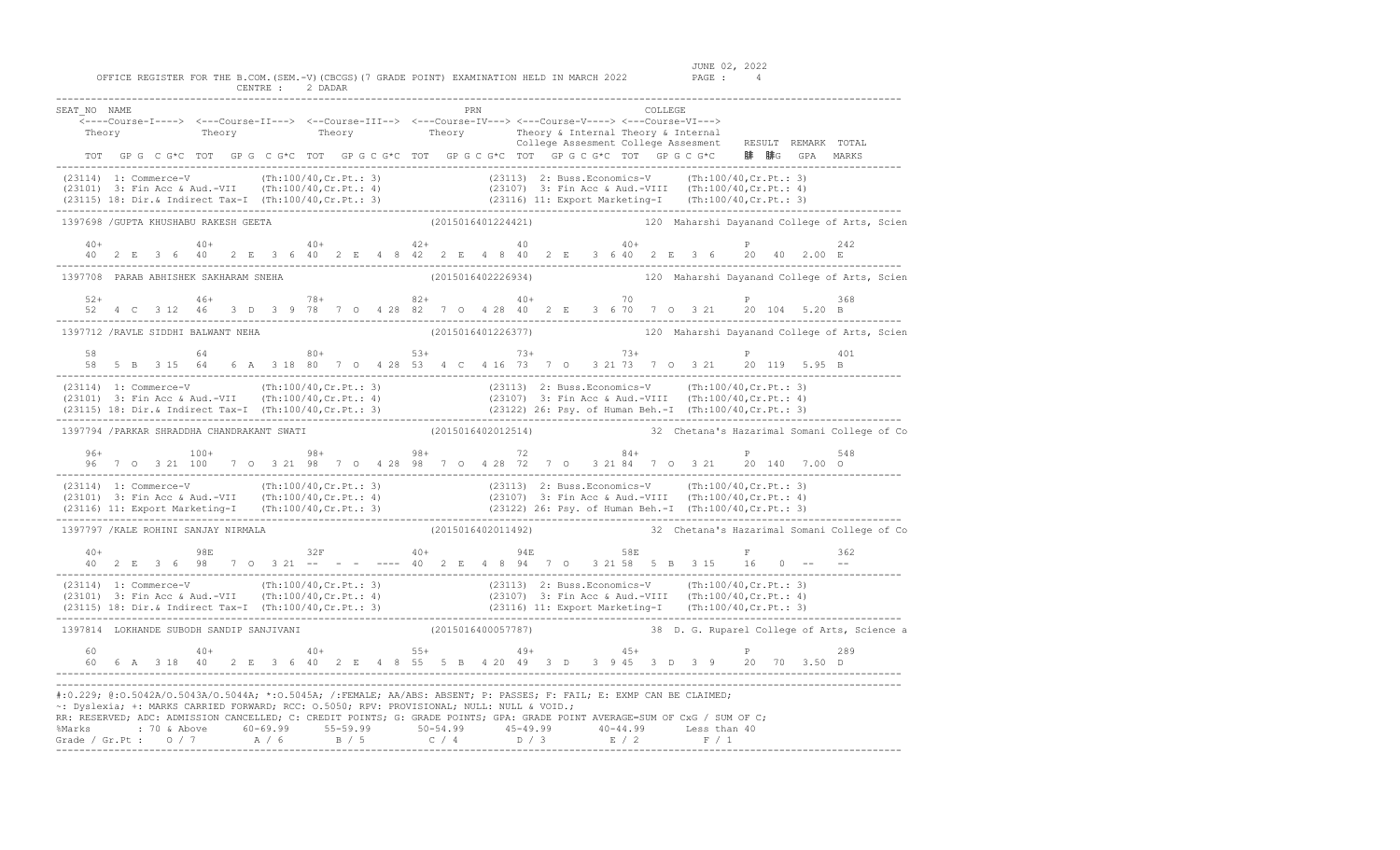| SEAT NO NAME                                                                                                                                                                                                                                                                                                                                                                                                                                                                                  |  |  |  |    |  |  |    |  |  |  |                            |                    | PRN |  |    |  |  |                | COLLEGE |       |  |    |   |                                                                                                                                                                                     |       |                                                                |
|-----------------------------------------------------------------------------------------------------------------------------------------------------------------------------------------------------------------------------------------------------------------------------------------------------------------------------------------------------------------------------------------------------------------------------------------------------------------------------------------------|--|--|--|----|--|--|----|--|--|--|----------------------------|--------------------|-----|--|----|--|--|----------------|---------|-------|--|----|---|-------------------------------------------------------------------------------------------------------------------------------------------------------------------------------------|-------|----------------------------------------------------------------|
| <----Course-I----> <---Course-II---> <--Course-III--> <---Course-IV---> <---Course-V----> <---Course-VI--->                                                                                                                                                                                                                                                                                                                                                                                   |  |  |  |    |  |  |    |  |  |  |                            |                    |     |  |    |  |  |                |         |       |  |    |   |                                                                                                                                                                                     |       |                                                                |
|                                                                                                                                                                                                                                                                                                                                                                                                                                                                                               |  |  |  |    |  |  |    |  |  |  |                            |                    |     |  |    |  |  |                |         |       |  |    |   | Theory (Theory Theory Theory Subsection of Theory Subsection of Theory Subsection of Theory Theory (Theory Theory Theory College Assessment College Assessment RESULT REMARK TOTAL  |       |                                                                |
|                                                                                                                                                                                                                                                                                                                                                                                                                                                                                               |  |  |  |    |  |  |    |  |  |  |                            |                    |     |  |    |  |  |                |         |       |  |    |   | TOT GPG CG*C TOT GPG CG*C TOT GPG CG*C TOT GPG CG*C TOT GPG CG*C TOT GPG CG*C 腓 腓G GPA MARKS                                                                                        |       |                                                                |
| (23114) 1: Commerce-V (Th:100/40, Cr. Pt.: 3) (23113) 2: Buss. Economics-V (Th:100/40, Cr. Pt.: 3)<br>(23101) 3: Fin Acc & Aud.-VII (Th:100/40, Cr. Pt.: 4) (23107) 3: Fin Acc & Aud.-VIII (Th:100/40, Cr. Pt.: 4)<br>(23115) 18: D                                                                                                                                                                                                                                                           |  |  |  |    |  |  |    |  |  |  |                            |                    |     |  |    |  |  |                |         |       |  |    |   |                                                                                                                                                                                     |       |                                                                |
| 1397822 KHAN ABDUL AYUB BADRUNISSA                                                                                                                                                                                                                                                                                                                                                                                                                                                            |  |  |  |    |  |  |    |  |  |  |                            |                    |     |  |    |  |  |                |         |       |  |    |   |                                                                                                                                                                                     |       | (2015016400751261) 45 People's Education Society, Dr. Ambedkar |
| 58                                                                                                                                                                                                                                                                                                                                                                                                                                                                                            |  |  |  |    |  |  |    |  |  |  | $56+$ 84 70 41+            |                    |     |  |    |  |  | 35             |         |       |  |    |   |                                                                                                                                                                                     |       |                                                                |
|                                                                                                                                                                                                                                                                                                                                                                                                                                                                                               |  |  |  |    |  |  |    |  |  |  |                            |                    |     |  |    |  |  |                |         | $14+$ |  |    | P | 58 5 B 3 15 56 5 B 3 15 84 7 O 4 28 70 7 O 4 28 41 2 E 3 6 49 3 D 3 9 20 101 5.05 B                                                                                                 | 358   |                                                                |
| (23114) 1: Commerce-V (Th:100/40,Cr.Pt.: 3) (23113) 2: Buss.Economics-V (Th:100/40,Cr.Pt.: 3)<br>(23101) 3: Fin Acc & Aud.-VII (Th:100/40,Cr.Pt.: 4) (23107) 3: Fin Acc & Aud.-VIII (Th:100/40,Cr.Pt.: 4)<br>(23115) 18: Dir.& Indi                                                                                                                                                                                                                                                           |  |  |  |    |  |  |    |  |  |  | _______________________    |                    |     |  |    |  |  |                |         |       |  |    |   |                                                                                                                                                                                     |       |                                                                |
| 1397830 GAIKWAD NIKHIL SAMBHAJI ASHA                                                                                                                                                                                                                                                                                                                                                                                                                                                          |  |  |  |    |  |  |    |  |  |  |                            |                    |     |  |    |  |  |                |         |       |  |    |   |                                                                                                                                                                                     |       | (2015016401212281) 45 People's Education Society, Dr. Ambedkar |
| $62+$                                                                                                                                                                                                                                                                                                                                                                                                                                                                                         |  |  |  |    |  |  |    |  |  |  | $76$ 56+ 56+ $44+$ 56+ 58+ |                    |     |  |    |  |  |                |         |       |  |    |   | 62  6  A  3  18  76  7  0  3  21  56  5  B  4  20  44  2  E  4  8  56  5  B  315  58  5  B  315  20  97  4.85  C                                                                    | 352   |                                                                |
| (23114) 1: Commerce-V (Th:100/40,Cr.Pt.: 3) (23113) 2: Buss.Economics-V (Th:100/40,Cr.Pt.: 3)<br>(23101) 3: Fin Acc & Aud.-VII (Th:100/40,Cr.Pt.: 4) (23107) 3: Fin Acc & Aud.-VIII (Th:100/40,Cr.Pt.: 4)<br>(23116) 11: Export Mark                                                                                                                                                                                                                                                          |  |  |  |    |  |  |    |  |  |  |                            |                    |     |  |    |  |  |                |         |       |  |    |   |                                                                                                                                                                                     |       |                                                                |
| 1397846 GOTPAGAR KETAN NANDKUMAR MEENA                                                                                                                                                                                                                                                                                                                                                                                                                                                        |  |  |  |    |  |  |    |  |  |  |                            |                    |     |  |    |  |  |                |         |       |  |    |   |                                                                                                                                                                                     |       | (2013016400263277) 45 People's Education Society, Dr. Ambedkar |
| $52+$ $40+$ $64$ $40+$ $40+$ $58+$                                                                                                                                                                                                                                                                                                                                                                                                                                                            |  |  |  |    |  |  |    |  |  |  |                            |                    |     |  |    |  |  |                |         |       |  |    |   | P 294<br>52 4 C 3 12 40 2 E 3 6 64 6 A 4 24 40 2 E 4 8 40 2 E 3 6 58 5 B 3 15 20 71 3.55 D                                                                                          |       |                                                                |
| (23114) 1: Commerce-V (Th:100/40,Cr.Pt.: 3) (23113) 2: Buss.Economics-V (Th:100/40,Cr.Pt.: 3)<br>(23101) 3: Fin Acc & Aud.-VII (Th:100/40,Cr.Pt.: 4) (23107) 3: Fin Acc & Aud.-VIII (Th:100/40,Cr.Pt.: 4)<br>(23115) 18: Dir.& Indi                                                                                                                                                                                                                                                           |  |  |  |    |  |  |    |  |  |  |                            |                    |     |  |    |  |  |                |         |       |  |    |   |                                                                                                                                                                                     |       |                                                                |
| 1397911 GULAM MURTAZA ALAUDDIN FARJANA                                                                                                                                                                                                                                                                                                                                                                                                                                                        |  |  |  |    |  |  |    |  |  |  | (2015016400839133)         |                    |     |  |    |  |  |                |         |       |  |    |   |                                                                                                                                                                                     |       | 608 Mumbai College of Arts, Commerce & Scie                    |
| $96+$                                                                                                                                                                                                                                                                                                                                                                                                                                                                                         |  |  |  |    |  |  |    |  |  |  |                            |                    |     |  |    |  |  |                |         |       |  |    |   | 96+<br>96 7 0 3 21 51 4 C 3 12 40 2 E 4 8 88 7 0 4 28 76 7 0 3 21 57 5 B 3 15 20 105 5.25 B<br>96 7 0 3 21 51 4 C 3 12 40 2 E 4 8 88 7 0 4 28 76 7 0 3 21 57 5 B 3 15 20 105 5.25 B |       |                                                                |
| 1397920 MOHITE SURAJ PANDURANG PRATIKSHA                                                                                                                                                                                                                                                                                                                                                                                                                                                      |  |  |  |    |  |  |    |  |  |  |                            | (2015016400400637) |     |  |    |  |  |                |         |       |  |    |   |                                                                                                                                                                                     |       | 618 Rajarshri Shahu College of Arts, Commerc                   |
| 74                                                                                                                                                                                                                                                                                                                                                                                                                                                                                            |  |  |  | 74 |  |  | 44 |  |  |  | 56                         |                    |     |  | 56 |  |  |                |         | 68    |  | P. |   | 74 7 0 3 21 74 7 0 3 21 44 2 E 4 8 56 5 B 4 20 56 5 B 3 15 680 2 7 0 3 21 20 106 5.30 B                                                                                             | 37202 |                                                                |
| 1397922 KOCHREKAR OMKAR PRAJAY SMITA                                                                                                                                                                                                                                                                                                                                                                                                                                                          |  |  |  |    |  |  |    |  |  |  |                            |                    |     |  |    |  |  |                |         |       |  |    |   |                                                                                                                                                                                     |       | (2014016402418746) 65 Gokhale Education Society's Dr. T. K. To |
|                                                                                                                                                                                                                                                                                                                                                                                                                                                                                               |  |  |  |    |  |  |    |  |  |  |                            |                    |     |  |    |  |  |                |         |       |  |    |   |                                                                                                                                                                                     | 398   |                                                                |
| $70+$<br>$70+$<br>$70-3$<br>$71-7$<br>$70-3$<br>$71-7$<br>$70-3$<br>$71-7$<br>$71-7$<br>$71-7$<br>$71-7$<br>$71-7$<br>$71-7$<br>$71-7$<br>$71-7$<br>$71-7$<br>$71-7$<br>$71-7$<br>$71-7$<br>$71-7$<br>$71-7$<br>$71-7$<br>$71-7$<br>$71-7$<br>$71-7$<br>$71-7$<br>$71-7$<br>$71-7$<br>                                                                                                                                                                                                        |  |  |  |    |  |  |    |  |  |  |                            |                    |     |  |    |  |  |                |         |       |  |    |   |                                                                                                                                                                                     |       |                                                                |
| #:0.229; @:0.5042A/0.5043A/0.5044A; *:0.5045A; /:FEMALE; AA/ABS: ABSENT; P: PASSES; F: FAIL; E: EXMP CAN BE CLAIMED;<br>~: Dyslexia; +: MARKS CARRIED FORWARD; RCC: 0.5050; RPV: PROVISIONAL; NULL: NULL & VOID.;<br>RR: RESERVED; ADC: ADMISSION CANCELLED; C: CREDIT POINTS; G: GRADE POINTS; GPA: GRADE POINT AVERAGE=SUM OF CxG / SUM OF C;<br>%Marks : 70 & Above 60-69.99 55-59.99 50-54.99 45-49.99 40-44.99 Less than 40<br>Grade / Gr.Pt : 0 / 7 A / 6 B / 5 C / 4 D / 3 E / 2 F / 1 |  |  |  |    |  |  |    |  |  |  |                            |                    |     |  |    |  |  | -------------- |         |       |  |    |   |                                                                                                                                                                                     |       |                                                                |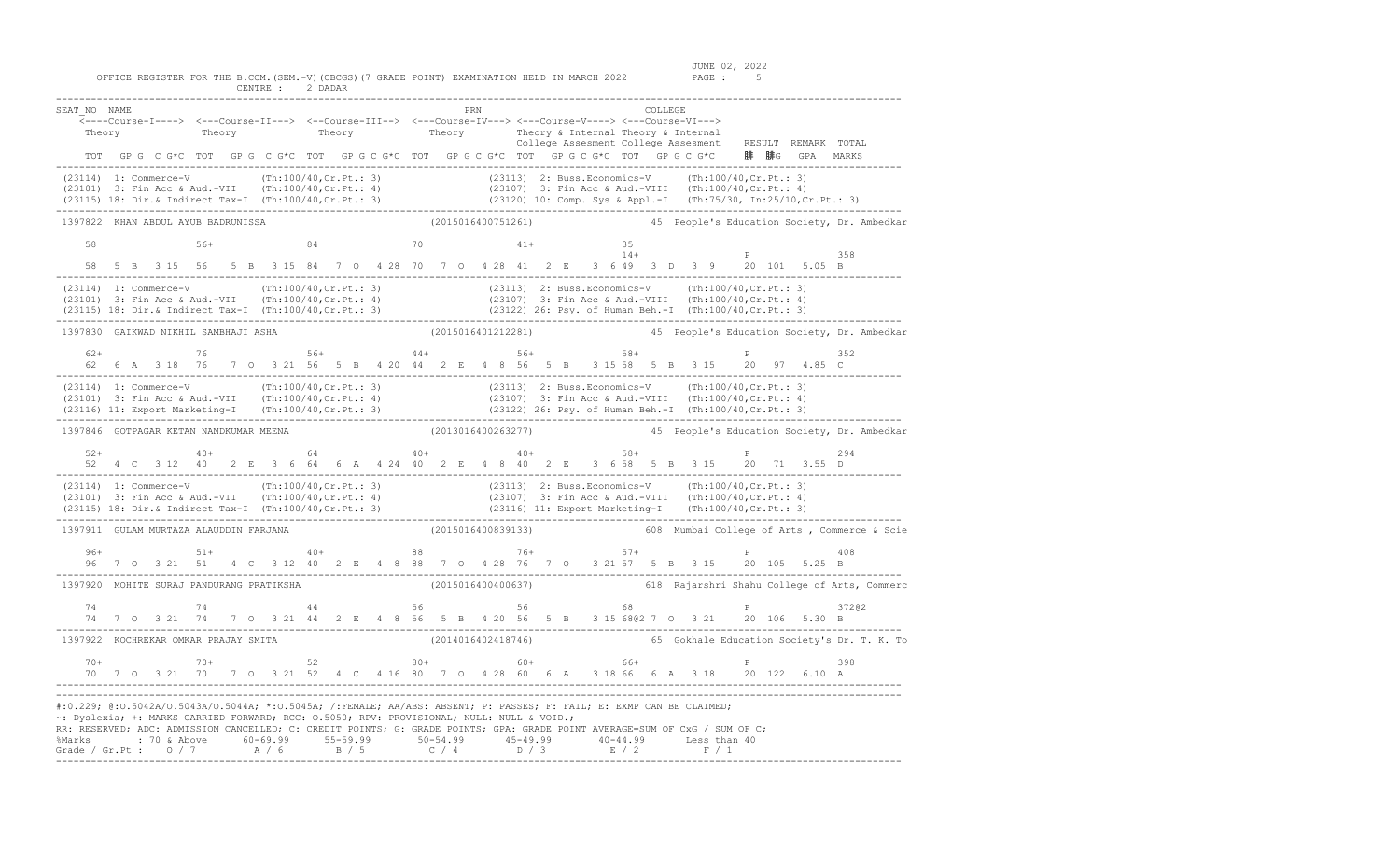OFFICE REGISTER FOR THE B.COM. (SEM.-V) (CBCGS) (7 GRADE POINT) EXAMINATION HELD IN MARCH 2022 CENTRE : 2 DADAR

| SEAT NO NAME<br>Theory                                                                                                                                                                                                                                                                                                                                                                                                                                                                        |  |  |       |  |  |  |  |  | PRN |  |  |  | COLLEGE | Theory Theory Theory Theory Theory & Internal Theory & Internal<br>College Assesment College Assesment                                                                                                                        |  |                                                                                                                     | College Assesment College Assesment RESULT REMARK TOTAL                                                                                                                                                                                                                                                                                   |
|-----------------------------------------------------------------------------------------------------------------------------------------------------------------------------------------------------------------------------------------------------------------------------------------------------------------------------------------------------------------------------------------------------------------------------------------------------------------------------------------------|--|--|-------|--|--|--|--|--|-----|--|--|--|---------|-------------------------------------------------------------------------------------------------------------------------------------------------------------------------------------------------------------------------------|--|---------------------------------------------------------------------------------------------------------------------|-------------------------------------------------------------------------------------------------------------------------------------------------------------------------------------------------------------------------------------------------------------------------------------------------------------------------------------------|
|                                                                                                                                                                                                                                                                                                                                                                                                                                                                                               |  |  |       |  |  |  |  |  |     |  |  |  |         |                                                                                                                                                                                                                               |  | TOT GPG CG*C TOT GPG CG*C TOT GPG CG*C TOT GPG CG*C TOT GPG CG*C TOT GPG CG*C 腓腓G GPA MARKS                         |                                                                                                                                                                                                                                                                                                                                           |
| (23114) 1: Commerce-V (Th:100/40,Cr.Pt.: 3) (23113) 2: Buss.Economics-V (Th:100/40,Cr.Pt.: 3)<br>(23101) 3: Fin Acc & Aud.-VII (Th:100/40,Cr.Pt.: 4) (23107) 3: Fin Acc & Aud.-VIII (Th:100/40,Cr.Pt.: 4)<br>(23115) 18: Dir.& In                                                                                                                                                                                                                                                             |  |  |       |  |  |  |  |  |     |  |  |  |         |                                                                                                                                                                                                                               |  |                                                                                                                     |                                                                                                                                                                                                                                                                                                                                           |
| 1397924 RAMANE MAHESH NARAYAN LAXMI                                                                                                                                                                                                                                                                                                                                                                                                                                                           |  |  |       |  |  |  |  |  |     |  |  |  |         |                                                                                                                                                                                                                               |  |                                                                                                                     | (2015016401037423) 65 Gokhale Education Society's Dr. T. K. To                                                                                                                                                                                                                                                                            |
|                                                                                                                                                                                                                                                                                                                                                                                                                                                                                               |  |  |       |  |  |  |  |  |     |  |  |  |         | $56+$ $40+$ $40+$ $40+$ $40+$ $40+$ $40+$ $40+$ $40+$ $40+$ $40+$ $40+$ $40+$ $40+$ $40+$ $40+$ $40+$ $40+$ $40+$ $40+$ $40+$ $40+$ $40+$ $40+$ $40+$ $40+$ $40+$ $40+$ $40+$ $40+$ $40+$ $40+$ $40+$ $40+$ $40+$ $40+$ $40+$ |  | P<br>56 5 B 3 15 40 2 E 3 6 40 2 E 4 8 40 2 E 4 8 40 2 E 3 6 60 6 A 3 18 20 61 3.05 D                               | 276                                                                                                                                                                                                                                                                                                                                       |
|                                                                                                                                                                                                                                                                                                                                                                                                                                                                                               |  |  |       |  |  |  |  |  |     |  |  |  |         |                                                                                                                                                                                                                               |  |                                                                                                                     | (23114) 1: Commerce-V (Th:100/40,Cr.Pt.: 3) (23113) 2: Buss.Economics-V (Th:100/40,Cr.Pt.: 3)<br>(23101) 3: Fin Acc & Aud.-VII (Th:100/40,Cr.Pt.: 4) (23107) 3: Fin Acc & Aud.-VIII (Th:100/40,Cr.Pt.: 4)<br>(23115) 18: Dir.& Indi                                                                                                       |
| 1397927 /HANDE RUPALI ANANT ANITA                                                                                                                                                                                                                                                                                                                                                                                                                                                             |  |  |       |  |  |  |  |  |     |  |  |  |         |                                                                                                                                                                                                                               |  |                                                                                                                     | (2015016400778095) 65 Gokhale Education Society's Dr. T. K. To                                                                                                                                                                                                                                                                            |
|                                                                                                                                                                                                                                                                                                                                                                                                                                                                                               |  |  |       |  |  |  |  |  |     |  |  |  |         |                                                                                                                                                                                                                               |  |                                                                                                                     | 273                                                                                                                                                                                                                                                                                                                                       |
|                                                                                                                                                                                                                                                                                                                                                                                                                                                                                               |  |  |       |  |  |  |  |  |     |  |  |  |         |                                                                                                                                                                                                                               |  |                                                                                                                     | $(23114) 1: Commerce-V (Th:100/40, Cr.Pt.: 3) (23113) 2: Buss.Economics-V (Th:100/40,Cr.Pt.: 3) (23101) 3: Fin Acc & Aud.-VII (Th:100/40,Cr.Pt.: 4) (23101) 3: Fin Acc & Aud.-VIII (Th:100/40,Cr.Pt.: 4) (23116) 11: Export Marketing-I (Th:100/40,Cr.Pt.: 3) (23121) 19: Labor Welfare & P-I (Th:100/40,Cr.Pt.: 3) (2312) (2312) (2312)$ |
| 1397931 MORE SAURABH PRAKASH PRANITA                                                                                                                                                                                                                                                                                                                                                                                                                                                          |  |  |       |  |  |  |  |  |     |  |  |  |         |                                                                                                                                                                                                                               |  |                                                                                                                     | (2015016400776703)   65 Gokhale Education Society's Dr. T. K. To                                                                                                                                                                                                                                                                          |
| 80                                                                                                                                                                                                                                                                                                                                                                                                                                                                                            |  |  |       |  |  |  |  |  |     |  |  |  |         | $40+$ $48+$ $45+$ $56+$ $50+$                                                                                                                                                                                                 |  | 80 7 0 3 21 40 2 E 3 6 48 3 D 4 12 45 3 D 4 12 56 5 B 3 15 50 4 C 3 12 20 78 3.90 D                                 | 319                                                                                                                                                                                                                                                                                                                                       |
|                                                                                                                                                                                                                                                                                                                                                                                                                                                                                               |  |  |       |  |  |  |  |  |     |  |  |  |         |                                                                                                                                                                                                                               |  |                                                                                                                     | (23114) 1: Commerce-V (Th:100/40,Cr.Pt.: 3) (23113) 2: Buss.Economics-V (Th:100/40,Cr.Pt.: 3)<br>(23101) 3: Fin Acc & Aud.-VII (Th:100/40,Cr.Pt.: 4) (23107) 3: Fin Acc & Aud.-VIII (Th:100/40,Cr.Pt.: 4)<br>(23115) 18: Dir.& Indir                                                                                                      |
| 1397934 KAMBLI NILESH JITENDRA MEGHANA                                                                                                                                                                                                                                                                                                                                                                                                                                                        |  |  |       |  |  |  |  |  |     |  |  |  |         |                                                                                                                                                                                                                               |  |                                                                                                                     |                                                                                                                                                                                                                                                                                                                                           |
| 60                                                                                                                                                                                                                                                                                                                                                                                                                                                                                            |  |  | $40+$ |  |  |  |  |  |     |  |  |  |         |                                                                                                                                                                                                                               |  | $48$ 58 56 30+<br>15+ P                                                                                             | 307                                                                                                                                                                                                                                                                                                                                       |
|                                                                                                                                                                                                                                                                                                                                                                                                                                                                                               |  |  |       |  |  |  |  |  |     |  |  |  |         |                                                                                                                                                                                                                               |  | 60  6  A  3  18  40  2  E  3  6  48  3  D  4  12  58  5  B  4  20  56  5  B  3  15  45  3  D  3  9  20  80  4.00  C |                                                                                                                                                                                                                                                                                                                                           |
| #:0.229; @:0.5042A/0.5043A/0.5044A; *:0.5045A; /:FEMALE; AA/ABS: ABSENT; P: PASSES; F: FAIL; E: EXMP CAN BE CLAIMED;<br>~: Dyslexia; +: MARKS CARRIED FORWARD; RCC: 0.5050; RPV: PROVISIONAL; NULL: NULL & VOID.;<br>RR: RESERVED; ADC: ADMISSION CANCELLED; C: CREDIT POINTS; G: GRADE POINTS; GPA: GRADE POINT AVERAGE=SUM OF CxG / SUM OF C;<br>%Marks : 70 & Above 60-69.99 55-59.99 50-54.99 45-49.99 40-44.99 Less than 40<br>Grade / Gr.Pt : $0/7$ $A/6$ $B/5$ $C/4$ $D/3$ $E/2$ $F/1$ |  |  |       |  |  |  |  |  |     |  |  |  |         |                                                                                                                                                                                                                               |  |                                                                                                                     |                                                                                                                                                                                                                                                                                                                                           |

-------------------------------------------------------------------------------------------------------------------------------------------------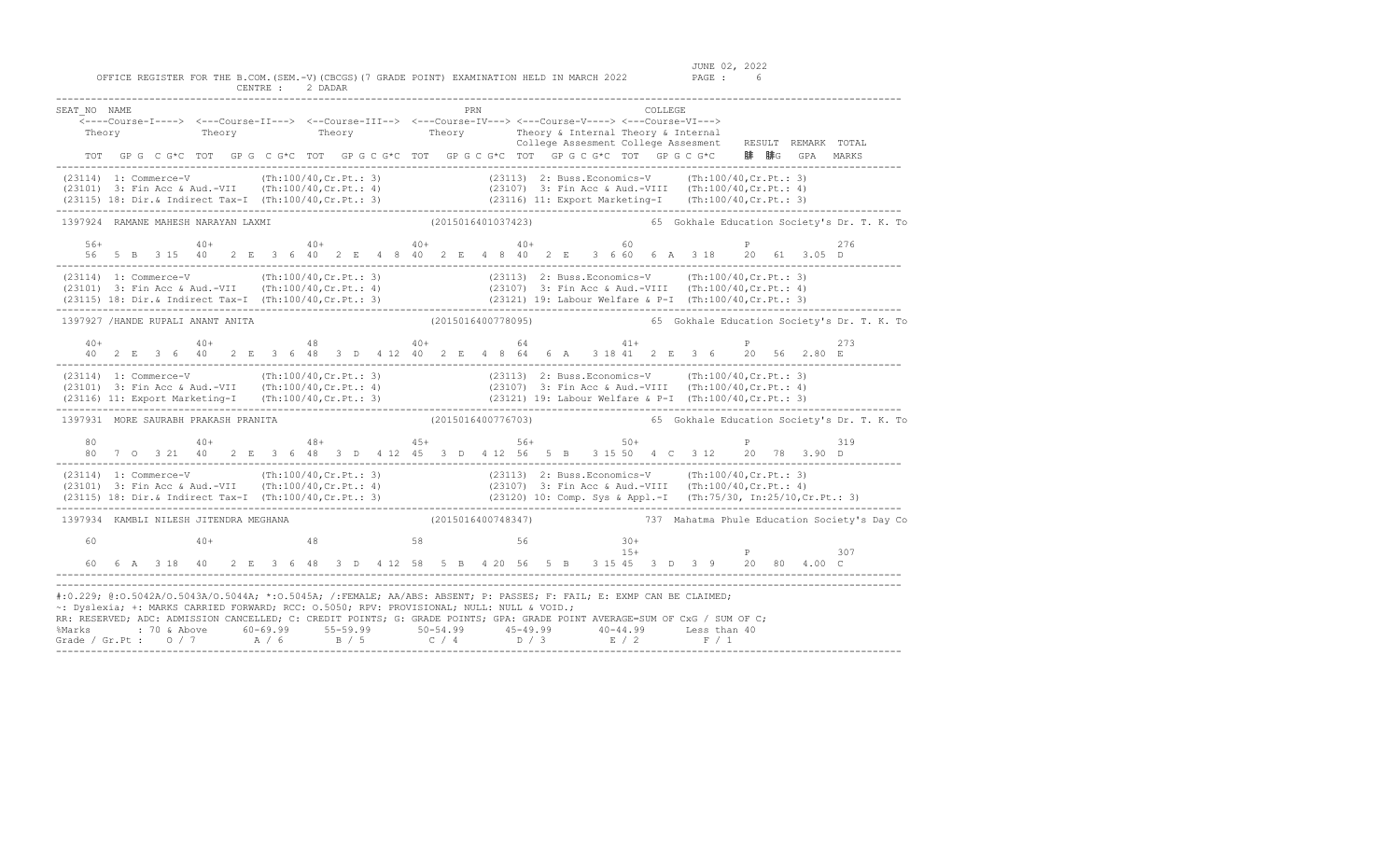| SEAT NO NAME<br>Theory                                                                                                                                                                                                                                                                                                                                                                                                                                                                        |  |  | <----Course-I----> <---Course-II---> <--Course-III--> <--Course-IV---> <---Course-V----> <---Course-VI---><br>Theory Theory Theory Theory Theory & Internal Theory & Internal |  |  |  |  |  |  | PRN |  |  |                                 |              | COLLEGE |  |                                      | College Assesment College Assesment RESULT REMARK TOTAL<br>TOT GP G C G*C TOT GP G C G*C TOT GP G C G*C TOT GP G C G*C TOT GP G C G*C TOT GP G C G*C 腓 腓G GPA MARKS                                           |     |  |
|-----------------------------------------------------------------------------------------------------------------------------------------------------------------------------------------------------------------------------------------------------------------------------------------------------------------------------------------------------------------------------------------------------------------------------------------------------------------------------------------------|--|--|-------------------------------------------------------------------------------------------------------------------------------------------------------------------------------|--|--|--|--|--|--|-----|--|--|---------------------------------|--------------|---------|--|--------------------------------------|---------------------------------------------------------------------------------------------------------------------------------------------------------------------------------------------------------------|-----|--|
| (23114) 1: Commerce-V (Th:100/40,Cr.Pt.: 3) (23113) 2: Buss.Economics-V (Th:100/40,Cr.Pt.: 3)<br>(23101) 3: Fin Acc & Aud.-VII (Th:100/40,Cr.Pt.: 4) (23107) 3: Fin Acc & Aud.-VIII (Th:100/40,Cr.Pt.: 4)<br>(23115) 18: Dir.& Indi                                                                                                                                                                                                                                                           |  |  |                                                                                                                                                                               |  |  |  |  |  |  |     |  |  |                                 |              |         |  |                                      |                                                                                                                                                                                                               |     |  |
| 1397954 MOHAMMED AHMED SAIYYAD AHMED SHENAZ BAGUM (2012016401448662)                                                                                                                                                                                                                                                                                                                                                                                                                          |  |  |                                                                                                                                                                               |  |  |  |  |  |  |     |  |  |                                 |              |         |  |                                      | 168 Shri Rajasthani Seva Sangh's Smt. Parmes                                                                                                                                                                  |     |  |
| 42                                                                                                                                                                                                                                                                                                                                                                                                                                                                                            |  |  | 46                                                                                                                                                                            |  |  |  |  |  |  |     |  |  | $46 + 40 + 40 + 40 + 40 + 46 +$ |              |         |  | P                                    | 42  2  E  3  6  46  3  D  3  9  46  3  D  4  12  40  2  E  4  8  40  2  E  3  6  46  3  D  3  9  20  50  2.50  E                                                                                              | 260 |  |
| 1397964 PARAB KAMESH SADASHIV SUVARNA                                                                                                                                                                                                                                                                                                                                                                                                                                                         |  |  |                                                                                                                                                                               |  |  |  |  |  |  |     |  |  |                                 |              |         |  |                                      | (2015016401036377) 168 Shri Rajasthani Seva Sangh's Smt. Parmes                                                                                                                                               |     |  |
|                                                                                                                                                                                                                                                                                                                                                                                                                                                                                               |  |  |                                                                                                                                                                               |  |  |  |  |  |  |     |  |  |                                 |              |         |  |                                      |                                                                                                                                                                                                               | 364 |  |
| ------------<br>1397977 YADAV SURESH KALPNATH KALPNATH                                                                                                                                                                                                                                                                                                                                                                                                                                        |  |  |                                                                                                                                                                               |  |  |  |  |  |  |     |  |  |                                 |              |         |  |                                      | (2013016400507451) 168 Shri Rajasthani Seva Sangh's Smt. Parmes                                                                                                                                               |     |  |
|                                                                                                                                                                                                                                                                                                                                                                                                                                                                                               |  |  |                                                                                                                                                                               |  |  |  |  |  |  |     |  |  |                                 |              |         |  |                                      | P 390                                                                                                                                                                                                         |     |  |
| (23114) 1: Commerce-V (Th:100/40,Cr.Pt.: 3) (23113) 2: Buss.Economics-V (Th:100/40,Cr.Pt.: 3)<br>(23101) 3: Fin Acc & Aud.-VII (Th:100/40,Cr.Pt.: 4) (23107) 3: Fin Acc & Aud.-VIII (Th:100/40,Cr.Pt.: 4)<br>(23115) 18: Dir.& Indir                                                                                                                                                                                                                                                          |  |  |                                                                                                                                                                               |  |  |  |  |  |  |     |  |  |                                 |              |         |  |                                      |                                                                                                                                                                                                               |     |  |
| 1397986 SHAIKH SOHAIL AHMED SHAINAZ                                                                                                                                                                                                                                                                                                                                                                                                                                                           |  |  |                                                                                                                                                                               |  |  |  |  |  |  |     |  |  |                                 |              |         |  |                                      | (2015016400728246)                                   220 Smt. Mithibai Motiram Kundnani College o                                                                                                             |     |  |
| 78+                                                                                                                                                                                                                                                                                                                                                                                                                                                                                           |  |  | $78+$ 62 68+ 68+ 66+                                                                                                                                                          |  |  |  |  |  |  |     |  |  |                                 | 68+<br>$19+$ |         |  | $\mathbb P$ . The set of $\mathbb P$ | 78 7 0 3 21 78 7 0 3 21 62 6 A 4 24 68 6 A 4 24 66 6 A 3 18 87 7 0 3 21 20 129 6.45 A                                                                                                                         | 439 |  |
| 1397988 VAISHYA SHUBHAM VINODKUMAR SEETADEVI (2015016400728022) 220 Smt. Mithibai Motiram Kundnani College o                                                                                                                                                                                                                                                                                                                                                                                  |  |  |                                                                                                                                                                               |  |  |  |  |  |  |     |  |  |                                 |              |         |  |                                      |                                                                                                                                                                                                               |     |  |
| $42+$                                                                                                                                                                                                                                                                                                                                                                                                                                                                                         |  |  | 82                                                                                                                                                                            |  |  |  |  |  |  |     |  |  | $66$ $48+$ $55+$ $30+$          | $10+$        |         |  | P                                    |                                                                                                                                                                                                               | 333 |  |
|                                                                                                                                                                                                                                                                                                                                                                                                                                                                                               |  |  |                                                                                                                                                                               |  |  |  |  |  |  |     |  |  |                                 |              |         |  |                                      | 42  2  E  3  6  82  7  0  3  21  66  6  A  4  24  48  3  D  4  12  55  5  B  3  15  40  2  E  3  6  20  84  4.20  C                                                                                           |     |  |
| $(23114) \t1: Commerce-V \t(Th:100/40, Cr.Pt.: 3) \t(23113) \t2: Buss.Economics-V \t(Th:100/40, Cr.Pt.: 3) \t(23101) \t3: Fin Acc & Aud.-VII \t(Th:100/40, Cr.Pt.: 4) \t(23107) \t3: Fin Acc & Aud.-VIII \t(Th:100/40,Cr.Pt.: 4) \t(23116) \t11: Expert Marketing-T \t(Th:100/40,Cr.Pt.: 3) \t(23122) \t12: Marketing Research-I \t(Th:100/40,Cr.Pt$                                                                                                                                          |  |  |                                                                                                                                                                               |  |  |  |  |  |  |     |  |  |                                 |              |         |  |                                      |                                                                                                                                                                                                               |     |  |
| 1398005 /FERNANDES ANISHKA ANTHONY ANNA (2013016401312651) 229 St. Andrew's College of Arts, Science an                                                                                                                                                                                                                                                                                                                                                                                       |  |  |                                                                                                                                                                               |  |  |  |  |  |  |     |  |  |                                 |              |         |  |                                      |                                                                                                                                                                                                               |     |  |
| $62+$                                                                                                                                                                                                                                                                                                                                                                                                                                                                                         |  |  | $58+$ $48$ $50+$ $66+$ $66+$ $66+$                                                                                                                                            |  |  |  |  |  |  |     |  |  |                                 |              |         |  |                                      | $\mathbb{P}$ and $\mathbb{P}$ and $\mathbb{P}$ and $\mathbb{P}$<br>62   6   A   3   18   58   5   B   3   15   48   3   D   412   50   4   C   416   66   6   A   318   66   6   A   318   20   97   4.85   C | 350 |  |
| #:0.229; @:0.5042A/0.5043A/0.5044A; *:0.5045A; /:FEMALE; AA/ABS: ABSENT; P: PASSES; F: FAIL; E: EXMP CAN BE CLAIMED;<br>~: Dyslexia; +: MARKS CARRIED FORWARD; RCC: 0.5050; RPV: PROVISIONAL; NULL: NULL & VOID.;<br>RR: RESERVED; ADC: ADMISSION CANCELLED; C: CREDIT POINTS; G: GRADE POINTS; GPA: GRADE POINT AVERAGE=SUM OF CxG / SUM OF C;<br>%Marks : 70 & Above 60-69.99 55-59.99 50-54.99 45-49.99 40-44.99 Less than 40<br>Grade / Gr.Pt : 0 / 7 A / 6 B / 5 C / 4 D / 3 E / 2 F / 1 |  |  |                                                                                                                                                                               |  |  |  |  |  |  |     |  |  |                                 |              |         |  |                                      |                                                                                                                                                                                                               |     |  |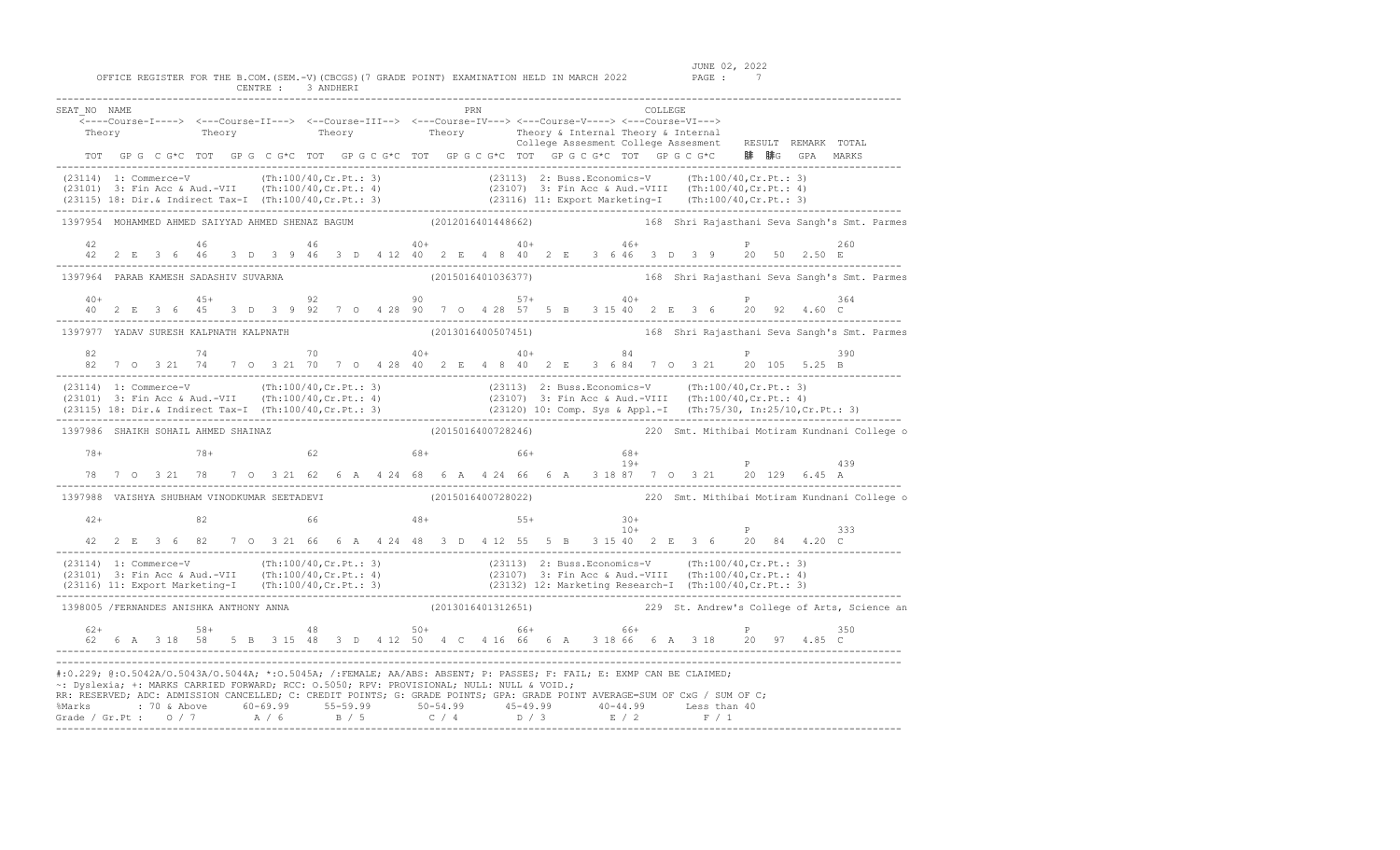OFFICE REGISTER FOR THE B.COM. (SEM.-V) (CBCGS) (7 GRADE POINT) EXAMINATION HELD IN MARCH 2022 CENTRE : 3 ANDHERI

| SEAT NO NAME                                                                                                                                                                                                                                                                                                                                                                                                                                                                                  |  |  | <---Course-I----> <---Course-II---> <--Course-III--> <---Course-IV---> <---Course-V----> <---Course-VI---><br>Theory Theory Theory Theory Theory Theory Theory & Internal Theory & Internal |  |  |  |  |  |  | <b>PRN</b> |  |  |  | <b>COLLEGE</b> |  |  |  |                                                                                                 | College Assesment College Assesment RESULT REMARK TOTAL                                                  |
|-----------------------------------------------------------------------------------------------------------------------------------------------------------------------------------------------------------------------------------------------------------------------------------------------------------------------------------------------------------------------------------------------------------------------------------------------------------------------------------------------|--|--|---------------------------------------------------------------------------------------------------------------------------------------------------------------------------------------------|--|--|--|--|--|--|------------|--|--|--|----------------|--|--|--|-------------------------------------------------------------------------------------------------|----------------------------------------------------------------------------------------------------------|
|                                                                                                                                                                                                                                                                                                                                                                                                                                                                                               |  |  |                                                                                                                                                                                             |  |  |  |  |  |  |            |  |  |  |                |  |  |  | TOT GPG CG*C TOT GPG CG*C TOT GPGCG*C TOT GPGCG*C TOT GPGCG*C TOT GPGCG*C DFGCG*C 腓腓G GPA MARKS |                                                                                                          |
| (23114) 1: Commerce-V (Th:100/40, Cr. Pt.: 3) (23113) 2: Buss.Economics-V (Th:100/40, Cr. Pt.: 3)<br>(23101) 3: Fin Acc & Aud.-VII (Th:100/40, Cr. Pt.: 4) (23107) 3: Fin Acc & Aud.-VIII (Th:100/40, Cr. Pt.: 4)<br>(23115) 18: Dir. & Indirect Tax-I (Th:100/40, Cr. Pt.: 3) (23116) 11: Export Marketing-I (Th:100/40, Cr. Pt.: 3)                                                                                                                                                         |  |  |                                                                                                                                                                                             |  |  |  |  |  |  |            |  |  |  |                |  |  |  |                                                                                                 |                                                                                                          |
|                                                                                                                                                                                                                                                                                                                                                                                                                                                                                               |  |  |                                                                                                                                                                                             |  |  |  |  |  |  |            |  |  |  |                |  |  |  |                                                                                                 | 1398040 SINGH SHUBHAM VIRENDRA DURGAVATI (2015016402037961) 384 Shri G. P. M. Degree College of Science  |
|                                                                                                                                                                                                                                                                                                                                                                                                                                                                                               |  |  |                                                                                                                                                                                             |  |  |  |  |  |  |            |  |  |  |                |  |  |  |                                                                                                 |                                                                                                          |
|                                                                                                                                                                                                                                                                                                                                                                                                                                                                                               |  |  |                                                                                                                                                                                             |  |  |  |  |  |  |            |  |  |  |                |  |  |  |                                                                                                 | 1398073 LAKRA ADITYA VIJENDRA BALA (2015016400450397) 454 Ritambara Vishwa Vidyapeeth's Malini Kis       |
|                                                                                                                                                                                                                                                                                                                                                                                                                                                                                               |  |  |                                                                                                                                                                                             |  |  |  |  |  |  |            |  |  |  |                |  |  |  |                                                                                                 |                                                                                                          |
|                                                                                                                                                                                                                                                                                                                                                                                                                                                                                               |  |  |                                                                                                                                                                                             |  |  |  |  |  |  |            |  |  |  |                |  |  |  |                                                                                                 | 1398168 SHAH HASHIM SHABBIR HAJRA BI (2015016400246196) 554 Versova Education Trust's Smt. Kamala Me     |
|                                                                                                                                                                                                                                                                                                                                                                                                                                                                                               |  |  |                                                                                                                                                                                             |  |  |  |  |  |  |            |  |  |  |                |  |  |  |                                                                                                 |                                                                                                          |
|                                                                                                                                                                                                                                                                                                                                                                                                                                                                                               |  |  |                                                                                                                                                                                             |  |  |  |  |  |  |            |  |  |  |                |  |  |  |                                                                                                 | 1398246 JAIGADI RAVI NAINSINGH DURGA (2015016400725511) 1398246 Ismail Yusuf Arts Science and Commerce C |
|                                                                                                                                                                                                                                                                                                                                                                                                                                                                                               |  |  |                                                                                                                                                                                             |  |  |  |  |  |  |            |  |  |  |                |  |  |  |                                                                                                 |                                                                                                          |
| #:0.229; @:0.5042A/0.5043A/0.5044A; *:0.5045A; /:FEMALE; AA/ABS: ABSENT; P: PASSES; F: FAIL; E: EXMP CAN BE CLAIMED;<br>~: Dyslexia; +: MARKS CARRIED FORWARD; RCC: 0.5050; RPV: PROVISIONAL; NULL: NULL & VOID.;<br>RR: RESERVED; ADC: ADMISSION CANCELLED; C: CREDIT POINTS; G: GRADE POINTS; GPA: GRADE POINT AVERAGE=SUM OF CxG / SUM OF C;<br>%Marks : 70 & Above 60-69.99 55-59.99 50-54.99 45-49.99 40-44.99 Less than 40<br>Grade / Gr.Pt : 0 / 7 A / 6 B / 5 C / 4 D / 3 E / 2 F / 1 |  |  |                                                                                                                                                                                             |  |  |  |  |  |  |            |  |  |  |                |  |  |  |                                                                                                 |                                                                                                          |

-------------------------------------------------------------------------------------------------------------------------------------------------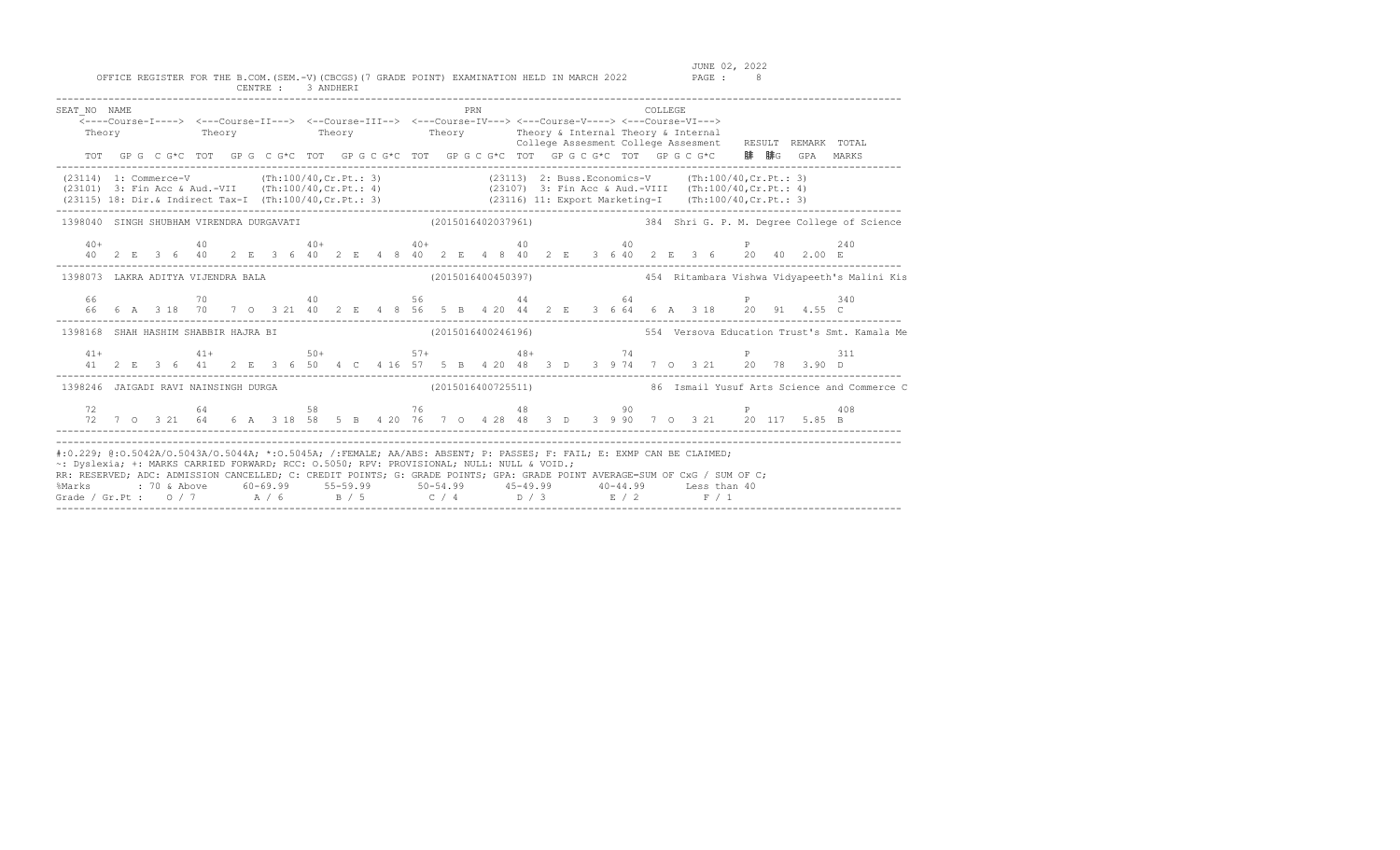JUNE 02, 2022<br>PAGE : 9

| SEAT NO NAME<br>Theory                                                                                                                                                                                                                                                                                                                                                                                                                                                                        |  | <---Course-I----> <---Course-II---> <--Course-III--> <---Course-IV---> <---Course-V----> <---Course-VI---> |                         |  |                    |  | PRN |                                     |  |  |       | COLLEGE |  | Theory Theory Theory Theory Theory & Internal Theory & Internal Theory Theory College Assesment College Assesment RESULT REMARK TOTAL         |                                                                                                                 |
|-----------------------------------------------------------------------------------------------------------------------------------------------------------------------------------------------------------------------------------------------------------------------------------------------------------------------------------------------------------------------------------------------------------------------------------------------------------------------------------------------|--|------------------------------------------------------------------------------------------------------------|-------------------------|--|--------------------|--|-----|-------------------------------------|--|--|-------|---------|--|-----------------------------------------------------------------------------------------------------------------------------------------------|-----------------------------------------------------------------------------------------------------------------|
|                                                                                                                                                                                                                                                                                                                                                                                                                                                                                               |  | TOT GP G C G*C TOT GP G C G*C TOT GP G C G*C TOT GP G C G*C TOT GP G C G*C TOT GP G C G*C                  |                         |  |                    |  |     |                                     |  |  |       |         |  | 腓 腓G GPA MARKS                                                                                                                                |                                                                                                                 |
| $(23114) \t1. Comparece-V \t (Th:100/40, Cr.Pt.: 3) \t (23113) \t2. Buss. Economics-V \t (Th:100/40, Cr.Pt.: 3) \t (23101) \t3. Fin Acc & Aud.-VII \t (Th:100/40, Cr.Pt.: 4) \t (23107) \t3. Fin Acc & Aud.-VIII \t (Th:100/40,Cr.Pt.: 4) \t (23115) \t18. Dir, & Indirect Tax-I \t (Th:100/40,Cr.Pt.: 3) \t (23120) \t10. Comp. Sys & Appl.-I \t ($                                                                                                                                          |  |                                                                                                            |                         |  |                    |  |     |                                     |  |  |       |         |  |                                                                                                                                               |                                                                                                                 |
|                                                                                                                                                                                                                                                                                                                                                                                                                                                                                               |  |                                                                                                            |                         |  |                    |  |     |                                     |  |  |       |         |  |                                                                                                                                               | 1398310 /KEDAR MANISHA VISHAWANATH SAVITRIBAI (2015016401416257) 135 N. G. Acharya and D. K. Marathe College    |
| 24F<br>-- - - ---- 85 7 0 3 21 63 6 A 4 24 48 3 D 4 12 48 3 D 3 9 54 4 C 3 12 17 0 -- --                                                                                                                                                                                                                                                                                                                                                                                                      |  | $85+$                                                                                                      | $63+$ $48+$ $48E$ $38+$ |  |                    |  |     |                                     |  |  | $16+$ |         |  | $\mathbf{F}$ . The set of $\mathbf{F}$                                                                                                        | 322                                                                                                             |
| $(23114) \t1: Commerce-V \t(Th:100/40, Cr.Pt.: 3) \t(23113) \t2: Buss.Economics-V \t(Th:100/40, Cr.Pt.: 3) \t(23101) \t3: Fin Acc & Aud.-VII \t(Th:100/40,Cr.Pt.: 4) \t(23107) \t3: Fin Acc & Aud.-VIII \t(Th:100/40,Cr.Pt.: 4) \t(23116) \t11: Expert Marketing-I \t(Th:100/40,Cr.Pt.: 3) \t(23132) \t12: Marketing Research-I \t(Th:100/40,Cr.P$                                                                                                                                            |  |                                                                                                            |                         |  |                    |  |     |                                     |  |  |       |         |  |                                                                                                                                               |                                                                                                                 |
| 1398341 KAMBLE SUCHIT GAUTAM VIDHAY                                                                                                                                                                                                                                                                                                                                                                                                                                                           |  |                                                                                                            |                         |  |                    |  |     |                                     |  |  |       |         |  |                                                                                                                                               | (2014016401010762) 135 N. G. Acharya and D. K. Marathe College                                                  |
| 68+                                                                                                                                                                                                                                                                                                                                                                                                                                                                                           |  |                                                                                                            |                         |  |                    |  |     | . _________________________________ |  |  |       |         |  | $70$ 52 54+ 54+ 42+ 9<br>68  6  A  3  18  70  7  0  3  21  52  4  C  4  16  54  4  C  4  16  54  4  C  3  12  42  2  E  3  6  20  89  4.45  C | 340                                                                                                             |
| (23114) 1: Commerce-V (Th:100/40,Cr.Pt.: 3) (23113) 2: Buss.Economics-V (Th:100/40,Cr.Pt.: 3)<br>(23101) 3: Fin Acc & Aud.-VII (Th:100/40,Cr.Pt.: 4) (23107) 3: Fin Acc & Aud.-VIII (Th:100/40,Cr.Pt.: 4)<br>(23115) 18: Dir.& Indi                                                                                                                                                                                                                                                           |  |                                                                                                            |                         |  |                    |  |     |                                     |  |  |       |         |  |                                                                                                                                               |                                                                                                                 |
|                                                                                                                                                                                                                                                                                                                                                                                                                                                                                               |  |                                                                                                            |                         |  |                    |  |     |                                     |  |  |       |         |  |                                                                                                                                               | 1398377 GOHERA VINAY KUMAR VIMAL KUMAR PREMLATA (2014016400842811) 169 Ramanand Arya's D. A. V. College of Comm |
|                                                                                                                                                                                                                                                                                                                                                                                                                                                                                               |  |                                                                                                            |                         |  |                    |  |     |                                     |  |  |       |         |  |                                                                                                                                               |                                                                                                                 |
| 1398378 /MOURYA UMA PRAKASHKUMAR KUSUM                                                                                                                                                                                                                                                                                                                                                                                                                                                        |  |                                                                                                            |                         |  | (2015016401158416) |  |     |                                     |  |  |       |         |  |                                                                                                                                               | 169 Ramanand Arya's D. A. V. College of Comm                                                                    |
|                                                                                                                                                                                                                                                                                                                                                                                                                                                                                               |  |                                                                                                            |                         |  |                    |  |     |                                     |  |  |       |         |  |                                                                                                                                               |                                                                                                                 |
| #:0.229; @:0.5042A/O.5043A/O.5044A; *:0.5045A; /:FEMALE; AA/ABS: ABSENT; P: PASSES; F: FAIL; E: EXMP CAN BE CLAIMED;<br>~: Dyslexia; +: MARKS CARRIED FORWARD; RCC: 0.5050; RPV: PROVISIONAL; NULL: NULL & VOID.;<br>RR: RESERVED; ADC: ADMISSION CANCELLED; C: CREDIT POINTS; G: GRADE POINTS; GPA: GRADE POINT AVERAGE=SUM OF CxG / SUM OF C;<br>%Marks : 70 & Above 60-69.99 55-59.99 50-54.99 45-49.99 40-44.99 Less than 40<br>Grade / Gr.Pt : 0 / 7 A / 6 B / 5 C / 4 D / 3 E / 2 F / 1 |  |                                                                                                            |                         |  |                    |  |     |                                     |  |  |       |         |  |                                                                                                                                               |                                                                                                                 |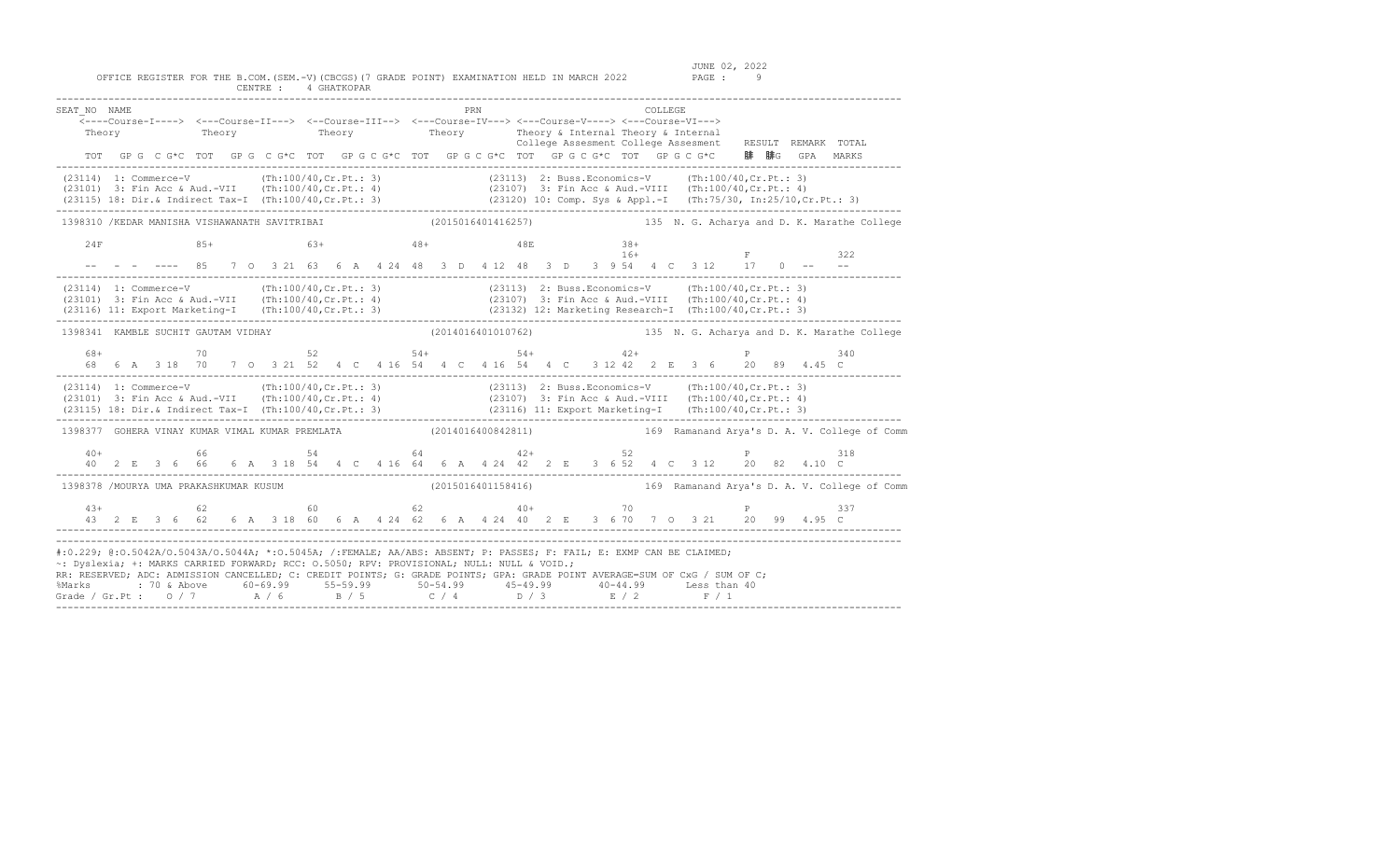JUNE 02, 2022<br>OFFICE REGISTER FOR THE B.COM.(SEM.-V)(CBCGS)(7 GRADE POINT) EXAMINATION HELD IN MARCH 2022 PAGE : 10<br>CENTRE : 5 THANE

| SEAT NO NAME                                                                                                                                                                                                                                                                                                                                                                                                                                                                                  |  |  |  |  |  |  |  |                              | <b>PRN</b> |  |  |  | <b>COLLEGE</b> |  |  |  |  |              |  |                                                                                                                                                                                                                                |     |                                                                 |
|-----------------------------------------------------------------------------------------------------------------------------------------------------------------------------------------------------------------------------------------------------------------------------------------------------------------------------------------------------------------------------------------------------------------------------------------------------------------------------------------------|--|--|--|--|--|--|--|------------------------------|------------|--|--|--|----------------|--|--|--|--|--------------|--|--------------------------------------------------------------------------------------------------------------------------------------------------------------------------------------------------------------------------------|-----|-----------------------------------------------------------------|
|                                                                                                                                                                                                                                                                                                                                                                                                                                                                                               |  |  |  |  |  |  |  |                              |            |  |  |  |                |  |  |  |  |              |  | Theory (Second Theory of Theory of Theory of Theory of Internal Theory & Internal Theory of Theory of Theory of Theory of Theory (Second Theory of Theory of Theory of Theory of Theory of Theory of College Assessment Colleg |     |                                                                 |
| (23114) 1: Commerce-V (Th:100/40,Cr.Pt.: 3) (23113) 2: Buss.Economics-V (Th:100/40,Cr.Pt.: 3)<br>(23101) 3: Fin Acc & Aud.-VII (Th:100/40,Cr.Pt.: 4) (23107) 3: Fin Acc & Aud.-VIII (Th:100/40,Cr.Pt.: 4)<br>(23116) 11: Export Mar                                                                                                                                                                                                                                                           |  |  |  |  |  |  |  |                              |            |  |  |  |                |  |  |  |  |              |  |                                                                                                                                                                                                                                |     |                                                                 |
| 1398594 /INGALE SUSHAMA SUBHASH MAHANANDA (2014016400177424) 309 Sheth T. J. Education Society's Sheth Na                                                                                                                                                                                                                                                                                                                                                                                     |  |  |  |  |  |  |  |                              |            |  |  |  |                |  |  |  |  |              |  |                                                                                                                                                                                                                                |     |                                                                 |
|                                                                                                                                                                                                                                                                                                                                                                                                                                                                                               |  |  |  |  |  |  |  |                              |            |  |  |  |                |  |  |  |  |              |  |                                                                                                                                                                                                                                | 230 |                                                                 |
| 1398596 /MODAK PRITEE MURLIDHAR SUMAN                                                                                                                                                                                                                                                                                                                                                                                                                                                         |  |  |  |  |  |  |  |                              |            |  |  |  |                |  |  |  |  |              |  |                                                                                                                                                                                                                                |     | (2015016401149383) 309 Sheth T. J. Education Society's Sheth Na |
|                                                                                                                                                                                                                                                                                                                                                                                                                                                                                               |  |  |  |  |  |  |  |                              |            |  |  |  |                |  |  |  |  |              |  |                                                                                                                                                                                                                                | 217 |                                                                 |
| 1398607 ZUJAM RUSHABH RAVINDRA NILIMA                                                                                                                                                                                                                                                                                                                                                                                                                                                         |  |  |  |  |  |  |  |                              |            |  |  |  |                |  |  |  |  |              |  |                                                                                                                                                                                                                                |     | (2014016400366765) 309 Sheth T. J. Education Society's Sheth Na |
|                                                                                                                                                                                                                                                                                                                                                                                                                                                                                               |  |  |  |  |  |  |  |                              |            |  |  |  |                |  |  |  |  |              |  |                                                                                                                                                                                                                                | 262 |                                                                 |
| (23114) 1: Commerce-V (Th:100/40,Cr.Pt.: 3) (23113) 2: Buss.Economics-V (Th:100/40,Cr.Pt.: 3)<br>(23101) 3: Fin Acc & Aud.-VII (Th:100/40,Cr.Pt.: 4) (23107) 3: Fin Acc & Aud.-VIII (Th:100/40,Cr.Pt.: 4)<br>(23115) 18: Dir.& Indir                                                                                                                                                                                                                                                          |  |  |  |  |  |  |  |                              |            |  |  |  |                |  |  |  |  |              |  |                                                                                                                                                                                                                                |     |                                                                 |
| 1398640 /HARMALKAR PRERITA PRAKASH KALPANA (2015016402171371) 1988 (2015016402171371)                                                                                                                                                                                                                                                                                                                                                                                                         |  |  |  |  |  |  |  |                              |            |  |  |  |                |  |  |  |  |              |  |                                                                                                                                                                                                                                |     |                                                                 |
| $41+$                                                                                                                                                                                                                                                                                                                                                                                                                                                                                         |  |  |  |  |  |  |  | $60+$ $40+$ $44+$ $40$ $14+$ |            |  |  |  |                |  |  |  |  |              |  | $14+$ P 298<br>41 2 E 3 6 60 6 A 3 18 40 2 E 4 8 44 2 E 4 8 40 2 E 3 6 73 7 0 3 21 20 67 3.35 D                                                                                                                                |     |                                                                 |
| (23114) 1: Commerce-V (Th:100/40,Cr.Pt.: 3) (23113) 2: Buss.Economics-V (Th:100/40,Cr.Pt.: 3)<br>(23101) 3: Fin Acc & Aud.-VII (Th:100/40,Cr.Pt.: 4) (23107) 3: Fin Acc & Aud.-VIII (Th:100/40,Cr.Pt.: 4)<br>(23115) 18: Dir.& Indi                                                                                                                                                                                                                                                           |  |  |  |  |  |  |  |                              |            |  |  |  |                |  |  |  |  |              |  |                                                                                                                                                                                                                                |     |                                                                 |
| 1398672 TIWARI SUJIT SHIVKUMAR SHASHIKALA (2015016402178065) (2015016402178065) 43 Satish Pradhan Dnyansadhana Mahavidylaya                                                                                                                                                                                                                                                                                                                                                                   |  |  |  |  |  |  |  |                              |            |  |  |  |                |  |  |  |  |              |  |                                                                                                                                                                                                                                |     |                                                                 |
| $41 +$                                                                                                                                                                                                                                                                                                                                                                                                                                                                                        |  |  |  |  |  |  |  | $40+$ $43+$ $40+$ $68$ $40+$ |            |  |  |  |                |  |  |  |  | $\mathbb{P}$ |  | 41 2 E 3 6 40 2 E 3 6 43 2 E 4 8 40 2 E 4 8 68 6 A 3 18 40 2 E 3 6 20 52 2.60 E                                                                                                                                                | 272 |                                                                 |
| (23114) 1: Commerce-V (Th:100/40,Cr.Pt.: 3) (23113) 2: Buss.Economics-V (Th:100/40,Cr.Pt.: 3)<br>(23101) 3: Fin Acc & Aud.-VII (Th:100/40,Cr.Pt.: 4) (23107) 3: Fin Acc & Aud.-VIII (Th:100/40,Cr.Pt.: 4)<br>(23115) 18: Dir.& Indi                                                                                                                                                                                                                                                           |  |  |  |  |  |  |  |                              |            |  |  |  |                |  |  |  |  |              |  |                                                                                                                                                                                                                                |     |                                                                 |
| 1398685 AMBULKAR AKASH RAVINDRA SUNANDA (2014016400779027) 611 Manisha Education Trust's Smt. Janakibai                                                                                                                                                                                                                                                                                                                                                                                       |  |  |  |  |  |  |  |                              |            |  |  |  |                |  |  |  |  |              |  |                                                                                                                                                                                                                                |     |                                                                 |
| $54+$<br>$54 +$<br>$54 +$<br>$54 +$<br>$54 +$<br>$54 +$<br>$54 +$<br>$54 +$<br>$54 +$<br>$54 +$<br>$54 +$<br>$54 +$<br>$54 +$<br>$54 +$<br>$54 +$<br>$54 +$<br>$54 +$<br>$54 +$<br>$54 +$<br>$54 +$<br>$54 +$<br>$54 +$<br>$54 +$<br>$54 +$<br>$54 +$<br>$54 +$<br>$54 +$<br>$54 +$<br>$54 +$<br>$54 +$<br>$54 +$<br>$54 +$                                                                                                                                                                   |  |  |  |  |  |  |  |                              |            |  |  |  |                |  |  |  |  |              |  |                                                                                                                                                                                                                                |     |                                                                 |
| #:0.229; @:0.5042A/0.5043A/0.5044A; *:0.5045A; /:FEMALE; AA/ABS: ABSENT; P: PASSES; F: FAIL; E: EXMP CAN BE CLAIMED;<br>~: Dyslexia; +: MARKS CARRIED FORWARD; RCC: 0.5050; RPV: PROVISIONAL; NULL: NULL & VOID.;<br>RR: RESERVED; ADC: ADMISSION CANCELLED; C: CREDIT POINTS; G: GRADE POINTS; GPA: GRADE POINT AVERAGE=SUM OF CxG / SUM OF C;<br>%Marks : 70 & Above 60-69.99 55-59.99 50-54.99 45-49.99 40-44.99 Less than 40<br>Grade / Gr.Pt : 0 / 7 A / 6 B / 5 C / 4 D / 3 E / 2 F / 1 |  |  |  |  |  |  |  |                              |            |  |  |  |                |  |  |  |  |              |  |                                                                                                                                                                                                                                |     |                                                                 |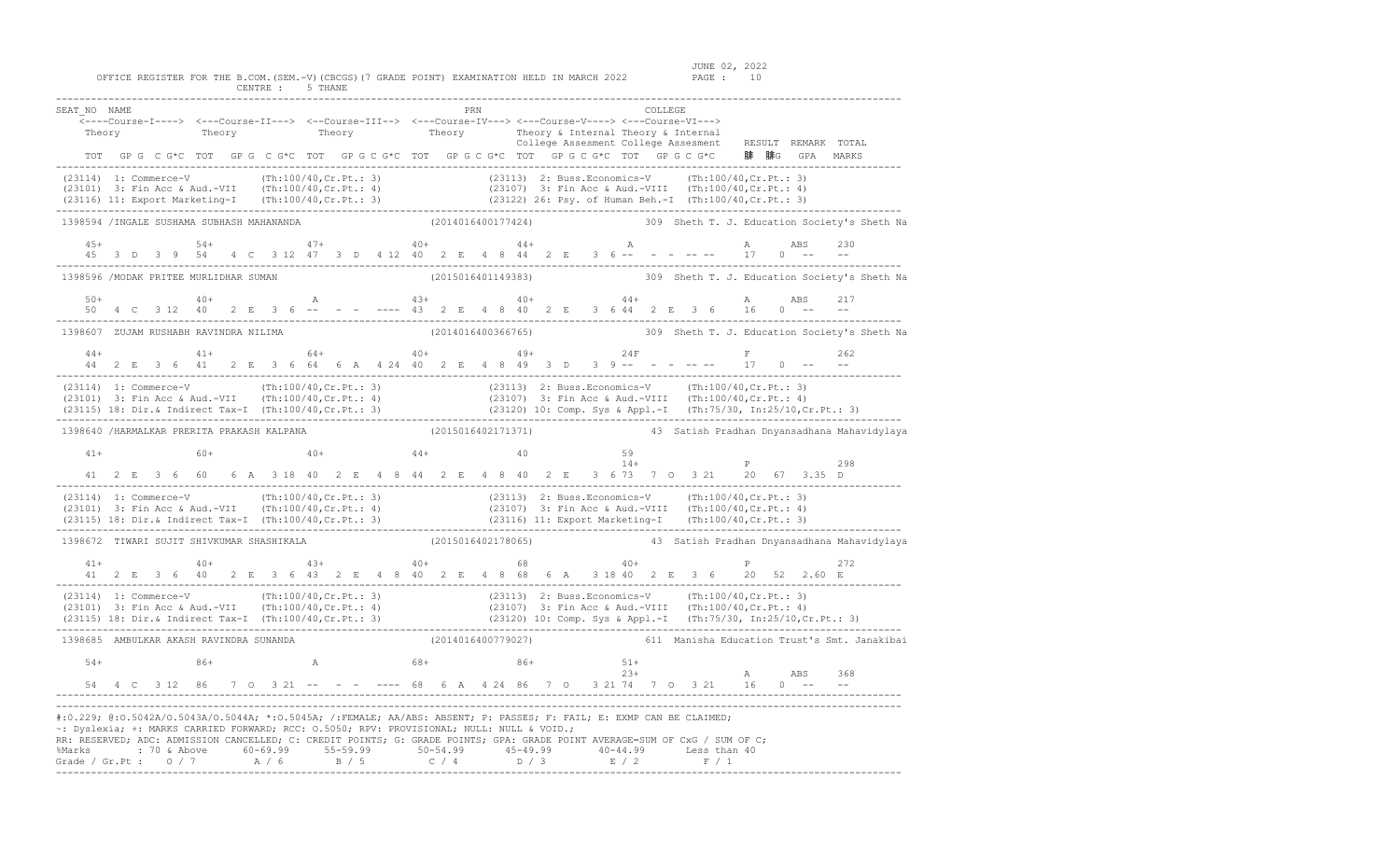| SEAT NO NAME<br>Theory                                                                                                                                                     | Theory | <b>Theory</b> | PRN                | <----Course-I----> <---Course-II---> <--Course-III--> <---Course-IV---> <---Course-V----> <---Course-VI---><br>Theory Theory & Internal Theory & Internal<br>College Assesment College Assesment<br>TOT GPG CG*C TOT GPG CG*C TOT GPG CG*C TOT GPG CG*C TOT GPG CG*C TOT GPG CG*C                                                                                                   | COLLEGE<br>RESULT<br>REMARK TOTAL<br>腓 腓G<br>GPA<br>MARKS                                                                                                                         |
|----------------------------------------------------------------------------------------------------------------------------------------------------------------------------|--------|---------------|--------------------|-------------------------------------------------------------------------------------------------------------------------------------------------------------------------------------------------------------------------------------------------------------------------------------------------------------------------------------------------------------------------------------|-----------------------------------------------------------------------------------------------------------------------------------------------------------------------------------|
| $(23114)$ 1: Commerce-V (Th:100/40, Cr. Pt.: 3)<br>$(23101)$ 3: Fin Acc & Aud.-VII (Th:100/40, Cr. Pt.: 4)<br>$(23115)$ 18: Dir. & Indirect Tax-I $(Th:100/40, Cr.Pt.: 3)$ |        |               |                    |                                                                                                                                                                                                                                                                                                                                                                                     | (23113) 2: Buss.Economics-V (Th:100/40, Cr. Pt.: 3)<br>(23107) 3: Fin Acc & Aud.-VIII (Th:100/40, Cr. Pt.: 4)<br>(23120) 10: Comp. Sys & Appl.-I (Th:75/30, In:25/10, Cr. Pt.: 3) |
| 1398754 IYER RAGHAVAN VISWANATHAN SANTHI                                                                                                                                   |        |               | (2014016401044526) |                                                                                                                                                                                                                                                                                                                                                                                     | 521 The S. I. A. College of Higher Education                                                                                                                                      |
| $41+$                                                                                                                                                                      | $47+$  | $54+$         | $52+$              | 64+<br>$60+$<br>15                                                                                                                                                                                                                                                                                                                                                                  | 333<br>41 2 E 3 6 47 3 D 3 9 54 4 C 4 16 52 4 C 4 16 64 6 A 3 18 75 7 0 3 21 20 86 4.30 C                                                                                         |
| ~: Dyslexia; +: MARKS CARRIED FORWARD; RCC: 0.5050; RPV: PROVISIONAL; NULL: NULL & VOID.;<br>%Marks                                                                        |        |               |                    | #:0.229; @:0.5042A/O.5043A/O.5044A; *:0.5045A; /:FEMALE; AA/ABS: ABSENT; P: PASSES; F: FAIL; E: EXMP CAN BE CLAIMED;<br>RR: RESERVED; ADC: ADMISSION CANCELLED; C: CREDIT POINTS; G: GRADE POINTS; GPA: GRADE POINT AVERAGE=SUM OF CxG / SUM OF C;<br>: 70 & Above 60-69.99 55-59.99 50-54.99 45-49.99 40-44.99 Less than 40<br>Grade / Gr.Pt : $0/7$ $A/6$ $B/5$ $C/4$ $D/3$ $E/2$ | F / 1                                                                                                                                                                             |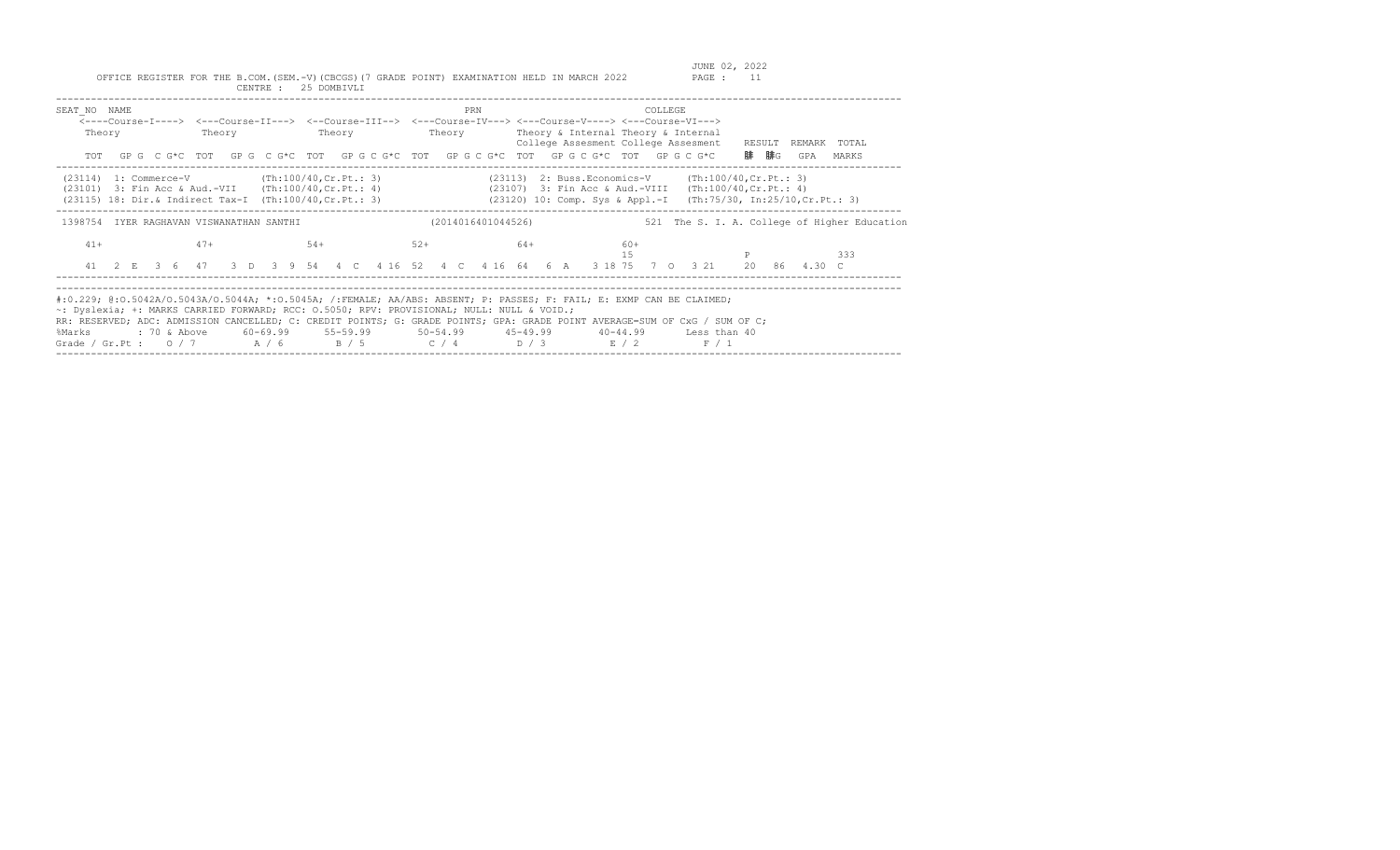| SEAT NO NAME<br>Theory                                                                                                                      | Theory | Theory | PRN | COLLEGE<br><----Course-I----> <---Course-II---> <--Course-III--> <---Course-IV---> <---Course-V----> <---Course-VI---><br>Theory Theory & Internal Theory & Internal<br>College Assesment College Assesment RESULT REMARK TOTAL<br>TOT GPG CG*C TOT GPG CG*C TOT GPG CG*C TOT GPG CG*C TOT GPG CG*C TOT GPG CG*C                                                                                                           | 腓 腓G<br>GPA<br>MARKS                        |
|---------------------------------------------------------------------------------------------------------------------------------------------|--------|--------|-----|----------------------------------------------------------------------------------------------------------------------------------------------------------------------------------------------------------------------------------------------------------------------------------------------------------------------------------------------------------------------------------------------------------------------------|---------------------------------------------|
| $(23114)$ 1: Commerce-V $(Th:100/40, Cr.Pt.: 3)$<br>1398792 ANSARI YASSAR ARFAT ABDUL RASHID YASMEEN                     (2014016400534093) |        |        |     | (23113) 2: Buss.Economics-V (Th:100/40, Cr. Pt.: 3)<br>(23101) 3: Fin Acc & Aud.-VII (Th:100/40, Cr. Pt.: 4) (23107) 3: Fin Acc & Aud.-VIII (Th:100/40, Cr. Pt.: 4)<br>(23115) 18: Dir.& Indirect Tax-I (Th:100/40, Cr. Pt.: 3) (23116) 11: Export Marketing-I (Th:100/40, Cr. Pt.: 3)                                                                                                                                     | 22 Bhiwandi Nizampur Nagarpalika Arts, Scie |
| $54+$                                                                                                                                       |        |        |     | $54+$ 92 $40+$ 55+ $40+$ P<br>54  4  C  3  12  54  4  C  3  12  92  7  0  4  28  40  2  E  4  8  55  5  B  3  15  40  2  E  3  6  20  81  4.05  C                                                                                                                                                                                                                                                                          | 335                                         |
| ~: Dyslexia; +: MARKS CARRIED FORWARD; RCC: 0.5050; RPV: PROVISIONAL; NULL: NULL & VOID.;<br>%Marks                                         |        |        |     | #:0.229; @:0.5042A/O.5043A/O.5044A; *:0.5045A; /:FEMALE; AA/ABS: ABSENT; P: PASSES; F: FAIL; E: EXMP CAN BE CLAIMED;<br>RR: RESERVED; ADC: ADMISSION CANCELLED; C: CREDIT POINTS; G: GRADE POINTS; GPA: GRADE POINT AVERAGE=SUM OF CxG / SUM OF C;<br>: 70 & Above       60–69.99       55–59.99        50–54.99        45–49.99        40–44.99       Less than 40<br>Grade / Gr.Pt : $0/7$ $A/6$ $B/5$ $C/4$ $D/3$ $E/2$ | F / 1                                       |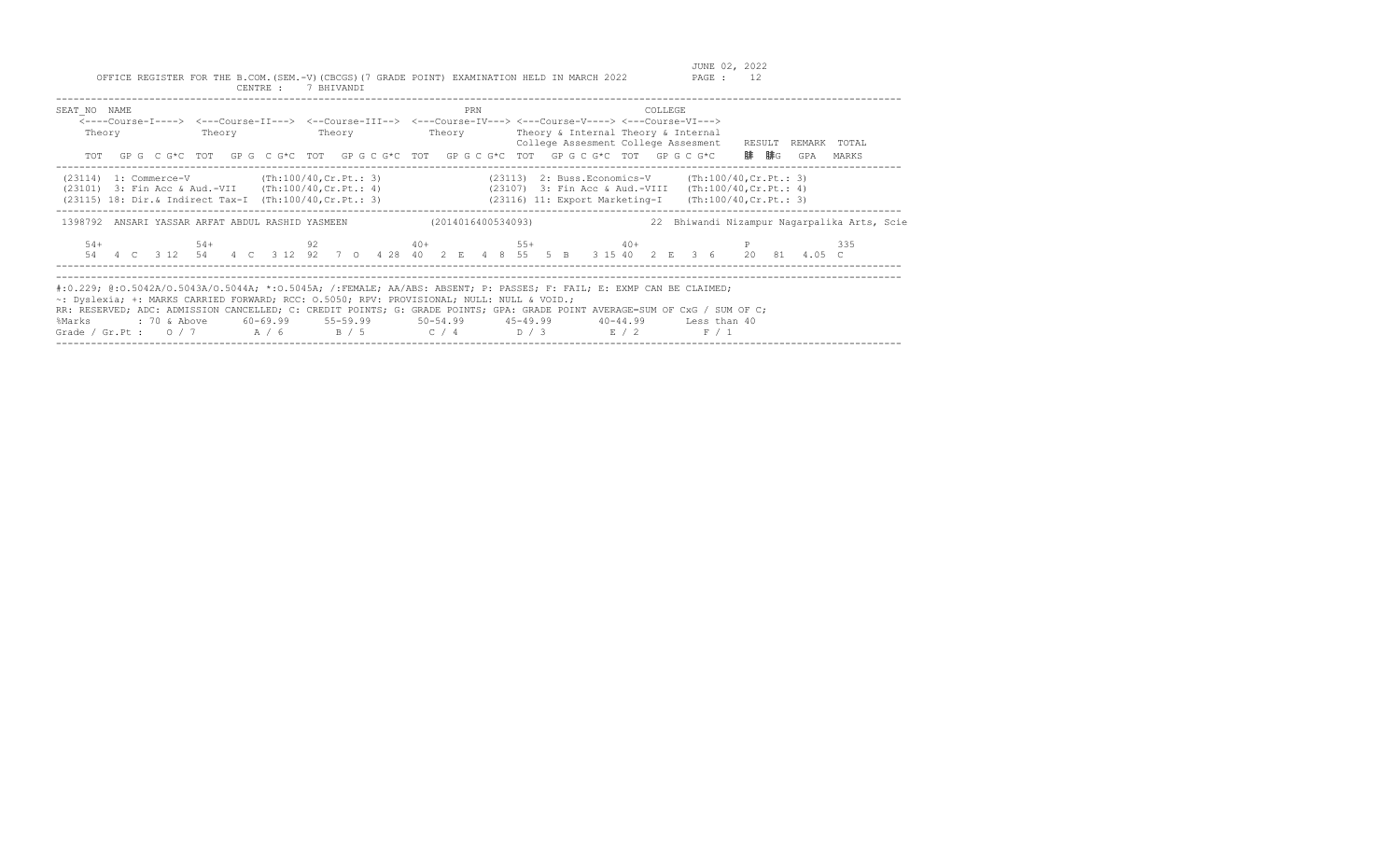| SEAT NO NAME<br>Theory                                                                                                                                               |  | PRN                | COLLEGE<br><----Course-I----> <---Course-II---> <--Course-III--> <---Course-IV---> <---Course-V----> <---Course-VI---><br>Theory Theory Theory Theory Theory & Internal Theory & Internal<br>College Assesment College Assesment RESULT<br>TOT GPG CG*C TOT GPG CG*C TOT GPG CG*C TOT GPG CG*C TOT GPG CG*C TOT GPG CG*C                                                            | REMARK TOTAL<br>腓 腓G<br>GPA<br>MARKS                                                                                         |
|----------------------------------------------------------------------------------------------------------------------------------------------------------------------|--|--------------------|-------------------------------------------------------------------------------------------------------------------------------------------------------------------------------------------------------------------------------------------------------------------------------------------------------------------------------------------------------------------------------------|------------------------------------------------------------------------------------------------------------------------------|
| $(23114)$ 1: Commerce-V (Th:100/40, Cr. Pt.: 3)<br>(23101) 3: Fin Acc & Aud.-VII (Th:100/40, Cr. Pt.: 4)<br>(23115) 18: Dir.& Indirect Tax-I (Th:100/40, Cr. Pt.: 3) |  |                    | $(23113)$ 2: Buss. Economics-V $(\text{Th:100/40, Cr. Pt.}: 3)$<br>(23107) 3: Fin Acc & Aud.-VIII (Th:100/40, Cr. Pt.: 4)<br>(23116) 11: Export Marketing-I (Th:100/40, Cr. Pt.: 3)                                                                                                                                                                                                 |                                                                                                                              |
| 1398843 REDDY KRISHNA SATYA SHANTA                                                                                                                                   |  | (2015016400977612) |                                                                                                                                                                                                                                                                                                                                                                                     | 833 Vidya Vinayen Shobhate Karnala Sports Ac                                                                                 |
| $40+$                                                                                                                                                                |  |                    | $76$ 62 62 68 54 62 62                                                                                                                                                                                                                                                                                                                                                              | 362<br>40  2  E  3  6  76  7  0  3  21  62  6  A  4  24  68  6  A  4  24  54  4  C  3  12  62  6  A  3  18  20  105  5.25  B |
| ~: Dyslexia; +: MARKS CARRIED FORWARD; RCC: 0.5050; RPV: PROVISIONAL; NULL: NULL & VOID.;<br>%Marks                                                                  |  |                    | #:0.229; @:0.5042A/O.5043A/O.5044A; *:0.5045A; /:FEMALE; AA/ABS: ABSENT; P: PASSES; F: FAIL; E: EXMP CAN BE CLAIMED;<br>RR: RESERVED; ADC: ADMISSION CANCELLED; C: CREDIT POINTS; G: GRADE POINTS; GPA: GRADE POINT AVERAGE=SUM OF CxG / SUM OF C;<br>: 70 & Above 60-69.99 55-59.99 50-54.99 45-49.99 40-44.99 Less than 40<br>Grade / Gr.Pt : $0/7$ $A/6$ $B/5$ $C/4$ $D/3$ $E/2$ | F / 1                                                                                                                        |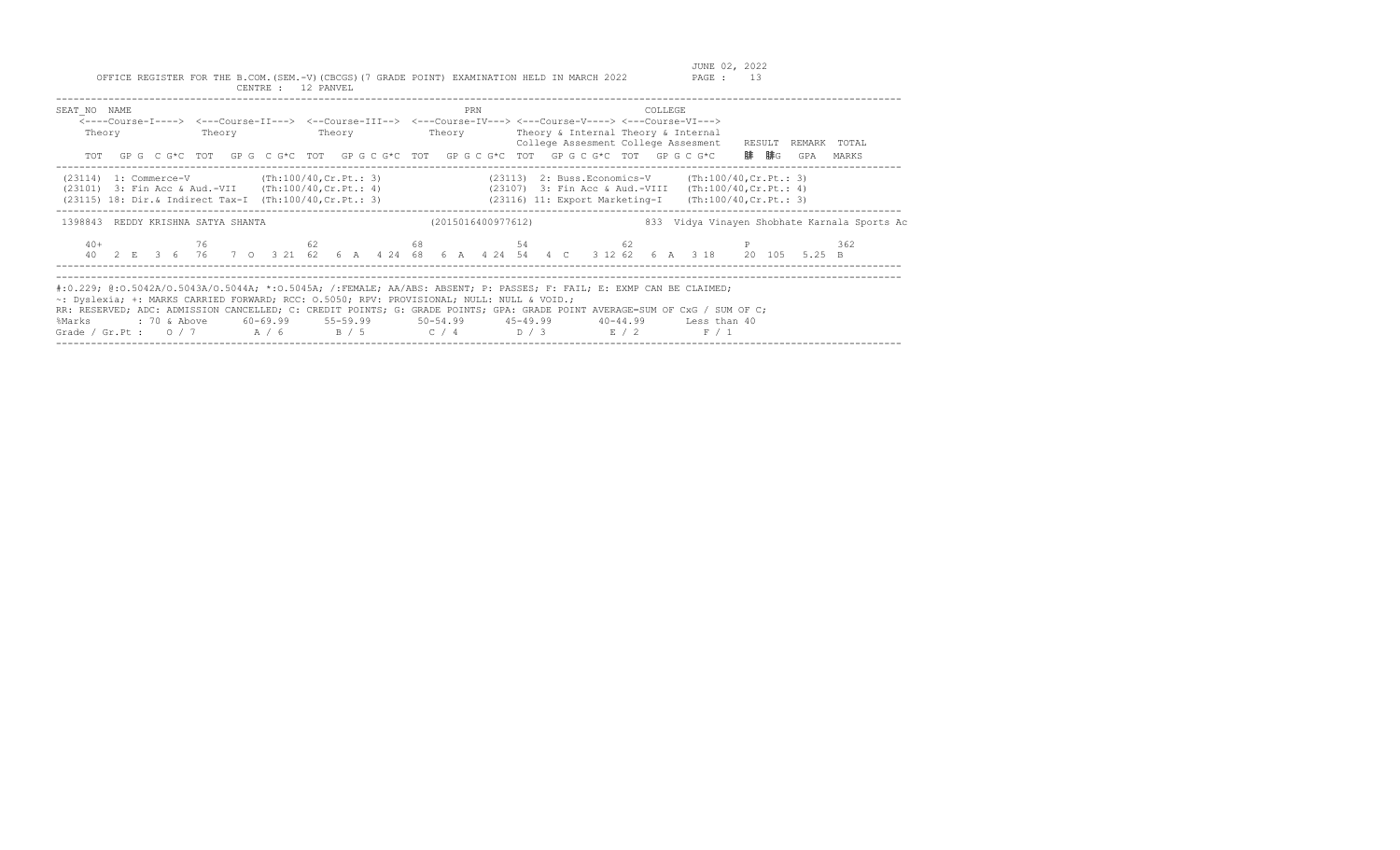| SEAT NO NAME<br>Theory                                                                                                                                                     | Theory | Theory | PRN | COLLEGE<br><----Course-I----> <---Course-II---> <--Course-III--> <---Course-IV---> <---Course-V----> <---Course-VI---><br>Theory Theory & Internal Theory & Internal<br>College Assesment College Assesment RESULT REMARK TOTAL<br>TOT GPG CG*C TOT GPG CG*C TOT GPG CG*C TOT GPG CG*C TOT GPG CG*C TOT GPG CG*C                                                                                                                     | 腓 腓G<br>GPA<br>MARKS                        |
|----------------------------------------------------------------------------------------------------------------------------------------------------------------------------|--------|--------|-----|--------------------------------------------------------------------------------------------------------------------------------------------------------------------------------------------------------------------------------------------------------------------------------------------------------------------------------------------------------------------------------------------------------------------------------------|---------------------------------------------|
| $(23114)$ 1: Commerce-V $(Th:100/40, Cr.Pt.: 3)$<br>$(23102)$ 4: Business Mgmt. Pap-I $(Th:100/40, Cr.Pt.: 4)$<br>(23128) 9: Trade Union. & Indl-I (Th:100/40, Cr. Pt.: 3) |        |        |     | $(23113)$ 2: Buss. Economics-V (Th:100/40, Cr. Pt.: 3)<br>$(23108)$ 4: Business Mgmt.Pap-II $(Th:100/40, Cr.Pt.: 4)$<br>(23130) 20: Purch. & Store Kee-I (Th:100/40, Cr. Pt.: 3)                                                                                                                                                                                                                                                     |                                             |
| 1398867 SHARMA ANKUSH KAMESHWAR SANDHYA                                                                                                                                    |        |        |     | (2015016400604831)                                                                                                                                                                                                                                                                                                                                                                                                                   | 51 Dr. Datar Science, Dr. Behere Arts and S |
| $40+$                                                                                                                                                                      |        |        |     | A 43+ 40+ 40+ 41+ 50+ A ABS<br>40 2 E 3 6 -- - - ---- 43 2 E 4 8 40 2 E 4 8 41 2 E 3 6 50 4 C 3 12 17 0 --                                                                                                                                                                                                                                                                                                                           | 214                                         |
| ~: Dyslexia; +: MARKS CARRIED FORWARD; RCC: 0.5050; RPV: PROVISIONAL; NULL: NULL & VOID.;<br>%Marks                                                                        |        |        |     | #:0.229; @:0.5042A/0.5043A/0.5044A; *:0.5045A; /:FEMALE; AA/ABS: ABSENT; P: PASSES; F: FAIL; E: EXMP CAN BE CLAIMED;<br>RR: RESERVED; ADC: ADMISSION CANCELLED; C: CREDIT POINTS; G: GRADE POINTS; GPA: GRADE POINT AVERAGE=SUM OF CxG / SUM OF C;<br>: 70 & Above        60-69.99        55-59.99        50-54.99        45-49.99        40-44.99      Less than 40<br>Grade / Gr.Pt : $0/7$ $A/6$ $B/5$ $C/4$ $D/3$ $E/2$<br>F / 1 |                                             |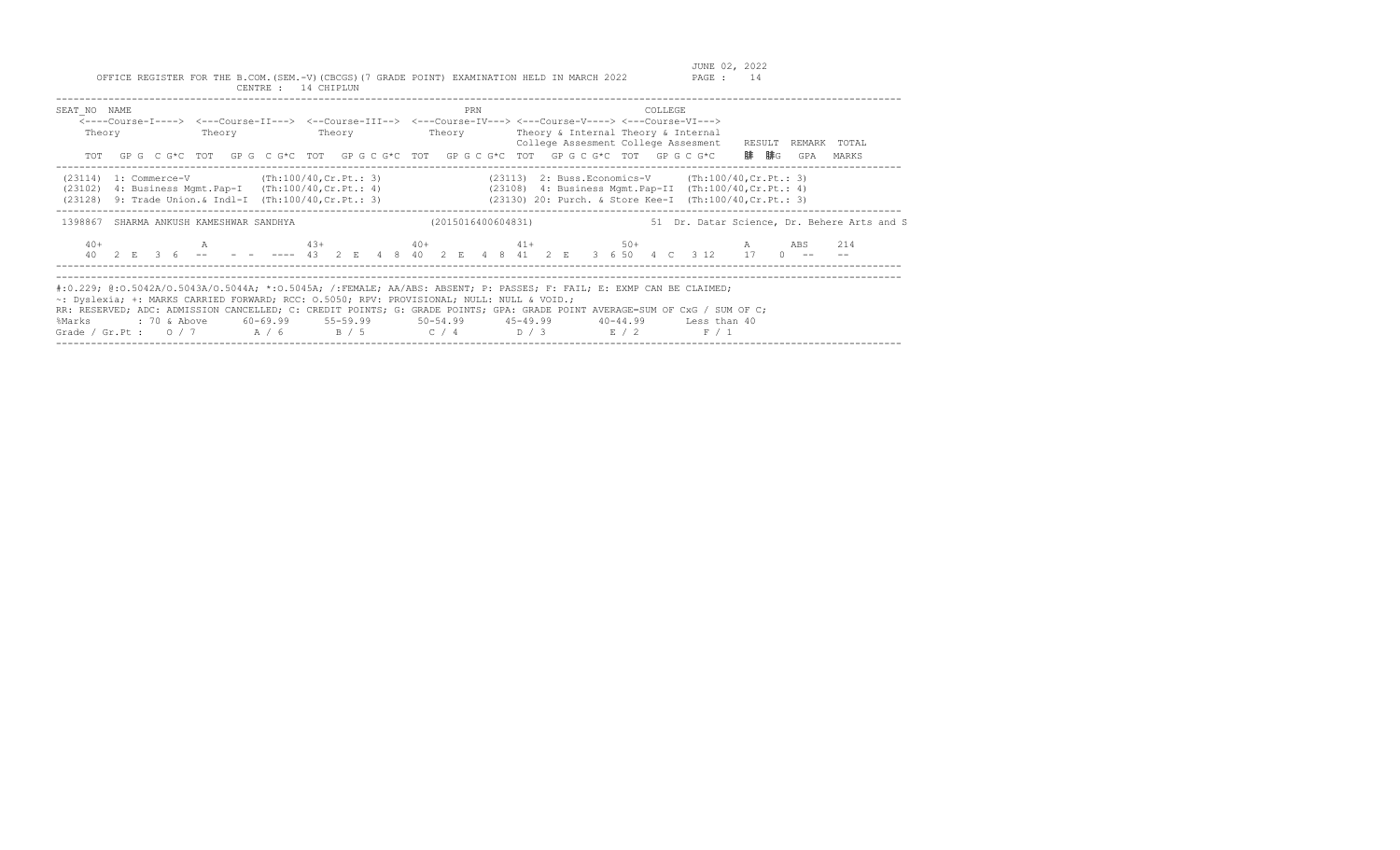| SEAT NO NAME<br>Theory                                                                                                                                                                                                                                                                                                                                                                                                 |  | <---Course-I----> <---Course-II---> <--Course-III--> <---Course-IV---> <---Course-V----> <---Course-VI---><br>Theory Theory Theory Theory Theory & Internal Theory & Internal |    |  |       |       |  |  |  | PRN               |  |  |           |       | COLLEGE |  |  |  | College Assesment College Assesment RESULT REMARK TOTAL |                                                                 |
|------------------------------------------------------------------------------------------------------------------------------------------------------------------------------------------------------------------------------------------------------------------------------------------------------------------------------------------------------------------------------------------------------------------------|--|-------------------------------------------------------------------------------------------------------------------------------------------------------------------------------|----|--|-------|-------|--|--|--|-------------------|--|--|-----------|-------|---------|--|--|--|---------------------------------------------------------|-----------------------------------------------------------------|
|                                                                                                                                                                                                                                                                                                                                                                                                                        |  | TOT GPG CG*C TOT GPG CG*C TOT GPG CG*C TOT GPG CG*C TOT GPG CG*C TOT GPG CG*C 腓腓G GPA MARKS                                                                                   |    |  |       |       |  |  |  |                   |  |  |           |       |         |  |  |  |                                                         |                                                                 |
| (23114) 1: Commerce-V (Th:100/40, Cr. Pt.: 3) (23113) 2: Buss.Economics-V (Th:100/40, Cr. Pt.: 3)<br>(23101) 3: Fin Acc & Aud.-VII (Th:100/40, Cr.Pt.: 4) (23107) 3: Fin Acc & Aud.-VIII (Th:100/40, Cr.Pt.: 4)<br>(23115) 18: Dir.& Indirect Tax-I (Th:100/40, Cr. Pt.: 3) (23120) 10: Comp. Sys & Appl.-I (Th:75/30, In:25/10, Cr. Pt.: 3)                                                                           |  |                                                                                                                                                                               |    |  |       |       |  |  |  |                   |  |  |           |       |         |  |  |  |                                                         |                                                                 |
| 1398920 / GAJERA KRINAL DINESH PRAFULLA (2015016400442347) 361 Annasaheb Vartak College of Arts, Kedarn                                                                                                                                                                                                                                                                                                                |  |                                                                                                                                                                               |    |  |       |       |  |  |  |                   |  |  |           |       |         |  |  |  |                                                         |                                                                 |
| $50+$                                                                                                                                                                                                                                                                                                                                                                                                                  |  | $42+$<br>50  4  C  3  12  42  2  E  3  6  52  4  C  4  16  70  7  0  4  28  68  6  A  3  18  63  6  A  3  18  20  98  4.90  C                                                 |    |  | 52 70 |       |  |  |  | 68                |  |  | 53        | 10    |         |  |  |  | <b>P</b> 345                                            |                                                                 |
| 1398932 RAJBHAR KISHAN RAMNARAYAN MEENA                                                                                                                                                                                                                                                                                                                                                                                |  |                                                                                                                                                                               |    |  |       |       |  |  |  |                   |  |  |           |       |         |  |  |  |                                                         | (2014016402168143) 361 Annasaheb Vartak College of Arts, Kedarn |
| 60+                                                                                                                                                                                                                                                                                                                                                                                                                    |  | $74+$<br>60  6  A  318  74  7  0  3  21  44  2  E  4  8  52  4  C  4  16  58  5  B  315  61  6  A  318  20  96  4.80  C                                                       |    |  |       |       |  |  |  | $44+$ 52+ 58+ 51+ |  |  | $\sim$ 10 |       |         |  |  |  | <b>P</b> 349                                            |                                                                 |
| 1398943 KARKAR SANDESH GANU GITA                                                                                                                                                                                                                                                                                                                                                                                       |  |                                                                                                                                                                               |    |  |       |       |  |  |  |                   |  |  |           |       |         |  |  |  |                                                         |                                                                 |
| 92                                                                                                                                                                                                                                                                                                                                                                                                                     |  | 92 7 0 3 21 84 7 0 3 21 70 7 0 4 28 88 7 0 4 28 60 6 A 3 18 57 5 B 3 15 20 131 6.55 A                                                                                         | 84 |  |       | 70 88 |  |  |  | $60+$ 45+         |  |  |           | $12+$ |         |  |  |  | P 451                                                   |                                                                 |
| #:0.229; @:0.5042A/O.5043A/O.5044A; *:0.5045A; /:FEMALE; AA/ABS: ABSENT; P: PASSES; F: FAIL; E: EXMP CAN BE CLAIMED;<br>~: Dyslexia; +: MARKS CARRIED FORWARD; RCC: 0.5050; RPV: PROVISIONAL; NULL: NULL & VOID.;<br>RR: RESERVED; ADC: ADMISSION CANCELLED; C: CREDIT POINTS; G: GRADE POINTS; GPA: GRADE POINT AVERAGE=SUM OF CxG / SUM OF C;<br>%Marks<br>Grade / Gr.Pt : $0/7$ $A/6$ $B/5$ $C/4$ $D/3$ $E/2$ $F/1$ |  |                                                                                                                                                                               |    |  |       |       |  |  |  |                   |  |  |           |       |         |  |  |  |                                                         |                                                                 |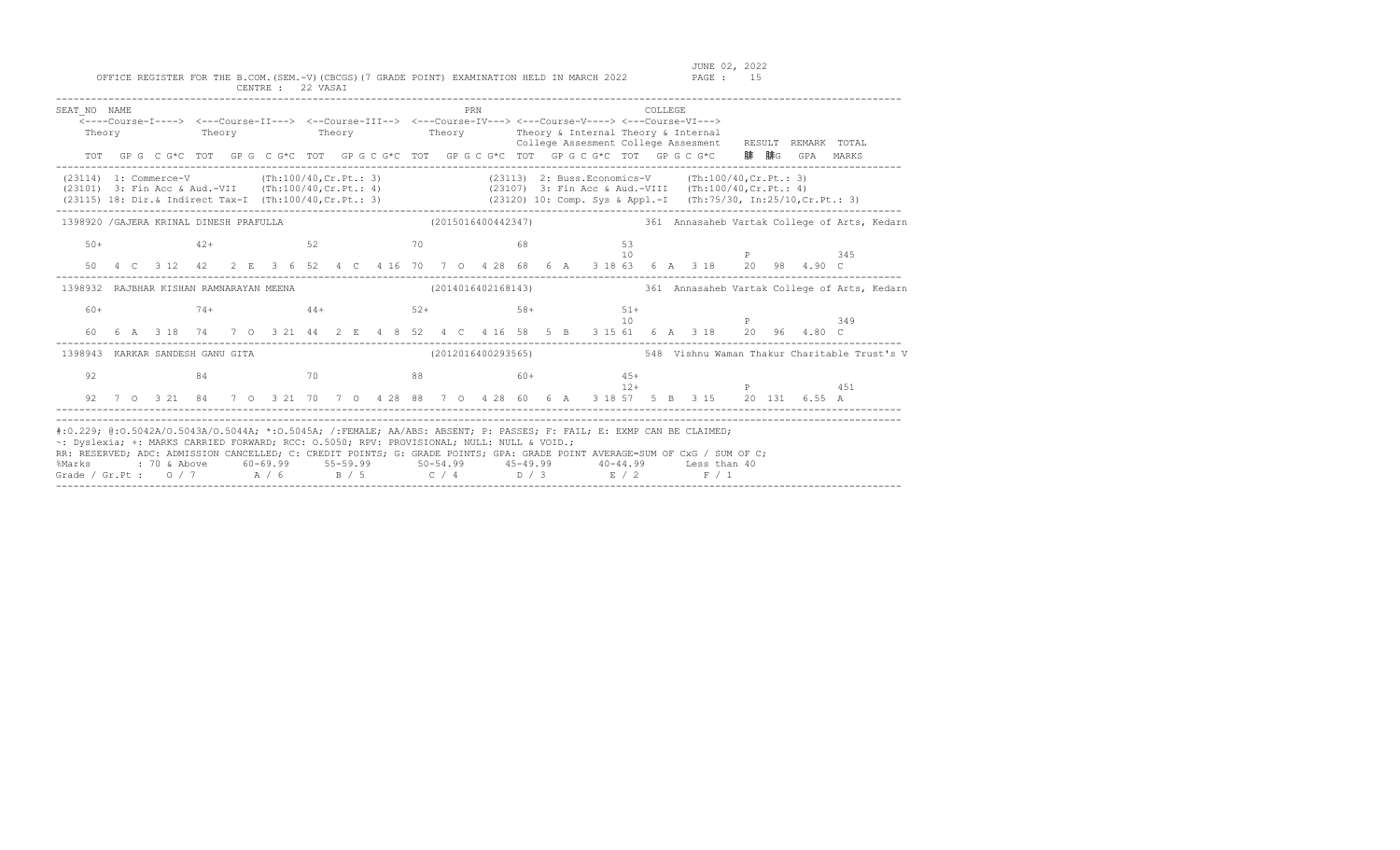| SEAT NO NAME<br>Theory                                                                                                                        | Theory                 | Theory | PRN<br>Theory      | COLLEGE<br><----Course-I----> <---Course-II---> <--Course-III--> <---Course-IV---> <---Course-V----> <---Course-VI---><br>Theory & Internal Theory & Internal<br>College Assesment College Assesment<br>TOT GPG CG*C TOT GPG CG*C TOT GPG CG*C TOT GPG CG*C TOT GPG CG*C TOT GPG CG*C                                                                                               | RESULT<br>REMARK TOTAL<br>腓  腓G<br>GPA<br>MARKS     |
|-----------------------------------------------------------------------------------------------------------------------------------------------|------------------------|--------|--------------------|-------------------------------------------------------------------------------------------------------------------------------------------------------------------------------------------------------------------------------------------------------------------------------------------------------------------------------------------------------------------------------------|-----------------------------------------------------|
| (23114) 1: Commerce-V<br>$(23101)$ 3: Fin Acc & Aud.-VII $(Th:100/40, Cr.Pt.: 4)$<br>$(23116)$ 11: Export Marketing-I (Th:100/40, Cr. Pt.: 3) | (Th:100/40, Cr.Ft.: 3) |        |                    | $(23113)$ 2: Buss. Economics-V $(\text{Th:100/40, Cr. Pt.}: 3)$<br>(23107) 3: Fin Acc & Aud.-VIII (Th:100/40, Cr. Pt.: 4)<br>(23132) 12: Marketing Research-I (Th:100/40, Cr. Pt.: 3)                                                                                                                                                                                               |                                                     |
| 1399059 PATIL HARSHAL AJAY SHARMILA                                                                                                           |                        |        | (2015016401057114) |                                                                                                                                                                                                                                                                                                                                                                                     | 709 Pen Education Society's Bhausaheb Nene A<br>386 |
| ~: Dyslexia; +: MARKS CARRIED FORWARD; RCC: 0.5050; RPV: PROVISIONAL; NULL: NULL & VOID.;<br>%Marks                                           |                        |        |                    | #:0.229; @:0.5042A/0.5043A/0.5044A; *:0.5045A; /:FEMALE; AA/ABS: ABSENT; P: PASSES; F: FAIL; E: EXMP CAN BE CLAIMED;<br>RR: RESERVED; ADC: ADMISSION CANCELLED; C: CREDIT POINTS; G: GRADE POINTS; GPA: GRADE POINT AVERAGE=SUM OF CxG / SUM OF C;<br>: 70 & Above 60-69.99 55-59.99 50-54.99 45-49.99 40-44.99 Less than 40<br>Grade / Gr.Pt : $0/7$ $A/6$ $B/5$ $C/4$ $D/3$ $E/2$ | F / 1                                               |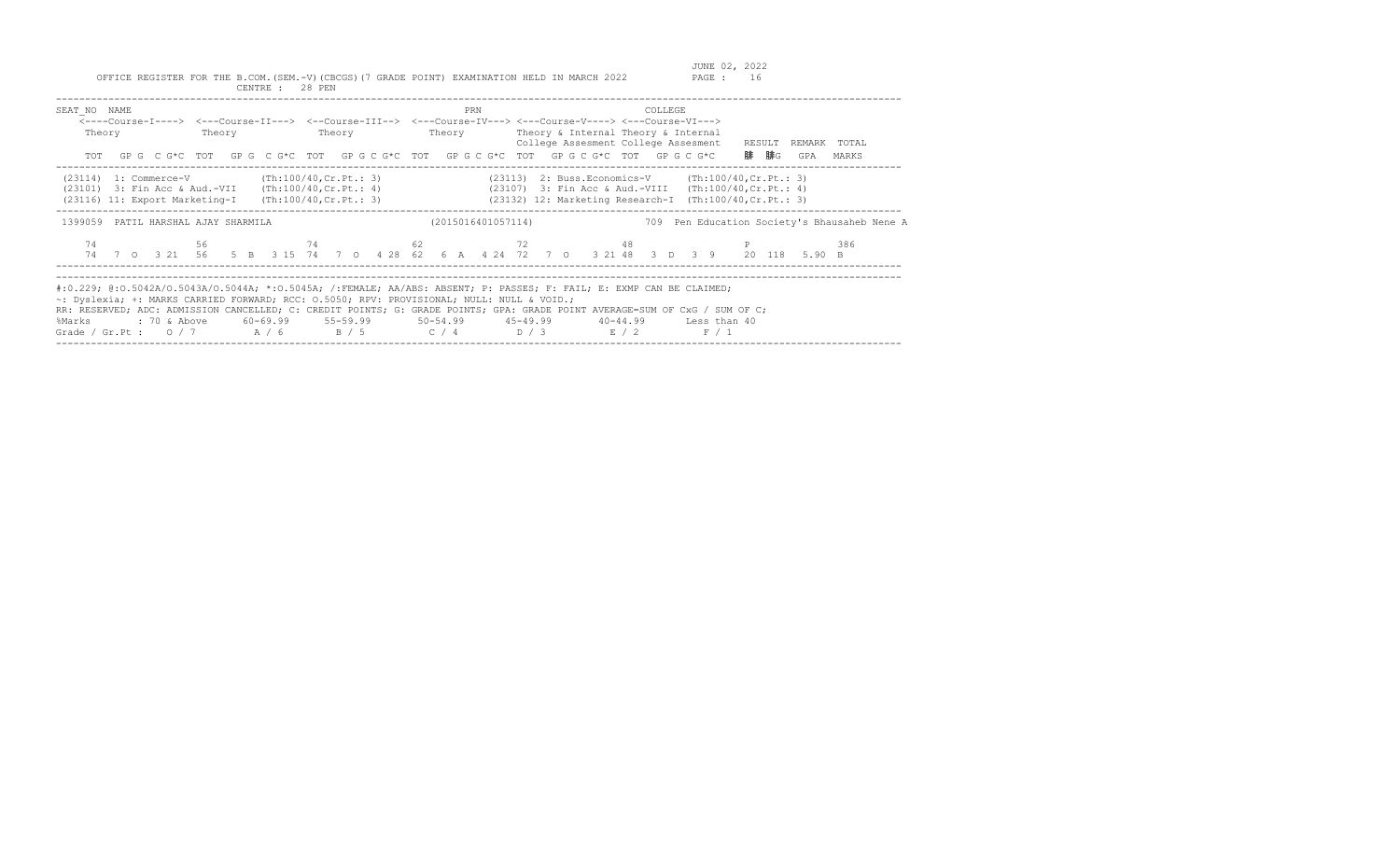| SEAT NO NAME<br>Theory                                                                                                                                                |  | PRN | COLLEGE<br><----Course-I----> <---Course-II---> <--Course-III--> <---Course-IV---> <---Course-V----> <---Course-VI---><br>Theory Theory Theory Theory Theory & Internal Theory & Internal<br>College Assesment College Assesment RESULT<br>TOT GPG CG*C TOT GPG CG*C TOT GPG CG*C TOT GPG CG*C TOT GPG CG*C TOT GPG CG*C                                                            | REMARK TOTAL<br>腓 腓G<br>GPA<br>MARKS         |
|-----------------------------------------------------------------------------------------------------------------------------------------------------------------------|--|-----|-------------------------------------------------------------------------------------------------------------------------------------------------------------------------------------------------------------------------------------------------------------------------------------------------------------------------------------------------------------------------------------|----------------------------------------------|
| $(23114)$ 1: Commerce-V $(Th:100/40, Cr.Pt.: 3)$<br>(23101) 3: Fin Acc & Aud.-VII (Th:100/40, Cr. Pt.: 4)<br>(23115) 18: Dir.& Indirect Tax-I (Th:100/40, Cr. Pt.: 3) |  |     | $(23113)$ 2: Buss. Economics-V $(\text{Th:100/40, Cr.Pt.}: 3)$<br>(23107) 3: Fin Acc & Aud.-VIII (Th:100/40, Cr. Pt.: 4)<br>(23116) 11: Export Marketing-I (Th:100/40, Cr. Pt.: 3)                                                                                                                                                                                                  |                                              |
| 1399084 JADHAV ABHISHEK DNYANESHWAR DIPIKA                                                                                                                            |  |     | (2015016400010144)                                                                                                                                                                                                                                                                                                                                                                  | 449 Pali Sudhagad Education Society's Seth J |
| 40                                                                                                                                                                    |  |     | $83+$ 83+ 80+ 65+ 58+ 53+ 53+ P<br>40  2  E  3  6  83  7  0  3  21  60  6  A  4  24  65  6  A  4  24  58  5  B  3  15  53  4  C  3  12  20  102  5.10  B                                                                                                                                                                                                                            | 359                                          |
| ~: Dyslexia; +: MARKS CARRIED FORWARD; RCC: 0.5050; RPV: PROVISIONAL; NULL: NULL & VOID.;<br>%Marks                                                                   |  |     | #:0.229; @:0.5042A/O.5043A/O.5044A; *:0.5045A; /:FEMALE; AA/ABS: ABSENT; P: PASSES; F: FAIL; E: EXMP CAN BE CLAIMED;<br>RR: RESERVED; ADC: ADMISSION CANCELLED; C: CREDIT POINTS; G: GRADE POINTS; GPA: GRADE POINT AVERAGE=SUM OF CxG / SUM OF C;<br>: 70 & Above 60-69.99 55-59.99 50-54.99 45-49.99 40-44.99 Less than 40<br>Grade / Gr.Pt : $0/7$ $A/6$ $B/5$ $C/4$ $D/3$ $E/2$ | F / 1                                        |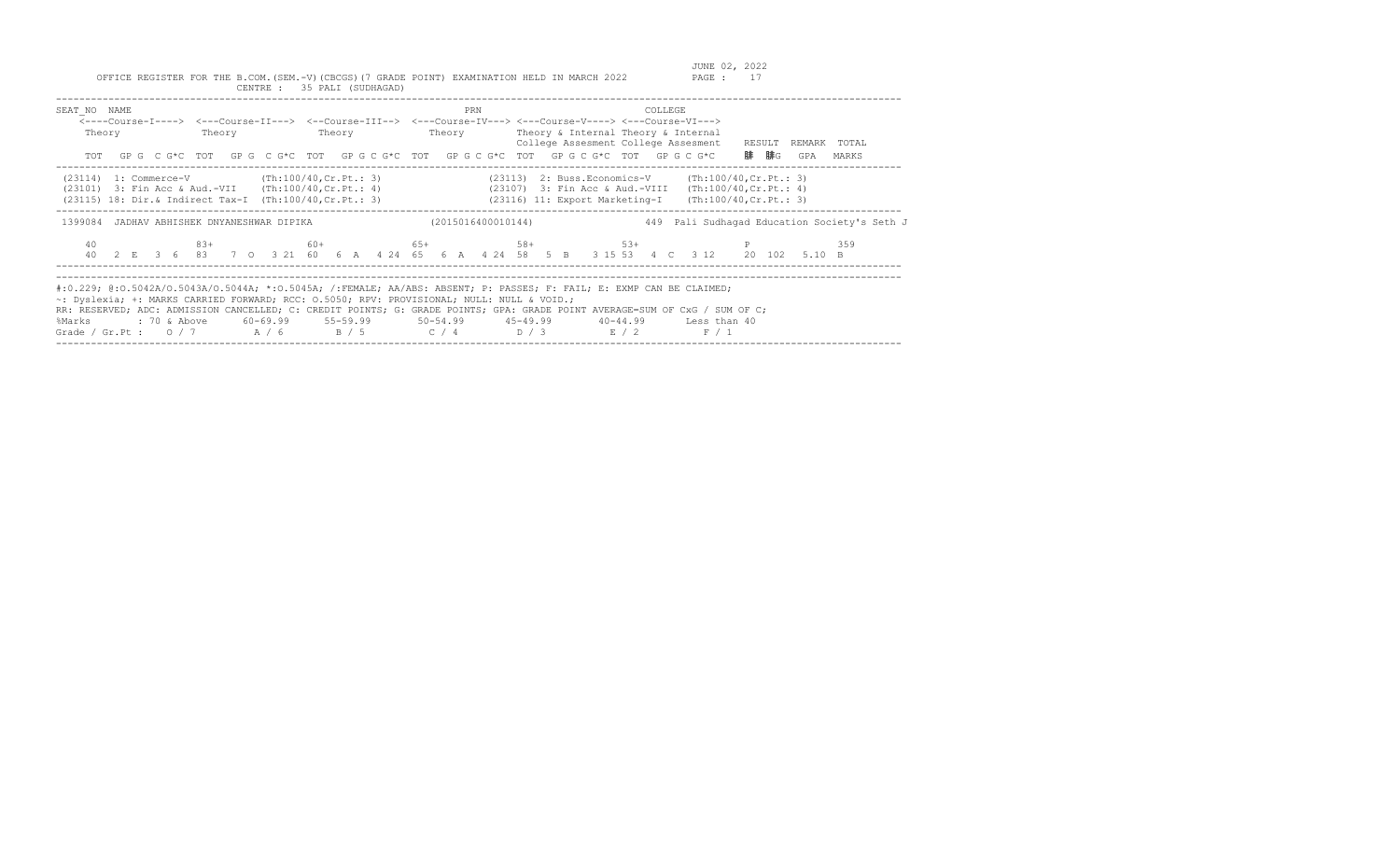| SEAT NO NAME<br><----Course-I----> <---Course-II---> <--Course-III--> <---Course-IV---> <---Course-V----> <---Course-VI---><br>Theory<br>TOT                                                                                                                                                                                                                                                                     | Theory | Theory                                                                   | PRN<br>Theory      | Theory & Internal Theory & Internal<br>College Assesment College Assesment<br>GP G C G*C TOT GP G C G*C TOT GP G C G*C TOT GP G C G*C TOT GP G C G*C TOT GP G C G*C | COLLEGE                                                                         | RESULT<br>REMARK<br>TOTAL<br>腓 腓G<br>GPA<br>MARKS |
|------------------------------------------------------------------------------------------------------------------------------------------------------------------------------------------------------------------------------------------------------------------------------------------------------------------------------------------------------------------------------------------------------------------|--------|--------------------------------------------------------------------------|--------------------|---------------------------------------------------------------------------------------------------------------------------------------------------------------------|---------------------------------------------------------------------------------|---------------------------------------------------|
| $(23114)$ 1: Commerce-V<br>(23101) 3: Fin Acc & Aud.-VII<br>(23116) 11: Export Marketing-I                                                                                                                                                                                                                                                                                                                       |        | (Th:100/40,Cr.Pt.: 3)<br>(Th:100/40,Cr.Pt.: 4)<br>(Th:100/40, Cr.Pt.: 3) |                    | (23107) 3: Fin Acc & Aud.-VIII<br>(23120) 10: Comp. Sys & Appl.-I                                                                                                   | (23113) 2: Buss. Economics-V (Th:100/40, Cr. Pt.: 3)<br>(Th:100/40, Cr.Pt.: 4)  | (Th:75/30, In:25/10, Cr.Pt.: 3)                   |
| 1399110 / KADU RANJANA DILIP BABITA                                                                                                                                                                                                                                                                                                                                                                              |        |                                                                          | (2013016400554734) |                                                                                                                                                                     |                                                                                 | 871 Uran Education Society's College of Mana      |
| $54+$                                                                                                                                                                                                                                                                                                                                                                                                            | $70+$  | $58+$                                                                    | $88+$              | $92+$<br>54  4  C  3  12  70  7  0  3  21  58  5  B  4  20  88  7  0  4  28  92  7  0  3  21  52  4  C                                                              | $42+$<br>10<br>3 1 2                                                            | 414<br>20 114<br>5.70 B                           |
| #:0.229; @:0.5042A/O.5043A/O.5044A; *:0.5045A; /:FEMALE; AA/ABS: ABSENT; P: PASSES; F: FAIL; E: EXMP CAN BE CLAIMED;<br>~: Dyslexia; +: MARKS CARRIED FORWARD; RCC: 0.5050; RPV: PROVISIONAL; NULL: NULL & VOID.;<br>RR: RESERVED; ADC: ADMISSION CANCELLED; C: CREDIT POINTS; G: GRADE POINTS; GPA: GRADE POINT AVERAGE=SUM OF CxG / SUM OF C;<br>%Marks<br>Grade / Gr.Pt : $0/7$ $A/6$ $B/5$ $C/4$ $D/3$ $E/2$ |        |                                                                          |                    |                                                                                                                                                                     | : 70 & Above 60-69.99 55-59.99 50-54.99 45-49.99 40-44.99 Less than 40<br>F / 1 |                                                   |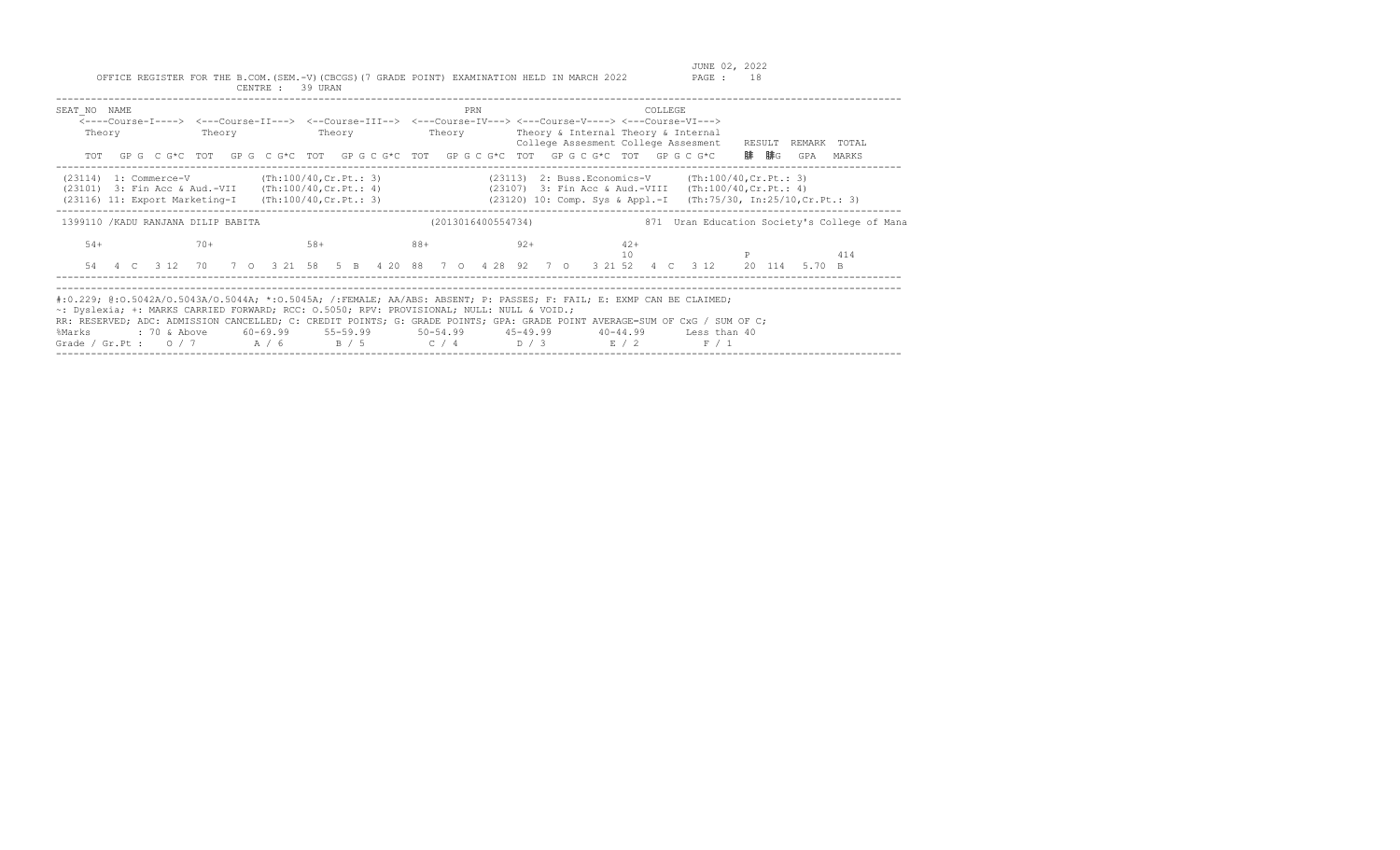| SEAT NO NAME                                                                                                                                                                                                                                                                                                                                                                                                                       |  |  |     |  | $\overline{\langle}\text{---Course-I--->}$ $\langle-\text{Course-II---}\rangle$ $\langle-\text{Course-IIII---}\rangle$ $\langle-\text{Course-IV---}\rangle$ $\langle-\text{Course-V---}\rangle$ $\langle-\text{Course-V---}\rangle$ $\langle-\text{Course-V---}\rangle$<br>Theory Theory Theory Theory Theory Theory Theory & Internal Theory & Internal |  |  | PRN |  |  |  |                | COLLEGE |  |  |  |                                                                                                                                                  | College Assesment College Assesment RESULT REMARK TOTAL<br>TOT GPGCG*CTOT GPGCG*CTOT GPGCG*CTOT GPGCG*CTOT GPGCG*CTOT GPGCG*CTOT GPGCG*C 腓腓GGPA MARKS |
|------------------------------------------------------------------------------------------------------------------------------------------------------------------------------------------------------------------------------------------------------------------------------------------------------------------------------------------------------------------------------------------------------------------------------------|--|--|-----|--|----------------------------------------------------------------------------------------------------------------------------------------------------------------------------------------------------------------------------------------------------------------------------------------------------------------------------------------------------------|--|--|-----|--|--|--|----------------|---------|--|--|--|--------------------------------------------------------------------------------------------------------------------------------------------------|-------------------------------------------------------------------------------------------------------------------------------------------------------|
| (23114) 1: Commerce-V (Th:100/40, Cr.Pt.: 3) (23113) 2: Buss.Economics-V (Th:100/40, Cr.Pt.: 3)<br>(23101) 3: Fin Acc & Aud.-VII (Th:100/40,Cr.Pt.: 3)<br>(23107) 3: Fin Acc & Aud.-VII (Th:100/40,Cr.Pt.: 4)<br>(23115) 18: Dir.& Indirect Tax-I (Th:100/40,Cr.Pt.: 3) (23120) 10: Comp. Sys & Appl.-I (Th:75/30, In:25/10,Cr.Pt.: 3)                                                                                             |  |  |     |  |                                                                                                                                                                                                                                                                                                                                                          |  |  |     |  |  |  |                |         |  |  |  |                                                                                                                                                  |                                                                                                                                                       |
|                                                                                                                                                                                                                                                                                                                                                                                                                                    |  |  |     |  |                                                                                                                                                                                                                                                                                                                                                          |  |  |     |  |  |  |                |         |  |  |  |                                                                                                                                                  | 1399139 /NIMBARE SNEHAL DEEPAK DEEPALI (2015016401532354) 462 Shri Shankar Narayan Education Trust's S                                                |
| $40+$                                                                                                                                                                                                                                                                                                                                                                                                                              |  |  | 90  |  | $40+$ $41+$ $62+$                                                                                                                                                                                                                                                                                                                                        |  |  |     |  |  |  | $45+$          |         |  |  |  | $20+$ P 338<br>40 2 E 3 6 90 7 0 3 21 40 2 E 4 8 41 2 E 4 8 62 6 A 3 18 65 6 A 3 18 20 79 3.95 D                                                 |                                                                                                                                                       |
| 1399140 /SHARMA SANDHYA RAJKUMAR MEENA                                                                                                                                                                                                                                                                                                                                                                                             |  |  |     |  |                                                                                                                                                                                                                                                                                                                                                          |  |  |     |  |  |  |                |         |  |  |  |                                                                                                                                                  |                                                                                                                                                       |
| $49+$                                                                                                                                                                                                                                                                                                                                                                                                                              |  |  | 52E |  | $34F$ $48E$ $44E$                                                                                                                                                                                                                                                                                                                                        |  |  |     |  |  |  | $33+$<br>$15+$ |         |  |  |  | <b>E</b> 275                                                                                                                                     |                                                                                                                                                       |
| (23114) 1: Commerce-V (Th:100/40, Cr. Pt.: 3) (23113) 2: Buss. Economics-V (Th:100/40, Cr. Pt.: 3)<br>(23101) 3: Fin Acc & Aud.-VII (Th:100/40, Cr. Pt.: 4) (23107) 3: Fin Acc & Aud.-VIII (Th:100/40, Cr. Pt.: 4)<br>(23115) 18: Dir. & Indirect Tax-I (Th:100/40, Cr. Pt.: 3) (23116) 11: Export Marketing-I (Th:100/40, Cr. Pt.: 3)                                                                                             |  |  |     |  |                                                                                                                                                                                                                                                                                                                                                          |  |  |     |  |  |  |                |         |  |  |  |                                                                                                                                                  |                                                                                                                                                       |
|                                                                                                                                                                                                                                                                                                                                                                                                                                    |  |  |     |  |                                                                                                                                                                                                                                                                                                                                                          |  |  |     |  |  |  |                |         |  |  |  |                                                                                                                                                  | 1399253 ANSARI DANISH AIJAR PARVEEN (2015016401698102) 601 Jeevan Jyot Educational Charitable Trust                                                   |
| $52+$                                                                                                                                                                                                                                                                                                                                                                                                                              |  |  |     |  |                                                                                                                                                                                                                                                                                                                                                          |  |  |     |  |  |  |                |         |  |  |  | 62 $40$ 54+ $44$ 64 P 316<br>52  4  C  3  12  62  6  A  3  18  40  2  E  4  8  54  4  C  4  16  44  2  E  3  6  64  6  A  3  18  20  78  3.90  D |                                                                                                                                                       |
| #:0.229; @:0.5042A/0.5043A/0.5044A; *:0.5045A; /:FEMALE; AA/ABS: ABSENT; P: PASSES; F: FAIL; E: EXMP CAN BE CLAIMED;<br>~: Dyslexia; +: MARKS CARRIED FORWARD; RCC: 0.5050; RPV: PROVISIONAL; NULL: NULL & VOID.;<br>RR: RESERVED; ADC: ADMISSION CANCELLED; C: CREDIT POINTS; G: GRADE POINTS; GPA: GRADE POINT AVERAGE=SUM OF CxG / SUM OF C;<br>%Marks<br>Grade / Gr.Pt : 0 / 7 $A$ / 6 $B$ / 5 $C$ / 4 $D$ / 3 $E$ / 2 $F$ / 1 |  |  |     |  | : 70 & Above        60-69.99         55-59.99          50-54.99          45-49.99         40-44.99        Less than 40                                                                                                                                                                                                                                   |  |  |     |  |  |  |                |         |  |  |  |                                                                                                                                                  |                                                                                                                                                       |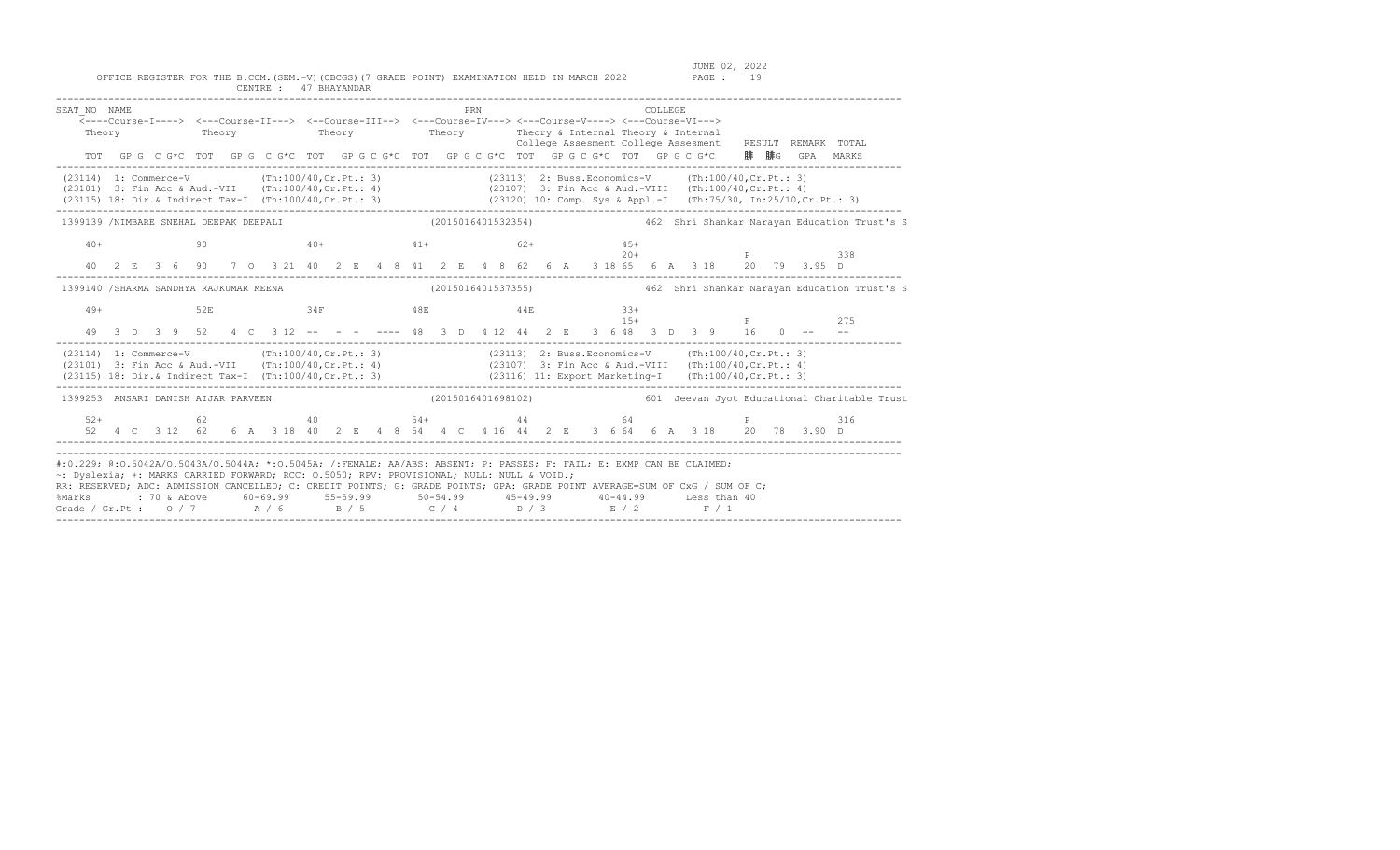| SEAT NO NAME<br>Theory                                                                                                                                                                                                                                                                                                                                                                                           | Theory | Theory | PRN                | <----Course-I----> <---Course-II---> <--Course-III--> <---Course-IV---> <---Course-V----> <---Course-VI---><br>Theory Theory & Internal Theory & Internal<br>College Assesment College Assesment RESULT REMARK TOTAL<br>TOT GPG CG*C TOT GPG CG*C TOT GPG CG*C TOT GPG CG*C TOT GPG CG*C TOT GPG CG*C | COLLEGE | 腓  腓G<br>GPA<br>MARKS                               |
|------------------------------------------------------------------------------------------------------------------------------------------------------------------------------------------------------------------------------------------------------------------------------------------------------------------------------------------------------------------------------------------------------------------|--------|--------|--------------------|-------------------------------------------------------------------------------------------------------------------------------------------------------------------------------------------------------------------------------------------------------------------------------------------------------|---------|-----------------------------------------------------|
| $(23114)$ 1: Commerce-V $(Th:100/40, Cr.Pt.: 3)$                                                                                                                                                                                                                                                                                                                                                                 |        |        |                    | (23113) 2: Buss.Economics-V (Th:100/40, Cr. Pt.: 3)<br>(23101) 3: Fin Acc & Aud.-VII (Th:100/40, Cr. Pt.: 4) (23107) 3: Fin Acc & Aud.-VIII (Th:100/40, Cr. Pt.: 4)<br>(23115) 18: Dir.& Indirect Tax-I (Th:100/40, Cr. Pt.: 3) (23116) 11: Export Marketing-I (Th:100/40, Cr. Pt.: 3)                |         |                                                     |
| 1399287 SHINDE SWAPNIL RAVINDRA RAVINDRA<br>$40+$                                                                                                                                                                                                                                                                                                                                                                |        |        | (2015016400929147) | $50+$ $40$ $41+$ $50+$ $40+$ $P$<br>40 2 E 3 6 50 4 C 3 12 40 2 E 4 8 41 2 E 4 8 50 4 C 3 12 40 2 E 3 6 20 52 2.60 E                                                                                                                                                                                  |         | 424 Adarsh Vidyaprasark Sanstha's Adarsh Col<br>261 |
| #:0.229; @:0.5042A/O.5043A/O.5044A; *:0.5045A; /:FEMALE; AA/ABS: ABSENT; P: PASSES; F: FAIL; E: EXMP CAN BE CLAIMED;<br>~: Dyslexia; +: MARKS CARRIED FORWARD; RCC: 0.5050; RPV: PROVISIONAL; NULL: NULL & VOID.;<br>RR: RESERVED; ADC: ADMISSION CANCELLED; C: CREDIT POINTS; G: GRADE POINTS; GPA: GRADE POINT AVERAGE=SUM OF CxG / SUM OF C;<br>%Marks<br>Grade / Gr.Pt : $0/7$ $A/6$ $B/5$ $C/4$ $D/3$ $E/2$ |        |        |                    | : 70 & Above       60–69.99       55–59.99         50–54.99        45–49.99        40–44.99       Less than 40                                                                                                                                                                                        | F / 1   |                                                     |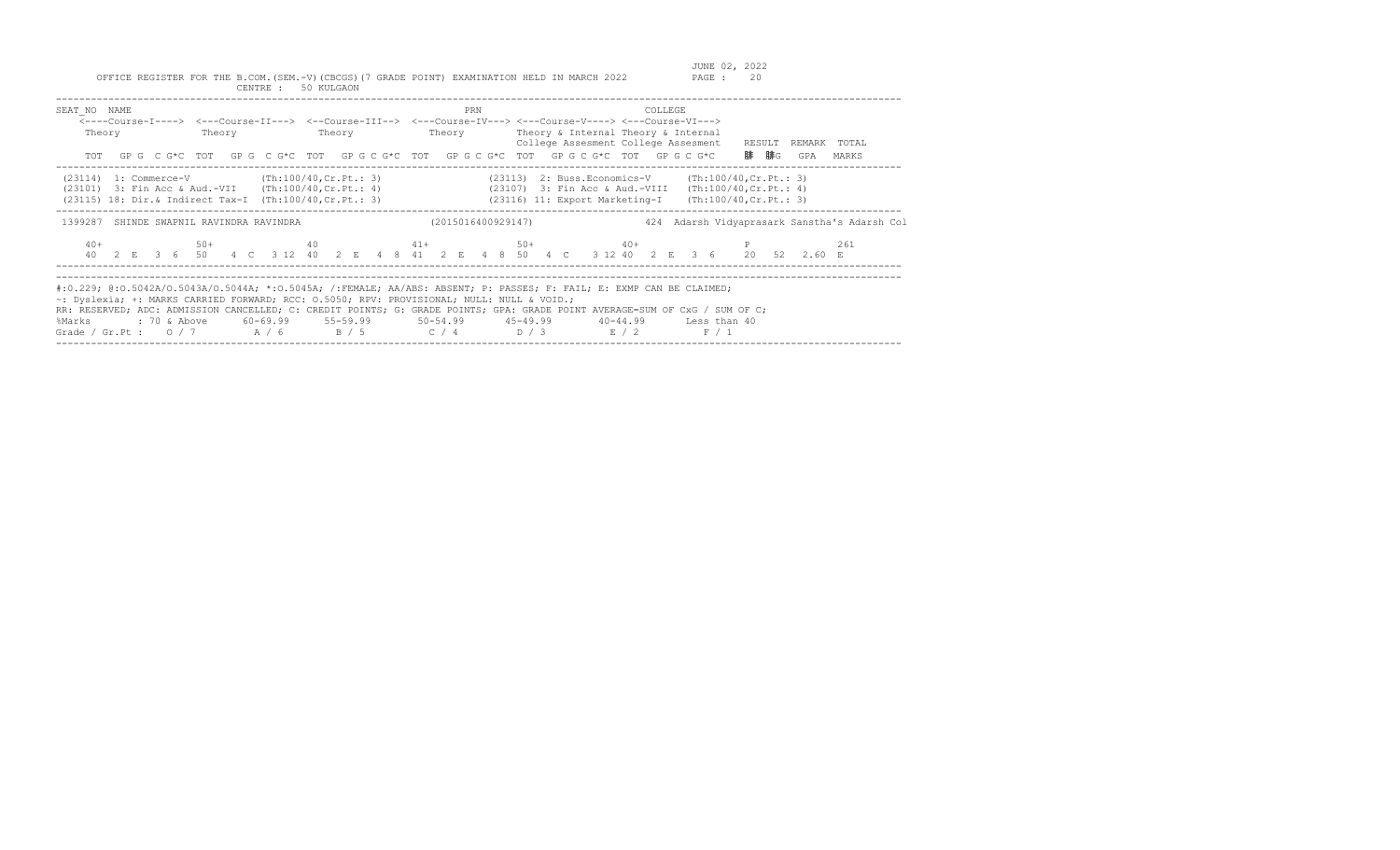OFFICE REGISTER FOR THE B.COM.(SEM.-V)(CBCGS)(7 GRADE POINT) EXAMINATION HELD IN MARCH 2022 PAGE : 21 CENTRE : 6 ULHASNAGAR

SEAT\_NO NAME PRN COLLEGE <----Course-I----> <---Course-II---> <--Course-III--> <---Course-IV---> <---Course-V----> <---Course-VI---> Theory Theory Theory Theory Theory Theory Theory Theory Alexander Theory Alexander Theory Theory Theory Theory Theory Theory Theory Theory Theory Theory Theory Theory Theory Theory Theory Theory Theory Theory Theory Theory College Assesment College Assesment RESULT REMARK TOTAL TOT GP G C G\*C TOT GP G C G\*C TOT GP G C G\*C TOT GP G C G\*C TOT GP G C G\*C TOT G G G C G\*C 腓 腓G GPA MARKS ------------------------------------------------------------------------------------------------------------------------------------------------- (23114) 1: Commerce-V (Th:100/40,Cr.Pt.: 3) (23113) 2: Buss.Economics-V (Th:100/40,Cr.Pt.: 3) (23101) 3: Fin Acc & Aud.-VII (Th:100/40,Cr.Pt.: 4) (23107) 3: Fin Acc & Aud.-VIII (Th:100/40,Cr.Pt.: 4) (23115) 18: Dir.& Indirect Tax-I (Th:100/40,Cr.Pt.: 3) (23132) 12: Marketing Research-I (Th:100/40,Cr.Pt.: 3) ------------------------------------------------------------------------------------------------------------------------------------------------- 1399328 CHANDA CHITRAK MADANMOHAN CHHAYA (2014016401632586) 164 R. K. Talreja College of Arts, Commerce  $40+$   $40+$   $42+$   $58+$   $66$  60 P 40 2 E 3 6 40 2 E 3 6 42 2 E 4 8 58 5 B 4 20 66 6 A 3 18 60 6 A 3 18 20 76 3.80 D ------------------------------------------------------------------------------------------------------------------------------------------------- 1399331 JHA MANOJ KUMAR UGRANATH RIBHA (2014016401631304) 164 R. K. Talreja College of Arts, Commerce  $56$   $52$   $64$   $42$  54 4 C 3 12 52 4 C 3 12 56 5 B 4 20 52 4 C 4 16 64 6 A 3 18 42 2 E 3 6 20 84 4.20 C ------------------------------------------------------------------------------------------------------------------------------------------------- (23114) 1: Commerce-V (Th:100/40,Cr.Pt.: 3) (23113) 2: Buss.Economics-V (Th:100/40,Cr.Pt.: 3)<br>(23102) 4: Business Mgmt.Pap-I (Th:100/40,Cr.Pt.: 4) (23108) 4: Business Mgmt.Pap-II (Th:100/40,Cr.Pt.: 4)<br>(23116) 11: Export Ma ------------------------------------------------------------------------------------------------------------------------------------------------- 1399356 /PAWASKAR TAZEEN SHAKEEL AHMED ZAREENA (2015016402597202) 217 Smt. Chandibai H. Mansukhani College  $40+$  58 60+  $43+$  74 60 40 2 E 3 6 58 5 B 3 15 60 6 A 4 24 43 2 E 4 8 74 7 O 3 21 60 6 A 3 18 20 92 4.60 C ------------------------------------------------------------------------------------------------------------------------------------------------- (23114) 1: Commerce-V (191100/40, Cr.Pt.: 3) (23113) 2: Buss.Economics-V (Th:100/40, Cr.Pt.: 3)<br>(23101) 3: Fin Acc & Aud.-VII (Th:100/40, Cr.Pt.: 4) (23107) 3: Fin Acc & Aud.-VIII (Th:100/40, Cr.Pt.: 4)<br>(23115) 18: Dir.& I -------------------------------------------------------------------------------------------------------------------------------------------------  $(2013016400808674)$  362 St. Paul College 72 76 76 78 70 72 P 444 72 7 O 3 21 76 7 O 3 21 76 7 O 4 28 78 7 O 4 28 70 7 O 3 21 72 7 O 3 21 20 140 7.00 O ------------------------------------------------------------------------------------------------------------------------------------------------- (23114) 1: Commerce-V (Th:100/40,Cr.Pt.: 3) (23113) 2: Buss.Economics-V (Th:100/40,Cr.Pt.: 3)<br>(23102) 4: Business Mgmt.Pap-I (Th:100/40,Cr.Pt.: 4) (23108) 4: Business Mgmt.Pap-II (Th:100/40,Cr.Pt.: 4)<br>(23120) 10: Comp. Sys ------------------------------------------------------------------------------------------------------------------------------------------------- 1399399 KULKARNI SARVESH ATUL SNEHAL (2015016402589686) 621 S. S. T College of Arts and Commerce 92 54 72 76 35 56 21+ P 406 92 7 O 3 21 54 4 C 3 12 72 7 O 4 28 76 7 O 4 28 56 5 B 3 15 56 5 B 3 15 20 119 5.95 B ------------------------------------------------------------------------------------------------------------------------------------------------- (23114) 1: Commerce-V (1.100/40,Cr.Pt.: 3) (23113) 2: Buss.Economics-V (Th:100/40,Cr.Pt.: 3)<br>(23101) 3: Fin Acc & Aud.-VII (Th:100/40,Cr.Pt.: 4) (23107) 3: Fin Acc & Aud.-VIII (Th:100/40,Cr.Pt.: 4)<br>(23115) 18: Dir.& Indire ------------------------------------------------------------------------------------------------------------------------------------------------- 1399403 JAMPALA RAMESH SATISH GEETA (2015016402588482) 621 S. S. T College of Arts and Commerce 41+ 60 40+ 57+ 41+ 40+ P 279 41 2 E 3 6 60 6 A 3 18 40 2 E 4 8 57 5 B 4 20 41 2 E 3 6 40 2 E 3 6 20 64 3.20 D ------------------------------------------------------------------------------------------------------------------------------------------------- ------------------------------------------------------------------------------------------------------------------------------------------------- #:0.229; @:O.5042A/O.5043A/O.5044A; \*:O.5045A; /:FEMALE; AA/ABS: ABSENT; P: PASSES; F: FAIL; E: EXMP CAN BE CLAIMED;

~: Dyslexia; +: MARKS CARRIED FORWARD; RCC: O.5050; RPV: PROVISIONAL; NULL: NULL & VOID.; RR: RESERVED; ADC: ADMISSION CANCELLED; C: CREDIT POINTS; G: GRADE POINTS; GPA: GRADE POINT AVERAGE=SUM OF CxG / SUM OF C; %Marks : 70 & Above 60-69.99 55-59.99 50-54.99 45-49.99 40-44.99 Less than 40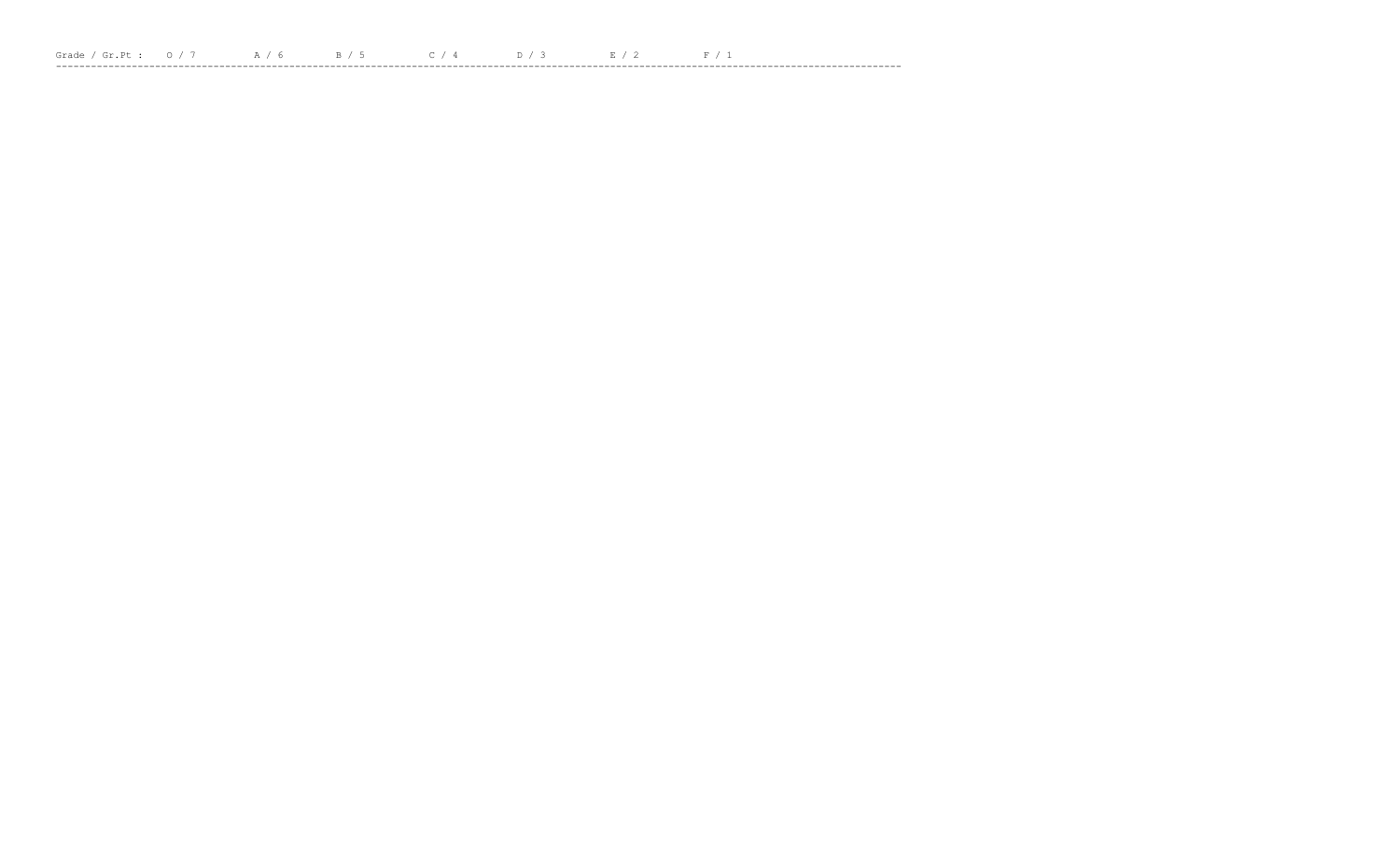| SEAT NO NAME<br>Theory                                                                                                                                                                                                                                                                                                                                                                                                                                                                       |  |  | <---Course-I----> <---Course-II---> <--Course-III--> <---Course-IV---> <---Course-V----> <---Course-VI---><br>Theory Theory Theory Theory Theory & Internal Theory & Internal |  |  |  |  |  |  | PRN |  |  |                    |  | COLLEGE. |  |  |  | TOT GPG C G*C TOT GPG C G*C TOT GPG C G*C TOT GPG C G*C TOT GPG C G*C TOT GPG C G*C 腓腓G GPA MARKS                                                         | College Assesment College Assesment RESULT REMARK TOTAL                                         |
|----------------------------------------------------------------------------------------------------------------------------------------------------------------------------------------------------------------------------------------------------------------------------------------------------------------------------------------------------------------------------------------------------------------------------------------------------------------------------------------------|--|--|-------------------------------------------------------------------------------------------------------------------------------------------------------------------------------|--|--|--|--|--|--|-----|--|--|--------------------|--|----------|--|--|--|-----------------------------------------------------------------------------------------------------------------------------------------------------------|-------------------------------------------------------------------------------------------------|
| (23114) 1: Commerce-V (Th:100/40, Cr. Pt.: 3) (23113) 2: Buss. Economics-V (Th:100/40, Cr. Pt.: 3)<br>(23101) 3: Fin Acc & Aud.-VII (Th:100/40, Cr. Pt.: 4) (23107) 3: Fin Acc & Aud.-VIII (Th:100/40, Cr. Pt.: 4)<br>(23115) 18: Dir.& Indirect Tax-I (Th:100/40, Cr. Pt.: 3) (23132) 12: Marketing Research-I (Th:100/40, Cr. Pt.: 3)                                                                                                                                                      |  |  |                                                                                                                                                                               |  |  |  |  |  |  |     |  |  |                    |  |          |  |  |  |                                                                                                                                                           |                                                                                                 |
|                                                                                                                                                                                                                                                                                                                                                                                                                                                                                              |  |  |                                                                                                                                                                               |  |  |  |  |  |  |     |  |  |                    |  |          |  |  |  |                                                                                                                                                           | 1399410 /PAWAR ASHWINI PRASAD POOJA (2015016402590016) 621 S. S. T College of Arts and Commerce |
|                                                                                                                                                                                                                                                                                                                                                                                                                                                                                              |  |  |                                                                                                                                                                               |  |  |  |  |  |  |     |  |  |                    |  |          |  |  |  |                                                                                                                                                           | 259                                                                                             |
| 1399415 LONDHE AMIT CHANDRAKANT ALKA                                                                                                                                                                                                                                                                                                                                                                                                                                                         |  |  |                                                                                                                                                                               |  |  |  |  |  |  |     |  |  | (2015016401941791) |  |          |  |  |  |                                                                                                                                                           | 782 Shri Chhatrapati Shivaji Education Socie                                                    |
|                                                                                                                                                                                                                                                                                                                                                                                                                                                                                              |  |  |                                                                                                                                                                               |  |  |  |  |  |  |     |  |  |                    |  |          |  |  |  | $60+$ 56+ 56+ 40 62 54+ 52+ 52+ P<br>60  6  A  3  18  56  5  B  3  15  40  2  E  4  8  62  6  A  4  24  54  4  C  3  12  52  4  C  3  12  20  89  4.45  C | 324                                                                                             |
| #:0.229; @:0.5042A/O.5043A/O.5044A; *:0.5045A; /:FEMALE; AA/ABS: ABSENT; P: PASSES; F: FAIL; E: EXMP CAN BE CLAIMED;<br>~: Dyslexia; +: MARKS CARRIED FORWARD; RCC: 0.5050; RPV: PROVISIONAL; NULL: NULL & VOID.;<br>RR: RESERVED; ADC: ADMISSION CANCELLED; C: CREDIT POINTS; G: GRADE POINTS; GPA: GRADE POINT AVERAGE=SUM OF CxG / SUM OF C;<br>%Marks : 70 & Above 60-69.99 55-59.99 50-54.99 45-49.99 40-44.99 Less than 40<br>Grade / Gr.Pt: $0/7$ $A/6$ $B/5$ $C/4$ $D/3$ $E/2$ $F/1$ |  |  |                                                                                                                                                                               |  |  |  |  |  |  |     |  |  |                    |  |          |  |  |  |                                                                                                                                                           |                                                                                                 |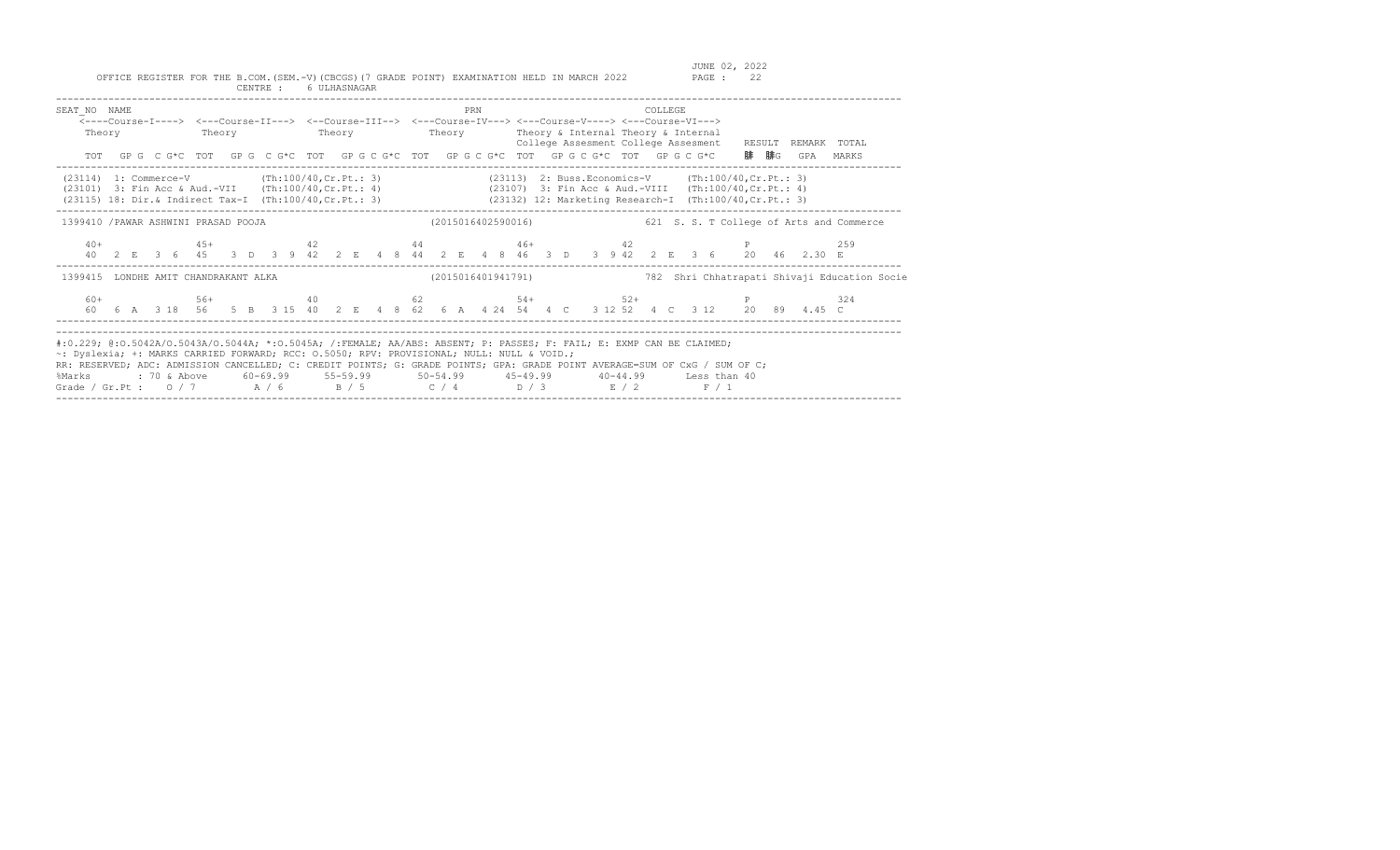OFFICE REGISTER FOR THE B.COM. (SEM.-V) (CBCGS) (7 GRADE POINT) EXAMINATION HELD IN MARCH 2022 CENTRE : 76 NAVI MUMBAI

| SEAT NO NAME                                                                                                                                                                                                                                                                                                                                             |  |  |       |                      |  |  |  |  |    |  |  |                    |  |  |       | COLLEGE |                                                                                                                                                                                                                          |             |             |                     |                                                                 |
|----------------------------------------------------------------------------------------------------------------------------------------------------------------------------------------------------------------------------------------------------------------------------------------------------------------------------------------------------------|--|--|-------|----------------------|--|--|--|--|----|--|--|--------------------|--|--|-------|---------|--------------------------------------------------------------------------------------------------------------------------------------------------------------------------------------------------------------------------|-------------|-------------|---------------------|-----------------------------------------------------------------|
| Theory                                                                                                                                                                                                                                                                                                                                                   |  |  |       |                      |  |  |  |  |    |  |  |                    |  |  |       |         | <---Course-I----> <---Course-II---> <--Course-III--> <---Course-IV---> <---Course-V----> <---Course-VI---><br>Theory Theory Theory Theory Theory Theory is internal Theory & Internal Theory and Theory is $\frac{1}{2}$ |             |             |                     |                                                                 |
|                                                                                                                                                                                                                                                                                                                                                          |  |  |       |                      |  |  |  |  |    |  |  |                    |  |  |       |         | College Assesment College Assesment                                                                                                                                                                                      |             |             | RESULT REMARK TOTAL |                                                                 |
|                                                                                                                                                                                                                                                                                                                                                          |  |  |       |                      |  |  |  |  |    |  |  |                    |  |  |       |         | TOT GPG CG*C TOT GPG CG*C TOT GPG CG*C TOT GPG CG*C TOT GPG CG*C TOT GPG CG*C 腓 腓G GPA MARKS                                                                                                                             |             |             |                     |                                                                 |
| (23114) 1: Commerce-V (Th:100/40,Cr.Pt.: 3) (23113) 2: Buss.Economics-V (Th:100/40,Cr.Pt.: 3)<br>(23101) 3: Fin Acc & Aud.-VII (Th:100/40,Cr.Pt.: 4) (23107) 3: Fin Acc & Aud.-VIII (Th:100/40,Cr.Pt.: 4)<br>(23115) 18: Dir.& Indir                                                                                                                     |  |  |       |                      |  |  |  |  |    |  |  |                    |  |  |       |         |                                                                                                                                                                                                                          |             |             |                     |                                                                 |
| 1399472 MHATRE SIDDHESH NARESH BHARTI                                                                                                                                                                                                                                                                                                                    |  |  |       |                      |  |  |  |  |    |  |  |                    |  |  |       |         |                                                                                                                                                                                                                          |             |             |                     | (2015016402237417) 552 National Centre for Rural Development's  |
| $76+$                                                                                                                                                                                                                                                                                                                                                    |  |  | $64+$ |                      |  |  |  |  |    |  |  |                    |  |  |       |         | $18 +$<br>$56$<br>$48 +$<br>$52 +$<br>$18 +$<br>$18 +$<br>$9 -$<br>$18 -$                                                                                                                                                |             |             |                     |                                                                 |
|                                                                                                                                                                                                                                                                                                                                                          |  |  |       |                      |  |  |  |  |    |  |  |                    |  |  |       |         | 76 7 0 3 21 64 6 A 3 18 56 5 B 4 20 48 3 D 4 12 62 6 A 3 18 80 7 0 3 21 20 110 5.50 B                                                                                                                                    |             |             |                     | 386                                                             |
| (23114) 1: Commerce-V (Th:100/40,Cr.Pt.: 3) (23113) 2: Buss.Economics-V (Th:100/40,Cr.Pt.: 3)<br>(23101) 3: Fin Acc & Aud.-VII (Th:100/40,Cr.Pt.: 4) (23107) 3: Fin Acc & Aud.-VIII (Th:100/40,Cr.Pt.: 4)<br>(23115) 18: Dir.& Indi                                                                                                                      |  |  |       |                      |  |  |  |  |    |  |  |                    |  |  |       |         |                                                                                                                                                                                                                          |             |             |                     |                                                                 |
| 1399504 / KHAN RUKSANA MOINUDDIN SHABNUR                                                                                                                                                                                                                                                                                                                 |  |  |       |                      |  |  |  |  |    |  |  |                    |  |  |       |         |                                                                                                                                                                                                                          |             |             |                     | (2015016401863344) 591 Rajiv Gandhi College of Arts, Commerce a |
| $46+$                                                                                                                                                                                                                                                                                                                                                    |  |  | 40    |                      |  |  |  |  |    |  |  |                    |  |  |       |         | $92+$ $40+$ $94+$ $50+$<br>46 3 D 3 9 40 2 E 3 6 92 7 O 4 28 40 2 E 4 8 94 7 O 3 21 50 4 C 3 12 20 84 4.20 C                                                                                                             |             | $P$ and $P$ |                     | 362                                                             |
| 1399529 THAYAL AMARENDRA BHOLANATH ABISHA                                                                                                                                                                                                                                                                                                                |  |  |       |                      |  |  |  |  |    |  |  | (2015016401862186) |  |  |       |         |                                                                                                                                                                                                                          |             |             |                     | 591 Rajiv Gandhi College of Arts, Commerce a                    |
|                                                                                                                                                                                                                                                                                                                                                          |  |  |       |                      |  |  |  |  |    |  |  |                    |  |  |       |         |                                                                                                                                                                                                                          |             |             |                     | 270                                                             |
| (23114) 1: Commerce-V (Th:100/40, Cr. Pt.: 3) (23113) 2: Buss. Economics-V (Th:100/40, Cr. Pt.: 3)<br>(23101) 3: Fin Acc & Aud.-VII (Th:100/40, Cr. Pt.: 4) (23107) 3: Fin Acc & Aud.-VIII (Th:100/40, Cr. Pt.: 4)<br>(23115) 18: D                                                                                                                      |  |  |       |                      |  |  |  |  |    |  |  |                    |  |  |       |         |                                                                                                                                                                                                                          |             |             |                     |                                                                 |
| 1399539 NAIKODI ANIKET NAVNATH VIJAYA                                                                                                                                                                                                                                                                                                                    |  |  |       |                      |  |  |  |  |    |  |  |                    |  |  |       |         |                                                                                                                                                                                                                          |             |             |                     | (2015016400779195) 723 Jhnan Vikas Mandal's College of Arts, Sc |
| $62+$                                                                                                                                                                                                                                                                                                                                                    |  |  |       | $60+$ 40+ 40 52+ 57+ |  |  |  |  |    |  |  |                    |  |  | $10+$ |         |                                                                                                                                                                                                                          |             |             | $\mathbb{P}$        | 321                                                             |
|                                                                                                                                                                                                                                                                                                                                                          |  |  |       |                      |  |  |  |  |    |  |  |                    |  |  |       |         | 62  6  A  3  18  60  6  A  3  18  40  2  E  4  8  40  2  E  4  B  52  4  C  3  12  67  6  A  3  18  20  82  4.10  C                                                                                                      |             |             |                     |                                                                 |
| (23114) 1: Commerce-V (Th:100/40, Cr. Pt.: 3) (23113) 2: Buss.Economics-V (Th:100/40, Cr. Pt.: 3)<br>(23101) 3: Fin Acc & Aud.-VII (Th:100/40, Cr. Pt.: 4) (23107) 3: Fin Acc & Aud.-VIII (Th:100/40, Cr. Pt.: 4)<br>(23115) 18: Di                                                                                                                      |  |  |       |                      |  |  |  |  |    |  |  |                    |  |  |       |         |                                                                                                                                                                                                                          |             |             |                     |                                                                 |
| 1399559 /THAKUR POOJA DANICHAND BASANTI                                                                                                                                                                                                                                                                                                                  |  |  |       |                      |  |  |  |  |    |  |  | (2015016400783193) |  |  |       |         |                                                                                                                                                                                                                          |             |             |                     | 723 Jhnan Vikas Mandal's College of Arts, Sc                    |
| 64+                                                                                                                                                                                                                                                                                                                                                      |  |  |       |                      |  |  |  |  |    |  |  |                    |  |  |       |         |                                                                                                                                                                                                                          |             |             |                     | 374                                                             |
| $(23114) \t1: Commerce-V \t(Th:100/40, Cr.Pt.: 3) \t(23113) \t2: Buss.Economics-V \t(Th:100/40, Cr.Pt.: 3) \t(23102) \t4: Busingness Mgmt.Pap-II \t(Th:100/40, Cr.Pt.: 4) \t(23115) \t18: Dir, & Indirect Tax-I \t(Th:100/40,Cr.Pt.: 3) \t(23132) \t12: Marketing Research-I \t(Th:100/40,Cr.Pt.: 3) \t(23133) \t13: Marketing Research-I \t(Th:100/40,$ |  |  |       |                      |  |  |  |  |    |  |  |                    |  |  |       |         |                                                                                                                                                                                                                          |             |             |                     |                                                                 |
| 1399582 BHOIR ROHIT VIJAY MANJULA                                                                                                                                                                                                                                                                                                                        |  |  |       |                      |  |  |  |  |    |  |  |                    |  |  |       |         |                                                                                                                                                                                                                          |             |             |                     | (2012016400036343) 375 Rahul Shikshan Prasarak Mandal Satyagrah |
| 62                                                                                                                                                                                                                                                                                                                                                       |  |  |       | 58 62                |  |  |  |  | 60 |  |  | $54$ 58            |  |  |       |         | 62  6  A  3  18  58  5  B  3  15  62  6  A  4  24  60  6  A  4  24  54  4  C  3  12  58  5  B  3  15  20  108  5.40  B                                                                                                   | $P$ and $P$ |             |                     | 354                                                             |

------------------------------------------------------------------------------------------------------------------------------------------------- #:0.229; @:O.5042A/O.5043A/O.5044A; \*:O.5045A; /:FEMALE; AA/ABS: ABSENT; P: PASSES; F: FAIL; E: EXMP CAN BE CLAIMED; ~: Dyslexia; +: MARKS CARRIED FORWARD; RCC: O.5050; RPV: PROVISIONAL; NULL: NULL & VOID.;

RR: RESERVED; ADC: ADMISSION CANCELLED; C: CREDIT POINTS; G: GRADE POINTS; GPA: GRADE POINT AVERAGE=SUM OF CxG / SUM OF C;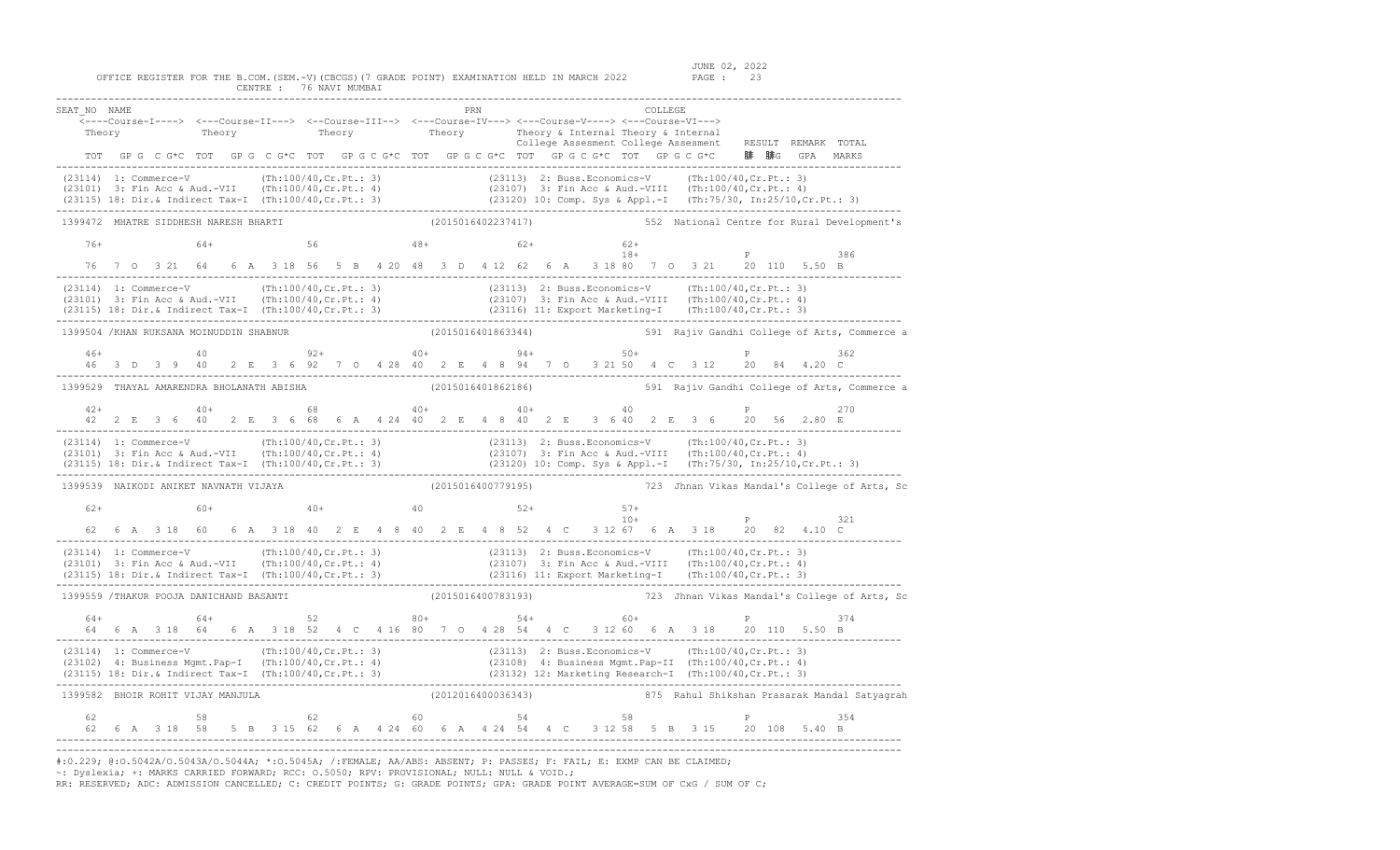| %Marks |                                                          |  |  | $40 - 44.99$ | Less than 40 |  |
|--------|----------------------------------------------------------|--|--|--------------|--------------|--|
|        | Grade / Gr.Pt: $0/7$ $A/6$ $B/5$ $C/4$ $D/3$ $E/2$ $F/1$ |  |  |              |              |  |
|        |                                                          |  |  |              |              |  |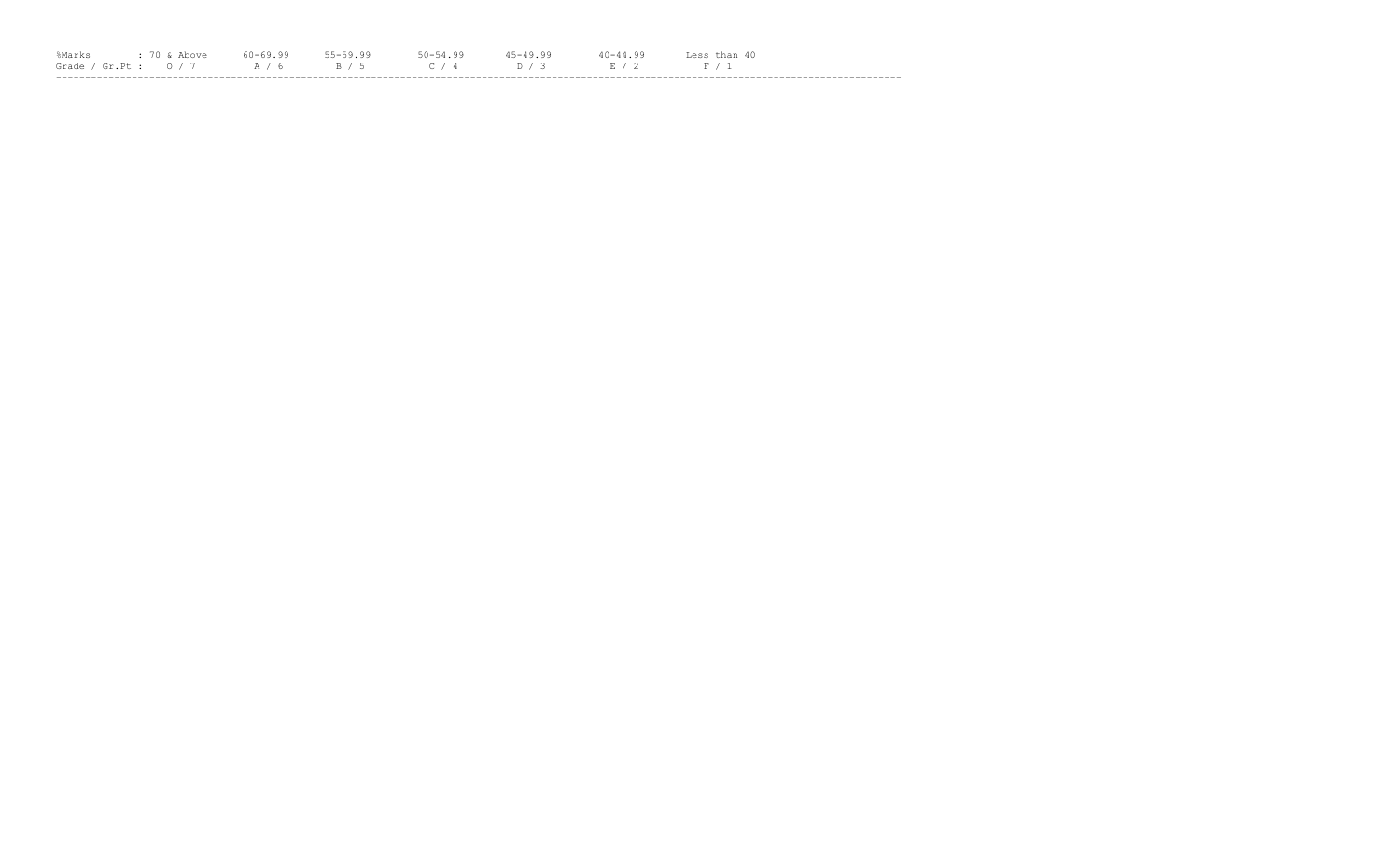| SEAT NO NAME<br>Theory                                                                              | Theory | PRN | COLLEGE<br><----Course-I----> <---Course-II---> <--Course-III--> <---Course-IV---> <---Course-V----> <---Course-VI---><br>Theory Theory Theory Theory & Internal Theory & Internal<br>College Assesment College Assesment RESULT<br>TOT GPG CG*C TOT GPG CG*C TOT GPG CG*C TOT GPG CG*C TOT GPG CG*C TOT GPG CG*C                                                                            | REMARK TOTAL<br>腓 腓G<br>GPA<br>MARKS          |
|-----------------------------------------------------------------------------------------------------|--------|-----|----------------------------------------------------------------------------------------------------------------------------------------------------------------------------------------------------------------------------------------------------------------------------------------------------------------------------------------------------------------------------------------------|-----------------------------------------------|
| $(23114)$ 1: Commerce-V $(Th:100/40, Cr.Pt.: 3)$                                                    |        |     | $(23113)$ 2: Buss. Economics-V $(Th:100/40, Cr.Pt.: 3)$<br>(23101) 3: Fin Acc & Aud.-VII (Th:100/40, Cr. Pt.: 4) (23107) 3: Fin Acc & Aud.-VIII (Th:100/40, Cr. Pt.: 4)<br>(23116) 11: Export Marketing-I (Th:100/40, Cr. Pt.: 3) (23124) 16: Interna. Marketing-I (Th:100/40, Cr. Pt.: 3)                                                                                                   |                                               |
| 1399613 SHINDE DHANRAJ CHANDRAKANT CHANDRAKALA                                                      |        |     | (2015016401264774)                                                                                                                                                                                                                                                                                                                                                                           | 1060 Tatkare Charitable Trust DR. SHREE NANAS |
| $42+$                                                                                               |        |     | 56 60 60 50 40+ 40+ 40+ 40+ P<br>42  2  E  3  6  56  5  B  3  15  60  6  A  4  24  50  4  C  4  16  40  2  E  3  6  40  2  E  3  6  20  73  3.65  D                                                                                                                                                                                                                                          | 288                                           |
| ~: Dyslexia; +: MARKS CARRIED FORWARD; RCC: 0.5050; RPV: PROVISIONAL; NULL: NULL & VOID.;<br>%Marks |        |     | #:0.229; @:0.5042A/O.5043A/O.5044A; *:0.5045A; /:FEMALE; AA/ABS: ABSENT; P: PASSES; F: FAIL; E: EXMP CAN BE CLAIMED;<br>RR: RESERVED; ADC: ADMISSION CANCELLED; C: CREDIT POINTS; G: GRADE POINTS; GPA: GRADE POINT AVERAGE=SUM OF CxG / SUM OF C;<br>: 70 & Above 60-69.99 55-59.99 50-54.99 45-49.99 40-44.99 Less than 40<br>Grade / Gr.Pt : $0/7$ $A/6$ $B/5$ $C/4$ $D/3$ $E/2$<br>F / 1 |                                               |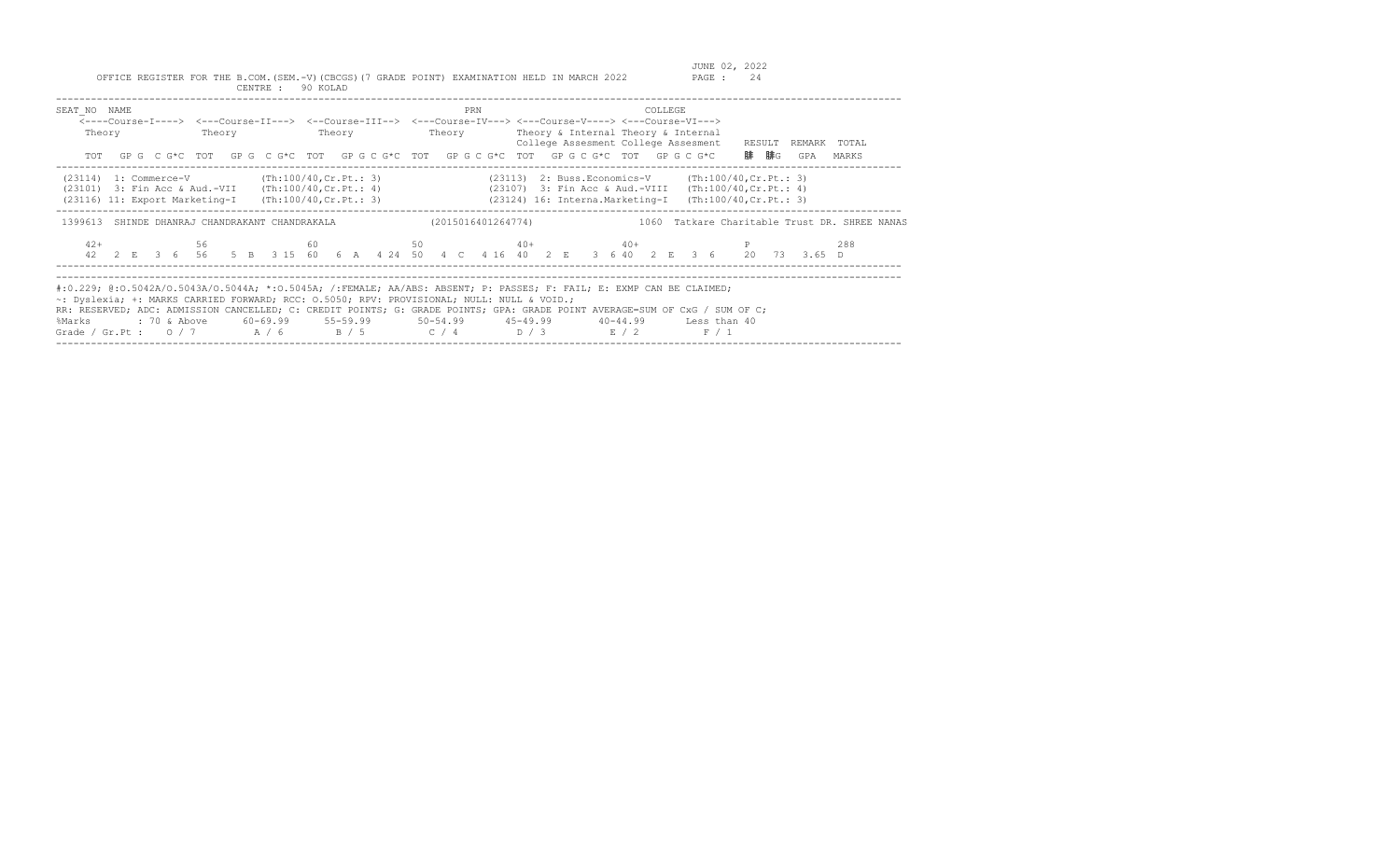OFFICE REGISTER FOR THE B.COM.(SEM.-V)(CBCGS)(7 GRADE POINT) EXAMINATION HELD IN MARCH 2022 PAGE : 25 CENTRE : 97 BORIVALI

SEAT\_NO NAME PRN COLLEGE <----Course-I----> <---Course-II---> <--Course-III--> <---Course-IV---> <---Course-V----> <---Course-VI---> Theory Theory Theory Theory Theory Theory Theory Theory Theory Theory Theory Theory Theory Theory Theory Theory College Assesment College Assesment RESULT REMARK TOTAL TOT GP G C G\*C TOT GP G C G\*C TOT GP G C G\*C TOT GP G C G\*C TOT GP G C G\*C TOT GP G C G\*C 腓 腓G GPA MARKS ------------------------------------------------------------------------------------------------------------------------------------------------- (23114) 1: Commerce-V (Th:100/40,Cr.Pt.: 3) (23113) 2: Buss.Economics-V (Th:100/40,Cr.Pt.: 3) (23101) 3: Fin Acc & Aud.-VII (Th:100/40,Cr.Pt.: 4) (23107) 3: Fin Acc & Aud.-VIII (Th:100/40,Cr.Pt.: 4) (23115) 18: Dir.& Indirect Tax-I (Th:100/40,Cr.Pt.: 3) (23116) 11: Export Marketing-I (Th:100/40,Cr.Pt.: 3) ------------------------------------------------------------------------------------------------------------------------------------------------- 14 Balbharati College of Commerce  $52+$   $40+$   $46+$   $40+$   $40+$   $42$  66+ 52 4 C 3 12 40 2 E 3 6 46 3 D 4 12 40 2 E 4 8 42 2 E 3 6 66 6 A 3 18 20 62 3.10 D ------------------------------------------------------------------------------------------------------------------------------------------------- (23114) 1: Commerce-V (Th:100/40,Cr.Pt.: 3) (23113) 2: Buss.Economics-V (Th:100/40,Cr.Pt.: 3)<br>(23101) 3: Fin Acc & Aud.-VII (Th:100/40,Cr.Pt.: 4) (23107) 3: Fin Acc & Aud.-VIII (Th:100/40,Cr.Pt.: 4) (23101) 3: Fin Acc & Aud.-VII (Th:100/40,Cr.Pt.: 4) (23107) 3: Fin Acc & Aud.-VIII (Th:100/40,Cr.Pt.: 4) (23115) 18: Dir.& Indirect Tax-I (Th:100/40,Cr.Pt.: 3) (23120) 10: Comp. Sys & Appl.-I (Th:75/30, In:25/10,Cr.Pt.: 3) ------------------------------------------------------------------------------------------------------------------------------------------------- (2015016401478954) 151 Prahladrai Dalmia Lions College of Comme 54+ 84+ 58+ 50+ 74+ 47 12+ P 379 54 4 C 3 12 84 7 O 3 21 58 5 B 4 20 50 4 C 4 16 74 7 O 3 21 59 5 B 3 15 20 105 5.25 B ------------------------------------------------------------------------------------------------------------------------------------------------- (2015016401483681) 151 Prahladrai Dalmia Lions College of Comme 40+ 50+ 40 62+ 54+ 62+  $15+$  P 323 40 2 E 3 6 50 4 C 3 12 40 2 E 4 8 62 6 A 4 24 54 4 C 3 12 77 7 O 3 21 20 83 4.15 C ------------------------------------------------------------------------------------------------------------------------------------------------- (23114) 1: Commerce-V (Th:100/40,Cr.Pt.: 3) (23113) 2: Buss.Economics-V (Th:100/40,Cr.Pt.: 3)<br>(23101) 3: Fin Acc & Aud.-VII (Th:100/40,Cr.Pt.: 4) (23107) 3: Fin Acc & Aud.-VIII (Th:100/40,Cr.Pt.: 4)<br>(23115) 18: Dir.& Indir ------------------------------------------------------------------------------------------------------------------------------------------------- 1399715 /ATHWAL PRIYANKA OMPRAKASH DEVI (2014016400565296) 218 Smt. Kamaladevi Gauridutt Mittal College 28F 36F 42E 52E 40+ 68+ F -- - - ---- -- - - ---- 42 2 E 4 8 52 4 C 4 16 40 2 E 3 6 68 6 A 3 18 14 0 -- -- ------------------------------------------------------------------------------------------------------------------------------------------------- (23114) 1: Commerce-V (Th:100/40,Cr.Pt.: 3) (23113) 2: Buss.Economics-V (Th:100/40,Cr.Pt.: 3) (23101) 3: Fin Acc & Aud.-VII (Th:100/40,Cr.Pt.: 4) (23107) 3: Fin Acc & Aud.-VIII (Th:100/40,Cr.Pt.: 4) (23115) 18: Dir.& Indirect Tax-I (Th:100/40,Cr.Pt.: 3) (23120) 10: Comp. Sys & Appl.-I (Th:75/30, In:25/10,Cr.Pt.: 3) ------------------------------------------------------------------------------------------------------------------------------------------------- 1399838 RAUT ANIL LAXMAN LATA (2015016400465203) 40 Dhirajlal Talakchand Sankalchand Shah Co 54 76 76 42+ 45+ 63+ 54 10+  $10+$  P 320 54 4 C 3 12 76 7 O 3 21 42 2 E 4 8 45 3 D 4 12 63 6 A 3 18 40 2 E 3 6 20 77 3.85 D #:0.229; @:O.5042A/O.5043A/O.5044A; \*:O.5045A; /:FEMALE; AA/ABS: ABSENT; P: PASSES; F: FAIL; E: EXMP CAN BE CLAIMED; ~: Dyslexia; +: MARKS CARRIED FORWARD; RCC: O.5050; RPV: PROVISIONAL; NULL: NULL & VOID.; RR: RESERVED; ADC: ADMISSION CANCELLED; C: CREDIT POINTS; G: GRADE POINTS; GPA: GRADE POINT AVERAGE=SUM OF CxG / SUM OF C; %Marks : 70 & Above 60-69.99 55-59.99 50-54.99 45-49.99 40-44.99 Less than 40<br>Grade / Gr.Pt : O / 7 A / 6 B / 5 C / 4 D / 3 E / 2 F / 1 -------------------------------------------------------------------------------------------------------------------------------------------------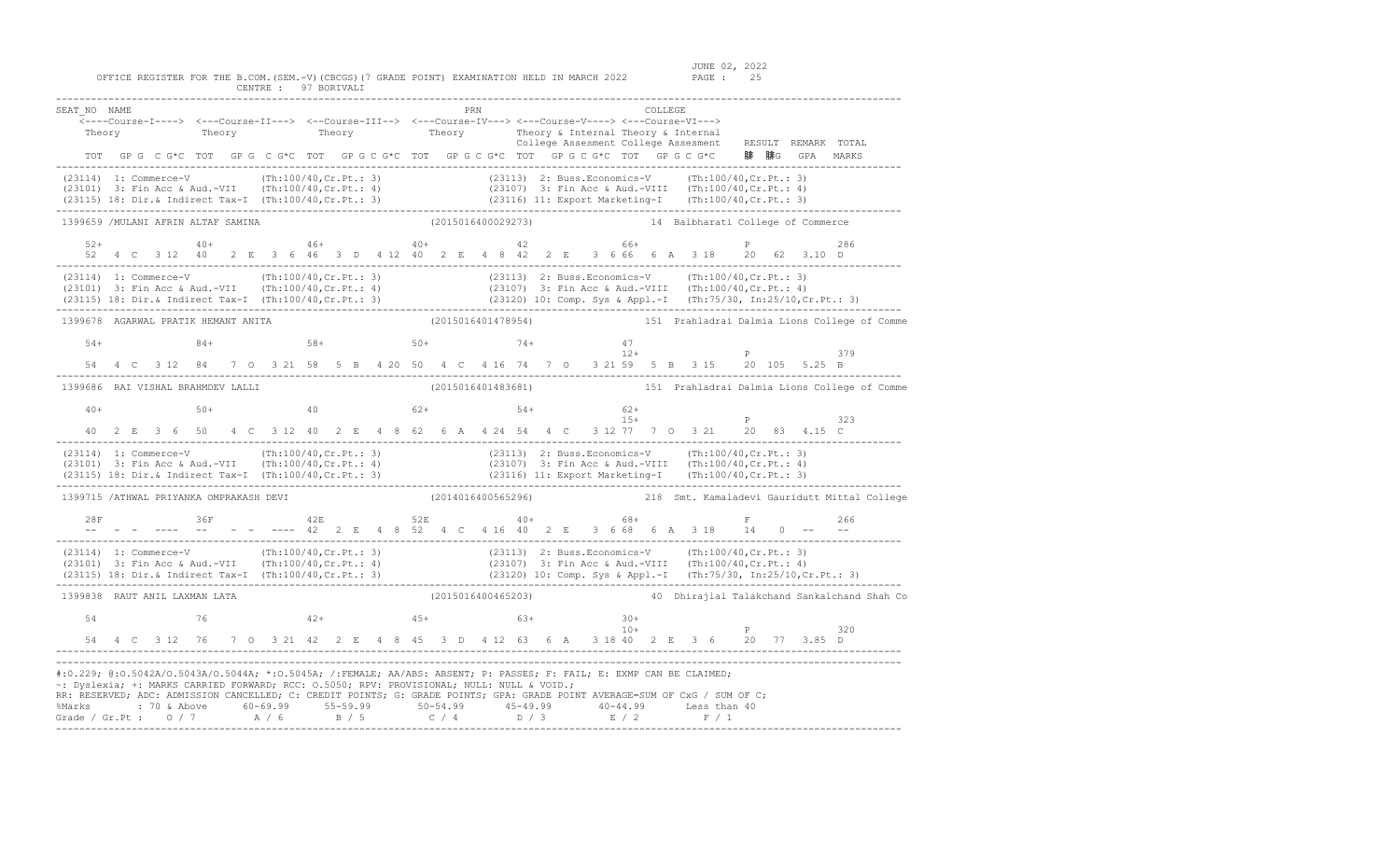JUNE 02, 2022<br>PAGE : 26

| SEAT NO NAME                                                                                                                                                                                                                                                                                                                                    |        |  |    |                                                                            |  |                   |  |  |                    | PRN |  |  |  | COLLEGE |       |  |                                                                                                                                         |                                                                                                                                                                                                                                      |
|-------------------------------------------------------------------------------------------------------------------------------------------------------------------------------------------------------------------------------------------------------------------------------------------------------------------------------------------------|--------|--|----|----------------------------------------------------------------------------|--|-------------------|--|--|--------------------|-----|--|--|--|---------|-------|--|-----------------------------------------------------------------------------------------------------------------------------------------|--------------------------------------------------------------------------------------------------------------------------------------------------------------------------------------------------------------------------------------|
|                                                                                                                                                                                                                                                                                                                                                 | Theory |  |    |                                                                            |  |                   |  |  |                    |     |  |  |  |         |       |  |                                                                                                                                         | Theory Theory Theory Theory & Internal Theory & Internal Theory ENNARK TOTAL College Assesment College Assesment RESULT REMARK TOTAL                                                                                                 |
|                                                                                                                                                                                                                                                                                                                                                 |        |  |    |                                                                            |  |                   |  |  |                    |     |  |  |  |         |       |  | TOT GPG CG*C TOT GPG CG*C TOT GPG CG*C TOT GPG CG*C TOT GPG CG*C TOT GPG CG*C 腓 腓G GPA MARKS                                            |                                                                                                                                                                                                                                      |
|                                                                                                                                                                                                                                                                                                                                                 |        |  |    |                                                                            |  |                   |  |  |                    |     |  |  |  |         |       |  |                                                                                                                                         |                                                                                                                                                                                                                                      |
| 1399843 /SAKPAL ANKITA CHANDRAKANT LALITA                                                                                                                                                                                                                                                                                                       |        |  |    |                                                                            |  |                   |  |  |                    |     |  |  |  |         |       |  |                                                                                                                                         | (2015016400479621)  40 Dhirajlal Talakchand Sankalchand Shah Co                                                                                                                                                                      |
| $57+$                                                                                                                                                                                                                                                                                                                                           |        |  | 70 |                                                                            |  | $40+$ $49+$ $40+$ |  |  |                    |     |  |  |  |         |       |  | 57 5 B 3 15 70 7 O 3 21 40 2 E 4 8 40 2 E 4 8 49 3 D 3 9 40 2 E 3 6 20 67 3.35 D                                                        | 296                                                                                                                                                                                                                                  |
|                                                                                                                                                                                                                                                                                                                                                 |        |  |    |                                                                            |  |                   |  |  |                    |     |  |  |  |         |       |  |                                                                                                                                         | (23114) 1: Commerce-V (Th:100/40,Cr.Pt.: 3) (23113) 2: Buss.Economics-V (Th:100/40,Cr.Pt.: 3)<br>(23101) 3: Fin Acc & Aud.-VII (Th:100/40,Cr.Pt.: 4) (23107) 3: Fin Acc & Aud.-VIII (Th:100/40,Cr.Pt.: 4)<br>(23115) 18: Dir.& Indir |
| 1399849 / VADJE KANCHAN PRABHAKAR SHILA                                                                                                                                                                                                                                                                                                         |        |  |    |                                                                            |  |                   |  |  |                    |     |  |  |  |         |       |  |                                                                                                                                         | (2014016401937142) 406 The Borivli Education Society's Matushri                                                                                                                                                                      |
| $42+$                                                                                                                                                                                                                                                                                                                                           |        |  |    | $40+$ $42$ $40+$ $50+$ $33+$                                               |  |                   |  |  |                    |     |  |  |  |         | $12+$ |  | $\mathbb P$                                                                                                                             | 259                                                                                                                                                                                                                                  |
|                                                                                                                                                                                                                                                                                                                                                 |        |  |    |                                                                            |  |                   |  |  |                    |     |  |  |  |         |       |  | 42 2 E 3 6 40 2 E 3 6 42 2 E 4 8 40 2 E 4 8 50 4 C 3 12 45 3 D 3 9 20 49 2.45 E                                                         |                                                                                                                                                                                                                                      |
|                                                                                                                                                                                                                                                                                                                                                 |        |  |    |                                                                            |  |                   |  |  |                    |     |  |  |  |         |       |  |                                                                                                                                         | 1399862 SINGH ROUNAK MANOJ ANSUMALLA (2015016401681653) 490 Thakur Educational Trust's Thakur Colleg                                                                                                                                 |
| 78                                                                                                                                                                                                                                                                                                                                              |        |  |    | $70 \qquad \qquad 84 \qquad \qquad 56 \qquad \qquad 40+ \qquad \qquad 31+$ |  |                   |  |  |                    |     |  |  |  |         |       |  |                                                                                                                                         |                                                                                                                                                                                                                                      |
|                                                                                                                                                                                                                                                                                                                                                 |        |  |    |                                                                            |  |                   |  |  |                    |     |  |  |  |         | $13+$ |  | $\mathbb P$<br>78 7 0 3 21 70 7 0 3 21 84 7 0 4 28 56 5 B 4 20 40 2 E 3 6 44 2 E 3 6 20 102 5.10 B                                      | 372                                                                                                                                                                                                                                  |
|                                                                                                                                                                                                                                                                                                                                                 |        |  |    |                                                                            |  |                   |  |  |                    |     |  |  |  |         |       |  |                                                                                                                                         | (23114) 1: Commerce-V (Th:100/40,Cr.Pt.: 3) (23113) 2: Buss.Economics-V (Th:100/40,Cr.Pt.: 3)<br>(23101) 3: Fin Acc & Aud.-VII (Th:100/40,Cr.Pt.: 4) (23107) 3: Fin Acc & Aud.-VIII (Th:100/40,Cr.Pt.: 4)<br>(23115) 18: Dir.& Indi  |
| 1399878 /SUNAR KAJAL RAJENDRA MEENA                                                                                                                                                                                                                                                                                                             |        |  |    |                                                                            |  |                   |  |  |                    |     |  |  |  |         |       |  |                                                                                                                                         | (2015016401746905) 59 Ghanshyamdas Saraf College of Arts and C                                                                                                                                                                       |
|                                                                                                                                                                                                                                                                                                                                                 |        |  |    |                                                                            |  |                   |  |  |                    |     |  |  |  |         |       |  | $40+$ $40+$ $40+$ $40+$ $86$ $92+$ $51+$ $5+$ $9+$<br>40 2 E 3 6 40 2 E 3 6 40 2 E 4 8 86 7 0 4 28 92 7 0 3 21 51 4 C 3 12 20 81 4.05 C | 349                                                                                                                                                                                                                                  |
| 1399962 DUBEY AKSHAYKUMAR NAGENDRAKUMAR SUSHMA                                                                                                                                                                                                                                                                                                  |        |  |    |                                                                            |  |                   |  |  | (2013016400546456) |     |  |  |  |         |       |  |                                                                                                                                         | 669 Suman Education Society's LN College of                                                                                                                                                                                          |
| $72$<br>$72$<br>$70$<br>$3$<br>$21$<br>$40$<br>$40$<br>$40$<br>$40$<br>$40$<br>$40$<br>$40$<br>$40$<br>$40$<br>$40$<br>$42$<br>$56$<br>$5$<br>$5$<br>$5$<br>$3$<br>$15$<br>$52$<br>$4$<br>$C$<br>$3$<br>$12$<br>$20$<br>$90$<br>$4.50$<br>$C$<br>$5.5$<br>$C$<br>$5.5$<br>$D$<br>$3.15$<br>$5.2$<br>                                            |        |  |    |                                                                            |  |                   |  |  |                    |     |  |  |  |         |       |  |                                                                                                                                         |                                                                                                                                                                                                                                      |
| #:0.229; @:0.5042A/0.5043A/0.5044A; *:0.5045A; /:FEMALE; AA/ABS: ABSENT; P: PASSES; F: FAIL; E: EXMP CAN BE CLAIMED;<br>~: Dyslexia; +: MARKS CARRIED FORWARD; RCC: 0.5050; RPV: PROVISIONAL; NULL: NULL & VOID.;<br>RR: RESERVED; ADC: ADMISSION CANCELLED; C: CREDIT POINTS; G: GRADE POINTS; GPA: GRADE POINT AVERAGE=SUM OF CxG / SUM OF C; |        |  |    |                                                                            |  |                   |  |  |                    |     |  |  |  |         |       |  |                                                                                                                                         |                                                                                                                                                                                                                                      |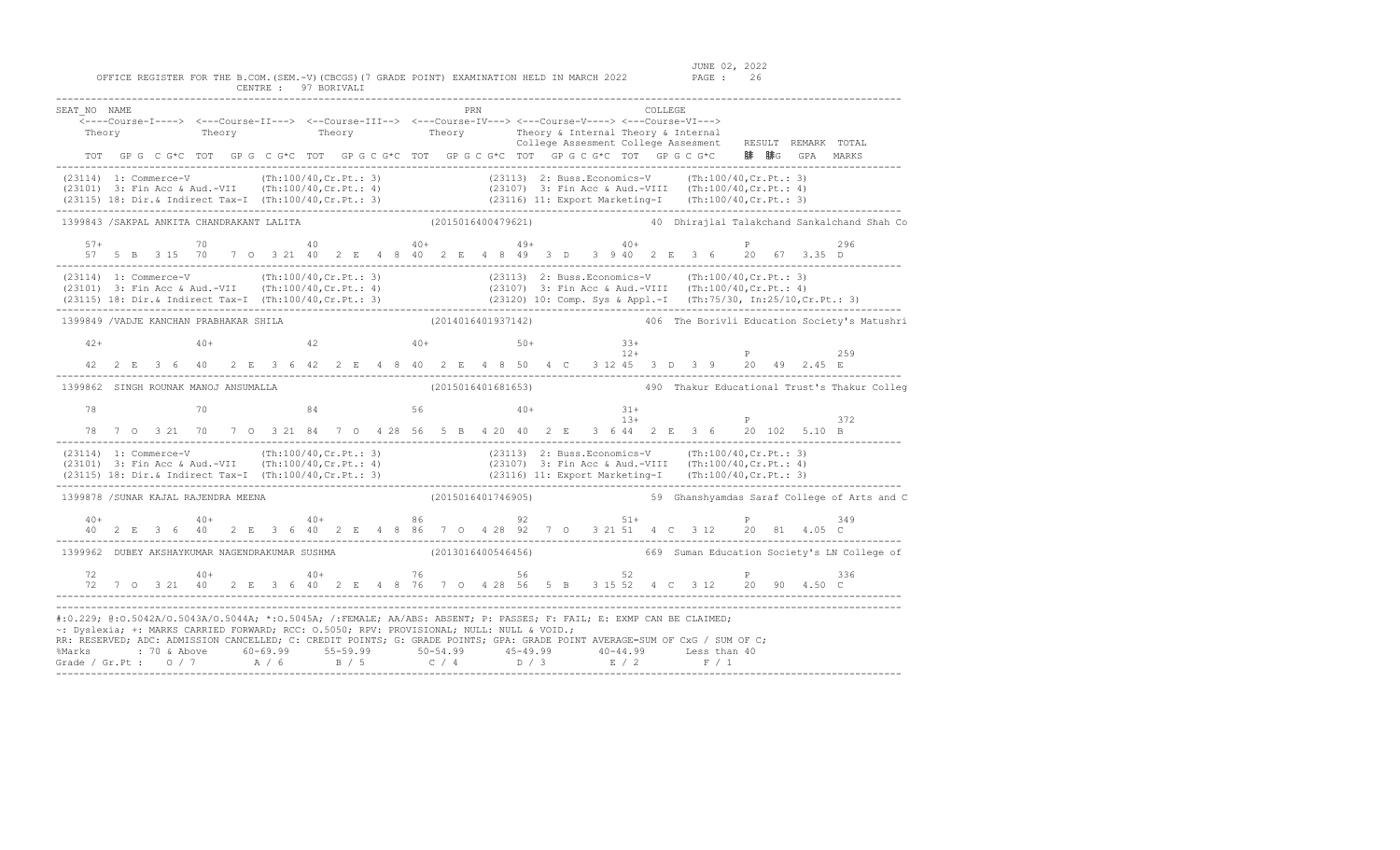| SEAT NO NAME<br>Theory<br>TOT                                                                                       | Theory | <b>Theory</b> | PRN                | COLLEGE<br><----Course-I----> <---Course-II---> <--Course-III--> <---Course-IV---> <---Course-V----> <---Course-VI---><br>Theory Theory & Internal Theory & Internal<br>College Assesment College Assesment RESULT<br>GP G C G*C TOT GP G C G*C TOT GP G C G*C TOT GP G C G*C TOT GP G C G*C TOT GP G C G*C                                                              | REMARK TOTAL<br>腓  腓G<br>GPA<br>MARKS            |
|---------------------------------------------------------------------------------------------------------------------|--------|---------------|--------------------|--------------------------------------------------------------------------------------------------------------------------------------------------------------------------------------------------------------------------------------------------------------------------------------------------------------------------------------------------------------------------|--------------------------------------------------|
| $(23114)$ 1: Commerce-V $(Th:100/40, Cr.Pt.: 3)$<br>$(23101)$ 3: Fin Acc & Aud.-VII $(Th:100/40, Cr.Pt.: 4)$        |        |               |                    | $(23113)$ 2: Buss. Economics-V (Th:100/40, Cr. Pt.: 3)<br>(23107) 3: Fin Acc & Aud.-VIII<br>(23115) 18: Dir.& Indirect Tax-I (Th:100/40, Cr. Pt.: 3) (23116) 11: Export Marketing-I                                                                                                                                                                                      | (Th:100/40, Cr.Pt.: 4)<br>(Th:100/40, Cr.Pt.: 3) |
| 1399980 LOPES LARSEN SEBESTINE JANET                                                                                |        |               | (2015016400782642) |                                                                                                                                                                                                                                                                                                                                                                          | 953 Utkarsha College of Arts, Commerce & Sci     |
| 56                                                                                                                  | 56     |               |                    | $50$ 50 52 52 52<br>56 5 B 3 15 56 5 B 3 15 50 4 C 4 16 50 4 C 4 16 52 4 C 3 12 52 4 C 3 12 20 86 4.30 C                                                                                                                                                                                                                                                                 | 316                                              |
| ~: Dyslexia; +: MARKS CARRIED FORWARD; RCC: 0.5050; RPV: PROVISIONAL; NULL: NULL & VOID.;<br>: 70 & Above<br>%Marks |        |               |                    | #:0.229; @:0.5042A/0.5043A/0.5044A; *:0.5045A; /:FEMALE; AA/ABS: ABSENT; P: PASSES; F: FAIL; E: EXMP CAN BE CLAIMED;<br>RR: RESERVED; ADC: ADMISSION CANCELLED; C: CREDIT POINTS; G: GRADE POINTS; GPA: GRADE POINT AVERAGE=SUM OF CxG / SUM OF C;<br>$60-69.99$ 55-59.99 50-54.99 45-49.99 40-44.99 Less than 40<br>Grade / Gr.Pt : $0/7$ $A/6$ $B/5$ $C/4$ $D/3$ $E/2$ | F / 1                                            |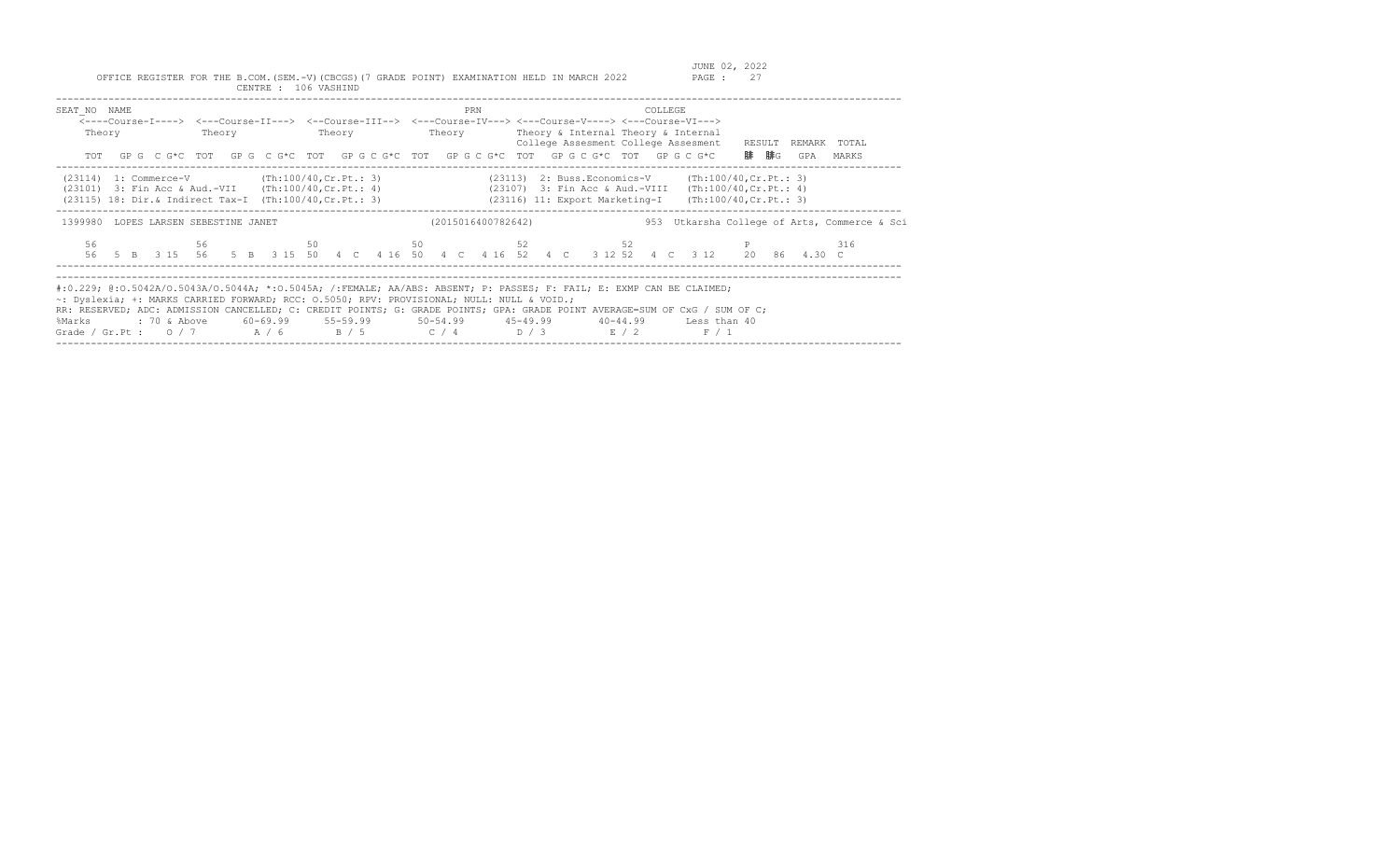| SEAT NO NAME<br>Theory                                                                                                                                                                                                                                                                                                                                                                                                                                                                        |  | <---Course-I----> <---Course-II---> <--Course-III--> <---Course-IV---> <---Course-V----> <---Course-VI--->                    |  | Theory Theory Theory Theory Theory Theory & Internal Theory & Internal |  |                    |  | PRN |  |  |  |        | <b>COLLEGE</b> |  |  |                                                     |             | College Assesment College Assesment RESULT REMARK TOTAL                                                 |
|-----------------------------------------------------------------------------------------------------------------------------------------------------------------------------------------------------------------------------------------------------------------------------------------------------------------------------------------------------------------------------------------------------------------------------------------------------------------------------------------------|--|-------------------------------------------------------------------------------------------------------------------------------|--|------------------------------------------------------------------------|--|--------------------|--|-----|--|--|--|--------|----------------|--|--|-----------------------------------------------------|-------------|---------------------------------------------------------------------------------------------------------|
|                                                                                                                                                                                                                                                                                                                                                                                                                                                                                               |  | TOT GPG CG*C TOT GPG CG*C TOT GPG CG*C TOT GPG CG*C TOT GPG CG*C TOT GPG CG*C                                                 |  |                                                                        |  |                    |  |     |  |  |  |        |                |  |  |                                                     |             | 腓 腓G  GPA  MARKS                                                                                        |
| $(23114)$ 1: Commerce-V $(\text{Th}:100/40,\text{Cr}.\text{Pt.}:3)$<br>(23101) 3: Fin Acc & Aud.-VII (Th:100/40, Cr.Pt.: 4) (23107) 3: Fin Acc & Aud.-VIII (Th:100/40, Cr.Pt.: 4)<br>(23115) 18: Dir. & Indirect Tax-I (Th:100/40, Cr. Pt.: 3) (23120) 10: Comp. Sys & Appl.-I (Th:75/30, In:25/10, Cr. Pt.: 3)                                                                                                                                                                               |  |                                                                                                                               |  |                                                                        |  |                    |  |     |  |  |  |        |                |  |  | (23113) 2: Buss.Economics-V (Th:100/40, Cr. Pt.: 3) |             |                                                                                                         |
| 1400014 / GUPTA SANGEETA BIJALIPRASAD SHARDHA                                                                                                                                                                                                                                                                                                                                                                                                                                                 |  |                                                                                                                               |  |                                                                        |  | (2013016401140471) |  |     |  |  |  |        |                |  |  |                                                     |             | 34 Shri Chinai College of Commerce and Econ                                                             |
| $52+$                                                                                                                                                                                                                                                                                                                                                                                                                                                                                         |  | $50+$<br>52  4  C  3  12  50  4  C  3  12  70  7  0  4  28  53  4  C  4  16  72  7  0  3  21  46  3  D  3  9  20  98  4.90  C |  | $70$ $53+$ $72+$                                                       |  |                    |  |     |  |  |  | $3.3+$ |                |  |  |                                                     | $13+$ P 343 |                                                                                                         |
| (23114) 1: Commerce-V (Th:100/40, Cr. Pt.: 3) (23113) 2: Buss. Economics-V (Th:100/40, Cr. Pt.: 3)<br>(23101) 3: Fin Acc & Aud.-VII (Th:100/40, Cr. Pt.: 4) (23107) 3: Fin Acc & Aud.-VIII (Th:100/40, Cr. Pt.: 4)<br>(23115) 18: Dir.& Indirect Tax-I (Th:100/40, Cr.Pt.: 3) (23116) 11: Export Marketing-I (Th:100/40, Cr.Pt.: 3)                                                                                                                                                           |  |                                                                                                                               |  |                                                                        |  |                    |  |     |  |  |  |        |                |  |  |                                                     |             |                                                                                                         |
|                                                                                                                                                                                                                                                                                                                                                                                                                                                                                               |  |                                                                                                                               |  |                                                                        |  |                    |  |     |  |  |  |        |                |  |  |                                                     |             | 1400052 SHAIKH FAISAL MOHD ARIF TABASSUM (2015016402404175) 638 Khar Education Society's Degree College |
|                                                                                                                                                                                                                                                                                                                                                                                                                                                                                               |  | 58 60 58 60 58 68 7 68 P 36<br>58 5 B 3 15 60 6 A 3 18 58 5 B 4 20 60 6 A 4 24 56 5 B 3 15 68@2 7 0 3 21 20 113 5.65 B        |  |                                                                        |  |                    |  |     |  |  |  |        |                |  |  |                                                     |             | 36002                                                                                                   |
| #:0.229; @:0.5042A/O.5043A/O.5044A; *:0.5045A; /:FEMALE; AA/ABS: ABSENT; P: PASSES; F: FAIL; E: EXMP CAN BE CLAIMED;<br>~: Dyslexia; +: MARKS CARRIED FORWARD; RCC: 0.5050; RPV: PROVISIONAL; NULL: NULL & VOID.;<br>RR: RESERVED; ADC: ADMISSION CANCELLED; C: CREDIT POINTS; G: GRADE POINTS; GPA: GRADE POINT AVERAGE=SUM OF CxG / SUM OF C;<br>%Marks : 70 & Above 60-69.99 55-59.99 50-54.99 45-49.99 40-44.99 Less than 40<br>Grade / Gr.Pt : 0 / 7 A / 6 B / 5 C / 4 D / 3 E / 2 F / 1 |  |                                                                                                                               |  |                                                                        |  |                    |  |     |  |  |  |        |                |  |  |                                                     |             |                                                                                                         |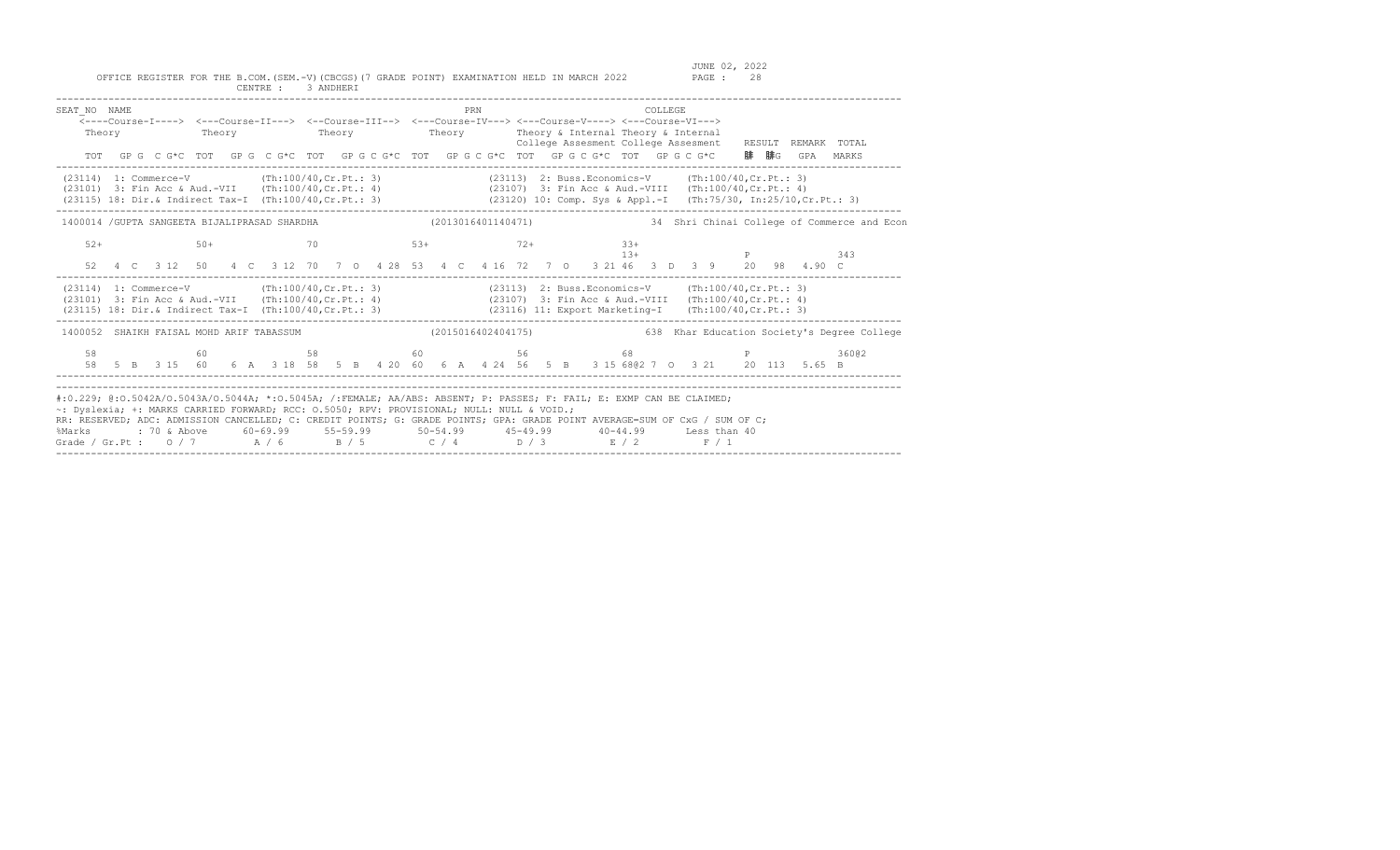| SEAT NO NAME<br>Theory                                                                                                                                                  | Theory | PRN | COLLEGE<br><----Course-I----> <---Course-II---> <--Course-III--> <---Course-IV---> <---Course-V----> <---Course-VI---><br>Theory Theory Theory Theory & Internal Theory & Internal<br>College Assesment College Assesment RESULT REMARK TOTAL<br>TOT GPG CG*C TOT GPG CG*C TOT GPGCG*C TOT GPGCG*C TOT GPGCG*C TOT GPGCG*C                                                                   | 腓 腓G<br>GPA<br>MARKS                         |
|-------------------------------------------------------------------------------------------------------------------------------------------------------------------------|--------|-----|----------------------------------------------------------------------------------------------------------------------------------------------------------------------------------------------------------------------------------------------------------------------------------------------------------------------------------------------------------------------------------------------|----------------------------------------------|
| $(23114)$ 1: Commerce-V (Th:100/40, Cr. Pt.: 3)<br>$(23101)$ 3: Fin Acc & Aud.-VII $(Th:100/40, Cr.Pt.: 4)$<br>$(23116)$ 11: Export Marketing-I (Th:100/40, Cr. Pt.: 3) |        |     | $(23113)$ 2: Buss. Economics-V $(Th:100/40, Cr.Pt.: 3)$<br>(23107) 3: Fin Acc & Aud.-VIII (Th:100/40, Cr. Pt.: 4)<br>(23130) 20: Purch. & Store Kee-I (Th:100/40, Cr. Pt.: 3)                                                                                                                                                                                                                |                                              |
| 1400133 GHADGE BABASAHEB BHAGWAN SATYAWATI                                                                                                                              |        |     | (2008016400189283)                                                                                                                                                                                                                                                                                                                                                                           | 593 Prabhakar Patil Education Society's Arts |
| 80                                                                                                                                                                      |        |     | $44$ $76$ $64$ $100$ P<br>80 7 0 3 21 60 6 A 3 18 44 2 E 4 8 76 7 0 4 28 64 6 A 3 18100 7 0 3 21 20 114 5.70 B                                                                                                                                                                                                                                                                               | 424                                          |
| ~: Dyslexia; +: MARKS CARRIED FORWARD; RCC: 0.5050; RPV: PROVISIONAL; NULL: NULL & VOID.;<br>%Marks                                                                     |        |     | #:0.229; @:0.5042A/O.5043A/O.5044A; *:0.5045A; /:FEMALE; AA/ABS: ABSENT; P: PASSES; F: FAIL; E: EXMP CAN BE CLAIMED;<br>RR: RESERVED; ADC: ADMISSION CANCELLED; C: CREDIT POINTS; G: GRADE POINTS; GPA: GRADE POINT AVERAGE=SUM OF CxG / SUM OF C;<br>: 70 & Above 60-69.99 55-59.99 50-54.99 45-49.99 40-44.99 Less than 40<br>Grade / Gr.Pt : $0/7$ $A/6$ $B/5$ $C/4$ $D/3$ $E/2$<br>F / 1 |                                              |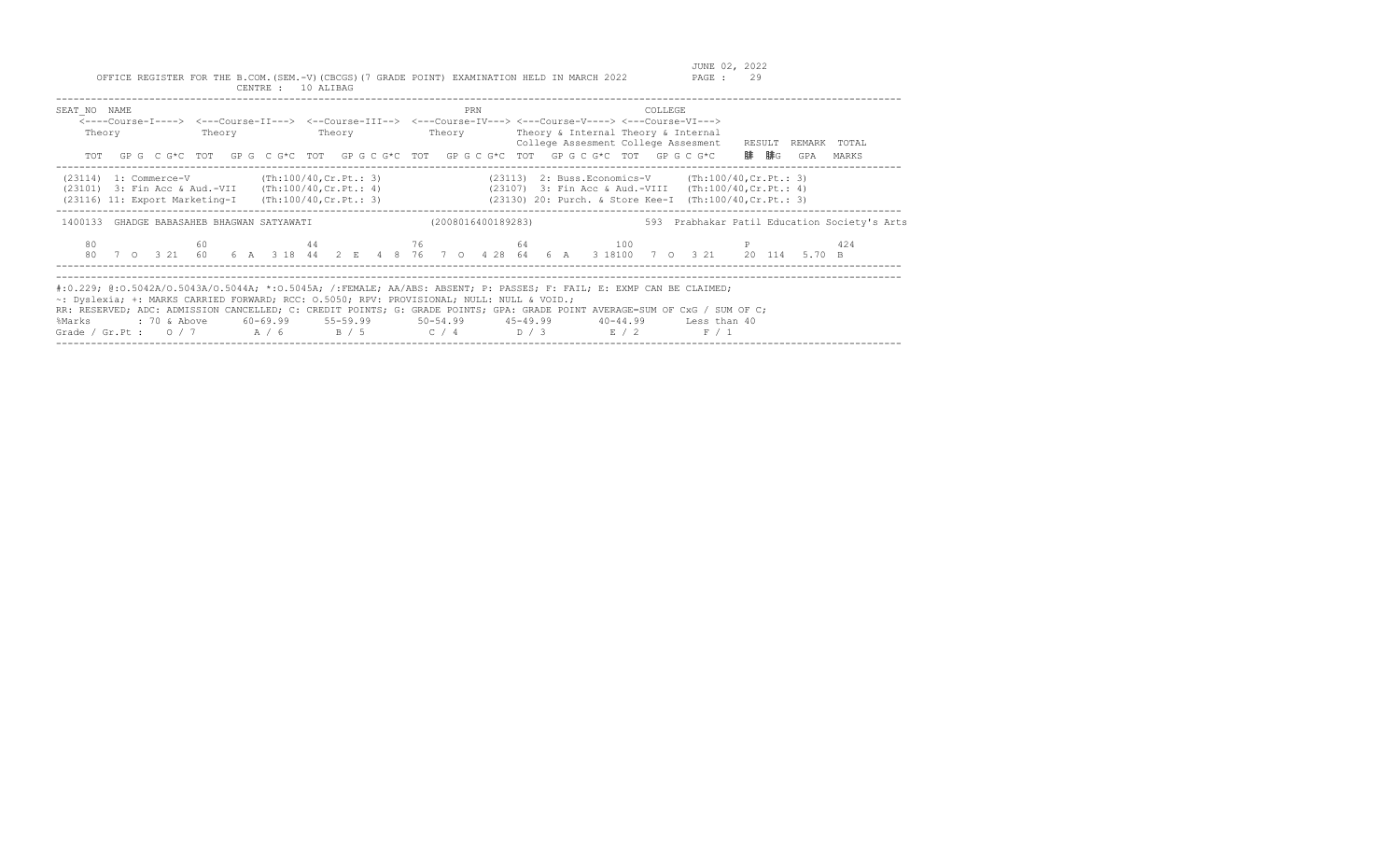| SEAT NO NAME                                                                                                                                                                          |        |        | PRN                | <b>COLLEGE</b><br><----Course-I----> <---Course-II---> <--Course-III--> <---Course-IV---> <---Course-V----> <---Course-VI--->                                                                                                                                                                                                                                                      |                                                                    |
|---------------------------------------------------------------------------------------------------------------------------------------------------------------------------------------|--------|--------|--------------------|------------------------------------------------------------------------------------------------------------------------------------------------------------------------------------------------------------------------------------------------------------------------------------------------------------------------------------------------------------------------------------|--------------------------------------------------------------------|
| Theory                                                                                                                                                                                | Theory | Theory | Theory             | Theory & Internal Theory & Internal<br>College Assesment College Assesment                                                                                                                                                                                                                                                                                                         | RESULT REMARK TOTAL                                                |
|                                                                                                                                                                                       |        |        |                    | TOT GPG CG*C TOT GPG CG*C TOT GPGCG*C TOT GPGCG*C TOT GPGCG*C TOT GPGCG*C                                                                                                                                                                                                                                                                                                          | 腓 腓G<br>GPA<br>MARKS                                               |
| $(23114)$ 1: Commerce-V $(\text{Th}:100/40,\text{Cr.Pt.}:3)$<br>$(23101)$ 3: Fin Acc & Aud.-VII (Th:100/40, Cr. Pt.: 4)<br>$(23115)$ 18: Dir.& Indirect Tax-I (Th:100/40, Cr. Pt.: 3) |        |        |                    | $(23113)$ 2: Buss. Economics-V (Th:100/40, Cr. Pt.: 3)<br>(23107) 3: Fin Acc & Aud.-VIII (Th:100/40, Cr. Pt.: 4)                                                                                                                                                                                                                                                                   | $(23120)$ 10: Comp. Sys & Appl.-I (Th:75/30, In:25/10, Cr. Pt.: 3) |
| 1400256 /BHAINAWAL SHEETAL DABLOO MANISHA                                                                                                                                             |        |        | (2015016401126585) | 75                                                                                                                                                                                                                                                                                                                                                                                 | the Guru Nanak Vidyak Society's Arts, Sc                           |
| 60                                                                                                                                                                                    | 68     | 50     | 58                 | 56<br>$30+$<br>$15+$                                                                                                                                                                                                                                                                                                                                                               | 337                                                                |
| 60                                                                                                                                                                                    |        |        |                    | 6 A 3 18 68 6 A 3 18 50 4 C 4 16 58 5 B 4 20 56 5 B 3 15 45 3 D 3 9                                                                                                                                                                                                                                                                                                                | 20<br>96 4.80 C                                                    |
| ~: Dyslexia; +: MARKS CARRIED FORWARD; RCC: 0.5050; RPV: PROVISIONAL; NULL: NULL & VOID.;<br>%Marks                                                                                   |        |        |                    | #:0.229; @:0.5042A/O.5043A/O.5044A; *:0.5045A; /:FEMALE; AA/ABS: ABSENT; P: PASSES; F: FAIL; E: EXMP CAN BE CLAIMED;<br>RR: RESERVED; ADC: ADMISSION CANCELLED; C: CREDIT POINTS; G: GRADE POINTS; GPA: GRADE POINT AVERAGE=SUM OF CxG / SUM OF C;<br>: 70 & Above 60-69.99 55-59.99 50-54.99 45-49.99 40-44.99 Less than 40<br>Grade / Gr.Pt: $0/7$ $A/6$ $B/5$ $C/4$ $D/3$ $E/2$ | F / 1                                                              |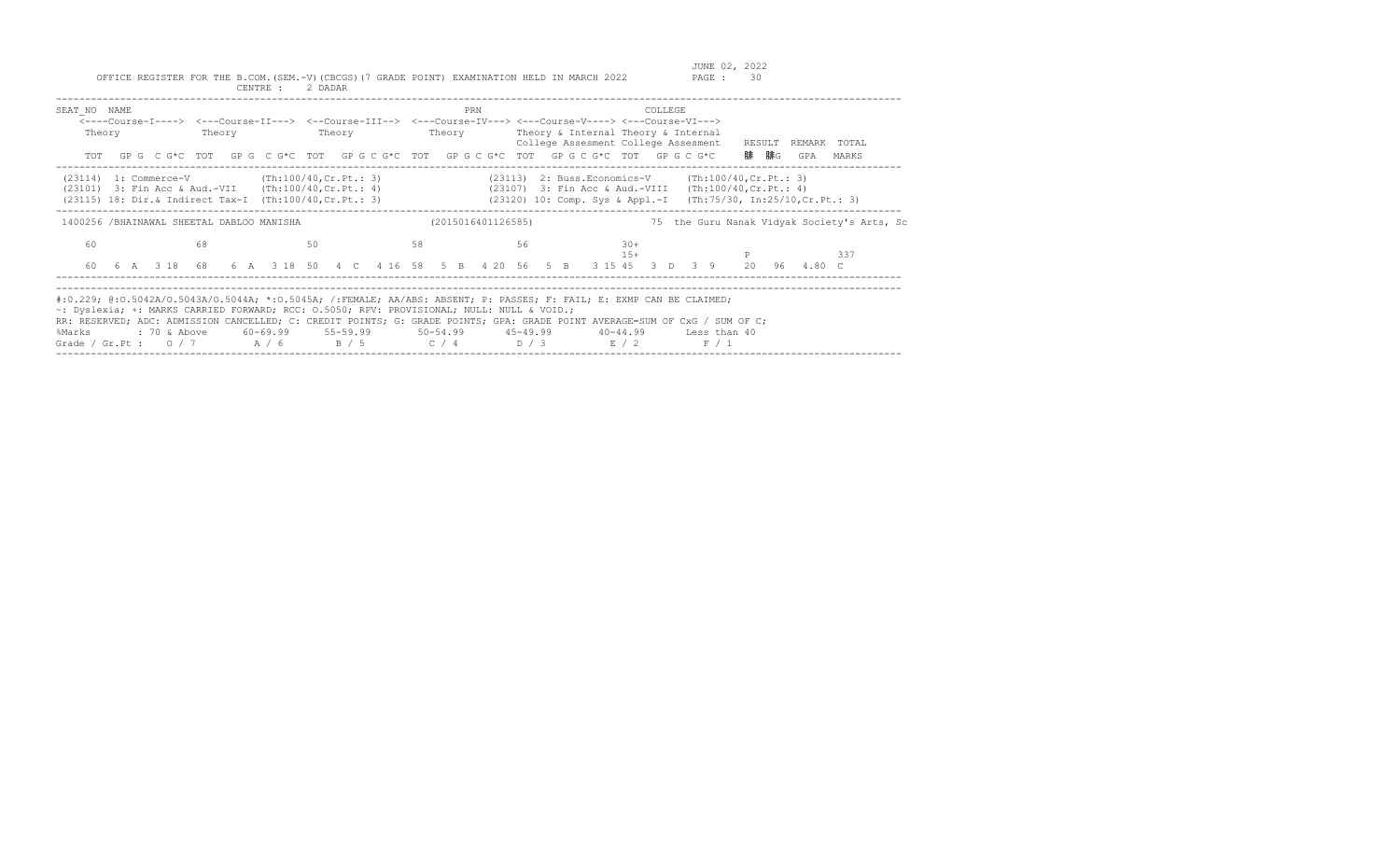| SEAT NO NAME<br>Theory                                                                                    |    | PRN                | COLLEGE<br><----Course-I----> <---Course-II---> <--Course-III--> <---Course-IV---> <---Course-V----> <---Course-VI---><br>Theory Theory Theory Theory Theory & Internal Theory & Internal<br>College Assesment College Assesment RESULT REMARK TOTAL<br>TOT GPG CG*C TOT GPG CG*C TOT GPG CG*C TOT GPG CG*C TOT GPG CG*C TOT GPG CG*C                                                        | 腓 腓G<br>GPA<br>MARKS                         |
|-----------------------------------------------------------------------------------------------------------|----|--------------------|----------------------------------------------------------------------------------------------------------------------------------------------------------------------------------------------------------------------------------------------------------------------------------------------------------------------------------------------------------------------------------------------|----------------------------------------------|
| $(23114)$ 1: Commerce-V $(Th:100/40, Cr.Pt.: 3)$<br>(23101) 3: Fin Acc & Aud.-VII (Th:100/40, Cr. Pt.: 4) |    |                    | $(23113)$ 2: Buss. Economics-V (Th:100/40, Cr. Pt.: 3)<br>(23107) 3: Fin Acc & Aud.-VIII (Th:100/40, Cr. Pt.: 4)<br>(23115) 18: Dir.& Indirect Tax-I (Th:100/40, Cr. Pt.: 3) (23130) 20: Purch. & Store Kee-I (Th:100/40, Cr. Pt.: 3)                                                                                                                                                        |                                              |
| 1400369 YADAV YOGESH KRIPASHANKAR SHANTI                                                                  |    | (2015016400879834) |                                                                                                                                                                                                                                                                                                                                                                                              | 614 Kalyan Wholesale Merchants Education Soc |
| 88                                                                                                        | 55 |                    | $52$ 60 $52$ 76 P<br>88 7 0 3 21 55 5 B 3 15 52 4 C 4 16 60 6 A 4 24 52 4 C 3 12 76 7 0 3 21 20 109 5.45 B                                                                                                                                                                                                                                                                                   | 383                                          |
| ~: Dyslexia; +: MARKS CARRIED FORWARD; RCC: 0.5050; RPV: PROVISIONAL; NULL: NULL & VOID.;<br>%Marks       |    |                    | #:0.229; @:0.5042A/0.5043A/0.5044A; *:0.5045A; /:FEMALE; AA/ABS: ABSENT; P: PASSES; F: FAIL; E: EXMP CAN BE CLAIMED;<br>RR: RESERVED; ADC: ADMISSION CANCELLED; C: CREDIT POINTS; G: GRADE POINTS; GPA: GRADE POINT AVERAGE=SUM OF CxG / SUM OF C;<br>: 70 & Above 60-69.99 55-59.99 50-54.99 45-49.99 40-44.99 Less than 40<br>Grade / Gr.Pt : $0/7$ $A/6$ $B/5$ $C/4$ $D/3$ $E/2$<br>F / 1 |                                              |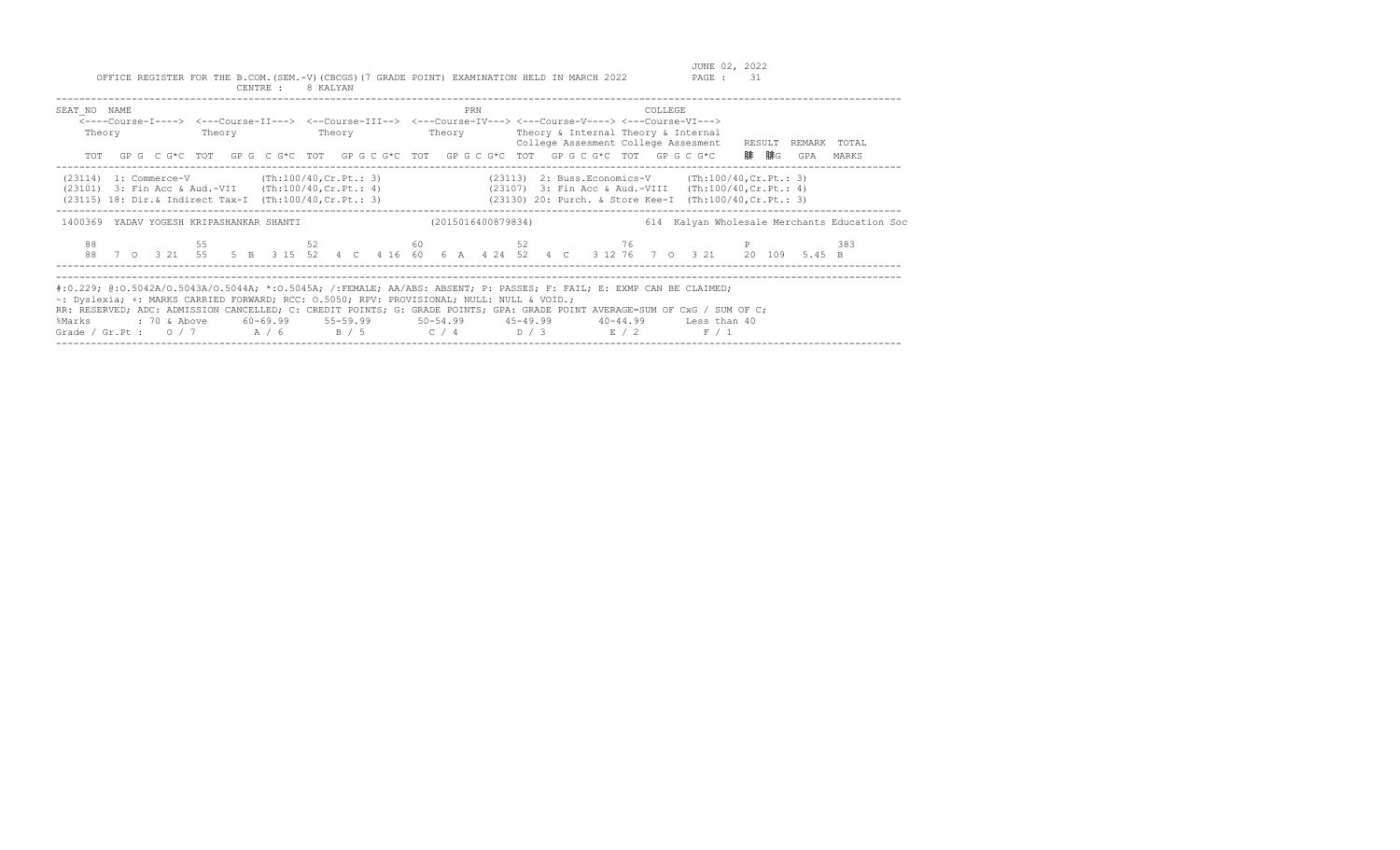| SEAT NO NAME<br>Theory                                                                                                                                                |  | PRN | COLLEGE<br><----Course-I----> <---Course-II---> <--Course-III--> <---Course-IV---> <---Course-V----> <---Course-VI---><br>Theory Theory Theory Theory Theory Sinternal Theory & Internal<br>College Assesment College Assesment RESULT REMARK TOTAL<br>TOT GPG CG*C TOT GPG CG*C TOT GPG CG*C TOT GPG CG*C TOT GPG CG*C TOT GPG CG*C                                                                                          | 腓 腓G<br>GPA<br>MARKS                        |
|-----------------------------------------------------------------------------------------------------------------------------------------------------------------------|--|-----|-------------------------------------------------------------------------------------------------------------------------------------------------------------------------------------------------------------------------------------------------------------------------------------------------------------------------------------------------------------------------------------------------------------------------------|---------------------------------------------|
| $(23114)$ 1: Commerce-V $(Th:100/40, Cr.Pt.: 3)$<br>(23101) 3: Fin Acc & Aud.-VII (Th:100/40, Cr. Pt.: 4)<br>(23115) 18: Dir.& Indirect Tax-I (Th:100/40, Cr. Pt.: 3) |  |     | $(23113)$ 2: Buss. Economics-V (Th:100/40, Cr. Pt.: 3)<br>(23107) 3: Fin Acc & Aud.-VIII (Th:100/40, Cr. Pt.: 4)<br>$(23116)$ 11: Export Marketing-I (Th:100/40, Cr. Pt.: 3)                                                                                                                                                                                                                                                  |                                             |
| 1400552 KHARAT PRASAD DAYANAND RUKAMANI                                                                                                                               |  |     | (2010016401364062)                                                                                                                                                                                                                                                                                                                                                                                                            | 608 Mumbai College of Arts, Commerce & Scie |
| $97+$                                                                                                                                                                 |  |     | $78+$ 66 96+ 86+ 70+ 70+ P<br>97 7 0 3 21 78 7 0 3 21 66 6 A 4 24 96 7 0 4 28 86 7 0 3 21 70 7 0 3 21 20 136 6.80 A                                                                                                                                                                                                                                                                                                           | 493                                         |
| ~: Dyslexia; +: MARKS CARRIED FORWARD; RCC: 0.5050; RPV: PROVISIONAL; NULL: NULL & VOID.;<br>%Marks                                                                   |  |     | #:0.229; @:0.5042A/0.5043A/0.5044A; *:0.5045A; /:FEMALE; AA/ABS: ABSENT; P: PASSES; F: FAIL; E: EXMP CAN BE CLAIMED;<br>RR: RESERVED; ADC: ADMISSION CANCELLED; C: CREDIT POINTS; G: GRADE POINTS; GPA: GRADE POINT AVERAGE=SUM OF CxG / SUM OF C;<br>: 70 & Above        60-69.99        55-59.99        50-54.99        45-49.99        40-44.99        Less than 40<br>Grade / Gr.Pt : $0/7$ $A/6$ $B/5$ $C/4$ $D/3$ $E/2$ | F / 1                                       |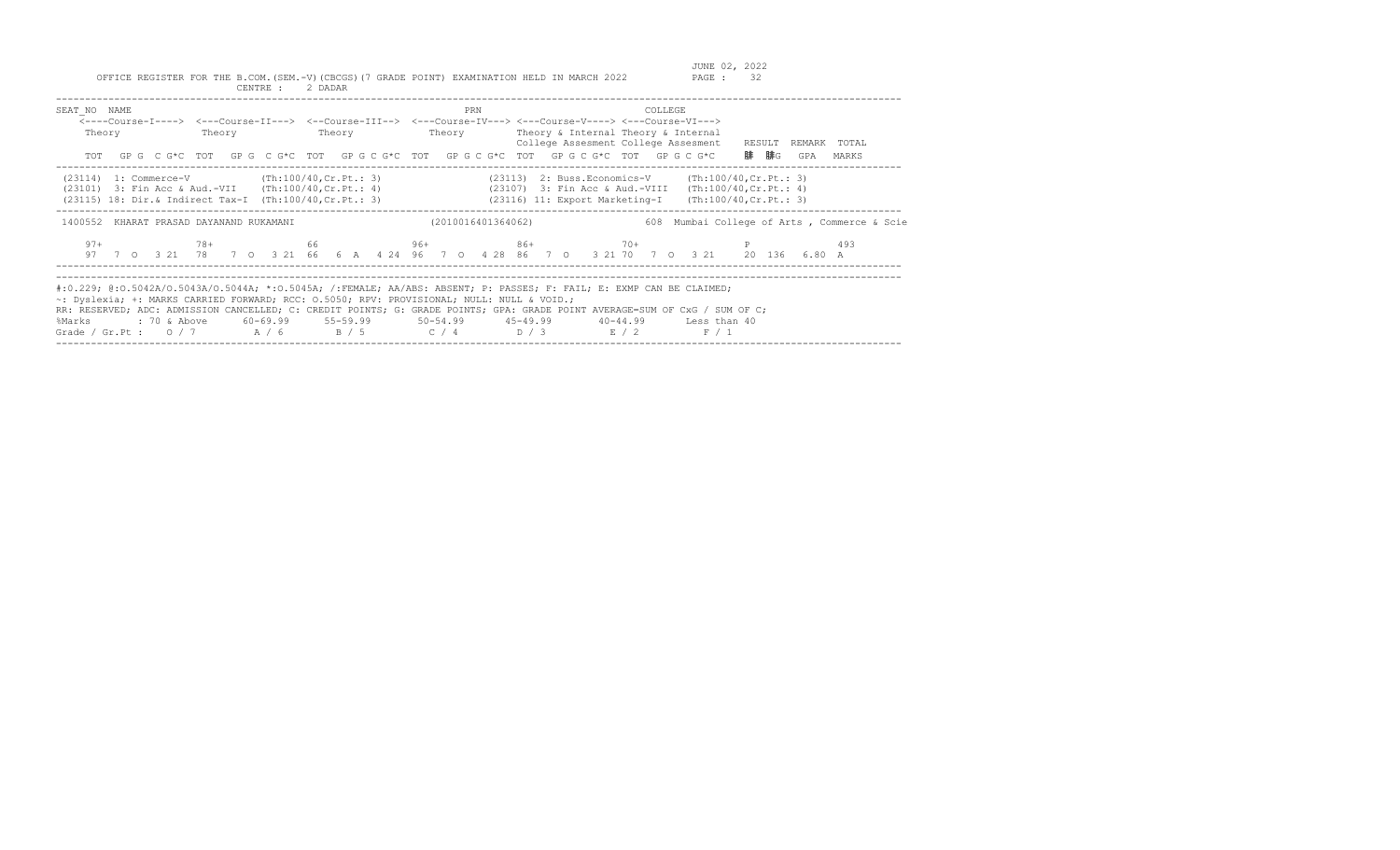| SEAT NO NAME                                                                                                                                                                                                                                                                                                                                                                                                                       |  |    |  | <---Course-I----> <---Course-II---> <--Course-III--> <---Course-IV---> <---Course-V----> <---Course-VI---><br>Theory Theory Theory Theory Theory Theory Theory & Internal Theory & Internal<br>TOT GPG CG*C TOT GPG CG*C TOT GPGCG*C TOT GPGCG*C TOT GPGCG*C TOT GPGCG*C TOT GPGCG*C 腓腓G GPA |  |  |  |  | PRN |  |  |  | <b>COLLEGE</b> |  |                                                                                                                | College Assesment College Assesment RESULT REMARK TOTAL                                                           | MARKS                                                                                                                |
|------------------------------------------------------------------------------------------------------------------------------------------------------------------------------------------------------------------------------------------------------------------------------------------------------------------------------------------------------------------------------------------------------------------------------------|--|----|--|----------------------------------------------------------------------------------------------------------------------------------------------------------------------------------------------------------------------------------------------------------------------------------------------|--|--|--|--|-----|--|--|--|----------------|--|----------------------------------------------------------------------------------------------------------------|-------------------------------------------------------------------------------------------------------------------|----------------------------------------------------------------------------------------------------------------------|
| $(23114)$ 1: Commerce-V $(\text{Th}:100/40,\text{Cr}.\text{Pt.}:3)$<br>(23102) 4: Business Mgmt.Pap-I (Th:100/40,Cr.Pt.: 4) (23108) 4: Business Mgmt.Pap-II (Th:100/40,Cr.Pt.: 4)<br>(23115) 18: Dir.& Indirect Tax-I (Th:100/40, Cr. Pt.: 3)                                                                                                                                                                                      |  |    |  |                                                                                                                                                                                                                                                                                              |  |  |  |  |     |  |  |  |                |  | (23113) 2: Buss. Economics-V (Th:100/40, Cr. Pt.: 3)<br>(23116) 11: Export Marketing-I (Th:100/40, Cr. Pt.: 3) |                                                                                                                   |                                                                                                                      |
|                                                                                                                                                                                                                                                                                                                                                                                                                                    |  |    |  |                                                                                                                                                                                                                                                                                              |  |  |  |  |     |  |  |  |                |  |                                                                                                                |                                                                                                                   | 1400557 SHAIKH MOHD.ISLAM MOHD.AKHLAOUE SHAHNAZ BANO (2013016401447973) 181 Nizvi Education Society's College of Art |
|                                                                                                                                                                                                                                                                                                                                                                                                                                    |  | 56 |  | $52+$ $40$ $58+$ $50+$ $54+$ $54+$ $54+$                                                                                                                                                                                                                                                     |  |  |  |  |     |  |  |  |                |  |                                                                                                                | 56 5 B 3 15 52 4 C 3 12 40 2 E 4 8 58 5 B 4 20 50 4 C 3 12 54 4 C 3 12 20 79 3.95 D                               | 310                                                                                                                  |
| (23114) 1: Commerce-V (Th:100/40, Cr. Pt.: 3)<br>(23101) 3: Fin Acc & Aud.-VII (Th:100/40, Cr.Pt.: 4) (23107) 3: Fin Acc & Aud.-VIII (Th:100/40, Cr.Pt.: 4)<br>(23115) 18: Dir. & Indirect Tax-I (Th:100/40, Cr. Pt.: 3) (23116) 11: Export Marketing-I (Th:100/40, Cr. Pt.: 3)                                                                                                                                                    |  |    |  |                                                                                                                                                                                                                                                                                              |  |  |  |  |     |  |  |  |                |  | (23113) 2: Buss. Economics-V (Th:100/40, Cr. Pt.: 3)                                                           |                                                                                                                   |                                                                                                                      |
| 1400560 KASHYAP PRAVIN BUDDHIRAM SHAKUNTLA (2015016401208461)                                                                                                                                                                                                                                                                                                                                                                      |  |    |  |                                                                                                                                                                                                                                                                                              |  |  |  |  |     |  |  |  |                |  |                                                                                                                |                                                                                                                   | 384 Shri G. P. M. Degree College of Science                                                                          |
|                                                                                                                                                                                                                                                                                                                                                                                                                                    |  |    |  |                                                                                                                                                                                                                                                                                              |  |  |  |  |     |  |  |  |                |  |                                                                                                                | $40+$ 64+ $40+$ 66 50+ 64 P<br>40 2 E 3 6 64 6 A 3 18 40 2 E 4 8 66 6 A 4 24 50 4 C 3 12 64 6 A 3 18 20 86 4.30 C | 324                                                                                                                  |
| #:0.229; @:0.5042A/O.5043A/O.5044A; *:0.5045A; /:FEMALE; AA/ABS: ABSENT; P: PASSES; F: FAIL; E: EXMP CAN BE CLAIMED;<br>~: Dyslexia; +: MARKS CARRIED FORWARD; RCC: 0.5050; RPV: PROVISIONAL; NULL: NULL & VOID.;<br>RR: RESERVED; ADC: ADMISSION CANCELLED; C: CREDIT POINTS; G: GRADE POINTS; GPA: GRADE POINT AVERAGE=SUM OF CxG / SUM OF C;<br>%Marks<br>Grade / Gr.Pt : 0 / 7 $A$ / 6 $B$ / 5 $C$ / 4 $D$ / 3 $E$ / 2 $F$ / 1 |  |    |  |                                                                                                                                                                                                                                                                                              |  |  |  |  |     |  |  |  |                |  |                                                                                                                |                                                                                                                   |                                                                                                                      |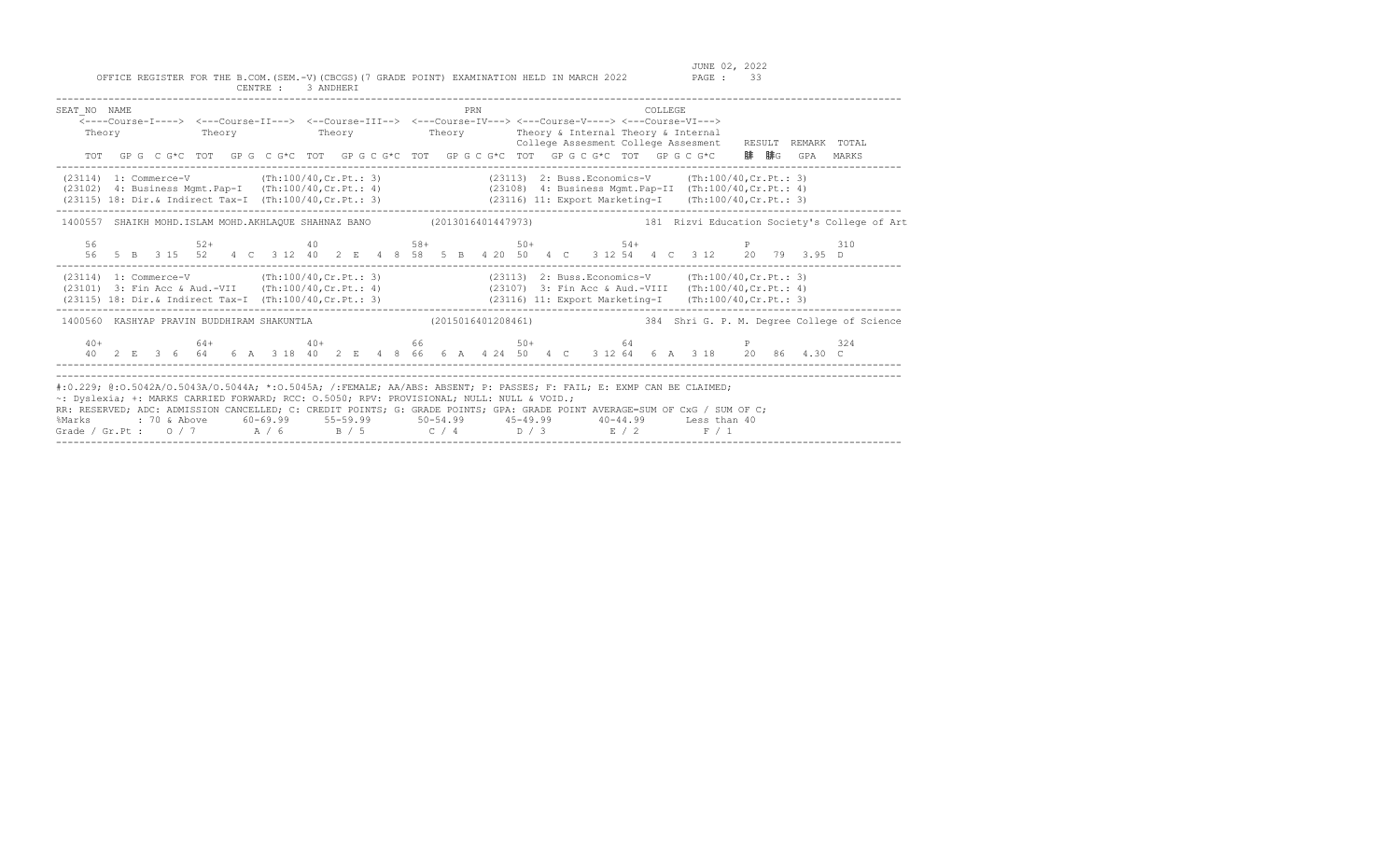| SEAT NO NAME<br>Theory<br>TOT                                                                                                                                           | Theory | Theory | PRN | COLLEGE<br><----Course-I----> <---Course-II---> <--Course-III--> <---Course-IV---> <---Course-V----> <---Course-VI---><br>Theory Theory & Internal Theory & Internal<br>College Assesment College Assesment<br>GP G C G*C TOT GP G C G*C TOT GP G C G*C TOT GP G C G*C TOT GP G C G*C TOT GP G C G*C                                                                                | RESULT<br>REMARK TOTAL<br>腓  腓G<br>GPA<br>MARKS     |
|-------------------------------------------------------------------------------------------------------------------------------------------------------------------------|--------|--------|-----|-------------------------------------------------------------------------------------------------------------------------------------------------------------------------------------------------------------------------------------------------------------------------------------------------------------------------------------------------------------------------------------|-----------------------------------------------------|
| $(23114)$ 1: Commerce-V $(Th:100/40, Cr.Pt.: 3)$<br>$(23101)$ 3: Fin Acc & Aud.-VII (Th:100/40, Cr. Pt.: 4)<br>$(23116)$ 11: Export Marketing-I (Th:100/40, Cr. Pt.: 3) |        |        |     | $(23113)$ 2: Buss. Economics-V $(Th:100/40, Cr.Pt.: 3)$<br>$(23107)$ 3: Fin Acc & Aud.-VIII $(Th:100/40, Cr.Pt.: 4)$<br>(23130) 20: Purch. & Store Kee-I (Th:100/40, Cr. Pt.: 3)                                                                                                                                                                                                    |                                                     |
| 1400573 / NAIK MAYURI MUKESH PUSHPA<br>$40+$                                                                                                                            |        |        |     | (2015016400105264)<br>$40+$ $28F$ $64+$ $48+$ $40+$ $F$<br>40 2 E 3 6 40 2 E 3 6 -- - - - --- 64 6 A 4 24 48 3 D 3 9 40 2 E 3 6 16 0                                                                                                                                                                                                                                                | 707 Janata Shikshan Mandal's Smt.Indirabai G<br>260 |
| ~: Dyslexia; +: MARKS CARRIED FORWARD; RCC: 0.5050; RPV: PROVISIONAL; NULL: NULL & VOID.;<br>%Marks                                                                     |        |        |     | #:0.229; @:0.5042A/0.5043A/0.5044A; *:0.5045A; /:FEMALE; AA/ABS: ABSENT; P: PASSES; F: FAIL; E: EXMP CAN BE CLAIMED;<br>RR: RESERVED; ADC: ADMISSION CANCELLED; C: CREDIT POINTS; G: GRADE POINTS; GPA: GRADE POINT AVERAGE=SUM OF CxG / SUM OF C;<br>: 70 & Above 60-69.99 55-59.99 50-54.99 45-49.99 40-44.99 Less than 40<br>Grade / Gr.Pt : $0/7$ $A/6$ $B/5$ $C/4$ $D/3$ $E/2$ | F / 1                                               |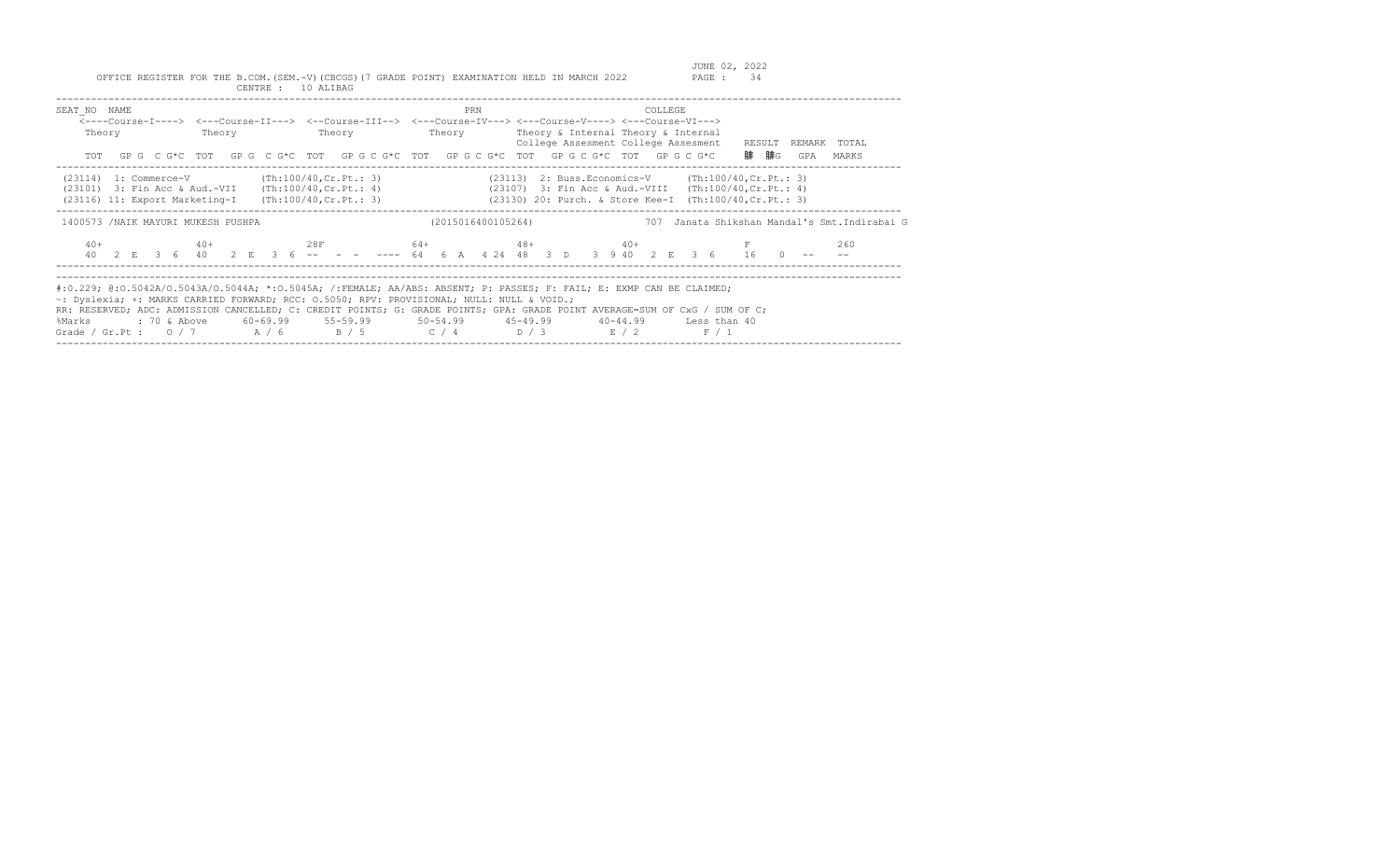| SEAT NO NAME<br>Theory                                                                                                                                                   | Theory | Theory | PRN | COLLEGE<br><----Course-I----> <---Course-II---> <--Course-III--> <---Course-IV---> <---Course-V----> <---Course-VI---><br>Theory Theory & Internal Theory & Internal<br>College Assesment College Assesment RESULT<br>TOT GPG CG*C TOT GPG CG*C TOT GPG CG*C TOT GPG CG*C TOT GPG CG*C TOT GPG CG*C                                                                                          | REMARK<br>TOTAL<br>腓  腓G<br>MARKS<br>GPA         |
|--------------------------------------------------------------------------------------------------------------------------------------------------------------------------|--------|--------|-----|----------------------------------------------------------------------------------------------------------------------------------------------------------------------------------------------------------------------------------------------------------------------------------------------------------------------------------------------------------------------------------------------|--------------------------------------------------|
| $(23114)$ 1: Commerce-V $(Th:100/40, Cr.Ft.: 3)$<br>$(23101)$ 3: Fin Acc & Aud.-VII $(Th:100/40, Cr.Pt.: 4)$<br>(23115) 18: Dir.& Indirect Tax-I (Th:100/40, Cr. Pt.: 3) |        |        |     | $(23113)$ 2: Buss. Economics-V $(\text{Th:100/40, Cr.Pt.}: 3)$<br>(23107) 3: Fin Acc & Aud.-VIII<br>(23116) 11: Export Marketing-I                                                                                                                                                                                                                                                           | (Th:100/40, Cr.Pt.: 4)<br>(Th:100/40, Cr.Pt.: 3) |
| 1400602 JAIN SHREYANSH HARESH PRITHI<br>60                                                                                                                               | $45+$  |        |     | (2015016401584766) (Dyslexia) 77 H. R. College of Commerce and Economics<br>$40+$ $40+$ $49+$ $42+$<br>60   6   A   3   18   45   3   D   3   9   40   2   E   4   8   40   2   E   4   8   49   3   D   3   9   42   2   E   3   6   20   58   2.90   E                                                                                                                                     | 276                                              |
| ~: Dyslexia; +: MARKS CARRIED FORWARD; RCC: 0.5050; RPV: PROVISIONAL; NULL: NULL & VOID.;<br>%Marks                                                                      |        |        |     | #:0.229; @:0.5042A/0.5043A/0.5044A; *:0.5045A; /:FEMALE; AA/ABS: ABSENT; P: PASSES; F: FAIL; E: EXMP CAN BE CLAIMED;<br>RR: RESERVED; ADC: ADMISSION CANCELLED; C: CREDIT POINTS; G: GRADE POINTS; GPA: GRADE POINT AVERAGE=SUM OF CxG / SUM OF C;<br>: 70 & Above 60-69.99 55-59.99 50-54.99 45-49.99 40-44.99 Less than 40<br>Grade / Gr.Pt : $0/7$ $A/6$ $B/5$ $C/4$ $D/3$ $E/2$<br>F / 1 |                                                  |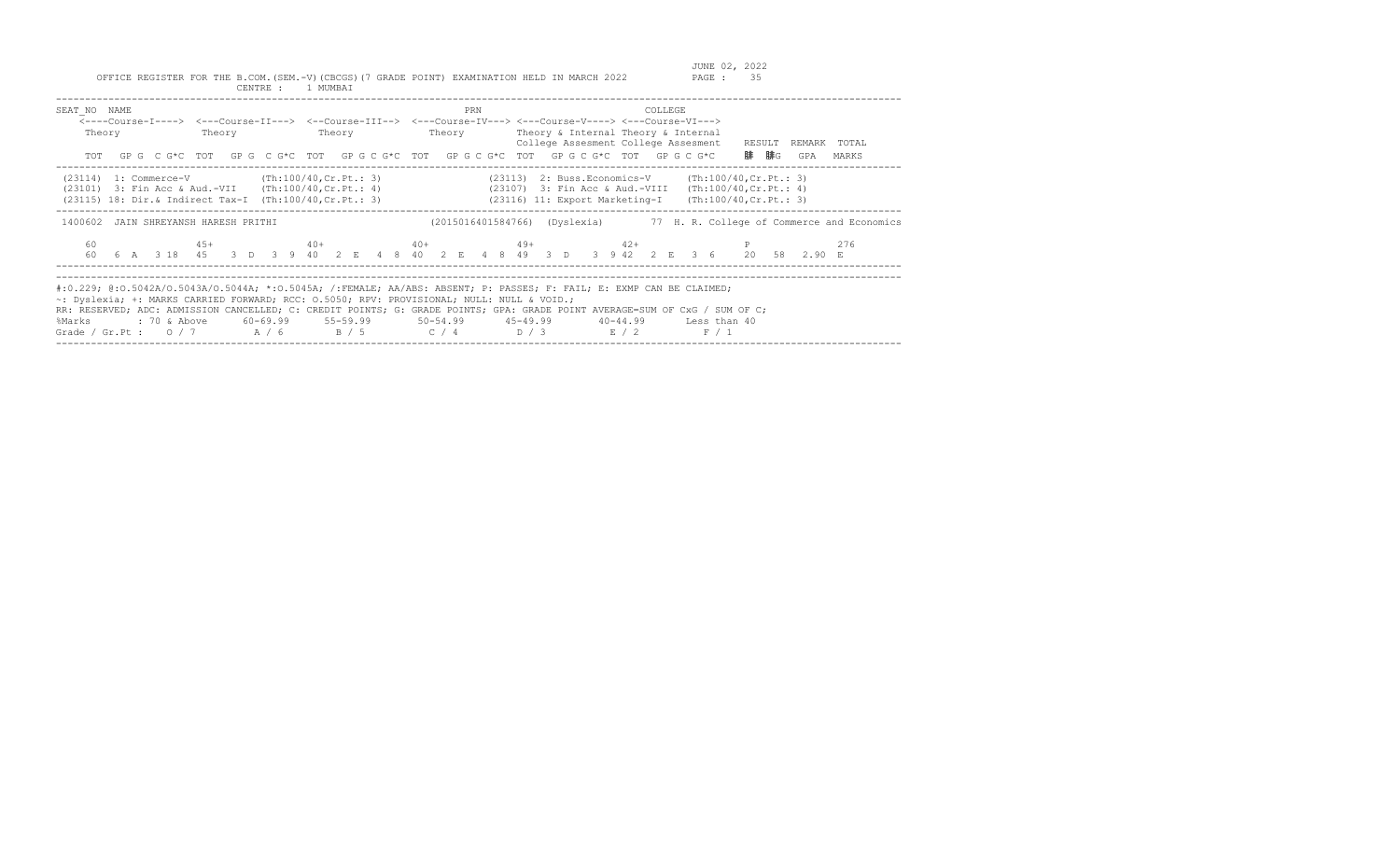| SEAT NO NAME<br><----Course-I----> <---Course-II---> <--Course-III--> <---Course-IV---> <---Course-V----> <---Course-VI---><br>Theory<br>TOT GPG CG*C TOT GPG CG*C TOT GPG CG*C TOT GPG CG*C TOT GPG CG*C TOT GPG CG*C                                                                                                                                                                                           |  |                                                                        |      | Theory |  | <b>Example 19</b> Theory |  |  |  | PRN |                    |  | Theory Theory & Internal Theory & Internal<br>College Assesment College Assesment                                                                                             |  | COLLEGE |  |       | RESULT<br>腓  腓G | GPA                                                                                                          | REMARK TOTAL<br>MARKS                        |  |
|------------------------------------------------------------------------------------------------------------------------------------------------------------------------------------------------------------------------------------------------------------------------------------------------------------------------------------------------------------------------------------------------------------------|--|------------------------------------------------------------------------|------|--------|--|--------------------------|--|--|--|-----|--------------------|--|-------------------------------------------------------------------------------------------------------------------------------------------------------------------------------|--|---------|--|-------|-----------------|--------------------------------------------------------------------------------------------------------------|----------------------------------------------|--|
| $(23114)$ 1: Commerce-V (Th:100/40, Cr. Pt.: 3)<br>(23101)<br>(23128) 9: Trade Union. & Indl-I (Th:100/40, Cr. Pt.: 3)                                                                                                                                                                                                                                                                                           |  | 3: Fin Acc & Aud.-VII (Th:100/40, Cr. Pt.: 4)                          |      |        |  |                          |  |  |  |     |                    |  | $(23113)$ 2: Buss. Economics-V $(Th:100/40, Cr.Pt.: 3)$<br>(23107) 3: Fin Acc & Aud.-VIII (Th:100/40, Cr. Pt.: 4)<br>(23132) 12: Marketing Research-I (Th:100/40, Cr. Pt.: 3) |  |         |  |       |                 |                                                                                                              |                                              |  |
| 1400643 DESHMUKH AKSHAY PRAVIN ARCHANA                                                                                                                                                                                                                                                                                                                                                                           |  |                                                                        |      |        |  |                          |  |  |  |     | (2014016400857025) |  |                                                                                                                                                                               |  |         |  |       |                 |                                                                                                              | 962 M. M. Jaqtap Senior College of Arts, Sci |  |
| 62                                                                                                                                                                                                                                                                                                                                                                                                               |  |                                                                        | 78 — |        |  |                          |  |  |  |     |                    |  | 66 $78$ 40+ $43+$ P                                                                                                                                                           |  |         |  |       |                 | 62  6  A  3  18  78  70  3  21  66  6  A  4  24  78  70  4  28  40  2  E  36  43  2  E  36  20  103  5.15  B | 367                                          |  |
| #:0.229; @:0.5042A/0.5043A/0.5044A; *:0.5045A; /:FEMALE; AA/ABS: ABSENT; P: PASSES; F: FAIL; E: EXMP CAN BE CLAIMED;<br>~: Dyslexia; +: MARKS CARRIED FORWARD; RCC: 0.5050; RPV: PROVISIONAL; NULL: NULL & VOID.;<br>RR: RESERVED; ADC: ADMISSION CANCELLED; C: CREDIT POINTS; G: GRADE POINTS; GPA: GRADE POINT AVERAGE=SUM OF CxG / SUM OF C;<br>%Marks<br>Grade / Gr.Pt : $0/7$ $A/6$ $B/5$ $C/4$ $D/3$ $E/2$ |  | : 70 & Above 60-69.99 55-59.99 50-54.99 45-49.99 40-44.99 Less than 40 |      |        |  |                          |  |  |  |     |                    |  |                                                                                                                                                                               |  |         |  | F / 1 |                 |                                                                                                              |                                              |  |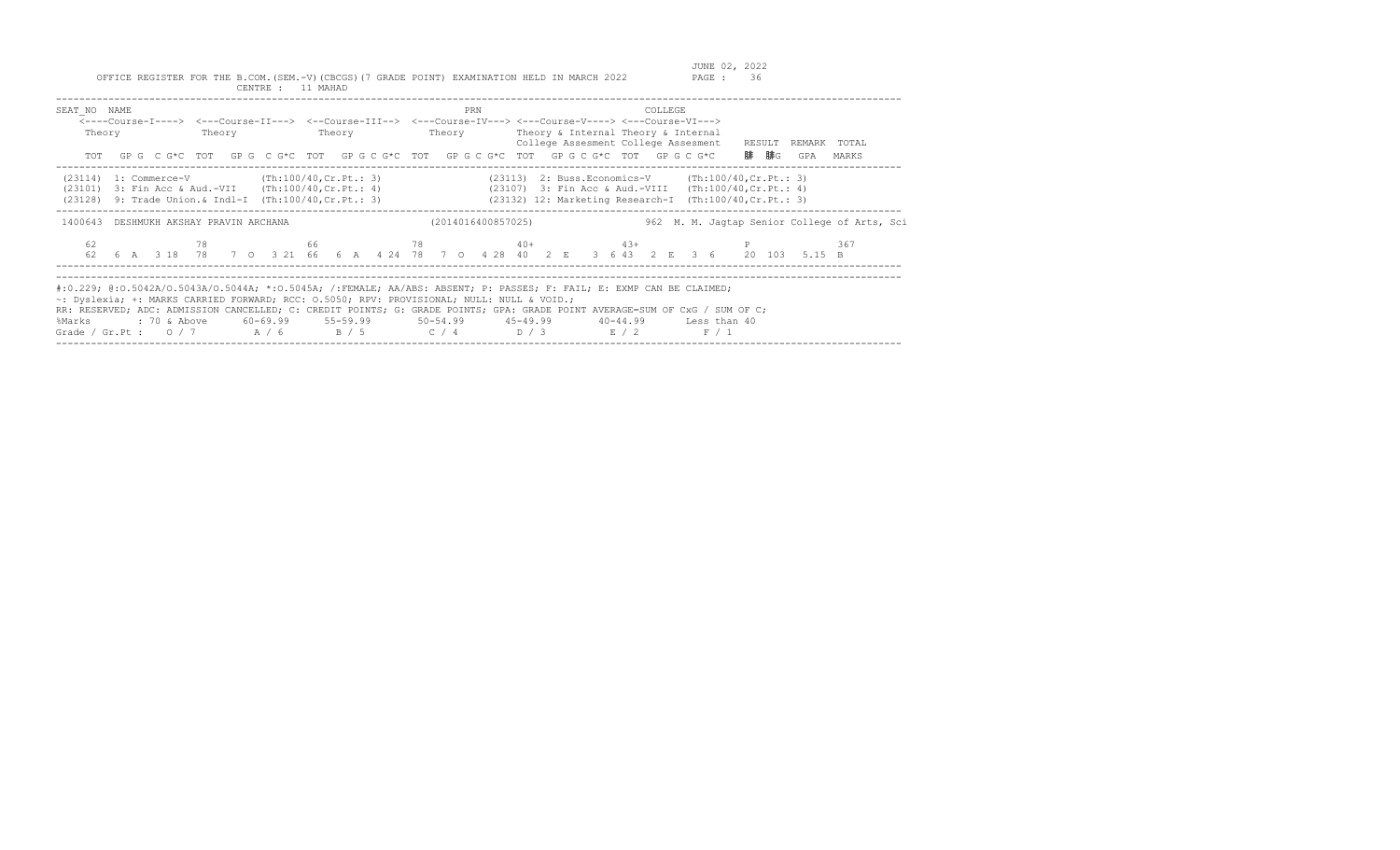| SEAT NO NAME<br>Theory                                                                                                                                                                       | Theory                            | Theory | PRN<br>Theory      | COLLEGE<br><----Course-I----> <---Course-II---> <--Course-III--> <---Course-IV---> <---Course-V----> <---Course-VI---><br>Theory & Internal Theory & Internal<br>College Assesment College Assesment<br>TOT GPG CG*C TOT GPG CG*C TOT GPGCG*C TOT GPGCG*C TOT GPGCG*C TOT GPGCG*C                                                                                                  | RESULT<br>REMARK TOTAL<br>腓 腓G<br>GPA<br>MARKS                   |
|----------------------------------------------------------------------------------------------------------------------------------------------------------------------------------------------|-----------------------------------|--------|--------------------|------------------------------------------------------------------------------------------------------------------------------------------------------------------------------------------------------------------------------------------------------------------------------------------------------------------------------------------------------------------------------------|------------------------------------------------------------------|
| $(23114)$ 1: Commerce-V $(\text{Th}:100/40,\text{Cr},\text{Pt}:3)$<br>$(23101)$ 3: Fin Acc & Aud.-VII $(Th:100/40, Cr.Pt.: 4)$<br>$(23115)$ 18: Dir.& Indirect Tax-I (Th:100/40, Cr. Pt.: 3) |                                   |        |                    | (23113) 2: Buss. Economics-V (Th:100/40, Cr. Pt.: 3)<br>(23107) 3: Fin Acc & Aud.-VIII (Th:100/40, Cr. Pt.: 4)                                                                                                                                                                                                                                                                     | (23120) 10: Comp. Sys & Appl.-I (Th:75/30, In:25/10, Cr. Pt.: 3) |
| 1400645                                                                                                                                                                                      | GAUD JAIPRAKASH SHIVSHANKAR MANJU |        | (2015016401639765) |                                                                                                                                                                                                                                                                                                                                                                                    | 548 Vishnu Waman Thakur Charitable Trust's V                     |
| 74                                                                                                                                                                                           | 76                                | 56     | 72                 | 57<br>54<br>22<br>74 7 0 3 21 76 7 0 3 21 56 5 B 4 20 72 7 0 4 28 54 4 C 3 12 79 7 0 3 21                                                                                                                                                                                                                                                                                          | 411<br>20 123<br>6.15 A                                          |
| ~: Dyslexia; +: MARKS CARRIED FORWARD; RCC: 0.5050; RPV: PROVISIONAL; NULL: NULL & VOID.;<br>%Marks                                                                                          |                                   |        |                    | #:0.229; @:0.5042A/0.5043A/0.5044A; *:0.5045A; /:FEMALE; AA/ABS: ABSENT; P: PASSES; F: FAIL; E: EXMP CAN BE CLAIMED;<br>RR: RESERVED; ADC: ADMISSION CANCELLED; C: CREDIT POINTS; G: GRADE POINTS; GPA: GRADE POINT AVERAGE=SUM OF CxG / SUM OF C;<br>: 70 & Above 60-69.99 55-59.99 50-54.99 45-49.99 40-44.99 Less than 40<br>Grade / Gr.Pt: $0/7$ $A/6$ $B/5$ $C/4$ $D/3$ $E/2$ | F / 1                                                            |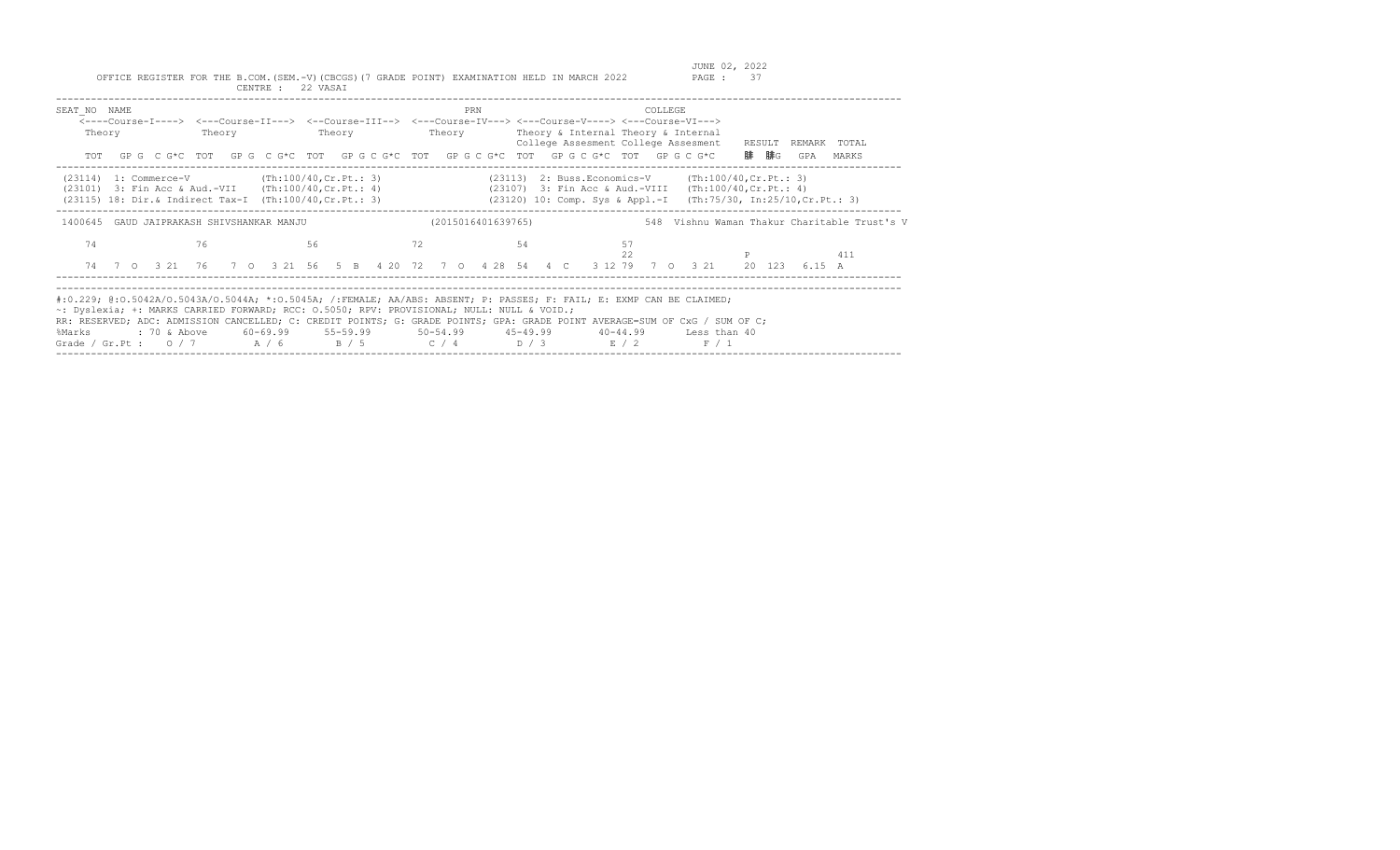| SEAT NO NAME                                                                                                                                                                                                                                                                                                                                                                                                                                                                                 |  | <---Course-I----> <---Course-II---> <--Course-III--> <---Course-IV---> <---Course-V----> <---Course-VI---><br>Theory Theory Theory Theory Theory Theory Theory & Internal Theory & Internal |  |  |  |  |  |  | PRN                |  |  |  | <b>COLLEGE</b> |  |  | College Assesment College Assesment RESULT REMARK TOTAL<br>TOT GPG CG*C TOT GPG CG*C TOT GPG CG*C TOT GPG CG*C TOT GPG CG*C TOT GPG CG*C 腓腓G GPA MARKS                     |                                                                                                   |
|----------------------------------------------------------------------------------------------------------------------------------------------------------------------------------------------------------------------------------------------------------------------------------------------------------------------------------------------------------------------------------------------------------------------------------------------------------------------------------------------|--|---------------------------------------------------------------------------------------------------------------------------------------------------------------------------------------------|--|--|--|--|--|--|--------------------|--|--|--|----------------|--|--|----------------------------------------------------------------------------------------------------------------------------------------------------------------------------|---------------------------------------------------------------------------------------------------|
| (23114) 1: Commerce-V (Th:100/40, Cr. Pt.: 3) (23113) 2: Buss. Economics-V (Th:100/40, Cr. Pt.: 3)<br>(23101) 3: Fin Acc & Aud.-VII (Th:100/40, Cr. Pt.: 4) (23107) 3: Fin Acc & Aud.-VIII (Th:100/40, Cr. Pt.: 4)<br>(23115) 18: Dir.& Indirect Tax-I (Th:100/40, Cr. Pt.: 3) (23116) 11: Export Marketing-I (Th:100/40, Cr. Pt.: 3)                                                                                                                                                        |  |                                                                                                                                                                                             |  |  |  |  |  |  |                    |  |  |  |                |  |  |                                                                                                                                                                            |                                                                                                   |
|                                                                                                                                                                                                                                                                                                                                                                                                                                                                                              |  |                                                                                                                                                                                             |  |  |  |  |  |  |                    |  |  |  |                |  |  |                                                                                                                                                                            | 1400656 SHELKE JAYESH ISHWAR USHA (2015016401340394) 622 Indira Gandhi College of Arts & Commerce |
|                                                                                                                                                                                                                                                                                                                                                                                                                                                                                              |  |                                                                                                                                                                                             |  |  |  |  |  |  |                    |  |  |  |                |  |  | 66 62 62 40 68 52 52 52 P 340@2<br>66  6  A  3  18  62  6  A  3  18  40  2  E  4  8  68  62  7  0  4  28  52  4  C  3  12  52  4  C  3  12  20  96  4.80  C                |                                                                                                   |
| 1400683 / KOLI SONU SURESH BHARTI                                                                                                                                                                                                                                                                                                                                                                                                                                                            |  |                                                                                                                                                                                             |  |  |  |  |  |  | (2014016400749616) |  |  |  |                |  |  |                                                                                                                                                                            | 828 Nalanda Education Foundation, Dr Babasah                                                      |
|                                                                                                                                                                                                                                                                                                                                                                                                                                                                                              |  |                                                                                                                                                                                             |  |  |  |  |  |  |                    |  |  |  |                |  |  | $64+$ $48$ $58+$ $58+$ $58+$ $87$ $56+$ $56+$ $5$<br>64  6  A  3  18  48  3  D  3  9  58  5  B  4  20  58  5  B  4  20  87  7  0  3  21  56  5  B  3  15  20  103  5.15  B | 371                                                                                               |
| #:0.229; @:0.5042A/O.5043A/O.5044A; *:0.5045A; /:FEMALE; AA/ABS: ABSENT; P: PASSES; F: FAIL; E: EXMP CAN BE CLAIMED;<br>~: Dyslexia; +: MARKS CARRIED FORWARD; RCC: 0.5050; RPV: PROVISIONAL; NULL: NULL & VOID.;<br>RR: RESERVED; ADC: ADMISSION CANCELLED; C: CREDIT POINTS; G: GRADE POINTS; GPA: GRADE POINT AVERAGE=SUM OF CxG / SUM OF C;<br>%Marks : 70 & Above 60-69.99 55-59.99 50-54.99 45-49.99 40-44.99 Less than 40<br>Grade / Gr.Pt: $0/7$ $A/6$ $B/5$ $C/4$ $D/3$ $E/2$ $F/1$ |  |                                                                                                                                                                                             |  |  |  |  |  |  |                    |  |  |  |                |  |  |                                                                                                                                                                            |                                                                                                   |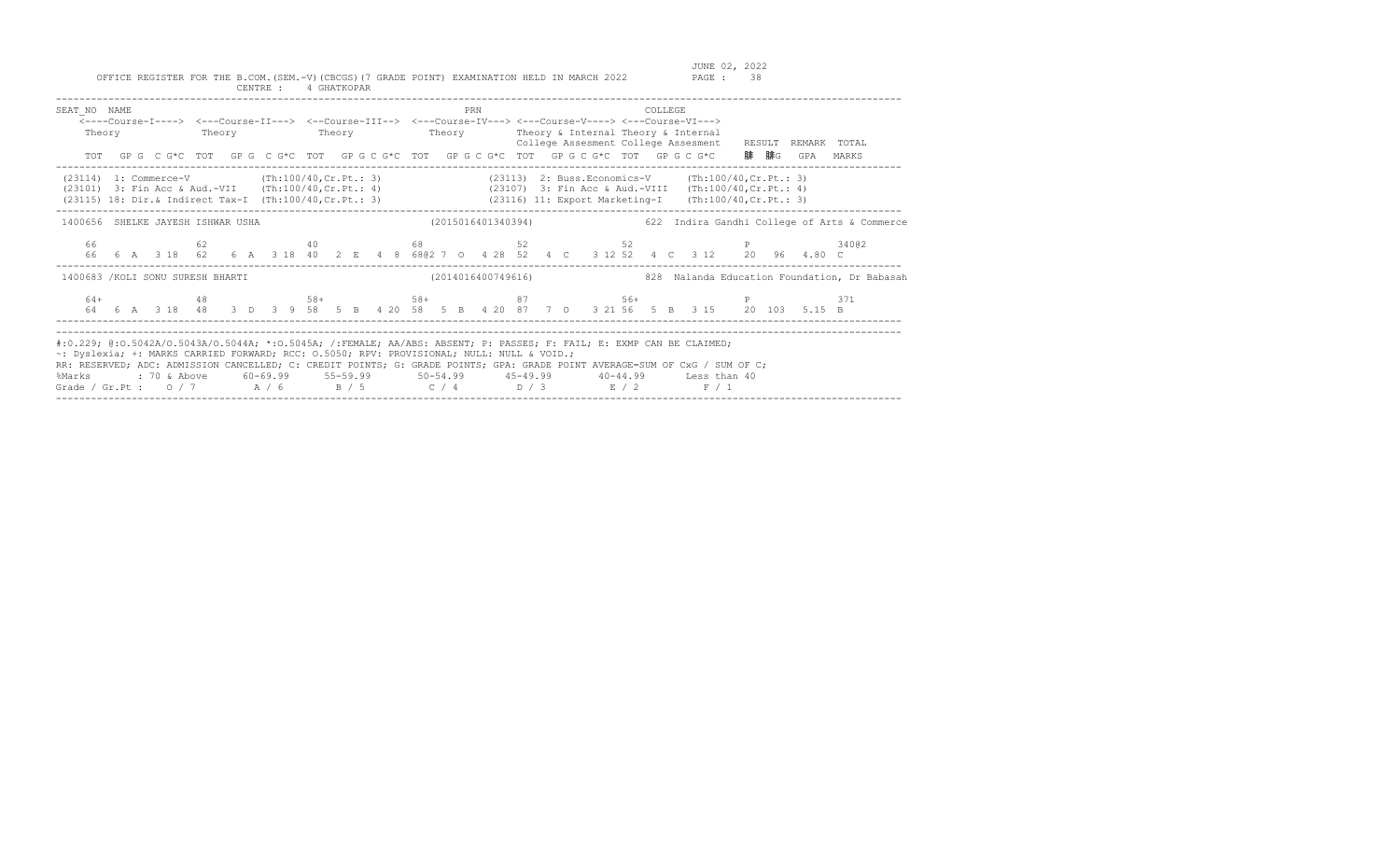| SEAT NO NAME<br>Theory                                                                                                                                                  | Theory | Theory | PRN                | COLLEGE<br><----Course-I----> <---Course-II---> <--Course-III--> <---Course-IV---> <---Course-V----> <---Course-VI---><br>Theory Theory & Internal Theory & Internal<br>College Assesment College Assesment<br>TOT GPG CG*C TOT GPG CG*C TOT GPG CG*C TOT GPG CG*C TOT GPG CG*C TOT GPG CG*C                                                                                                 | RESULT<br>REMARK TOTAL<br>腓  腓G<br>GPA<br>MARKS |
|-------------------------------------------------------------------------------------------------------------------------------------------------------------------------|--------|--------|--------------------|----------------------------------------------------------------------------------------------------------------------------------------------------------------------------------------------------------------------------------------------------------------------------------------------------------------------------------------------------------------------------------------------|-------------------------------------------------|
| $(23114)$ 1: Commerce-V $(Th:100/40, Cr.Pt.: 3)$<br>$(23101)$ 3: Fin Acc & Aud.-VII (Th:100/40, Cr. Pt.: 4)<br>$(23116)$ 11: Export Marketing-I (Th:100/40, Cr. Pt.: 3) |        |        |                    | $(23113)$ 2: Buss. Economics-V $(Th:100/40, Cr.Pt.: 3)$<br>$(23107)$ 3: Fin Acc & Aud.-VIII $(Th:100/40, Cr.Pt.: 4)$<br>(23122) 26: Psy. of Human Beh.-I (Th:100/40, Cr. Pt.: 3)                                                                                                                                                                                                             |                                                 |
| 1400708 / WAGH ANKITA ASHOK TARABAI                                                                                                                                     |        |        | (2015016401212192) |                                                                                                                                                                                                                                                                                                                                                                                              | 45 People's Education Society, Dr. Ambedkar     |
| $42+$                                                                                                                                                                   |        |        |                    | 58 54 54 41 40 40 58<br>42  2  E  3  6  58  5  B  3  15  54  4  C  4  16  41  2  E  4  8  40  2  E  3  6  68  6  A  3  18  20  69  3.45  D                                                                                                                                                                                                                                                   | 303                                             |
| ~: Dyslexia; +: MARKS CARRIED FORWARD; RCC: 0.5050; RPV: PROVISIONAL; NULL: NULL & VOID.;<br>%Marks                                                                     |        |        |                    | #:0.229; @:0.5042A/0.5043A/0.5044A; *:0.5045A; /:FEMALE; AA/ABS: ABSENT; P: PASSES; F: FAIL; E: EXMP CAN BE CLAIMED;<br>RR: RESERVED; ADC: ADMISSION CANCELLED; C: CREDIT POINTS; G: GRADE POINTS; GPA: GRADE POINT AVERAGE=SUM OF CxG / SUM OF C;<br>: 70 & Above 60-69.99 55-59.99 50-54.99 45-49.99 40-44.99 Less than 40<br>Grade / Gr.Pt : $0/7$ $A/6$ $B/5$ $C/4$ $D/3$ $E/2$<br>F / 1 |                                                 |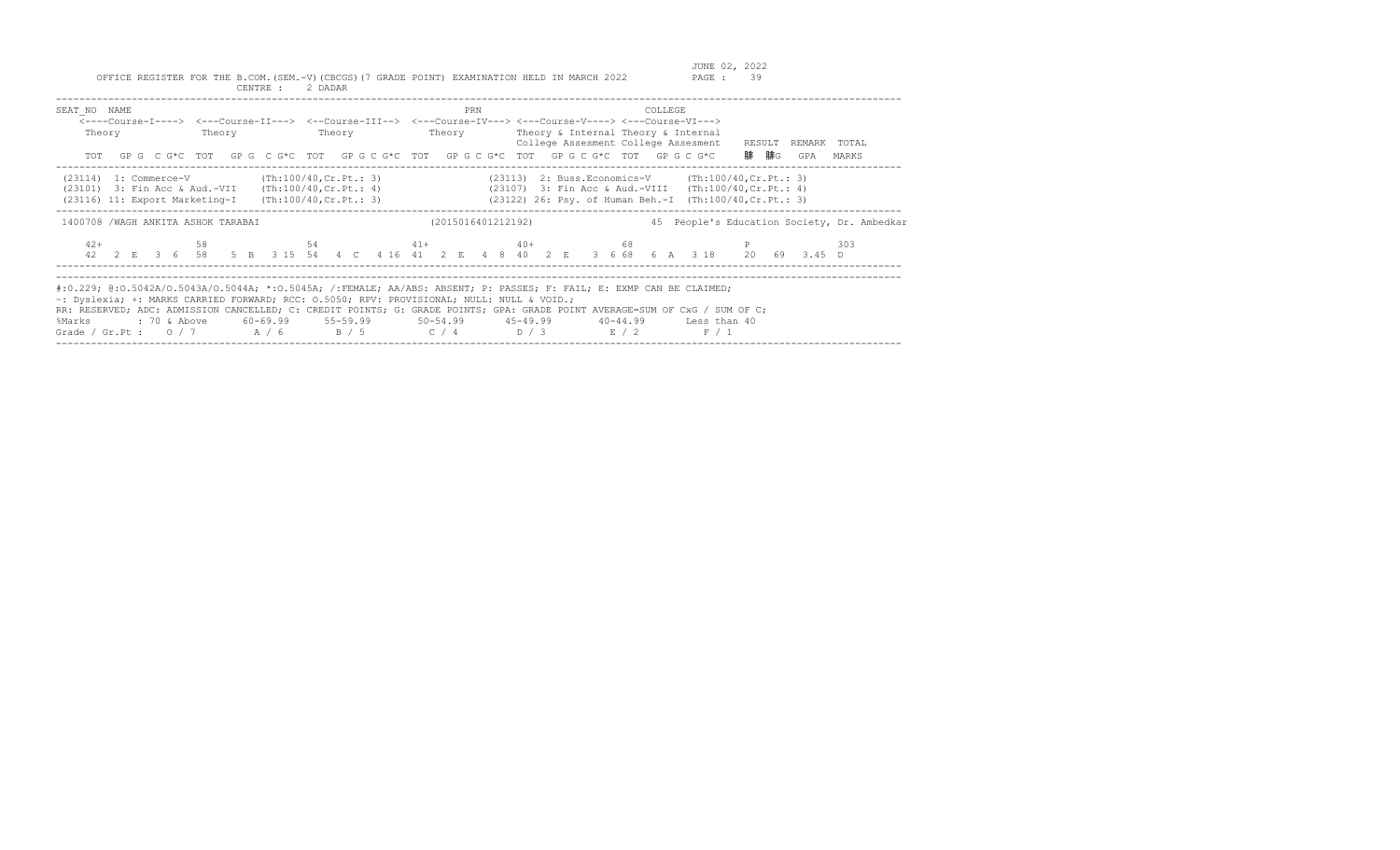| SEAT NO NAME<br>Theory                                                                                                                                                                                                                                                                                                                                                                                                |  |  |  |  |  |  |  |  | PRN |  |  |  | COLLEGE. | <----Course-I----> <---Course-II---> <--Course-III--> <---Course-IV---> <---Course-V----> <---Course-VI---><br>Theory Theory Theory Theory Theory Theory & Internal Theory & Internal |          | College Assesment College Assesment RESULT REMARK TOTAL                                                                                                                                                                                                                              |       |                                                                                                                   |
|-----------------------------------------------------------------------------------------------------------------------------------------------------------------------------------------------------------------------------------------------------------------------------------------------------------------------------------------------------------------------------------------------------------------------|--|--|--|--|--|--|--|--|-----|--|--|--|----------|---------------------------------------------------------------------------------------------------------------------------------------------------------------------------------------|----------|--------------------------------------------------------------------------------------------------------------------------------------------------------------------------------------------------------------------------------------------------------------------------------------|-------|-------------------------------------------------------------------------------------------------------------------|
|                                                                                                                                                                                                                                                                                                                                                                                                                       |  |  |  |  |  |  |  |  |     |  |  |  |          | TOT GP G C G*C TOT GP G C G*C TOT GP G C G*C TOT GP G C G*C TOT GP G C G*C TOT GP G C G*C                                                                                             | - 腓 - 腓G | GPA                                                                                                                                                                                                                                                                                  | MARKS |                                                                                                                   |
| (23114) 1: Commerce-V (Th:100/40, Cr. Pt.: 3) (23113) 2: Buss. Economics-V (Th:100/40, Cr. Pt.: 3)<br>(23101) 3: Fin Acc & Aud.-VII (Th:100/40, Cr. Pt.: 4) (23107) 3: Fin Acc & Aud.-VIII (Th:100/40, Cr. Pt.: 4)<br>(23115) 18: Di                                                                                                                                                                                  |  |  |  |  |  |  |  |  |     |  |  |  |          |                                                                                                                                                                                       |          |                                                                                                                                                                                                                                                                                      |       |                                                                                                                   |
|                                                                                                                                                                                                                                                                                                                                                                                                                       |  |  |  |  |  |  |  |  |     |  |  |  |          |                                                                                                                                                                                       |          |                                                                                                                                                                                                                                                                                      |       | 1400725 KAMBLE AKHILESH ANANT ANITA (2015016401567242) 329 Vidyaniketan Degree College of Commerce                |
|                                                                                                                                                                                                                                                                                                                                                                                                                       |  |  |  |  |  |  |  |  |     |  |  |  |          |                                                                                                                                                                                       |          | $50$<br>$50$<br>$50$<br>$50$<br>$50$<br>$50 +$<br>$50 +$<br>$50 +$<br>$50 +$<br>$50 +$<br>$50 +$<br>$50 +$<br>$50 +$<br>$50 +$<br>$50 +$<br>$50 +$<br>$50 +$<br>$50 +$<br>$50 +$<br>$50 +$<br>$50 +$<br>$50 +$<br>$50 +$<br>$50 +$<br>$50 +$<br>$50 +$<br>$50 +$<br>$50 +$<br>$50 +$ |       |                                                                                                                   |
|                                                                                                                                                                                                                                                                                                                                                                                                                       |  |  |  |  |  |  |  |  |     |  |  |  |          |                                                                                                                                                                                       |          |                                                                                                                                                                                                                                                                                      |       | 1400726 KAMBLE RAVI RAYAPPA BASAMMA (2015016401565386) 829 Vidyaniketan Degree College of Commerce                |
| 36F                                                                                                                                                                                                                                                                                                                                                                                                                   |  |  |  |  |  |  |  |  |     |  |  |  |          | 50+<br>- ---- 50  4  C  3  12  -- - - ---- 40  2  E  4  8  48  3  D  3  9  62  6  A  3  18  13  0  --                                                                                 |          |                                                                                                                                                                                                                                                                                      | 270   |                                                                                                                   |
|                                                                                                                                                                                                                                                                                                                                                                                                                       |  |  |  |  |  |  |  |  |     |  |  |  |          |                                                                                                                                                                                       |          |                                                                                                                                                                                                                                                                                      |       | 1400755 SHAIKH MOHAMMED KHALIL ABDUL KALAM SUMAIYA (2015016401565123) 829 Vidyaniketan Degree College of Commerce |
|                                                                                                                                                                                                                                                                                                                                                                                                                       |  |  |  |  |  |  |  |  |     |  |  |  |          |                                                                                                                                                                                       |          |                                                                                                                                                                                                                                                                                      | 264   |                                                                                                                   |
| #:0.229; @:0.5042A/O.5043A/O.5044A; *:0.5045A; /:FEMALE; AA/ABS: ABSENT; P: PASSES; F: FAIL; E: EXMP CAN BE CLAIMED;<br>~: Dyslexia; +: MARKS CARRIED FORWARD; RCC: 0.5050; RPV: PROVISIONAL; NULL: NULL & VOID.;<br>RR: RESERVED; ADC: ADMISSION CANCELLED; C: CREDIT POINTS; G: GRADE POINTS; GPA: GRADE POINT AVERAGE=SUM OF CxG / SUM OF C;<br>%Marks<br>Grade / Gr.Pt: $0/7$ $A/6$ $B/5$ $C/4$ $D/3$ $E/2$ $F/1$ |  |  |  |  |  |  |  |  |     |  |  |  |          |                                                                                                                                                                                       |          |                                                                                                                                                                                                                                                                                      |       |                                                                                                                   |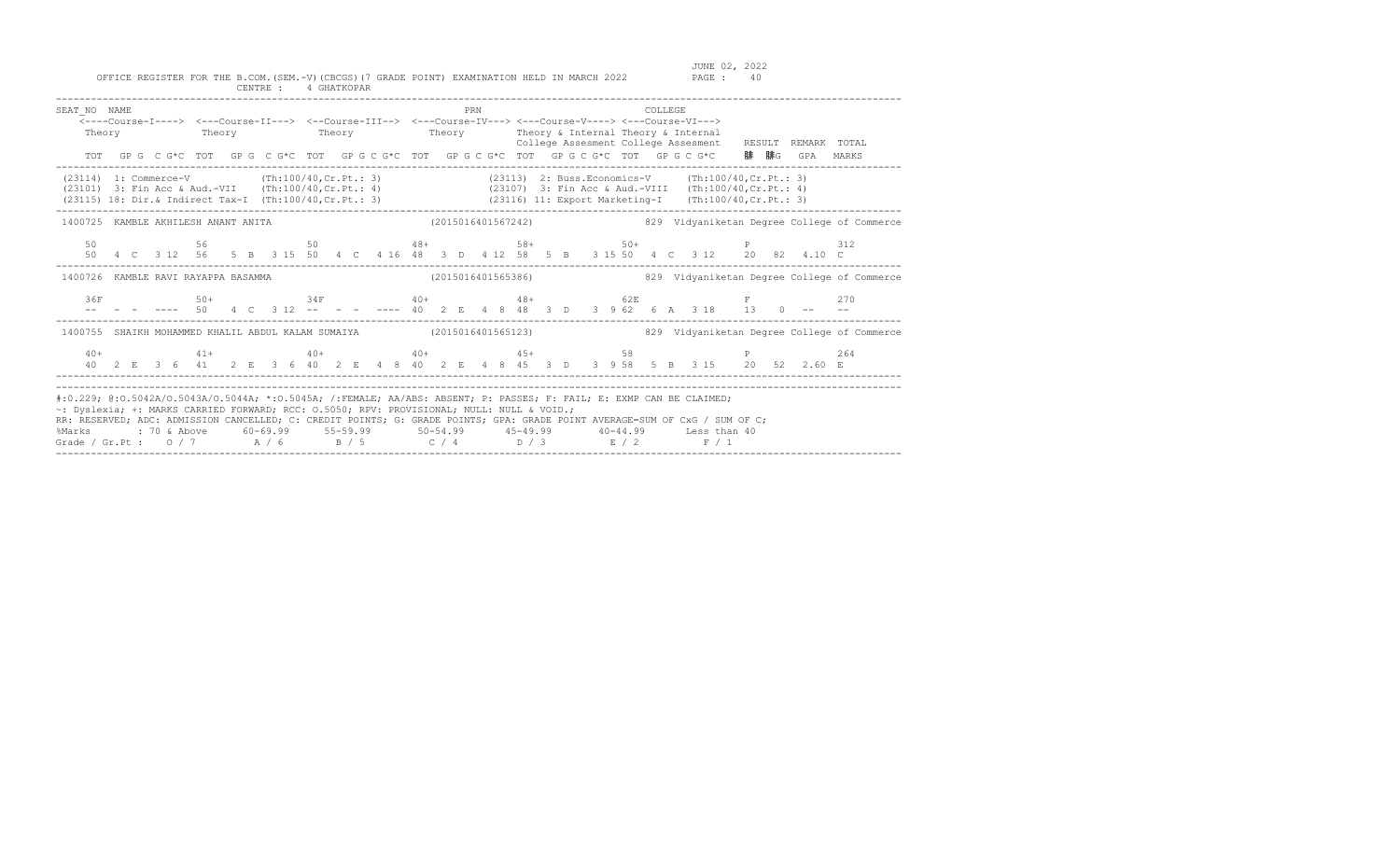| SEAT NO NAME<br>Theory                                                                                                                                                                                                                                                                                                                                                                                                |  |  | <b>Theory</b> |  |  |  |  |  |  | PRN |  |  |                    |  | <b>COLLEGE</b> | <----Course-I----> <---Course-II---> <--Course-III--> <---Course-IV---> <---Course-V----> <---Course-VI---><br>Theory Theory Theory & Internal Theory & Internal<br>TOT GPGCG*CTOT GPGCG*CTOT GPGCG*CTOT GPGCG*CTOT GPGCG*CTOT GPGCG*CTOT GPGCG*C 腓腓GGPA MARKS |  |  | College Assesment College Assesment RESULT REMARK TOTAL |
|-----------------------------------------------------------------------------------------------------------------------------------------------------------------------------------------------------------------------------------------------------------------------------------------------------------------------------------------------------------------------------------------------------------------------|--|--|---------------|--|--|--|--|--|--|-----|--|--|--------------------|--|----------------|----------------------------------------------------------------------------------------------------------------------------------------------------------------------------------------------------------------------------------------------------------------|--|--|---------------------------------------------------------|
| $(23114)$ 1: Commerce-V (Th:100/40, Cr. Pt.: 3)<br>(23101) 3: Fin Acc & Aud.-VII (Th:100/40, Cr. Pt.: 4) (23107) 3: Fin Acc & Aud.-VIII (Th:100/40, Cr. Pt.: 4)<br>(23115) 18: Dir. & Indirect Tax-I (Th:100/40, Cr. Pt.: 3) (23116) 11: Export Marketing-I                                                                                                                                                           |  |  |               |  |  |  |  |  |  |     |  |  |                    |  |                | $(23113)$ 2: Buss. Economics-V $(Th:100/40, Cr.Pt.: 3)$<br>(Th:100/40, Cr.Pt.: 3)                                                                                                                                                                              |  |  |                                                         |
| 1400781 ISWALKAR GANESH SUHAS SUHASINI (2014016400783106)                                                                                                                                                                                                                                                                                                                                                             |  |  |               |  |  |  |  |  |  |     |  |  |                    |  |                | 825 Nirmala College of Commerce                                                                                                                                                                                                                                |  |  |                                                         |
| 48E                                                                                                                                                                                                                                                                                                                                                                                                                   |  |  |               |  |  |  |  |  |  |     |  |  |                    |  |                | $40E$ $46E$ $41+$ $32F$ $54E$ $F$<br><br>48 3 D 3 9 40 2 E 3 6 46 3 D 4 12 41 2 E 4 8 -- - - ---- 54 4 C 3 12 17 0 --                                                                                                                                          |  |  | 261                                                     |
| 1400804 YADAV NILESH RAMJEET USHADEVI                                                                                                                                                                                                                                                                                                                                                                                 |  |  |               |  |  |  |  |  |  |     |  |  | (2015016400231823) |  |                | 825 Nirmala College of Commerce                                                                                                                                                                                                                                |  |  |                                                         |
|                                                                                                                                                                                                                                                                                                                                                                                                                       |  |  |               |  |  |  |  |  |  |     |  |  |                    |  |                | 96 7 0 3 21 72 7 0 3 21 74 7 0 4 28 90 7 0 4 28 70 7 0 3 21 88 7 0 3 21 20 140 7.00 0                                                                                                                                                                          |  |  | 490                                                     |
| #:0.229; @:0.5042A/O.5043A/O.5044A; *:0.5045A; /:FEMALE; AA/ABS: ABSENT; P: PASSES; F: FAIL; E: EXMP CAN BE CLAIMED;<br>~: Dyslexia; +: MARKS CARRIED FORWARD; RCC: 0.5050; RPV: PROVISIONAL; NULL: NULL & VOID.;<br>RR: RESERVED; ADC: ADMISSION CANCELLED; C: CREDIT POINTS; G: GRADE POINTS; GPA: GRADE POINT AVERAGE=SUM OF CxG / SUM OF C;<br>%Marks<br>Grade / Gr.Pt: $0/7$ $A/6$ $B/5$ $C/4$ $D/3$ $E/2$ $F/1$ |  |  |               |  |  |  |  |  |  |     |  |  |                    |  |                | : 70 & Above        60–69.99        55–59.99          50–54.99         45–49.99         40–44.99       Less than 40                                                                                                                                            |  |  |                                                         |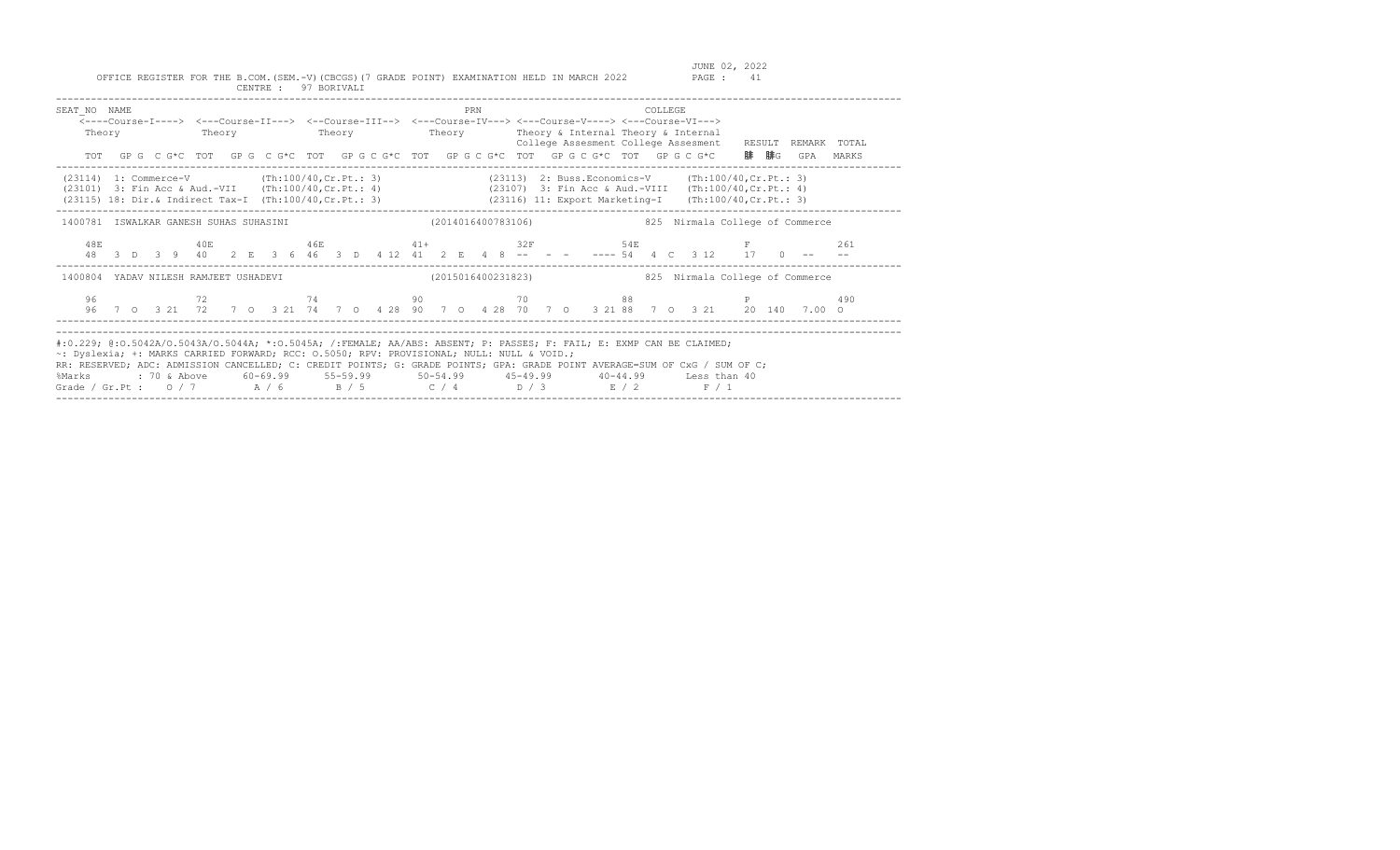| SEAT NO NAME<br>Theory                                                                                    | Theory | <b>Theory</b> | PRN | <b>COLLEGE</b><br><----Course-I----> <---Course-II---> <--Course-III--> <---Course-IV---> <---Course-V----> <---Course-VI---><br>Theory Theory & Internal Theory & Internal<br>TOT GPG CG*C TOT GPG CG*C TOT GPG CG*C TOT GPG CG*C TOT GPG CG*C TOT GPG CG*C                                                                                                                                                               | College Assesment College Assesment RESULT REMARK TOTAL<br>腓  腓G<br>GPA<br>MARKS |
|-----------------------------------------------------------------------------------------------------------|--------|---------------|-----|----------------------------------------------------------------------------------------------------------------------------------------------------------------------------------------------------------------------------------------------------------------------------------------------------------------------------------------------------------------------------------------------------------------------------|----------------------------------------------------------------------------------|
| $(23114)$ 1: Commerce-V $(Th:100/40, Cr.Pt.: 3)$<br>(23101) 3: Fin Acc & Aud.-VII (Th:100/40, Cr. Pt.: 4) |        |               |     | (23113) 2: Buss. Economics-V (Th:100/40, Cr. Pt.: 3)<br>(23107) 3: Fin Acc & Aud.-VIII (Th:100/40, Cr. Pt.: 4)<br>(23115) 18: Dir. & Indirect Tax-I (Th:100/40, Cr. Pt.: 3) (23116) 11: Export Marketing-I (Th:100/40, Cr. Pt.: 3)                                                                                                                                                                                         |                                                                                  |
| 1400841 /SAYYED ZEHRA MOHSIN ALI RIZVI KANIZE ABID (2015016401611177)<br>$40+$                            |        |               |     | $40+$ $52+$ 66 $40+$ $46+$ P<br>40 2 E 3 6 40 2 E 3 6 52 4 C 4 16 66 6 A 4 24 40 2 E 3 6 46 3 D 3 9 20 67 3.35 D                                                                                                                                                                                                                                                                                                           | 181 Rizvi Education Society's College of Art<br>284                              |
| ~: Dyslexia; +: MARKS CARRIED FORWARD; RCC: 0.5050; RPV: PROVISIONAL; NULL: NULL & VOID.;<br>%Marks       |        |               |     | #:0.229; @:0.5042A/O.5043A/O.5044A; *:0.5045A; /:FEMALE; AA/ABS: ABSENT; P: PASSES; F: FAIL; E: EXMP CAN BE CLAIMED;<br>RR: RESERVED; ADC: ADMISSION CANCELLED; C: CREDIT POINTS; G: GRADE POINTS; GPA: GRADE POINT AVERAGE=SUM OF CxG / SUM OF C;<br>: 70 & Above       60–69.99       55–59.99        50–54.99        45–49.99        40–44.99       Less than 40<br>Grade / Gr.Pt : $0/7$ $A/6$ $B/5$ $C/4$ $D/3$ $E/2$ | F / 1                                                                            |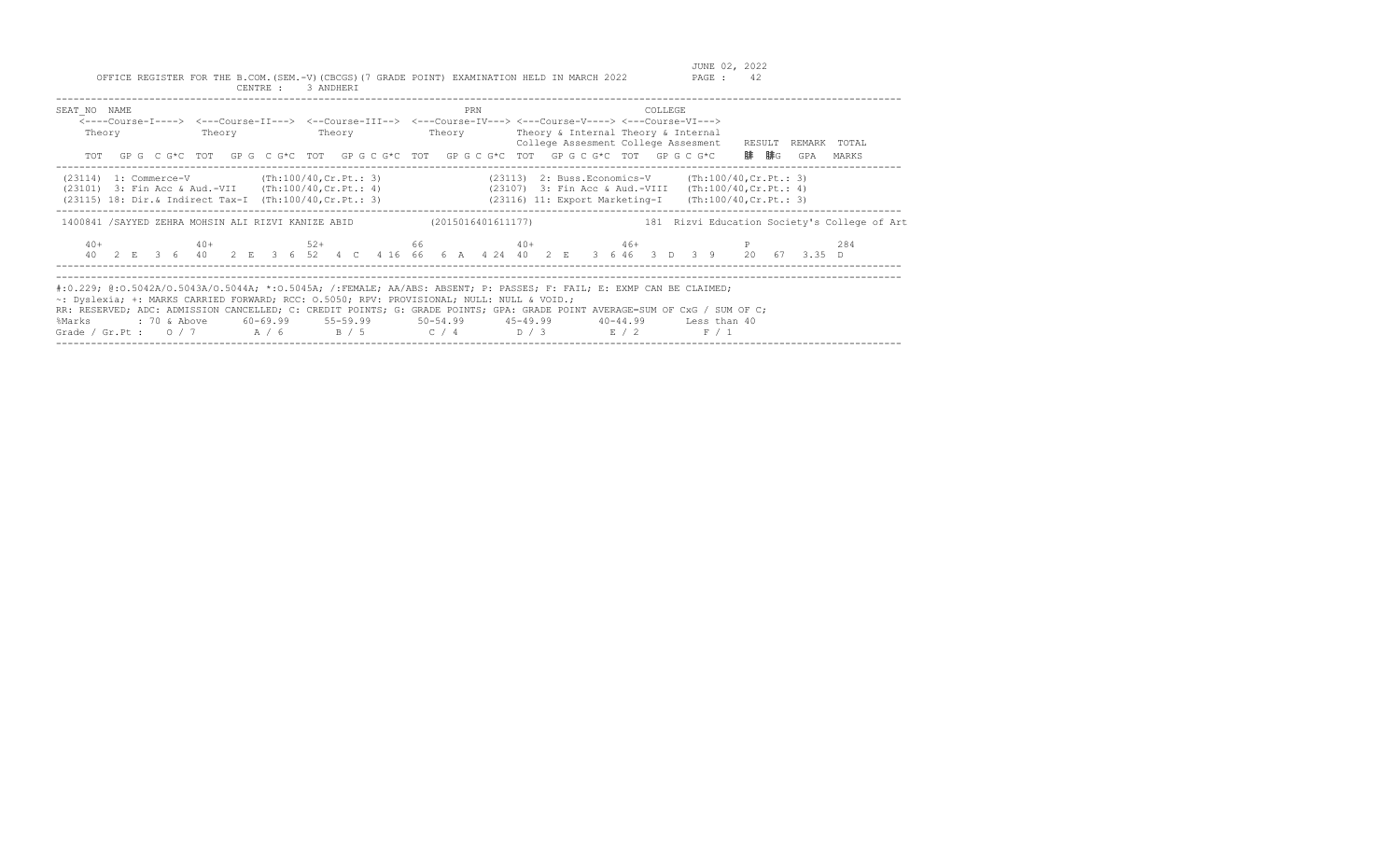| SEAT NO NAME<br>Theory                                                                                    |  | PRN                | COLLEGE<br><----Course-I----> <---Course-II---> <--Course-III--> <---Course-IV---> <---Course-V----> <---Course-VI---><br>Theory Theory Theory Theory Theory Sinternal Theory & Internal<br>College Assesment College Assesment RESULT<br>TOT GPG CG*C TOT GPG CG*C TOT GPGCG*C TOT GPGCG*C TOT GPGCG*C TOT GPGCG*C                                                                          | REMARK TOTAL<br>腓 腓G<br>MARKS<br>GPA         |
|-----------------------------------------------------------------------------------------------------------|--|--------------------|----------------------------------------------------------------------------------------------------------------------------------------------------------------------------------------------------------------------------------------------------------------------------------------------------------------------------------------------------------------------------------------------|----------------------------------------------|
| $(23114)$ 1: Commerce-V $(Th:100/40, Cr.Pt.: 3)$<br>(23101) 3: Fin Acc & Aud.-VII (Th:100/40, Cr. Pt.: 4) |  |                    | $(23113)$ 2: Buss. Economics-V (Th:100/40, Cr. Pt.: 3)<br>(23107) 3: Fin Acc & Aud.-VIII (Th:100/40, Cr. Pt.: 4)<br>(23115) 18: Dir.& Indirect Tax-I (Th:100/40, Cr. Pt.: 3) (23116) 11: Export Marketing-I (Th:100/40, Cr. Pt.: 3)                                                                                                                                                          |                                              |
| 1400875 / GAIKWAD SONALI SUBHASH KESHAR                                                                   |  | (2015016402162325) |                                                                                                                                                                                                                                                                                                                                                                                              | 711 Ramsheth Thakur College of Commerce & Sc |
| 62                                                                                                        |  |                    | 60 and 42 and 44 and 44 and 54 54 and 54 and 54 and 54 and 54 and 54 and 54 and 54 and 54 and 54 and 54 and 55<br>62  6  A  3  18  60  6  A  3  18  42  2  E  4  8  44  2  E  4  8  62  6  A  3  18  54  4  C  3  12  20  82  4.10  C                                                                                                                                                        | 324                                          |
| ~: Dyslexia; +: MARKS CARRIED FORWARD; RCC: 0.5050; RPV: PROVISIONAL; NULL: NULL & VOID.;<br>%Marks       |  |                    | #:0.229; @:0.5042A/O.5043A/O.5044A; *:0.5045A; /:FEMALE; AA/ABS: ABSENT; P: PASSES; F: FAIL; E: EXMP CAN BE CLAIMED;<br>RR: RESERVED; ADC: ADMISSION CANCELLED; C: CREDIT POINTS; G: GRADE POINTS; GPA: GRADE POINT AVERAGE=SUM OF CxG / SUM OF C;<br>: 70 & Above 60-69.99 55-59.99 50-54.99 45-49.99 40-44.99 Less than 40<br>Grade / Gr.Pt : $0/7$ $A/6$ $B/5$ $C/4$ $D/3$ $E/2$<br>F / 1 |                                              |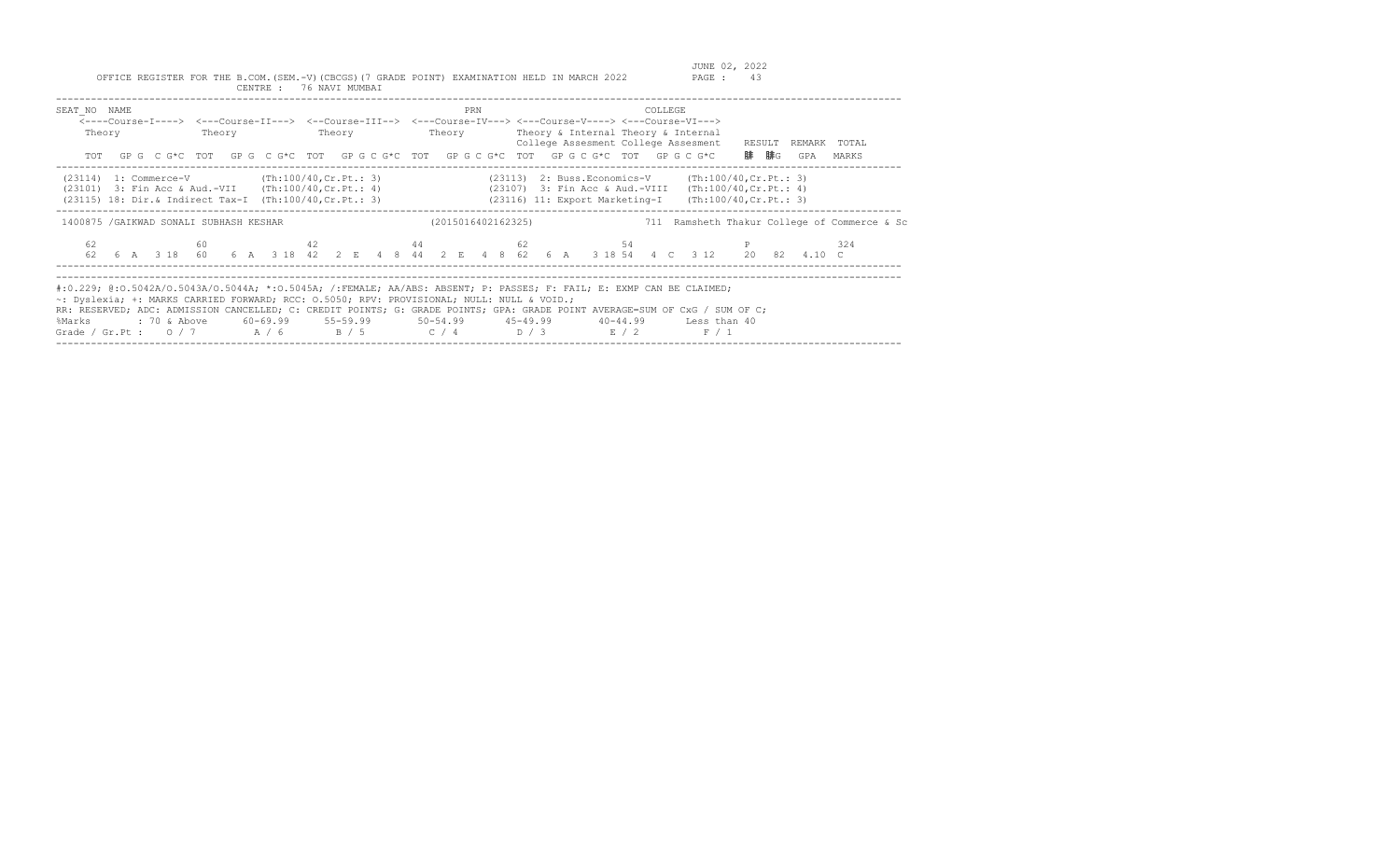| SEAT NO NAME<br>Theory<br>TOT                                                                                                                                                                                                                                                                                                                                                                                    | Theory | Theory | PRN                | <----Course-I----> <---Course-II---> <--Course-III--> <---Course-IV---> <---Course-V----> <---Course-VI---><br>Theory Theory & Internal Theory & Internal<br>College Assesment College Assesment<br>GP G C G*C TOT GP G C G*C TOT GP G C G*C TOT GP G C G*C TOT GP G C G*C TOT GP G C G*C | COLLEGE.<br>RESULT | REMARK<br>TOTAL<br>腓 腓G<br>GPA<br>MARKS     |
|------------------------------------------------------------------------------------------------------------------------------------------------------------------------------------------------------------------------------------------------------------------------------------------------------------------------------------------------------------------------------------------------------------------|--------|--------|--------------------|-------------------------------------------------------------------------------------------------------------------------------------------------------------------------------------------------------------------------------------------------------------------------------------------|--------------------|---------------------------------------------|
| $(23114)$ 1: Commerce-V $(Th:100/40, Cr.Pt.: 3)$<br>$(23101)$ 3: Fin Acc & Aud.-VII $(Th:100/40, Cr.Pt.: 4)$<br>(23115) 18: Dir.& Indirect Tax-I (Th:100/40, Cr. Pt.: 3)                                                                                                                                                                                                                                         |        |        |                    | (23113) 2: Buss.Economics-V (Th:100/40, Cr. Pt.: 3)<br>(23107) 3: Fin Acc & Aud.-VIII (Th:100/40, Cr. Pt.: 4)<br>(23120) 10: Comp. Sys & Appl.-I (Th:75/30, In:25/10, Cr. Pt.: 3)                                                                                                         |                    |                                             |
| 1400905 /KHAMBAL POOJA RAMESH RINKITA                                                                                                                                                                                                                                                                                                                                                                            |        |        | (2015016401472025) |                                                                                                                                                                                                                                                                                           |                    | 34 Shri Chinai College of Commerce and Econ |
| $49+$<br>49                                                                                                                                                                                                                                                                                                                                                                                                      | $40+$  | 30F    | $40+$              | $52+$<br>$30+$<br>$10 +$<br>3 D 3 9 40 2 E 3 6 -- - - --- 40 2 E 4 8 52 4 C 3 12 40 2 E 3 6                                                                                                                                                                                               | 16                 | 251                                         |
| #:0.229; @:0.5042A/O.5043A/O.5044A; *:0.5045A; /:FEMALE; AA/ABS: ABSENT; P: PASSES; F: FAIL; E: EXMP CAN BE CLAIMED;<br>~: Dyslexia; +: MARKS CARRIED FORWARD; RCC: 0.5050; RPV: PROVISIONAL; NULL: NULL & VOID.;<br>RR: RESERVED; ADC: ADMISSION CANCELLED; C: CREDIT POINTS; G: GRADE POINTS; GPA: GRADE POINT AVERAGE=SUM OF CxG / SUM OF C;<br>%Marks<br>Grade / Gr.Pt : $0/7$ A / 6 B / 5 C / 4 D / 3 E / 2 |        |        |                    | : 70 & Above 60-69.99 55-59.99 50-54.99 45-49.99 40-44.99 Less than 40                                                                                                                                                                                                                    | F / 1              |                                             |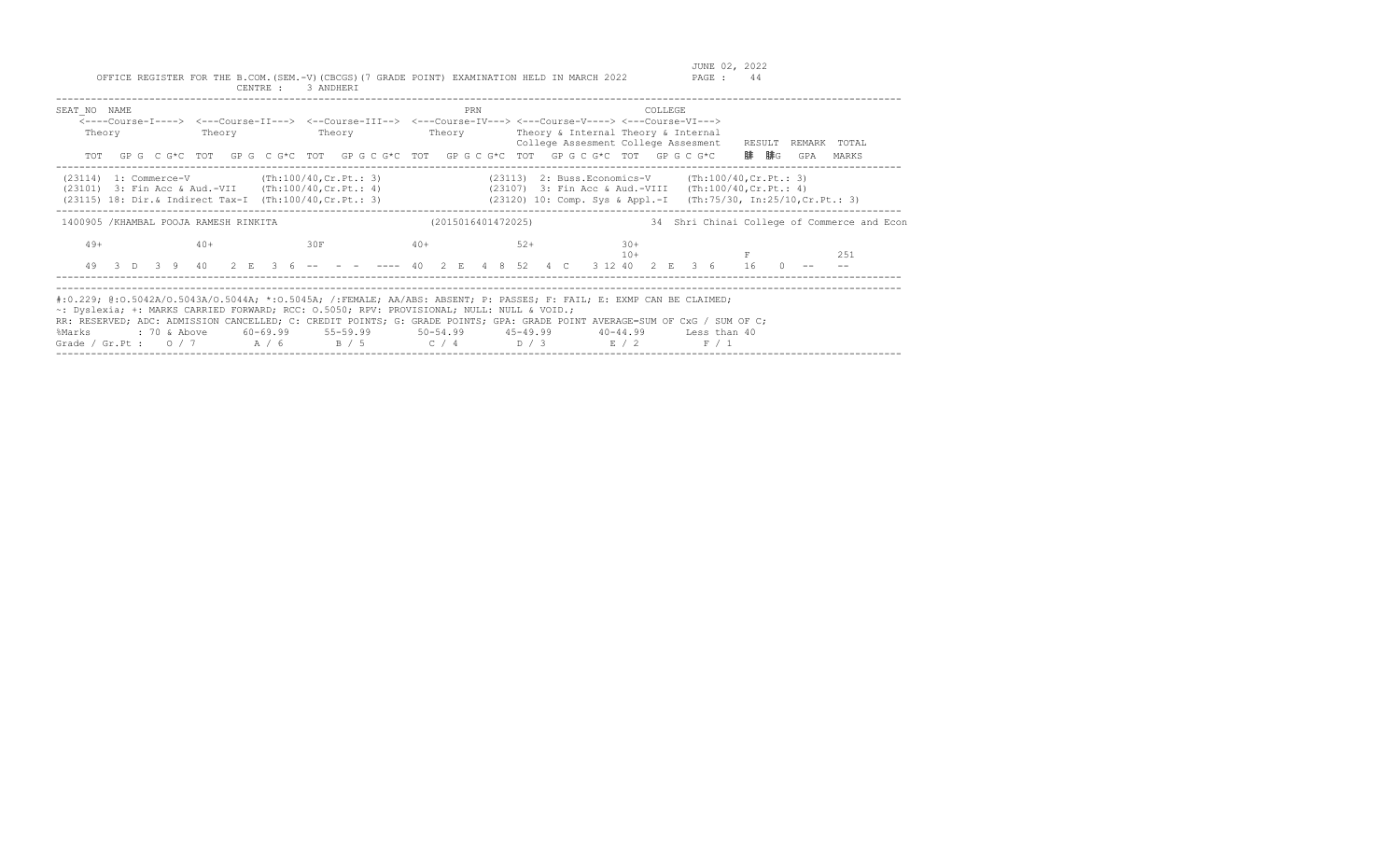| SEAT NO NAME<br>Theory                                                                              |  | PRN | COLLEGE<br><----Course-I----> <---Course-II---> <--Course-III--> <---Course-IV---> <---Course-V----> <---Course-VI---><br>Theory Theory Theory Theory Theory Theory & Internal Theory & Internal<br>College Assesment College Assesment RESULT REMARK TOTAL<br>TOT GPG CG*C TOT GPG CG*C TOT GPG CG*C TOT GPG CG*C TOT GPG CG*C TOT GPG CG*C                                                 | 腓 腓G<br>GPA<br>MARKS                         |
|-----------------------------------------------------------------------------------------------------|--|-----|----------------------------------------------------------------------------------------------------------------------------------------------------------------------------------------------------------------------------------------------------------------------------------------------------------------------------------------------------------------------------------------------|----------------------------------------------|
|                                                                                                     |  |     | (23114) 1: Commerce-V (Th:100/40,Cr.Pt.: 3) (23113) 2: Buss.Economics-V (Th:100/40,Cr.Pt.: 3)<br>(23101) 3: Fin Acc & Aud.-VII (Th:100/40, Cr. Pt.: 4) (23107) 3: Fin Acc & Aud.-VIII (Th:100/40, Cr. Pt.: 4)<br>(23115) 18: Dir.& Indirect Tax-I (Th:100/40, Cr. Pt.: 3) (23116) 11: Export Marketing-I (Th:100/40, Cr. Pt.: 3)                                                             |                                              |
| 1400906 BHALERAO KUNAL GAUTAM POOJA                                                                 |  |     | (2015016401538567)                                                                                                                                                                                                                                                                                                                                                                           | 462 Shri Shankar Narayan Education Trust's S |
| 63+                                                                                                 |  |     | $48+$ $46$ $63+$ $40+$ $48+$ P<br>63   6   A   3   18   48   3   D   3   9   46   3   D   4   12   63   6   A   4   24   40   2   E   3   6   48   3   D   3   9   20   78   3.90   D                                                                                                                                                                                                        | 308                                          |
| ~: Dyslexia; +: MARKS CARRIED FORWARD; RCC: 0.5050; RPV: PROVISIONAL; NULL: NULL & VOID.;<br>%Marks |  |     | #:0.229; @:0.5042A/O.5043A/O.5044A; *:0.5045A; /:FEMALE; AA/ABS: ABSENT; P: PASSES; F: FAIL; E: EXMP CAN BE CLAIMED;<br>RR: RESERVED; ADC: ADMISSION CANCELLED; C: CREDIT POINTS; G: GRADE POINTS; GPA: GRADE POINT AVERAGE=SUM OF CxG / SUM OF C;<br>: 70 & Above 60-69.99 55-59.99 50-54.99 45-49.99 40-44.99 Less than 40<br>Grade / Gr.Pt : $0/7$ $A/6$ $B/5$ $C/4$ $D/3$ $E/2$<br>F / 1 |                                              |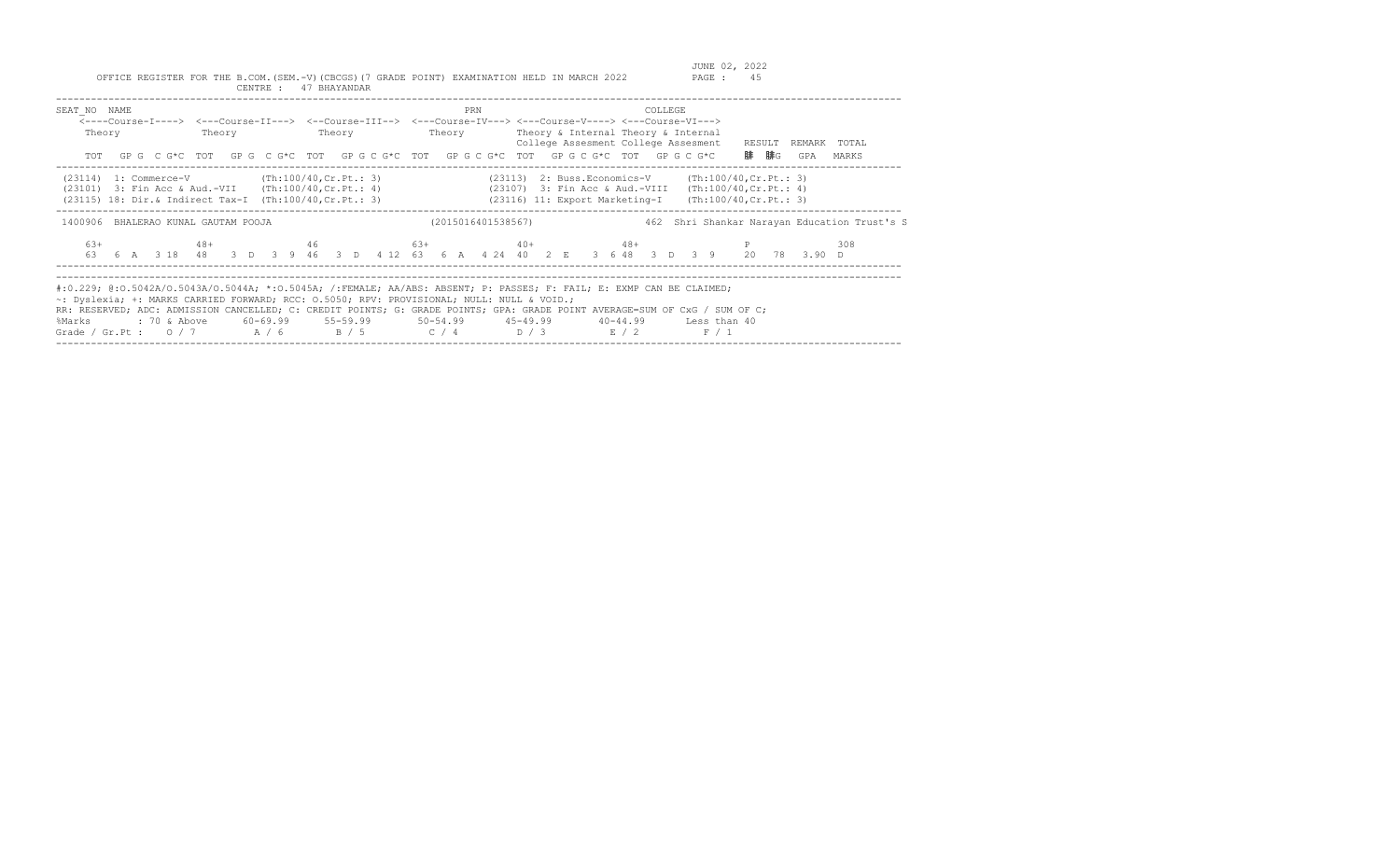| SEAT NO NAME<br>Theory                                                                                   |  | PRN                | COLLEGE<br><----Course-I----> <---Course-II---> <--Course-III--> <---Course-IV---> <---Course-V----> <---Course-VI---><br>Theory Theory Theory Theory Theory & Internal Theory & Internal<br>College Assesment College Assesment RESULT<br>TOT GPG CG*C TOT GPG CG*C TOT GPG CG*C TOT GPG CG*C TOT GPG CG*C TOT GPG CG*C                                                                     | REMARK TOTAL<br>腓 腓G<br>GPA<br>MARKS         |
|----------------------------------------------------------------------------------------------------------|--|--------------------|----------------------------------------------------------------------------------------------------------------------------------------------------------------------------------------------------------------------------------------------------------------------------------------------------------------------------------------------------------------------------------------------|----------------------------------------------|
| $(23114)$ 1: Commerce-V (Th:100/40, Cr. Pt.: 3)<br>(23101) 3: Fin Acc & Aud.-VII (Th:100/40, Cr. Pt.: 4) |  |                    | $(23113)$ 2: Buss. Economics-V $(Th:100/40, Cr.Pt.: 3)$<br>(23107) 3: Fin Acc & Aud.-VIII (Th:100/40, Cr. Pt.: 4)<br>(23115) 18: Dir.& Indirect Tax-I (Th:100/40, Cr. Pt.: 3) (23132) 12: Marketing Research-I (Th:100/40, Cr. Pt.: 3)                                                                                                                                                       |                                              |
| 1400915 DEVANI BHARAT RAMCHAND KANTA                                                                     |  | (2015016400628381) |                                                                                                                                                                                                                                                                                                                                                                                              | 941 Swami Hansmuni Maharaj Degree College of |
| 72                                                                                                       |  |                    | $46$ and $40$ and $60$ and $58+$ $62$ and $58+$ $62$ $58+$ $62$ $58+$ $62$ $58+$ $62$ $58+$ $62$ $58+$ $62$ $58+$ $62+$ $62+$ $62+$ $62+$ $62+$ $62+$ $62+$ $62+$ $62+$ $62+$ $62+$ $62+$ $62+$ $62+$ $62+$ $62+$ $62+$ $62+$<br>72 7 0 3 21 46 3 D 3 9 40 2 E 4 8 60 6 A 4 24 58 5 B 3 15 62 6 A 3 18 20 95 4.75 C                                                                          | 338                                          |
| ~: Dyslexia; +: MARKS CARRIED FORWARD; RCC: 0.5050; RPV: PROVISIONAL; NULL: NULL & VOID.;<br>%Marks      |  |                    | #:0.229; @:0.5042A/0.5043A/0.5044A; *:0.5045A; /:FEMALE; AA/ABS: ABSENT; P: PASSES; F: FAIL; E: EXMP CAN BE CLAIMED;<br>RR: RESERVED; ADC: ADMISSION CANCELLED; C: CREDIT POINTS; G: GRADE POINTS; GPA: GRADE POINT AVERAGE=SUM OF CxG / SUM OF C;<br>: 70 & Above 60-69.99 55-59.99 50-54.99 45-49.99 40-44.99 Less than 40<br>Grade / Gr.Pt : $0/7$ $A/6$ $B/5$ $C/4$ $D/3$ $E/2$<br>F / 1 |                                              |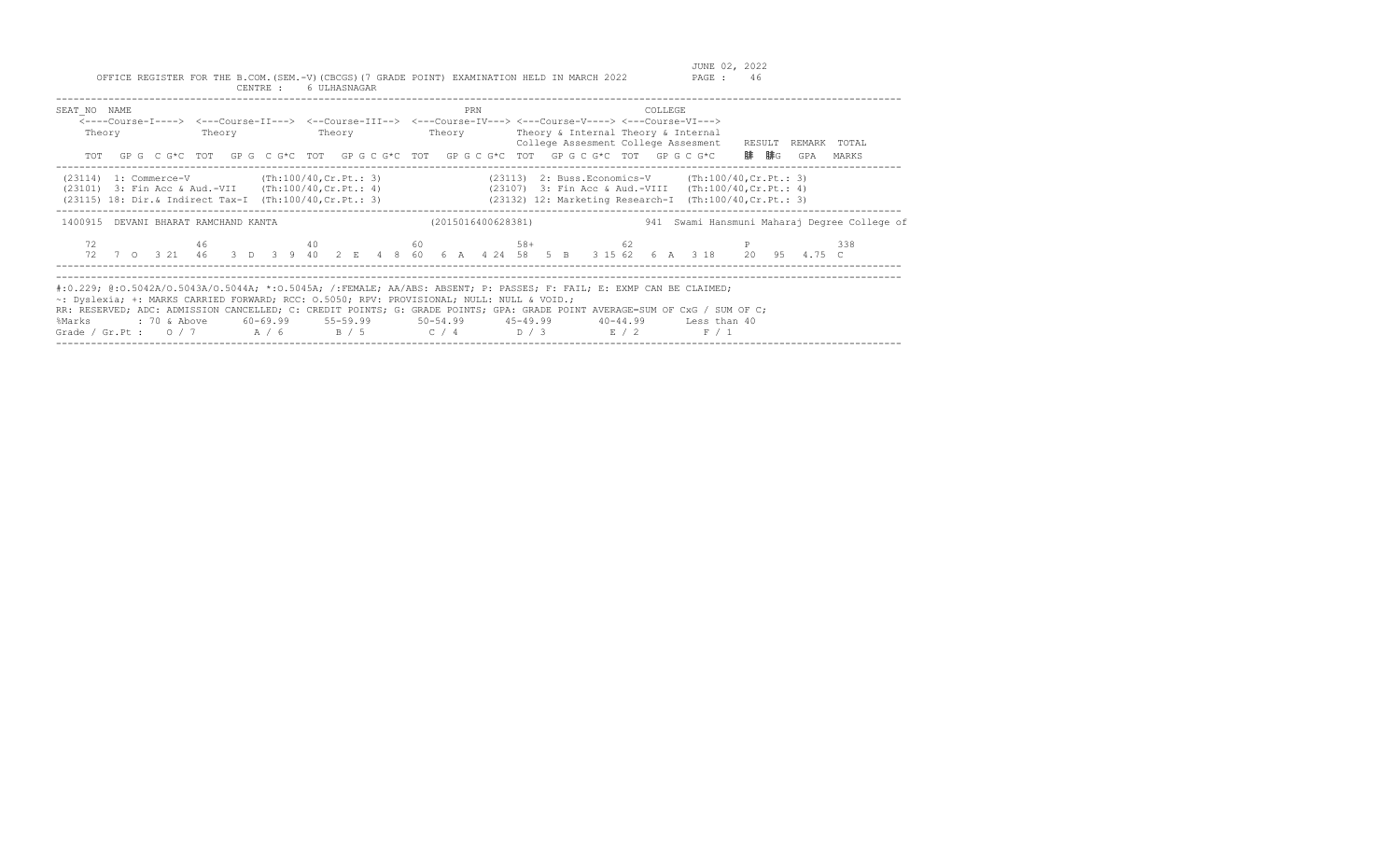| SEAT NO NAME<br>Theory                                                                                                                                                     | Theory | <b>Theory</b> | PRN | <----Course-I----> <---Course-II---> <--Course-III--> <---Course-IV---> <---Course-V----> <---Course-VI---><br>Theory Theory & Internal Theory & Internal<br>College Assesment College Assesment<br>TOT GPG CG*C TOT GPG CG*C TOT GPG CG*C TOT GPG CG*C TOT GPG CG*C TOT GPG CG*C                                                                                                   | COLLEGE<br>RESULT<br>REMARK TOTAL<br>腓 腓G<br>GPA<br>MARKS                                                                                                                           |
|----------------------------------------------------------------------------------------------------------------------------------------------------------------------------|--------|---------------|-----|-------------------------------------------------------------------------------------------------------------------------------------------------------------------------------------------------------------------------------------------------------------------------------------------------------------------------------------------------------------------------------------|-------------------------------------------------------------------------------------------------------------------------------------------------------------------------------------|
| $(23114)$ 1: Commerce-V (Th:100/40, Cr. Pt.: 3)<br>$(23101)$ 3: Fin Acc & Aud.-VII $(Th:100/40, Cr.Pt.: 4)$<br>$(23115)$ 18: Dir. & Indirect Tax-I (Th:100/40, Cr. Pt.: 3) |        |               |     |                                                                                                                                                                                                                                                                                                                                                                                     | (23113) 2: Buss. Economics-V (Th: 100/40, Cr. Pt.: 3)<br>(23107) 3: Fin Acc & Aud.-VIII (Th:100/40, Cr. Pt.: 4)<br>(23120) 10: Comp. Sys & Appl.-I (Th:75/30, In:25/10, Cr. Pt.: 3) |
| 1400982 KHAN SHADAB MUNAUWAR MEHJABEEN                                                                                                                                     |        |               |     | (2014016400208324)                                                                                                                                                                                                                                                                                                                                                                  | 516 Children Welfare Centre's Clara's Colleg                                                                                                                                        |
| $54+$                                                                                                                                                                      | $62+$  | $40+$         | 40  | $54+$<br>$44+$<br>$20+$                                                                                                                                                                                                                                                                                                                                                             | 314<br>54  4  C  3  12  62  6  A  3  18  40  2  E  4  8  40  2  E  4  8  54  4  C  3  12  64  6  A  3  18  20  76  3.80  D                                                          |
| ~: Dyslexia; +: MARKS CARRIED FORWARD; RCC: 0.5050; RPV: PROVISIONAL; NULL: NULL & VOID.;<br>%Marks                                                                        |        |               |     | #:0.229; @:0.5042A/O.5043A/O.5044A; *:0.5045A; /:FEMALE; AA/ABS: ABSENT; P: PASSES; F: FAIL; E: EXMP CAN BE CLAIMED;<br>RR: RESERVED; ADC: ADMISSION CANCELLED; C: CREDIT POINTS; G: GRADE POINTS; GPA: GRADE POINT AVERAGE=SUM OF CxG / SUM OF C;<br>: 70 & Above 60-69.99 55-59.99 50-54.99 45-49.99 40-44.99 Less than 40<br>Grade / Gr.Pt : $0/7$ $A/6$ $B/5$ $C/4$ $D/3$ $E/2$ | F / 1                                                                                                                                                                               |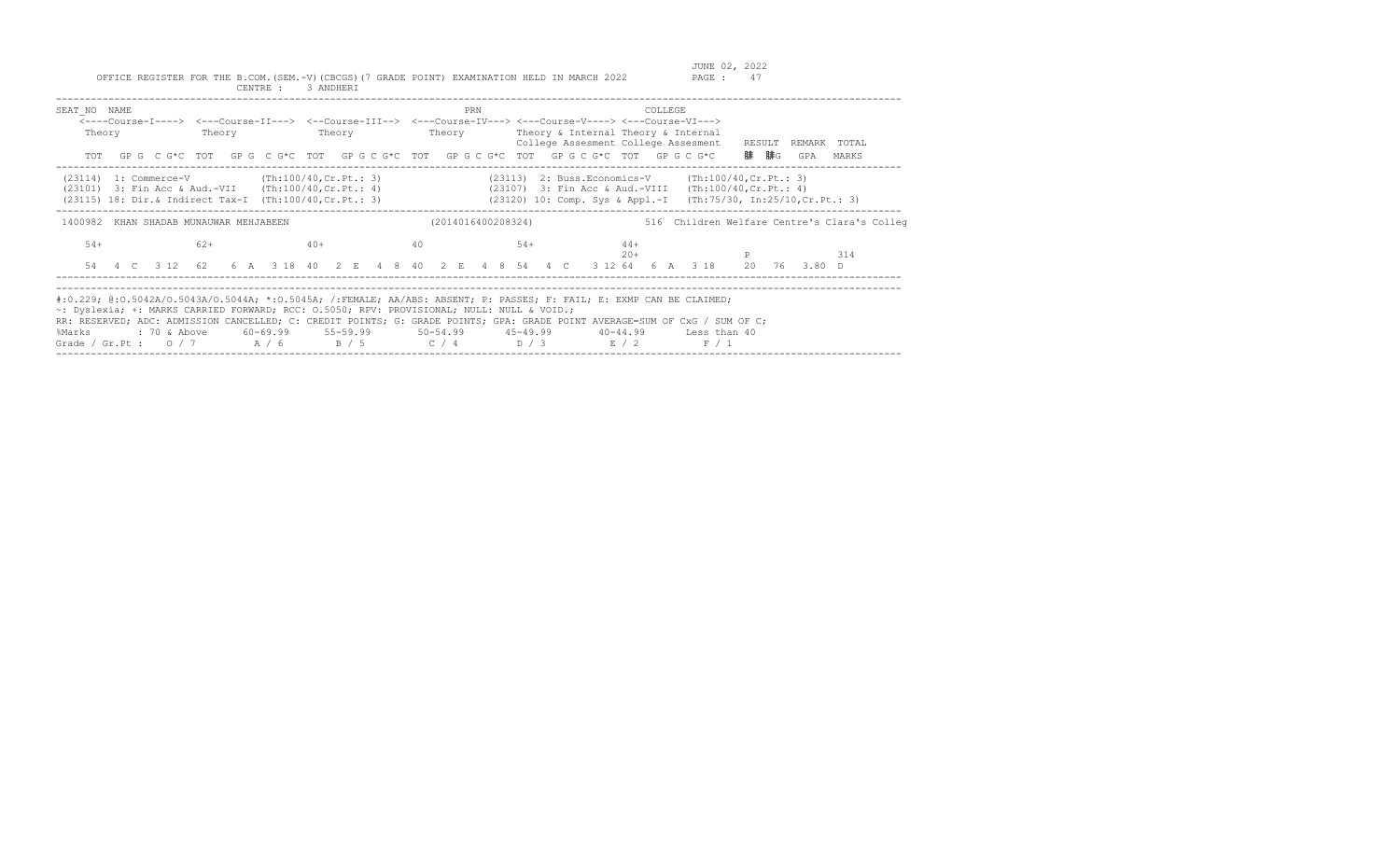| SEAT NO NAME<br>Theory                                                                                                                                                                                                                                                                                                                                                                                                 |  |  | <----Course-I----> <---Course-II---> <--Course-III--> <---Course-IV---> <---Course-V----> <---Course-VI---><br>Theory<br>TOT GPG CG*C TOT GPG CG*C TOT GPGCG*C TOT GPGCG*C TOT GPGCG*C TOT GPGCG*C |  |  |  |  |  |  | PRN | Theory Theory Theory & Internal Theory & Internal      | College Assesment College Assesment |  |  | <b>COLLEGE</b> |                                                                                                                                                                                                                                                                                                                                 |  |                          | 腓  腓G | RESULT REMARK TOTAL<br>GPA                                                                                                                         | MARKS    |                                             |
|------------------------------------------------------------------------------------------------------------------------------------------------------------------------------------------------------------------------------------------------------------------------------------------------------------------------------------------------------------------------------------------------------------------------|--|--|----------------------------------------------------------------------------------------------------------------------------------------------------------------------------------------------------|--|--|--|--|--|--|-----|--------------------------------------------------------|-------------------------------------|--|--|----------------|---------------------------------------------------------------------------------------------------------------------------------------------------------------------------------------------------------------------------------------------------------------------------------------------------------------------------------|--|--------------------------|-------|----------------------------------------------------------------------------------------------------------------------------------------------------|----------|---------------------------------------------|
| $(23114)$ 1: Commerce-V (Th:100/40, Cr. Pt.: 3)<br>(23101) 3: Fin Acc & Aud.-VII (Th:100/40, Cr. Pt.: 4) (23107) 3: Fin Acc & Aud.-VIII (Th:100/40, Cr. Pt.: 4)<br>(23116) 11: Export Marketing-I (Th:100/40, Cr. Pt.: 3) (23122) 26: Psy. of Human Beh.-I (Th:100/40, Cr. Pt.: 3)                                                                                                                                     |  |  |                                                                                                                                                                                                    |  |  |  |  |  |  |     | $(23113)$ 2: Buss. Economics-V (Th:100/40, Cr. Pt.: 3) |                                     |  |  |                |                                                                                                                                                                                                                                                                                                                                 |  |                          |       |                                                                                                                                                    |          |                                             |
| 1401054 KASHMIRI SADIK HUSSAIN ZOHRA                                                                                                                                                                                                                                                                                                                                                                                   |  |  |                                                                                                                                                                                                    |  |  |  |  |  |  |     | (2009016400472447)                                     |                                     |  |  |                |                                                                                                                                                                                                                                                                                                                                 |  |                          |       |                                                                                                                                                    |          | 45 People's Education Society, Dr. Ambedkar |
| $\mathbb{A}$                                                                                                                                                                                                                                                                                                                                                                                                           |  |  |                                                                                                                                                                                                    |  |  |  |  |  |  |     | $A$ and $A$ and $A$ and $A$ and $A$ and $A$            |                                     |  |  |                | $\mathbb A$ and $\mathbb A$ and $\mathbb A$ and $\mathbb A$ and $\mathbb A$ and $\mathbb A$ and $\mathbb A$ and $\mathbb A$ and $\mathbb A$ and $\mathbb A$ and $\mathbb A$ and $\mathbb A$ and $\mathbb A$ and $\mathbb A$ and $\mathbb A$ and $\mathbb A$ and $\mathbb A$ and $\mathbb A$ and $\mathbb A$ and $\mathbb A$ and |  | $\mathbb{A}$<br>$\sim$ 0 |       | ABS                                                                                                                                                | $\Omega$ |                                             |
| 1401058                                                                                                                                                                                                                                                                                                                                                                                                                |  |  | SAKET ANIL NARBADA TIJUBAI                                                                                                                                                                         |  |  |  |  |  |  |     | (2013016400269734)                                     |                                     |  |  |                |                                                                                                                                                                                                                                                                                                                                 |  |                          |       |                                                                                                                                                    |          | 45 People's Education Society, Dr. Ambedkar |
| 66                                                                                                                                                                                                                                                                                                                                                                                                                     |  |  |                                                                                                                                                                                                    |  |  |  |  |  |  |     |                                                        |                                     |  |  |                |                                                                                                                                                                                                                                                                                                                                 |  |                          |       | $40+$ $42$ $40+$ $42+$ $44+$ P<br>66  6  A  3  18  40  2  E  3  6  42  2  E  4  8  40  2  E  4  8  42  2  E  3  6  44  2  E  3  6  20  52  2.60  E | 2.74     |                                             |
| #:0.229; @:0.5042A/O.5043A/O.5044A; *:0.5045A; /:FEMALE; AA/ABS: ABSENT; P: PASSES; F: FAIL; E: EXMP CAN BE CLAIMED;<br>~: Dyslexia; +: MARKS CARRIED FORWARD; RCC: 0.5050; RPV: PROVISIONAL; NULL: NULL & VOID.;<br>RR: RESERVED; ADC: ADMISSION CANCELLED; C: CREDIT POINTS; G: GRADE POINTS; GPA: GRADE POINT AVERAGE=SUM OF CxG / SUM OF C;<br>%Marks<br>Grade / Gr.Pt : $0/7$ $A/6$ $B/5$ $C/4$ $D/3$ $E/2$ $F/1$ |  |  | : 70 & Above 60-69.99 55-59.99 50-54.99 45-49.99 40-44.99 Less than 40                                                                                                                             |  |  |  |  |  |  |     |                                                        |                                     |  |  |                |                                                                                                                                                                                                                                                                                                                                 |  |                          |       |                                                                                                                                                    |          |                                             |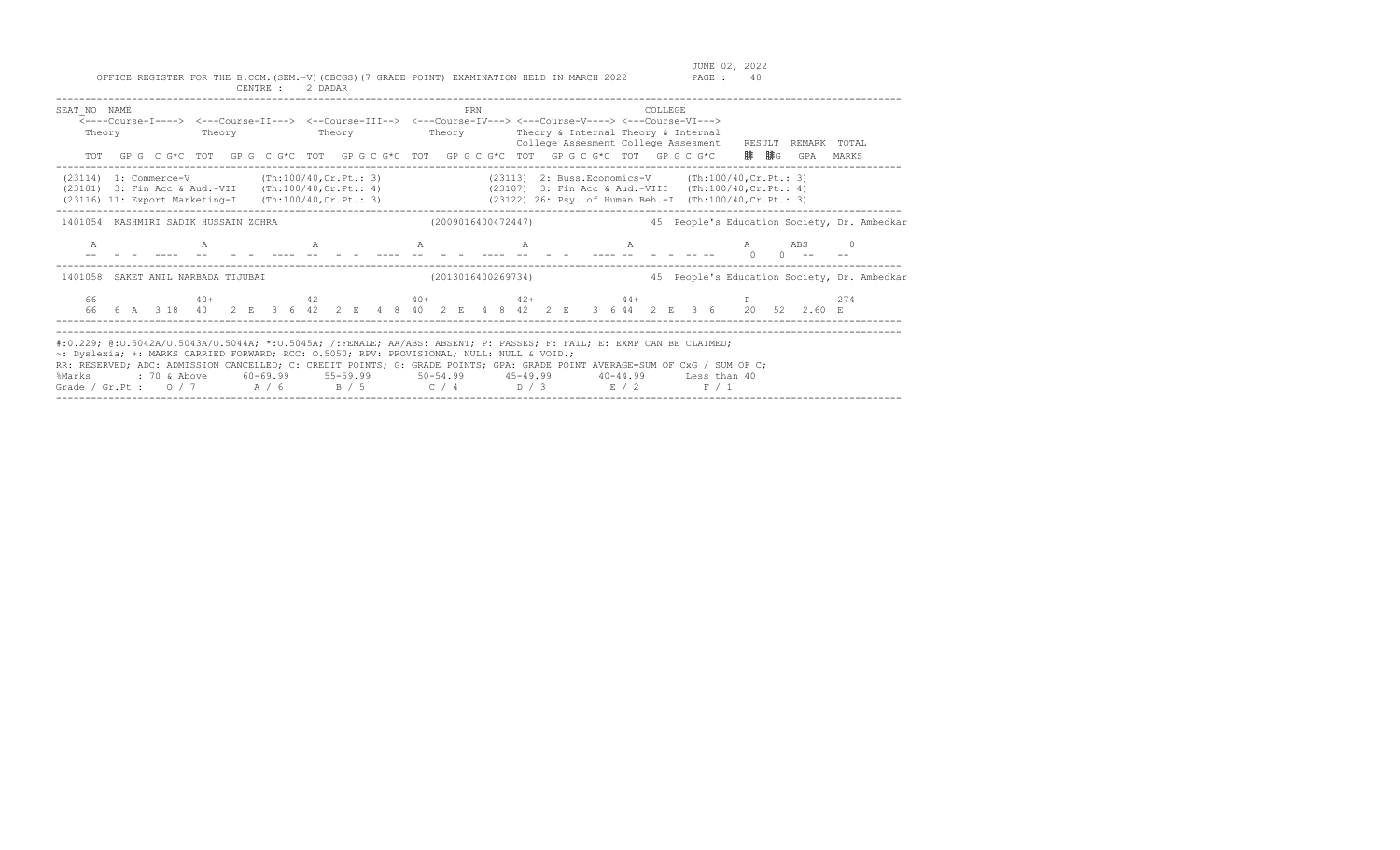| SEAT NO NAME<br>Theory                                                                                                                                                   |  | PRN | COLLEGE<br><----Course-I----> <---Course-II---> <--Course-III--> <---Course-IV---> <---Course-V----> <---Course-VI---><br>Theory Theory Theory Theory Theory Sinternal Theory & Internal<br>College Assesment College Assesment RESULT<br>TOT GPG CG*C TOT GPG CG*C TOT GPG CG*C TOT GPG CG*C TOT GPG CG*C TOT GPG CG*C                                                                      | REMARK TOTAL<br>腓 腓G<br>GPA<br>MARKS         |
|--------------------------------------------------------------------------------------------------------------------------------------------------------------------------|--|-----|----------------------------------------------------------------------------------------------------------------------------------------------------------------------------------------------------------------------------------------------------------------------------------------------------------------------------------------------------------------------------------------------|----------------------------------------------|
| $(23114)$ 1: Commerce-V $(Th:100/40, Cr.Pt.: 3)$<br>$(23101)$ 3: Fin Acc & Aud.-VII $(Th:100/40, Cr.Pt.: 4)$<br>(23115) 18: Dir.& Indirect Tax-I (Th:100/40, Cr. Pt.: 3) |  |     | $(23113)$ 2: Buss. Economics-V $(\text{Th:100/40, Cr.Pt.}: 3)$<br>(23107) 3: Fin Acc & Aud.-VIII (Th:100/40, Cr. Pt.: 4)<br>(23116) 11: Export Marketing-I (Th:100/40, Cr. Pt.: 3)                                                                                                                                                                                                           |                                              |
| 1401101 CHAUHAN RAVINDRA ACHHELAL SAROJADEVI                                                                                                                             |  |     | (2014016400927503)                                                                                                                                                                                                                                                                                                                                                                           | 567 Mahendra Laxman Mhatre Professional & De |
| $41+$                                                                                                                                                                    |  |     | $46+$ $48$ $45+$ $40+$ $50$ P<br>41 2 E 3 6 46 3 D 3 9 48 3 D 4 12 45 3 D 4 12 40 2 E 3 6 50 4 C 3 12 20 57 2.85 E                                                                                                                                                                                                                                                                           | 270                                          |
| ~: Dyslexia; +: MARKS CARRIED FORWARD; RCC: 0.5050; RPV: PROVISIONAL; NULL: NULL & VOID.;<br>%Marks                                                                      |  |     | #:0.229; @:0.5042A/O.5043A/O.5044A; *:0.5045A; /:FEMALE; AA/ABS: ABSENT; P: PASSES; F: FAIL; E: EXMP CAN BE CLAIMED;<br>RR: RESERVED; ADC: ADMISSION CANCELLED; C: CREDIT POINTS; G: GRADE POINTS; GPA: GRADE POINT AVERAGE=SUM OF CxG / SUM OF C;<br>: 70 & Above 60-69.99 55-59.99 50-54.99 45-49.99 40-44.99 Less than 40<br>Grade / Gr.Pt : $0/7$ $A/6$ $B/5$ $C/4$ $D/3$ $E/2$<br>F / 1 |                                              |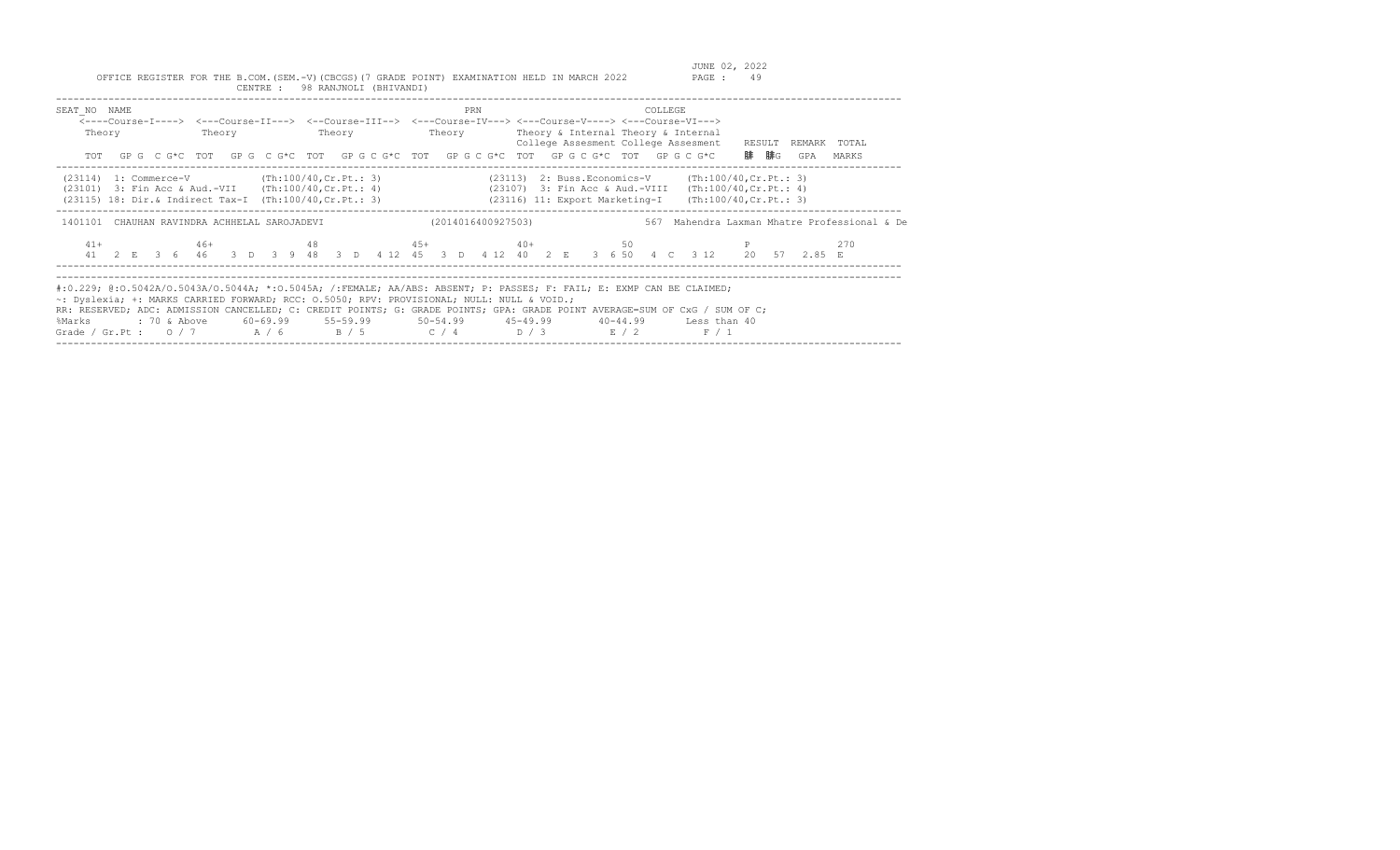| SEAT NO NAME<br>Theory                                                                                       | Theory | <b>Example 19</b> Theory | PRN | COLLEGE<br><----Course-I----> <---Course-II---> <--Course-III--> <---Course-IV---> <---Course-V----> <---Course-VI---><br>Theory Theory & Internal Theory & Internal<br>College Assesment College Assesment<br>TOT GPG CG*C TOT GPG CG*C TOT GPG CG*C TOT GPG CG*C TOT GPG CG*C TOT GPG CG*C                                                                                        | RESULT REMARK TOTAL<br>腓  腓G<br>GPA<br>MARKS |
|--------------------------------------------------------------------------------------------------------------|--------|--------------------------|-----|-------------------------------------------------------------------------------------------------------------------------------------------------------------------------------------------------------------------------------------------------------------------------------------------------------------------------------------------------------------------------------------|----------------------------------------------|
| $(23114)$ 1: Commerce-V $(Th:100/40, Cr.Pt.: 3)$<br>$(23101)$ 3: Fin Acc & Aud.-VII $(Th:100/40, Cr.Pt.: 4)$ |        |                          |     | $(23113)$ 2: Buss. Economics-V $(\text{Th:100/40, Cr.Pt.}: 3)$<br>(23107) 3: Fin Acc & Aud.-VIII (Th:100/40, Cr. Pt.: 4)<br>(23115) 18: Dir. & Indirect Tax-I (Th:100/40, Cr. Pt.: 3) (23116) 11: Export Marketing-I (Th:100/40, Cr. Pt.: 3)                                                                                                                                        |                                              |
| 1401131 PATIL KALPESH NARAYAN SARITA                                                                         |        |                          |     | (2015016400921345)                                                                                                                                                                                                                                                                                                                                                                  | 491 Janardan Bhagat Shikshan Prasarak Sansth |
| 56                                                                                                           |        |                          |     | 53 $46$ 40+ 59 58 P<br>56 5 B 3 15 53 4 C 3 12 46 3 D 4 12 40 2 E 4 8 59 5 B 3 15 58 5 B 3 15 20 77 3.85 D                                                                                                                                                                                                                                                                          | 312                                          |
| ~: Dyslexia; +: MARKS CARRIED FORWARD; RCC: 0.5050; RPV: PROVISIONAL; NULL: NULL & VOID.;<br>%Marks          |        |                          |     | #:0.229; @:0.5042A/O.5043A/O.5044A; *:0.5045A; /:FEMALE; AA/ABS: ABSENT; P: PASSES; F: FAIL; E: EXMP CAN BE CLAIMED;<br>RR: RESERVED; ADC: ADMISSION CANCELLED; C: CREDIT POINTS; G: GRADE POINTS; GPA: GRADE POINT AVERAGE=SUM OF CxG / SUM OF C;<br>: 70 & Above 60-69.99 55-59.99 50-54.99 45-49.99 40-44.99 Less than 40<br>Grade / Gr.Pt : $0/7$ $A/6$ $B/5$ $C/4$ $D/3$ $E/2$ | F / 1                                        |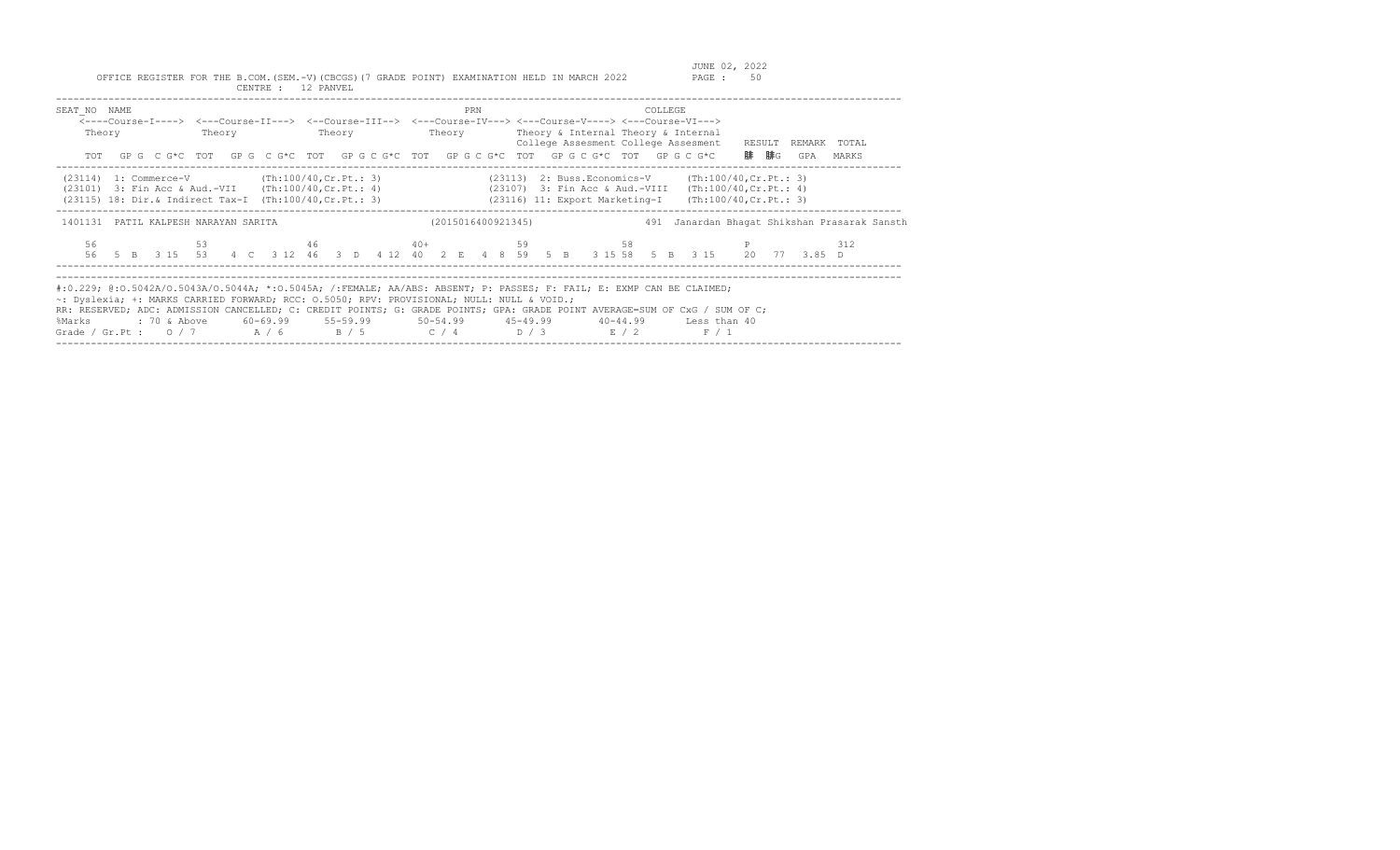| SEAT NO NAME<br>Theory                                                                                      | Theory | Theory | PRN                | COLLEGE<br><----Course-I----> <---Course-II---> <--Course-III--> <---Course-IV---> <---Course-V----> <---Course-VI---><br>Theory Theory & Internal Theory & Internal<br>College Assesment College Assesment RESULT<br>TOT GPG CG*C TOT GPG CG*C TOT GPG CG*C TOT GPG CG*C TOT GPG CG*C TOT GPG CG*C TOT GPG CG*C                                                                             | TOTAL<br>REMARK<br>腓<br>腓G<br>MARKS<br>GPA       |  |  |  |  |  |  |  |  |  |
|-------------------------------------------------------------------------------------------------------------|--------|--------|--------------------|----------------------------------------------------------------------------------------------------------------------------------------------------------------------------------------------------------------------------------------------------------------------------------------------------------------------------------------------------------------------------------------------|--------------------------------------------------|--|--|--|--|--|--|--|--|--|
| $(23114)$ 1: Commerce-V (Th:100/40, Cr. Pt.: 3)<br>$(23101)$ 3: Fin Acc & Aud.-VII $(Th:100/40, Cr.Pt.: 4)$ |        |        |                    | $(23113)$ 2: Buss. Economics-V (Th:100/40, Cr. Pt.: 3)<br>(23107) 3: Fin Acc & Aud.-VIII<br>(23115) 18: Dir.& Indirect Tax-I (Th:100/40, Cr. Pt.: 3) (23116) 11: Export Marketing-I                                                                                                                                                                                                          | (Th:100/40, Cr.Pt.: 4)<br>(Th:100/40, Cr.Pt.: 3) |  |  |  |  |  |  |  |  |  |
| 1401220 KASHID SANDEEP BALASAHEB SHAKUNTALA                                                                 |        |        | (2013016400205352) |                                                                                                                                                                                                                                                                                                                                                                                              | 825 Nirmala College of Commerce                  |  |  |  |  |  |  |  |  |  |
| $52+$                                                                                                       | $58+$  |        |                    | $62$ 68+ $42+$ 68+<br>52  4  C  3  12  58  5  B  3  15  62  6  A  4  24  68  6  A  4  24  42  2  E  3  6  68  6  A  3  18  20  99  4.95  C                                                                                                                                                                                                                                                   | 350                                              |  |  |  |  |  |  |  |  |  |
| ~: Dyslexia; +: MARKS CARRIED FORWARD; RCC: 0.5050; RPV: PROVISIONAL; NULL: NULL & VOID.;<br>%Marks         |        |        |                    | #:0.229; @:0.5042A/0.5043A/0.5044A; *:0.5045A; /:FEMALE; AA/ABS: ABSENT; P: PASSES; F: FAIL; E: EXMP CAN BE CLAIMED;<br>RR: RESERVED; ADC: ADMISSION CANCELLED; C: CREDIT POINTS; G: GRADE POINTS; GPA: GRADE POINT AVERAGE=SUM OF CxG / SUM OF C;<br>: 70 & Above 60-69.99 55-59.99 50-54.99 45-49.99 40-44.99 Less than 40<br>Grade / Gr.Pt : $0/7$ $A/6$ $B/5$ $C/4$ $D/3$ $E/2$<br>F / 1 |                                                  |  |  |  |  |  |  |  |  |  |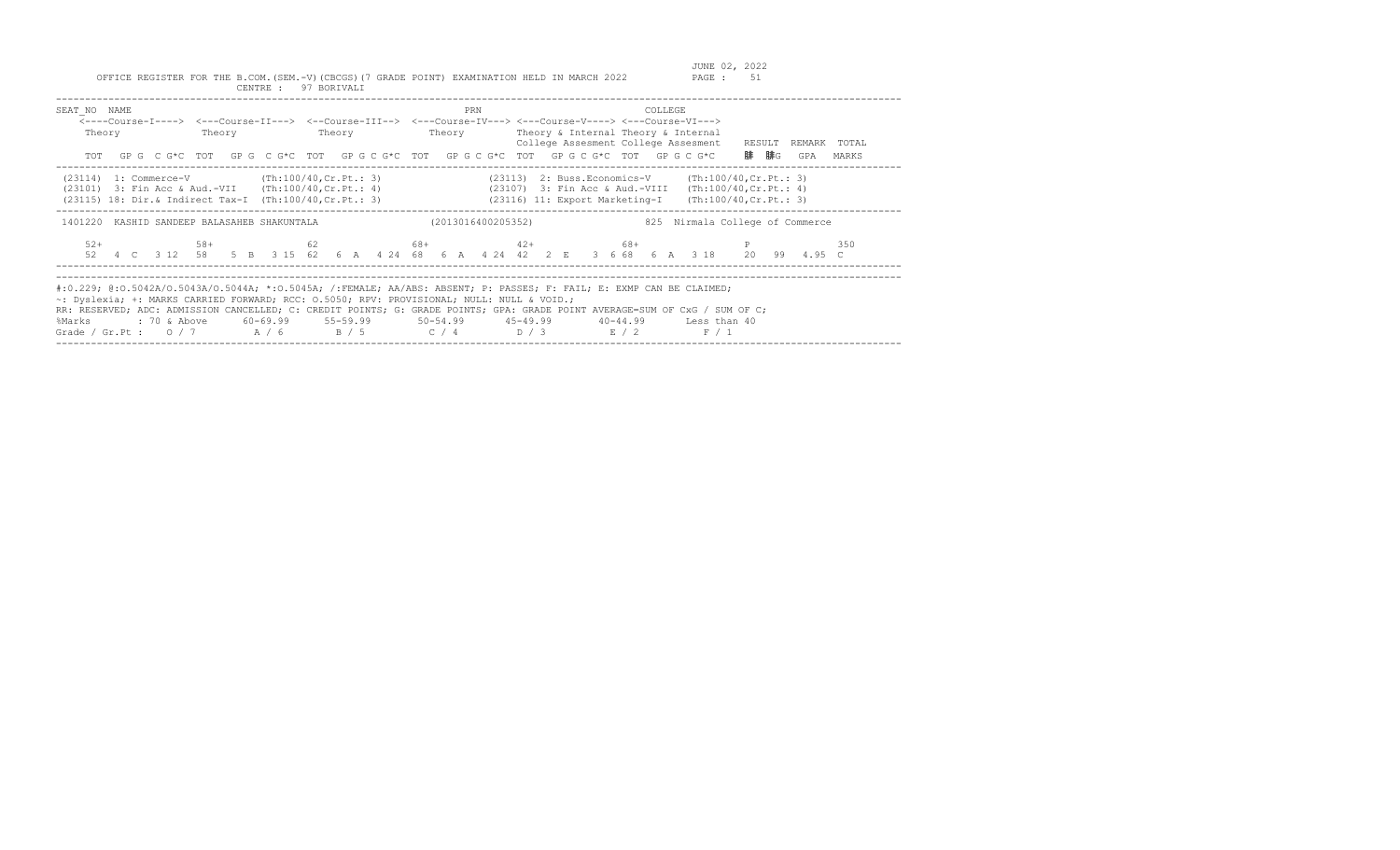| SEAT NO NAME<br>Theory                                                                                         |    | PRN | COLLEGE<br><---Course-I----> <---Course-II---> <--Course-III--> <---Course-IV---> <---Course-V----> <---Course-VI---><br>Theory Theory Theory Theory Theory & Internal Theory & Internal<br>TOT GPG CG*C TOT GPG CG*C TOT GPG CG*C TOT GPG CG*C TOT GPG CG*C TOT GPG CG*C                                                                                                                                                                  | College Assesment College Assesment RESULT REMARK TOTAL<br>腓  腓g<br>GPA<br>MARKS             |
|----------------------------------------------------------------------------------------------------------------|----|-----|--------------------------------------------------------------------------------------------------------------------------------------------------------------------------------------------------------------------------------------------------------------------------------------------------------------------------------------------------------------------------------------------------------------------------------------------|----------------------------------------------------------------------------------------------|
| $(23114)$ 1: Commerce-V $(Th:100/40, Cr.Pt.: 3)$<br>$(23102)$ 4: Business Mgmt. Pap-I $(Th:100/40, Cr.Pt.: 4)$ |    |     | $(23113)$ 2: Buss. Economics-V (Th:100/40, Cr. Pt.: 3)<br>$(23108)$ 4: Business Mgmt. Pap-II $(Th:100/40, Cr.Pt.: 4)$<br>(23115) 18: Dir.& Indirect Tax-I (Th:100/40, Cr. Pt.: 3) (23132) 12: Marketing Research-I (Th:100/40, Cr. Pt.: 3)                                                                                                                                                                                                 |                                                                                              |
| 1401251 SHINDE SUJIT PANCHAPPA ASHA                                                                            |    |     | (2011016400501185)                                                                                                                                                                                                                                                                                                                                                                                                                         | 875 Rahul Shikshan Prasarak Mandal Satyagrah                                                 |
| 73                                                                                                             | 74 |     | $78$ 65 $75$ 70 P                                                                                                                                                                                                                                                                                                                                                                                                                          | 435<br>73 7 0 3 21 74 7 0 3 21 78 7 0 4 28 65 6 A 4 24 75 7 0 3 21 70 7 0 3 21 20 136 6.80 A |
| ~: Dyslexia; +: MARKS CARRIED FORWARD; RCC: 0.5050; RPV: PROVISIONAL; NULL: NULL & VOID.;<br>%Marks            |    |     | #:0.229; @:0.5042A/O.5043A/O.5044A; *:0.5045A; /:FEMALE; AA/ABS: ABSENT; P: PASSES; F: FAIL; E: EXMP CAN BE CLAIMED;<br>RR: RESERVED; ADC: ADMISSION CANCELLED; C: CREDIT POINTS; G: GRADE POINTS; GPA: GRADE POINT AVERAGE=SUM OF CxG / SUM OF C;<br>: 70 & Above         60-69.99          55-59.99           50-54.99          45-49.99           40-44.99          Less than 40<br>Grade / Gr.Pt : $0/7$ $A/6$ $B/5$ $C/4$ $D/3$ $E/2$ | F / 1                                                                                        |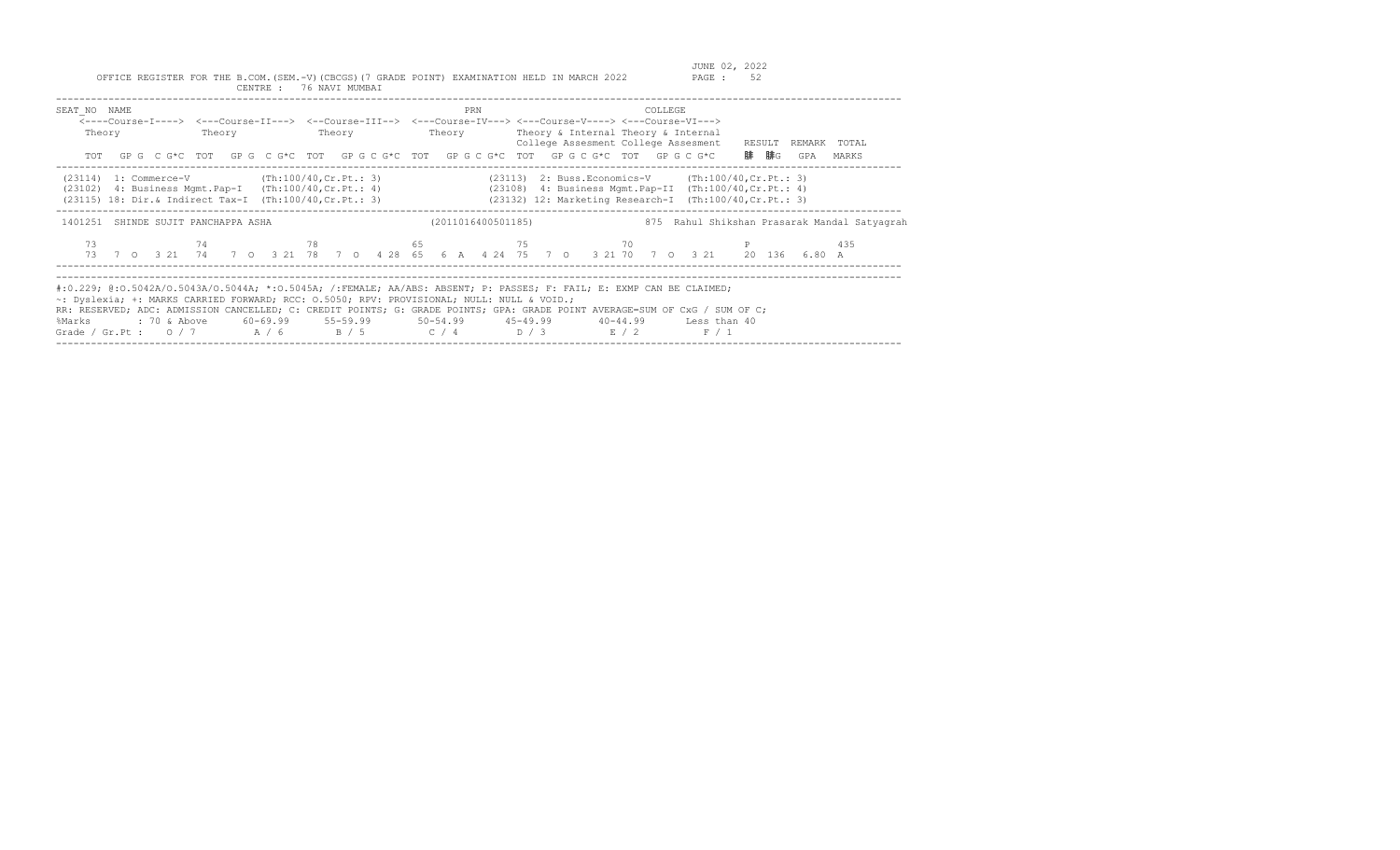JUNE 02, 2022<br>PAGE : 53

| SEAT NO NAME                                                                                                                                                                                                                                                                                                                                                                                                                                                                                 |  | <---Course-I----> <---Course-II---> <--Course-III--> <---Course-IV---> <---Course-V----> <---Course-VI---><br>Theory Theory Theory Theory Theory Theory Subsetternal Theory & Internal<br>TOT GPG CG*C TOT GPG CG*C TOT GPG CG*C TOT GPG CG*C TOT GPG CG*C TOT GPG CG*C 腓腓G GPA MARKS |  |  |  |  |  |  |  |  |  |  | PRN |  |  |  |  |  |  |  | COLLEGE<br>College Assesment College Assesment RESULT REMARK TOTAL |  |  |  |  |  |  |  |                                                                                                                 |                                                                                                            |
|----------------------------------------------------------------------------------------------------------------------------------------------------------------------------------------------------------------------------------------------------------------------------------------------------------------------------------------------------------------------------------------------------------------------------------------------------------------------------------------------|--|---------------------------------------------------------------------------------------------------------------------------------------------------------------------------------------------------------------------------------------------------------------------------------------|--|--|--|--|--|--|--|--|--|--|-----|--|--|--|--|--|--|--|--------------------------------------------------------------------|--|--|--|--|--|--|--|-----------------------------------------------------------------------------------------------------------------|------------------------------------------------------------------------------------------------------------|
| (23114) 1: Commerce-V (Th:100/40, Cr. Pt.: 3) (23113) 2: Buss. Economics-V (Th:100/40, Cr. Pt.: 3)<br>(23101) 3: Fin Acc & Aud.-VII (Th:100/40, Cr. Pt.: 4) (23107) 3: Fin Acc & Aud.-VIII (Th:100/40, Cr. Pt.: 4)<br>(23115) 18: Dir.& Indirect Tax-I (Th:100/40, Cr. Pt.: 3) (23116) 11: Export Marketing-I (Th:100/40, Cr. Pt.: 3)                                                                                                                                                        |  |                                                                                                                                                                                                                                                                                       |  |  |  |  |  |  |  |  |  |  |     |  |  |  |  |  |  |  |                                                                    |  |  |  |  |  |  |  |                                                                                                                 |                                                                                                            |
|                                                                                                                                                                                                                                                                                                                                                                                                                                                                                              |  |                                                                                                                                                                                                                                                                                       |  |  |  |  |  |  |  |  |  |  |     |  |  |  |  |  |  |  |                                                                    |  |  |  |  |  |  |  |                                                                                                                 | 1401269 GUPTA DEEPAK RAMBABU PRAMILA (2014016400023503) 1105 Wada Nirmiti Education Society's Vidya V      |
|                                                                                                                                                                                                                                                                                                                                                                                                                                                                                              |  |                                                                                                                                                                                                                                                                                       |  |  |  |  |  |  |  |  |  |  |     |  |  |  |  |  |  |  |                                                                    |  |  |  |  |  |  |  | 80 62 64 84 84 84 8502<br>80 7 0 3 21 82 7 0 3 21 84 7 0 4 28 84 7 0 4 28 84 7 0 3 21 88 7 0 3 21 20 140 7.00 0 |                                                                                                            |
|                                                                                                                                                                                                                                                                                                                                                                                                                                                                                              |  |                                                                                                                                                                                                                                                                                       |  |  |  |  |  |  |  |  |  |  |     |  |  |  |  |  |  |  |                                                                    |  |  |  |  |  |  |  |                                                                                                                 | 1401277 PARASAR ASHUTOSH MUNNALAL PARVATI (2013016400164024) 1105 Wada Nirmiti Education Society's Vidya V |
|                                                                                                                                                                                                                                                                                                                                                                                                                                                                                              |  |                                                                                                                                                                                                                                                                                       |  |  |  |  |  |  |  |  |  |  |     |  |  |  |  |  |  |  |                                                                    |  |  |  |  |  |  |  | 55 55 48 48 54 50 52 P<br>55 5 B 3 15 48 3 D 3 9 48 3 D 4 12 54 4 C 4 16 50 4 C 3 12 52 4 C 3 12 20 76 3.80 D   | 307                                                                                                        |
| #:0.229; @:0.5042A/0.5043A/0.5044A; *:0.5045A; /:FEMALE; AA/ABS: ABSENT; P: PASSES; F: FAIL; E: EXMP CAN BE CLAIMED;<br>~: Dyslexia; +: MARKS CARRIED FORWARD; RCC: 0.5050; RPV: PROVISIONAL; NULL: NULL & VOID.;<br>RR: RESERVED; ADC: ADMISSION CANCELLED; C: CREDIT POINTS; G: GRADE POINTS; GPA: GRADE POINT AVERAGE=SUM OF CxG / SUM OF C;<br>%Marks : 70 & Above 60-69.99 55-59.99 50-54.99 45-49.99 40-44.99 Less than 40<br>Grade / Gr.Pt: $0/7$ $A/6$ $B/5$ $C/4$ $D/3$ $E/2$ $F/1$ |  |                                                                                                                                                                                                                                                                                       |  |  |  |  |  |  |  |  |  |  |     |  |  |  |  |  |  |  |                                                                    |  |  |  |  |  |  |  |                                                                                                                 |                                                                                                            |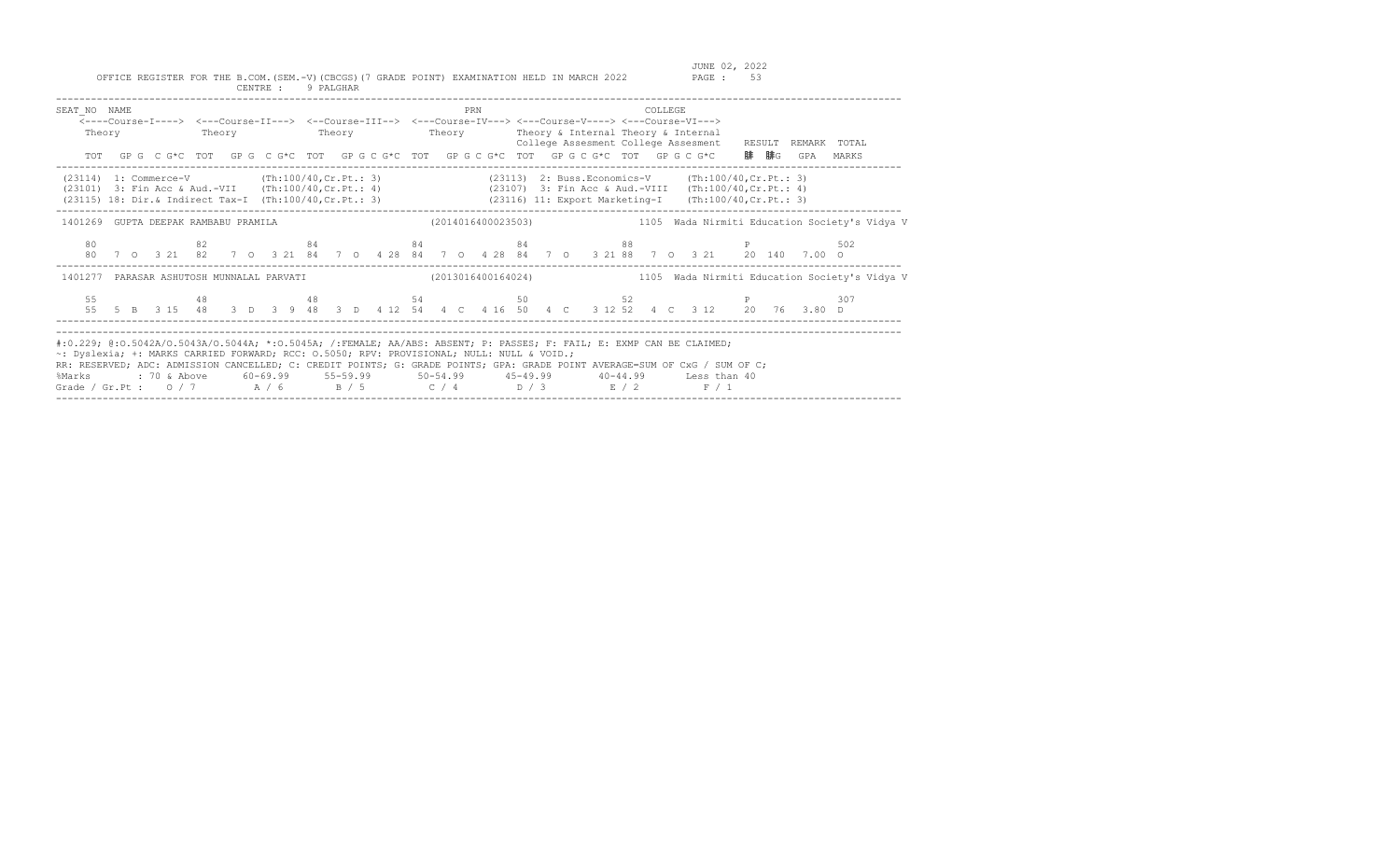| SEAT NO NAME<br>Theory                                                                                                                                                |      | PRN                | COLLEGE<br><----Course-I----> <---Course-II---> <--Course-III--> <---Course-IV---> <---Course-V----> <---Course-VI---><br>Theory Theory Theory Theory Theory Sinternal Theory & Internal<br>College Assesment College Assesment RESULT<br>TOT GPG CG*C TOT GPG CG*C TOT GPG CG*C TOT GPG CG*C TOT GPG CG*C TOT GPG CG*C                                                                     | REMARK TOTAL<br>腓 腓G<br>GPA<br>MARKS        |
|-----------------------------------------------------------------------------------------------------------------------------------------------------------------------|------|--------------------|---------------------------------------------------------------------------------------------------------------------------------------------------------------------------------------------------------------------------------------------------------------------------------------------------------------------------------------------------------------------------------------------|---------------------------------------------|
| $(23114)$ 1: Commerce-V $(Th:100/40, Cr.Pt.: 3)$<br>(23101) 3: Fin Acc & Aud.-VII (Th:100/40, Cr. Pt.: 4)<br>(23115) 18: Dir.& Indirect Tax-I (Th:100/40, Cr. Pt.: 3) |      |                    | $(23113)$ 2: Buss. Economics-V (Th:100/40, Cr. Pt.: 3)<br>(23107) 3: Fin Acc & Aud.-VIII (Th:100/40, Cr. Pt.: 4)<br>$(23116)$ 11: Export Marketing-I (Th:100/40, Cr. Pt.: 3)                                                                                                                                                                                                                |                                             |
| 1401292 KALYANKAR NILESH DILIP CHANDRAKALA                                                                                                                            |      | (2009016400476422) |                                                                                                                                                                                                                                                                                                                                                                                             | 608 Mumbai College of Arts, Commerce & Scie |
| 60                                                                                                                                                                    | 68 — |                    | $70$ and $76$ and $66$ and $70$ and $70$ and $70$ and $70$ and $70$ and $70$ and $70$ and $70$ and $70$ and $70$ and $70$ and $70$ and $70$ and $70$ and $70$ and $70$ and $70$ and $70$ and $70$ and $70$ and $70$ and $70$<br>60  6  A  3  18  680  7  0  3  21  70  7  0  4  28  76  7  0  4  28  66  6  A  3  18  70  7  0  3  21  20  134  6.70  A                                     |                                             |
| ~: Dyslexia; +: MARKS CARRIED FORWARD; RCC: 0.5050; RPV: PROVISIONAL; NULL: NULL & VOID.;<br>%Marks                                                                   |      |                    | #:0.229; @:0.5042A/0.5043A/0.5044A; *:0.5045A; /:FEMALE; AA/ABS: ABSENT; P: PASSES; F: FAIL; E: EXMP CAN BE CLAIMED;<br>RR: RESERVED; ADC: ADMISSION CANCELLED; C: CREDIT POINTS; G: GRADE POINTS; GPA: GRADE POINT AVERAGE=SUM OF CxG / SUM OF C;<br>: 70 & Above 60-69.99 55-59.99 50-54.99 45-49.99 40-44.99 Less than 40<br>Grade / Gr.Pt: $0/7$ $A/6$ $B/5$ $C/4$ $D/3$ $E/2$<br>F / 1 |                                             |